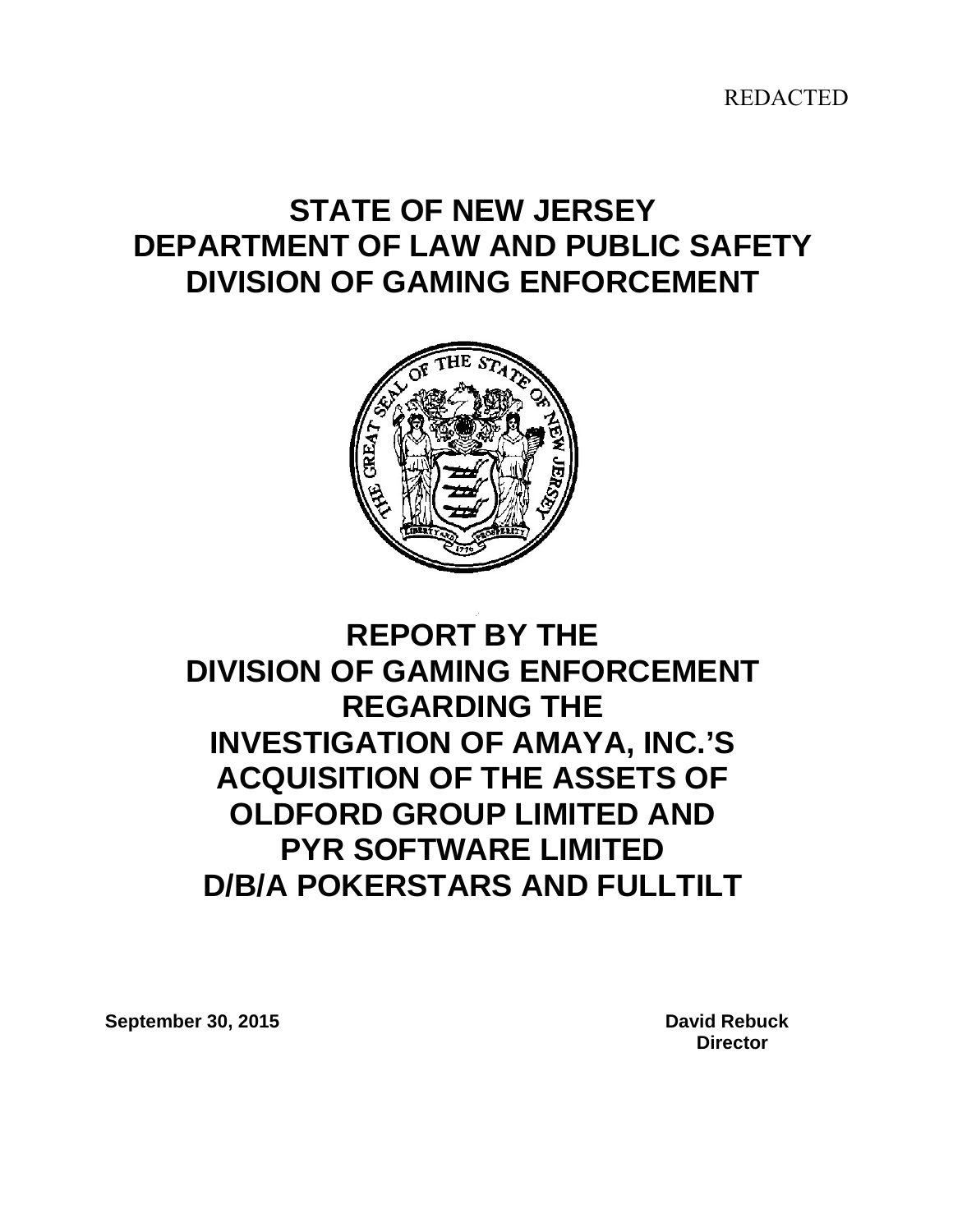| A.             |                                                                         |
|----------------|-------------------------------------------------------------------------|
| <b>B.</b>      | The Scope of the Division's Transactional Waiver Investigation 3        |
|                | AMAYA'S ACQUISITION OF THE POKERSTARS ENTITIES AND PYR 4                |
| A <sub>1</sub> |                                                                         |
|                | 1.                                                                      |
|                | 2.                                                                      |
|                | 3.                                                                      |
| <b>B.</b>      |                                                                         |
| C.             | Amaya Corporate Structure After the PokerStars and Pyr Transactions 7   |
|                | 1.                                                                      |
|                | 2.                                                                      |
|                | THE HISTORY OF POKERSTARS AND FULLTILT'S ACTIVITIES IN THE              |
|                |                                                                         |
| A.             | Federal Law - The Unlawful Internet Gaming Enforcement Act of 2006 12   |
| <b>B.</b>      |                                                                         |
| C.             | Prosecution of PokerStars and FullTilt by the United States             |
|                | Federal Criminal Indictment in the Southern District of New York14      |
|                | 1.                                                                      |
|                | Federal Civil Forfeiture Complaint in the Southern District of<br>2.    |
| D.             |                                                                         |
|                | $1_{\cdot}$                                                             |
| E.             | Regulatory Action by Gaming Authorities in the Isle of Man 16           |
| F.             |                                                                         |
|                |                                                                         |
|                |                                                                         |
|                | 1.                                                                      |
|                |                                                                         |
|                |                                                                         |
|                | 3.                                                                      |
|                | Amaya Assumes Terms of PokerStars' Resorts Agreement After<br>4.        |
| G.<br>H.       |                                                                         |
| I.             | Current Status of PokerStars and FullTilt Accounts and Reimbursements21 |
|                | 1.<br>2.                                                                |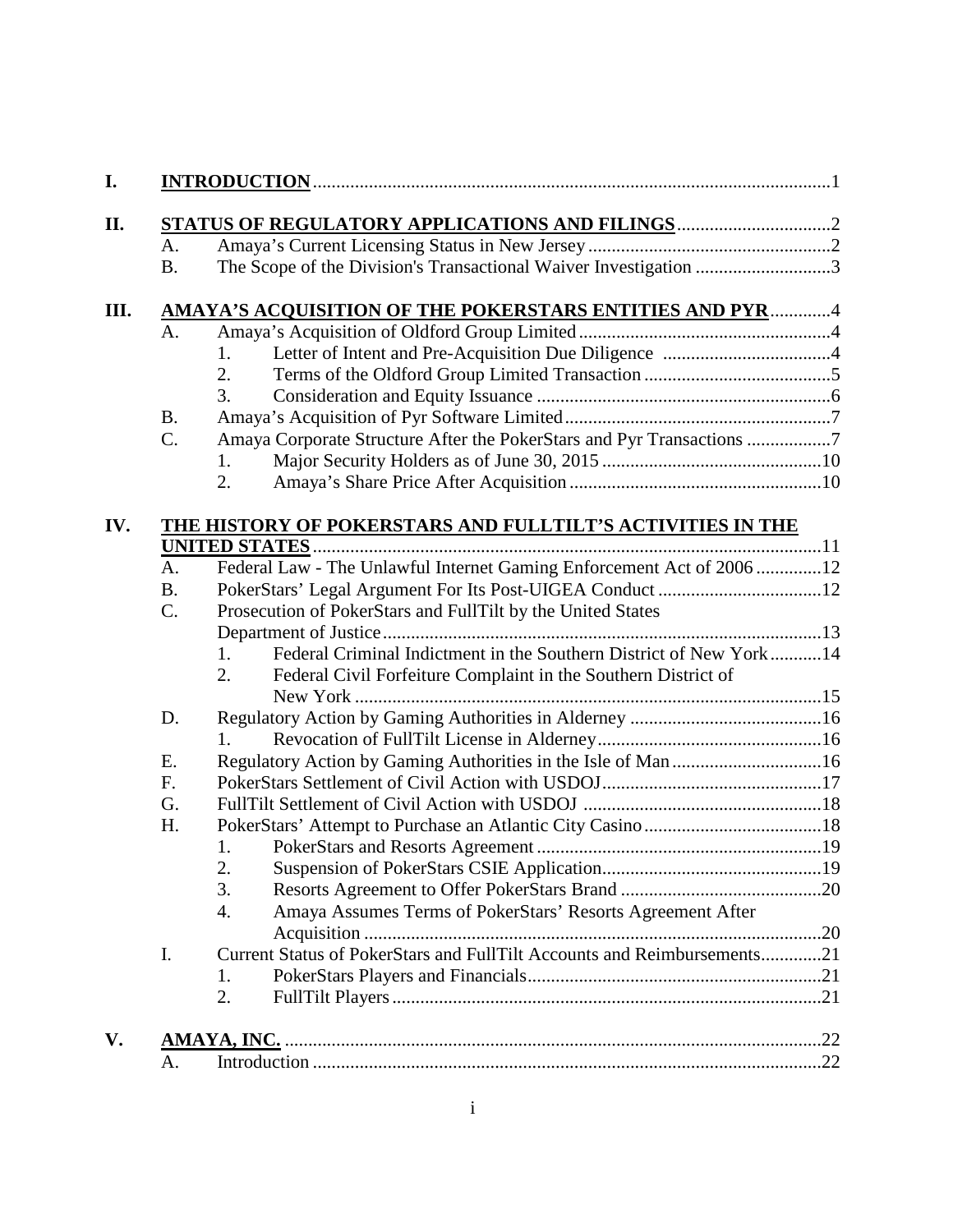| <b>B.</b> |                                                                            |  |
|-----------|----------------------------------------------------------------------------|--|
|           | 1.                                                                         |  |
|           | Internal Product Development and Emerging Markets22<br>a.                  |  |
|           | Strategic Acquisitions and US/European Markets 23<br>$\mathbf{b}$ .        |  |
| C.        |                                                                            |  |
|           | 1.                                                                         |  |
|           | 2.                                                                         |  |
|           | 3.<br>Private Placement Equity and other Transactions/2010-2013 27         |  |
|           | 4.                                                                         |  |
| D.        |                                                                            |  |
|           | 1.                                                                         |  |
|           | 2.                                                                         |  |
| Ε.        |                                                                            |  |
| F.        |                                                                            |  |
|           | 1.                                                                         |  |
|           | 2.                                                                         |  |
|           | 3.                                                                         |  |
|           | $\overline{4}$ .                                                           |  |
|           | 5.                                                                         |  |
| G.        |                                                                            |  |
|           | CryptoLogic and Amaya (Alberta) Inc. f/k/a Chartwell<br>1.                 |  |
|           |                                                                            |  |
|           | 2.                                                                         |  |
|           | $\overline{3}$ .                                                           |  |
|           | 4.                                                                         |  |
|           | 5.                                                                         |  |
| H.        |                                                                            |  |
| I.        |                                                                            |  |
| J.        |                                                                            |  |
| K.        |                                                                            |  |
|           | 1.                                                                         |  |
|           | 2.                                                                         |  |
|           | 3.                                                                         |  |
|           | a.                                                                         |  |
|           | $b$ .                                                                      |  |
|           | $\mathbf{c}$ .                                                             |  |
| L.        |                                                                            |  |
| M.        | Record Checks                                                              |  |
| N.        | Investigation by Canadian Securities Regulators Relating to the PokerStars |  |
|           |                                                                            |  |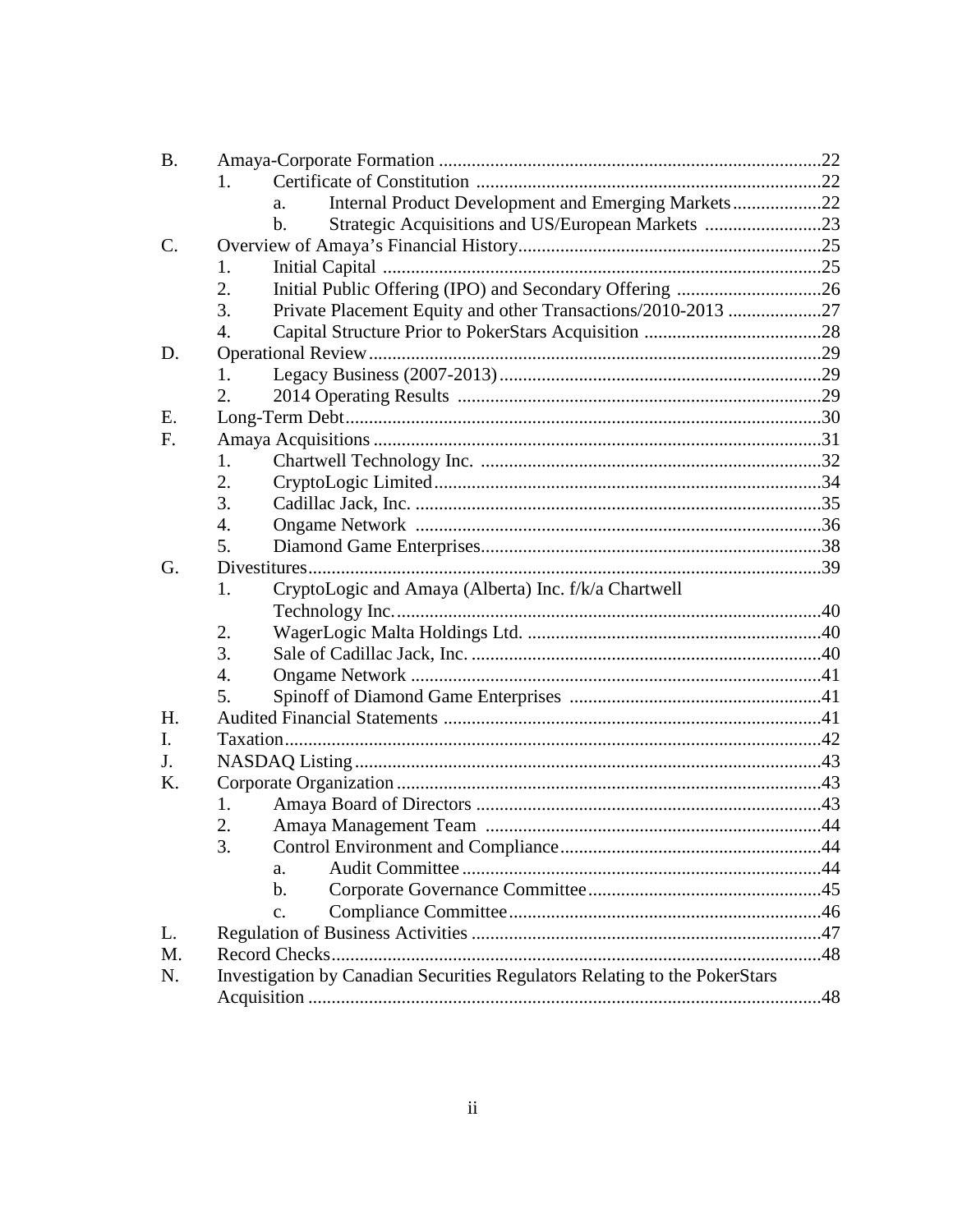|                 | <b>INVESTIGATION OF AMAYA GROUP HOLDINGS (IOM) LIMITED49</b>    |  |  |  |  |
|-----------------|-----------------------------------------------------------------|--|--|--|--|
| A.              |                                                                 |  |  |  |  |
| <b>B.</b>       | The Division's Investigation of Amaya Holdings (IOM) Limited50  |  |  |  |  |
| $\mathcal{C}$ . |                                                                 |  |  |  |  |
| D.              |                                                                 |  |  |  |  |
|                 | 1.                                                              |  |  |  |  |
|                 | a.                                                              |  |  |  |  |
|                 | $\mathbf{b}$ .                                                  |  |  |  |  |
|                 | $\mathbf{c}$ .                                                  |  |  |  |  |
|                 | 2.                                                              |  |  |  |  |
|                 | a.                                                              |  |  |  |  |
|                 | Corporate Oversight and New Management Team53<br>$\mathbf{b}$ . |  |  |  |  |
| Ε.              |                                                                 |  |  |  |  |
|                 | 1.                                                              |  |  |  |  |
|                 | 2.                                                              |  |  |  |  |
|                 | 3.                                                              |  |  |  |  |
|                 | $\overline{4}$ .                                                |  |  |  |  |
| F.              |                                                                 |  |  |  |  |
|                 | 1.                                                              |  |  |  |  |
| G.              |                                                                 |  |  |  |  |
| H.              | Long-Term Debt, Debt Service, Deferred Payment and Cash Flow57  |  |  |  |  |
| I.              |                                                                 |  |  |  |  |
|                 | 1.                                                              |  |  |  |  |
|                 | 2.                                                              |  |  |  |  |
| J.              |                                                                 |  |  |  |  |
| K.              |                                                                 |  |  |  |  |
| L.              |                                                                 |  |  |  |  |
| M.              |                                                                 |  |  |  |  |
|                 | 1.                                                              |  |  |  |  |
|                 | 2.                                                              |  |  |  |  |
|                 | 3.                                                              |  |  |  |  |
|                 | 4.                                                              |  |  |  |  |
| N               | Gaming Licenses & Jurisdictional Markets                        |  |  |  |  |
|                 | 1.                                                              |  |  |  |  |
|                 | 2.                                                              |  |  |  |  |
|                 | 3.                                                              |  |  |  |  |
|                 | $\overline{4}$ .                                                |  |  |  |  |
| O.              |                                                                 |  |  |  |  |
| P.              |                                                                 |  |  |  |  |
|                 | 1.                                                              |  |  |  |  |
|                 | 2.                                                              |  |  |  |  |
| Q.              |                                                                 |  |  |  |  |
|                 |                                                                 |  |  |  |  |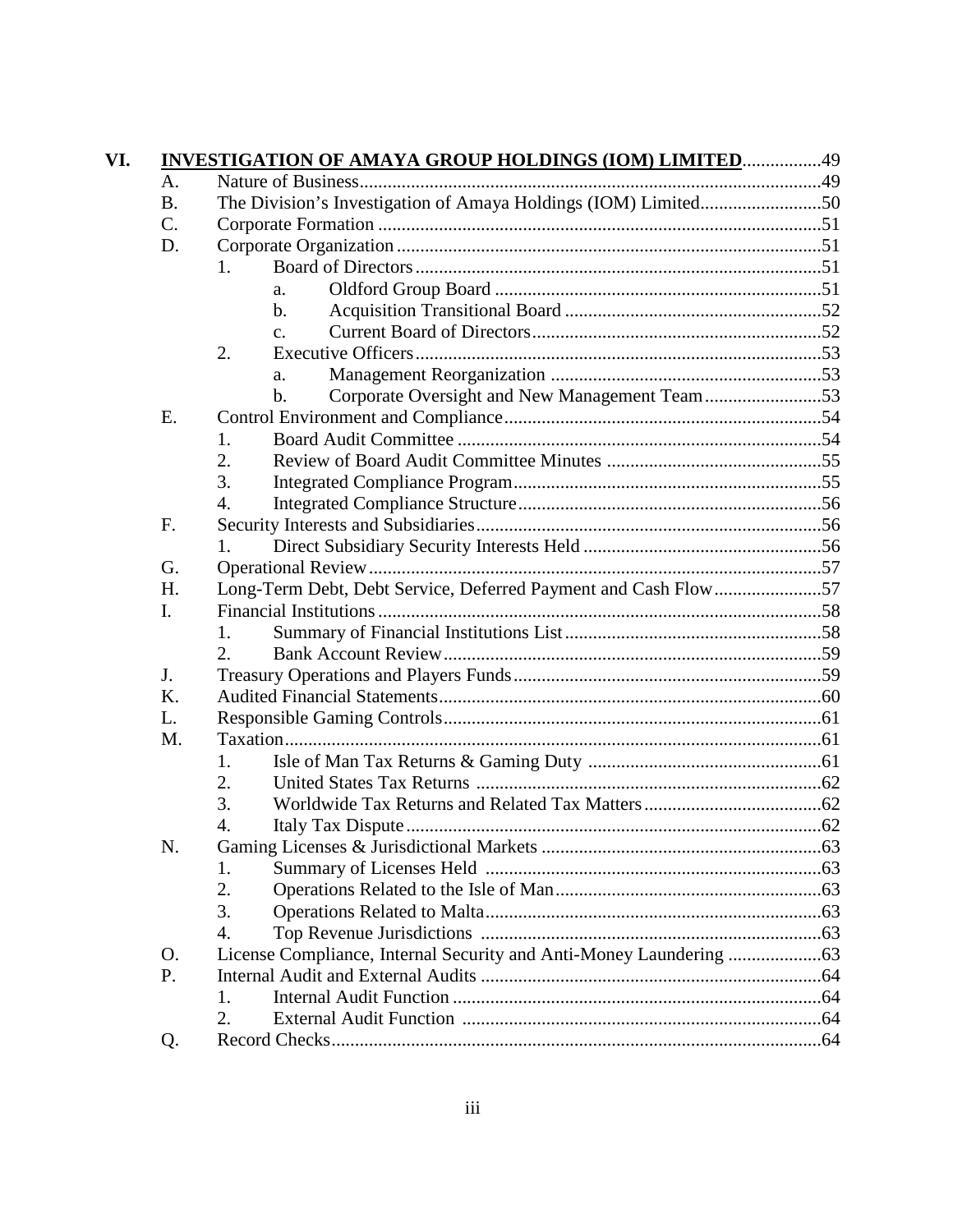| A <sub>1</sub>  |                                 |                                                                                                                                                                                                                                                                                                                                                                                                                                                                                                                      |
|-----------------|---------------------------------|----------------------------------------------------------------------------------------------------------------------------------------------------------------------------------------------------------------------------------------------------------------------------------------------------------------------------------------------------------------------------------------------------------------------------------------------------------------------------------------------------------------------|
| <b>B.</b>       |                                 |                                                                                                                                                                                                                                                                                                                                                                                                                                                                                                                      |
| $\mathcal{C}$ . |                                 |                                                                                                                                                                                                                                                                                                                                                                                                                                                                                                                      |
| D.              |                                 |                                                                                                                                                                                                                                                                                                                                                                                                                                                                                                                      |
| Ε.              |                                 |                                                                                                                                                                                                                                                                                                                                                                                                                                                                                                                      |
| F.              |                                 |                                                                                                                                                                                                                                                                                                                                                                                                                                                                                                                      |
|                 |                                 |                                                                                                                                                                                                                                                                                                                                                                                                                                                                                                                      |
| A.              |                                 |                                                                                                                                                                                                                                                                                                                                                                                                                                                                                                                      |
|                 | 1.                              |                                                                                                                                                                                                                                                                                                                                                                                                                                                                                                                      |
|                 |                                 |                                                                                                                                                                                                                                                                                                                                                                                                                                                                                                                      |
|                 |                                 |                                                                                                                                                                                                                                                                                                                                                                                                                                                                                                                      |
|                 | $\overline{4}$ .                |                                                                                                                                                                                                                                                                                                                                                                                                                                                                                                                      |
|                 | 5.                              |                                                                                                                                                                                                                                                                                                                                                                                                                                                                                                                      |
|                 | 6.                              |                                                                                                                                                                                                                                                                                                                                                                                                                                                                                                                      |
|                 |                                 |                                                                                                                                                                                                                                                                                                                                                                                                                                                                                                                      |
|                 | 1.                              |                                                                                                                                                                                                                                                                                                                                                                                                                                                                                                                      |
|                 |                                 |                                                                                                                                                                                                                                                                                                                                                                                                                                                                                                                      |
|                 |                                 |                                                                                                                                                                                                                                                                                                                                                                                                                                                                                                                      |
|                 | 4.                              |                                                                                                                                                                                                                                                                                                                                                                                                                                                                                                                      |
|                 |                                 |                                                                                                                                                                                                                                                                                                                                                                                                                                                                                                                      |
| $A_{\cdot}$     |                                 |                                                                                                                                                                                                                                                                                                                                                                                                                                                                                                                      |
|                 |                                 |                                                                                                                                                                                                                                                                                                                                                                                                                                                                                                                      |
|                 |                                 |                                                                                                                                                                                                                                                                                                                                                                                                                                                                                                                      |
|                 |                                 |                                                                                                                                                                                                                                                                                                                                                                                                                                                                                                                      |
|                 |                                 |                                                                                                                                                                                                                                                                                                                                                                                                                                                                                                                      |
|                 |                                 |                                                                                                                                                                                                                                                                                                                                                                                                                                                                                                                      |
|                 |                                 |                                                                                                                                                                                                                                                                                                                                                                                                                                                                                                                      |
|                 |                                 |                                                                                                                                                                                                                                                                                                                                                                                                                                                                                                                      |
|                 |                                 |                                                                                                                                                                                                                                                                                                                                                                                                                                                                                                                      |
|                 |                                 |                                                                                                                                                                                                                                                                                                                                                                                                                                                                                                                      |
|                 |                                 |                                                                                                                                                                                                                                                                                                                                                                                                                                                                                                                      |
|                 |                                 |                                                                                                                                                                                                                                                                                                                                                                                                                                                                                                                      |
| A.              |                                 |                                                                                                                                                                                                                                                                                                                                                                                                                                                                                                                      |
|                 | 1.                              |                                                                                                                                                                                                                                                                                                                                                                                                                                                                                                                      |
| <b>B.</b>       |                                 |                                                                                                                                                                                                                                                                                                                                                                                                                                                                                                                      |
|                 | <b>B.</b><br><b>B.</b><br>$C$ . | <b>INVESTIGATION OF AMAYA ENTITIES SEEKING TRANSACTIONAL</b><br><b>WAIVERS</b><br>2.<br>3.<br>2.<br>3.<br>Plenary Investigation of Former PokerStars, FullTilt, and Pyr Senior<br>THE DIVISION'S DECEMBER 6, 2013 SUSPENSION OF THE POKERSTARS'<br>THE NEW JERSEY CASINO CONTROL ACT AND THE TRANSACTIONAL<br>THE DIVISION'S INVESTIGATIVE FINDINGS FROM ITS PLENARY REVIEW<br>OF AMAYA AND AMAYA GROUP HOLDINGS (IOM) LIMITED AND EACH<br>Review of Amaya, Inc.'s Acquisitions and Divestitures Prior to PokerStars |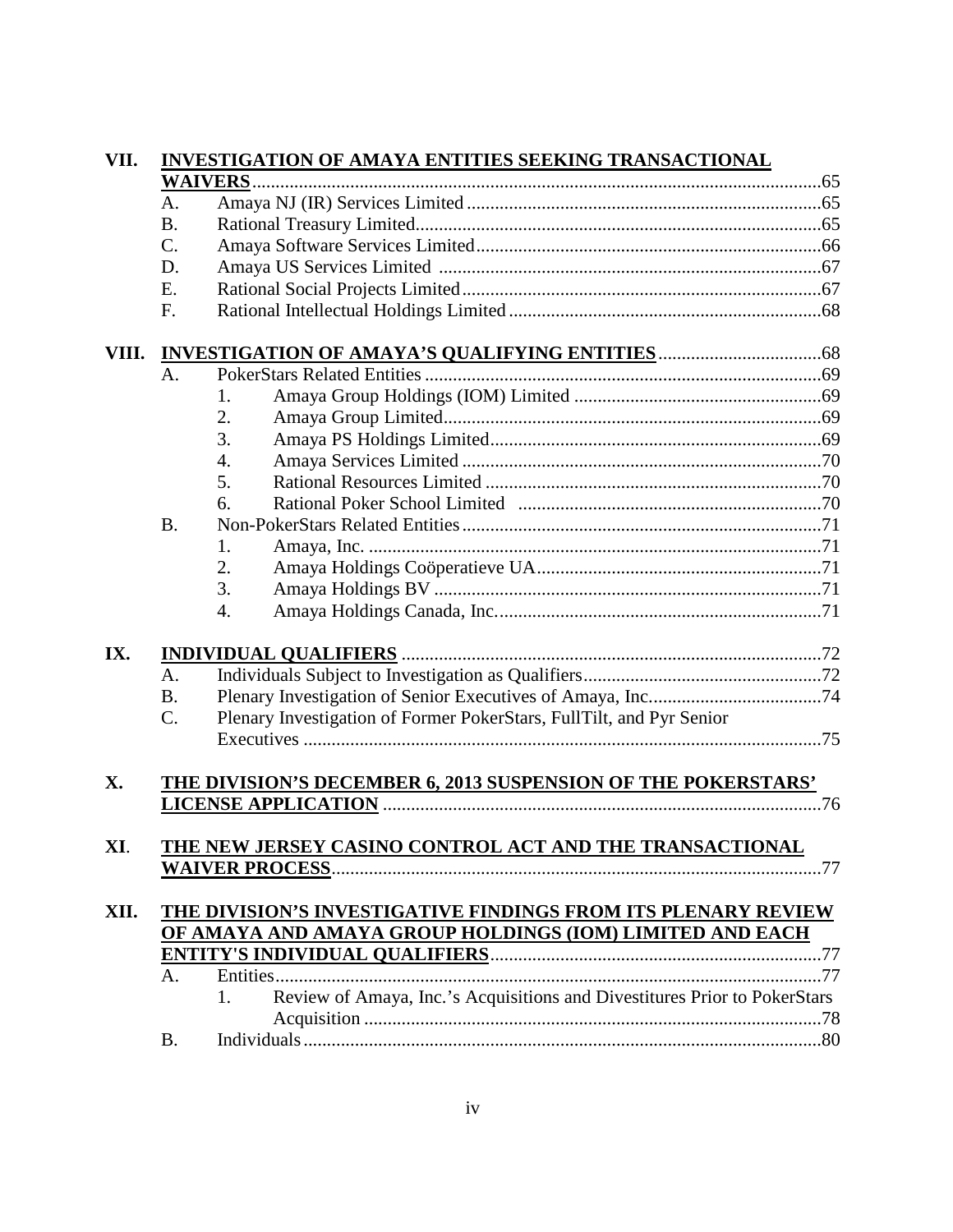| XIII. |                 | THE DIVISION'S INVESTIGATIVE FINDINGS FROM ITS PLENARY REVIEW                   |
|-------|-----------------|---------------------------------------------------------------------------------|
|       |                 | OF THE APPLICANT ENTITIES SEEKING TRANSACTIONAL                                 |
|       |                 |                                                                                 |
|       |                 |                                                                                 |
| XIV.  |                 | THE DIVISION'S INVESTIGATIVE FINDINGS OF ITS REVIEW OF THE                      |
|       |                 |                                                                                 |
|       | A.              |                                                                                 |
|       | В.              |                                                                                 |
|       |                 |                                                                                 |
| XV.   |                 | THE DIVISION'S SUITABILITY REVIEW OF SENIOR EXECUTIVES                          |
|       |                 | PREVIOUSLY EMPLOYED BY POKERSTARS, FULLTILT AND PYR81                           |
|       | A.              | The Application of the New Jersey Casino Control Act to Unsuitable Individuals  |
|       |                 |                                                                                 |
|       | <b>B.</b>       | Standard for Qualification of Individuals with Post-UIGEA Suitability Issues 81 |
|       | $\mathcal{C}$ . | Separation of Senior Executives of PokerStars as a Result of the Amaya          |
|       |                 |                                                                                 |
|       | D.              | Separation of Senior Executives of FullTilt as a Result of its Acquisition by   |
|       |                 |                                                                                 |
|       | E.              | Investigative Review of Current Amaya Executives Formerly Employed by           |
|       |                 |                                                                                 |
|       |                 |                                                                                 |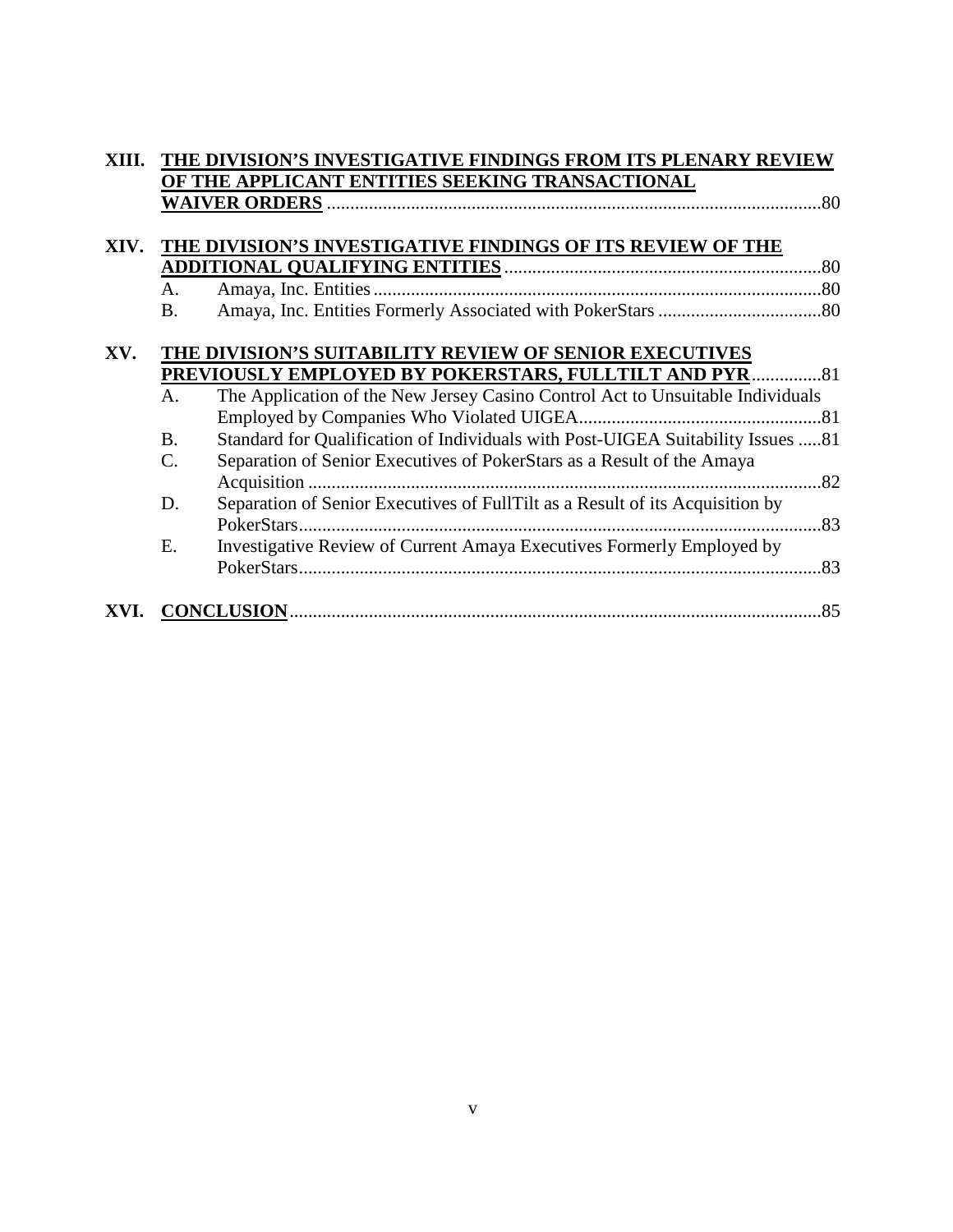## **I. INTRODUCTION**

This Report sets forth the findings of the investigation conducted by the Division of Gaming Enforcement ("Division") into the acquisition by Amaya, Inc. ("Amaya") of the assets associated with two brands – PokerStars and FullTilt – that conducted significant Internet gaming in the United States after the federal government made such gaming illegal. The federal government took civil action against the companies and criminal action against the executives that controlled the brands during this time. The federal government also approved the sale of the FullTilt assets to PokerStars. In 2014, Amaya purchased Oldford Group Limited ("Oldford Group"), which had owned and operated the assets related to these brands, including the brands themselves, customer information, the programming, and related companies. For purposes of this Report, those entities and assets will be described as "PokerStars" or the "PokerStars Entities."

While Amaya offers various other services in New Jersey, the Division has not authorized the company to use the PokerStars Entities to provide online gaming to New Jersey players. In a petition filed October 3, 2014, as amended on September 4 and September 10, 2015, Amaya petitioned the Division for precisely that authorization, seeking a Transactional Waiver Order that would allow certain subsidiary entities to engage in online gaming operations with New Jersey players using the PokerStars and FullTilt brands, websites, and related assets. This Report provides the results of the investigation that the Division undertook regarding Amaya, the PokerStars Entities, and the relevant executives to inform its decision on that petition.

In 2011, the USDOJ filed a civil forfeiture complaint against the PokerStars and FullTilt entities for operating an illegal gambling business and engaging in activities that constituted wire and bank fraud and money laundering. In addition, the federal government indicted several shareholders and/or executives of PokerStars and FullTilt for violations of the Unlawful Internet Gaming Enforcement Act of 2006 ("UIGEA"), a federal law that prohibited businesses from accepting and processing payments in connection with Internet gaming of United States residents. In August 2012, Oldford Group entered into a civil settlement in the forfeiture action with USDOJ that included a \$731 million payment and the obligation to satisfy any claims made by patrons of FullTilt. Most, but not all, of the criminal indictments against the individuals, have since been resolved.

As a result of the civil sanctions against the PokerStars Entities and criminal sanctions against their former executives associated with the companies that formerly owned these assets, the licensure of any entity associated with these assets required careful regulatory scrutiny by the Division. Simply put, these assets were associated with unlawful and criminal activity; absent a compelling demonstration that the owners, management, and practices associated with that activity have been purged, licensure of companies presently associated with those assets would be inconsistent with the New Jersey licensure standards. Accordingly, given the unique facts and circumstances presented in this matter, the Division conducted a full plenary investigation of the key entities and individuals of Amaya and the recently acquired PokerStars Entities to determine the propriety of issuing transactional waivers.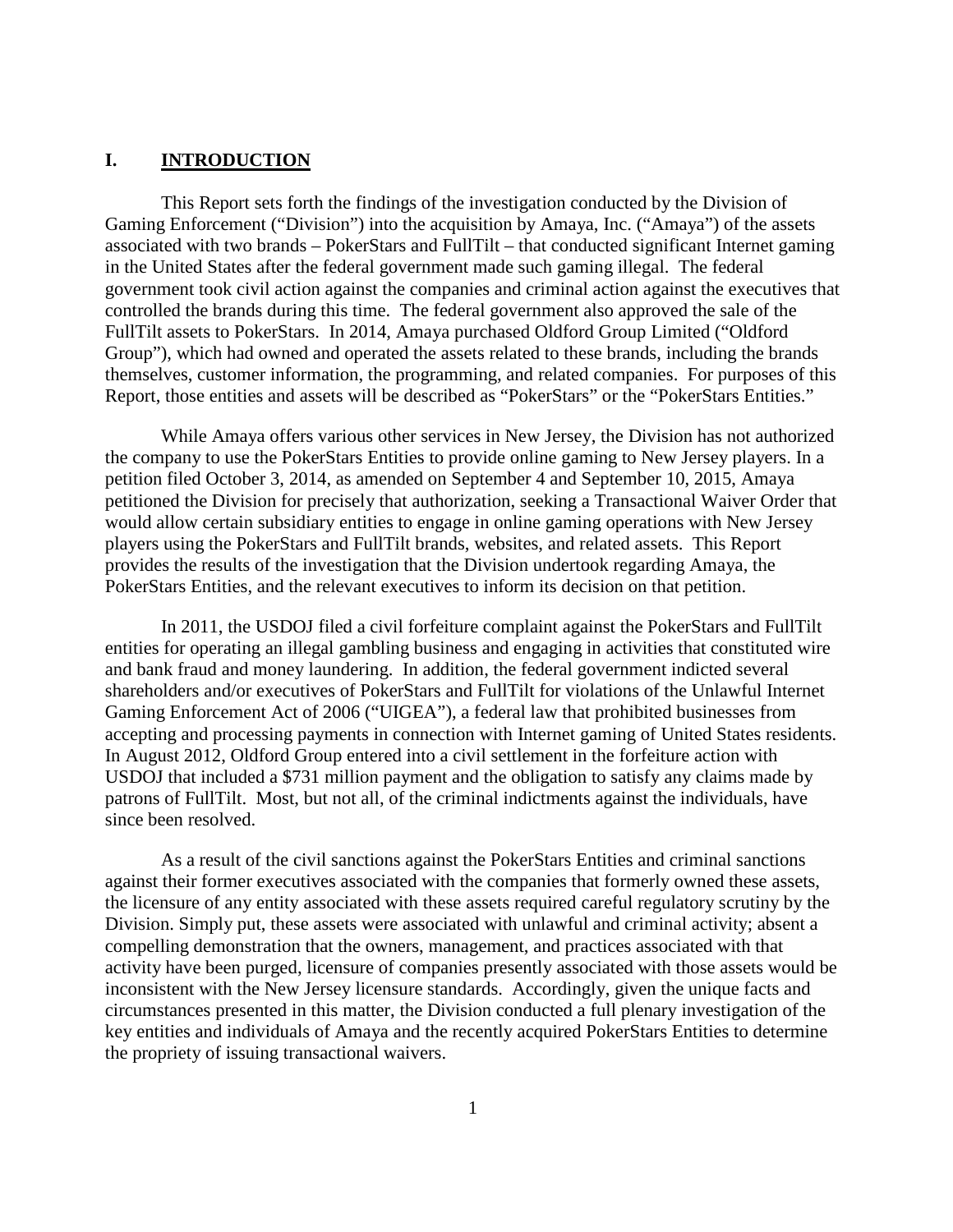That investigation leads the Division to conclude that Amaya has demonstrated its suitability for a Transactional Waiver Order. While the PokerStars entities operated in violation of the law between 2006 and 2011, a number of considerations – including the severe criminal and civil sanctions imposed by the federal government, the complete and irrevocable separation of the previous owners and almost all of the former executives, the acquisition of the assets by Amaya and their incorporation into a robust compliance and control environment, as well as significant changes in the Internet gaming market since 2011– lead to a finding of suitability.

This Report does not represent a final plenary licensing determination on Amaya's pending casino service industry enterprise ("CSIE") application. Rather, it evaluates whether the Division should allow Amaya temporary authorization to use the assets of the PokerStars Entities to offer Internet gaming activities to New Jersey players pending the completion of the plenary licensing investigation.

The results of the Division's investigation and its findings and conclusions regarding Amaya's acquisition and use of the assets of the PokerStars/FullTilt Entities in the New Jersey Internet gaming market are set forth herein.

# **II. STATUS OF REGULATORY APPLICATIONS AND FILINGS**

### **A. Amaya's Current Licensing Status in New Jersey**

Amaya is a publicly traded Canadian corporation. It acts as a holding company for various subsidiaries that largely offer business-to-business gaming products and services including casino, poker, sports book, lotteries and slot machines. Amaya offers these products and services in North America, Latin America, Europe, and Asia through the company's online, mobile, and land-based platforms. Amaya offers online gaming to the New Jersey market through relationships with Golden Nugget Hotel & Casino/Bally Technologies Inc., Borgata Hotel, Casino & Spa, Caesars Atlantic City, and GameAccount Global Ltd. Using the PokerStars and FullTilt brands, Amaya offers online poker directly to customers in many jurisdictions around the world.

Amaya was formed in January 2004 and commenced business operations in 2007. While it operated during the period of time from the passage of UIGEA (October 13, 2006) to Black Friday (April 15, 2011), it did not offer Internet gaming to customers in the United States and had no prior connection to Oldford Group or the PokerStars Entities.

Amaya was pursuing licensure in New Jersey before it acquired PokerStars Entities. In July 2013, Amaya, together with certain subsidiaries, filed an application seeking licensure as a CSIE. Thereafter, Amaya and certain related entities filed petitions for transactional waivers for their business–to-business Internet gaming platforms and gaming products. The Division, after engaging in a preliminary investigation that revealed no derogatory information related to the original Amaya entities, issued transactional waivers to five separate Amaya subsidiaries that authorized them to conduct business with Atlantic City casinos.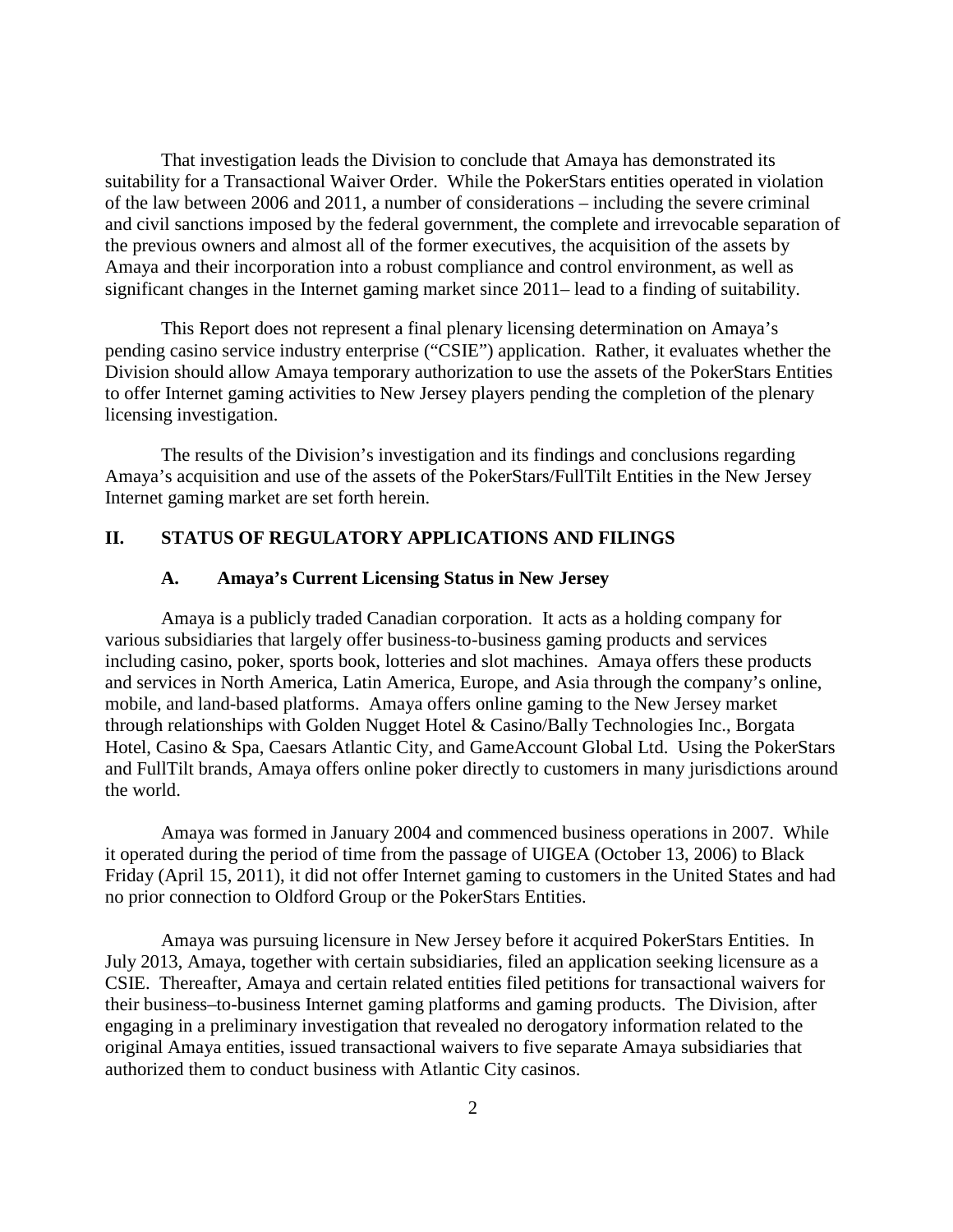### **B. The Scope of the Division's Transactional Waiver Investigation**

The petition presently before the Division requests authorization to offer, through Resorts, Internet gaming to New Jersey patrons under the PokerStars and FullTilt brands using the assets acquired from the Oldford Group. Before Amaya acquired the PokerStars Entities, the Division advised Amaya that the Division would have to examine the transaction thoroughly before making a determination as to whether, and under what conditions, the assets of the PokerStars Entities could be used in New Jersey.

The Division's investigation included a plenary investigation of Amaya, Amaya Group Holdings (IOM) Limited ("Amaya Holdings (IOM)"), and five additional former PokerStars Entities that were acquired by Amaya.

The Division undertook a comprehensive review, including a detailed examination of company documents related to corporate structure, capital formation, acquisitions, divestitures, equity/debt securities. As part of the investigation, the Division reviewed over 45,000 pages of documents relating to PokerStars' business activities and operations, including those generated between the passage of UIGEA and the USDOJ indictment in April 2011. The Division conducted multiple interviews of Amaya corporate executives responsible for finance, audit, legal and regulatory compliance. In addition, Division investigators met with Amaya's current Public Auditor, Deloitte LLC ("Deloitte"), to discuss, among other things, the company's 2014 audited financial statements ("2014 Audited Statements"). The Division made several investigative trips to Montreal and Toronto, Canada, Dublin, Ireland, the Isle of Man ("IOM"), United Kingdom ("UK"), and Alderney, UK, as part of its investigation of the PokerStars Entities. Additionally, the Division met with gaming regulators from Canada, IOM, and Alderney to review Amaya/PokerStars compliance in other jurisdictions where they are licensed.

The Division also evaluated the suitability of Amaya's qualifiers and employees.<sup>[1](#page-0-0)</sup> The Division conducted 71 sworn interviews of 63 former PokerStars, FullTilt, and Pyr employees who remain employed by Amaya, including all members of senior management, individuals involved in payment processing and marketing, and higher level employees that worked for the companies between the passage of UIGEA and the USDOJ indictments in April 2011. The Division conducted plenary investigations of Amaya's four senior executives: David Baazov, Chief Executive Officer ("CEO"); Daniel Sebag, Chief Financial Officer ("CFO"); Marlon Goldstein, Executive Vice President/General Counsel; and Robert Mincoff, Director of Compliance. In addition, the Division conducted plenary investigations of four former PokerStars/FullTilt/Pyr employees who currently serve in senior executive positions at Amaya entities managing the PokerStars/FullTilt assets: Michael Hazel, Israel Rosenthal, Serge Bourenkov and Charles Fabian. Further, the Division conducted sworn interviews of all former

<span id="page-8-0"></span> <sup>1</sup> A qualifier is an individual required to file for licensure as part of a company's CSIE licensure application pursuant to *N.J.A.C. 13:69J-1.14(a)1.*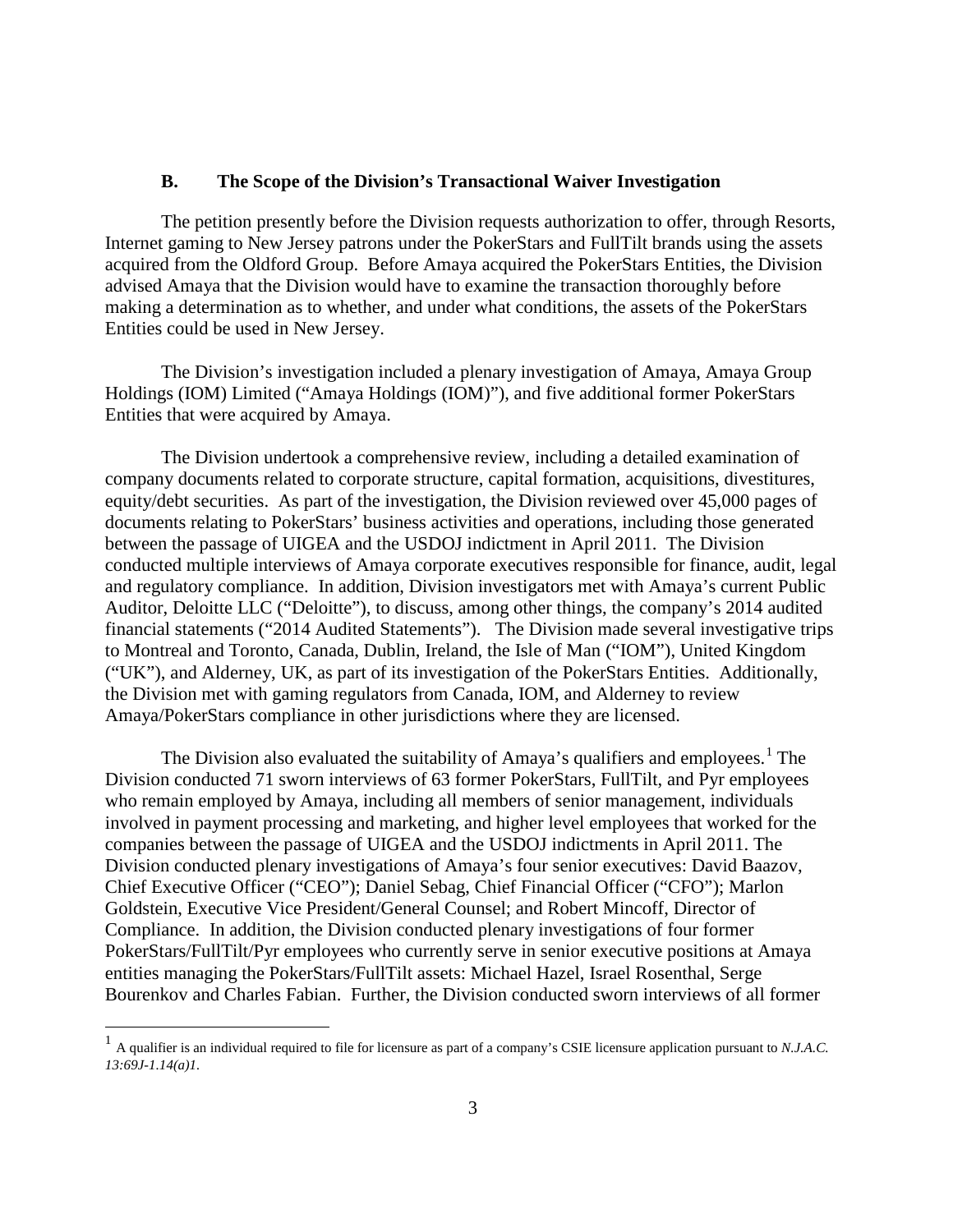PokerStars/Pyr/FullTilt employees who either previously held senior management positions with the predecessor company or have, since the acquisition, been promoted to a senior management position by Amaya.

### **III. AMAYA'S ACQUISITION OF THE POKERSTARS ENTITIES AND PYR**

On August 1, 2014, Amaya acquired the assets of Oldford Group, the parent company of the PokerStars Entities, for \$4.9 billion. Amaya purchased the Oldford Group primarily to acquire the "PokerStars" and "FullTilt" brands, their poker platforms/online gaming websites, and their customer database containing 85 million individuals. On September 1, 2014, Amaya acquired the assets of Pyr for \$24 million. It purchased Pyr to continue the development and maintenance of the software and platform of the PokerStars brand. These separate but related transactions permanently and irrevocably severed all of the ownership interests of Mark and Isai Scheinberg, who had owned and operated PokerStars and Pyr, respectively, before Black Friday.<sup>[2](#page-8-0)</sup> The details of those transactions are set forth below.

The transactions allowed Amaya to acquire entities that had much higher annual earnings and revenues than its own. For the year ending December 31, 2013, Oldford Group reported revenue of CAD\$1.2 billion and net earnings of CAD\$428 million. Amaya reported revenue of CAD\$155.2 million and net earnings of CAD\$15.2 million for the year ending December 31, 2013. Thus, the PokerStars Entities' revenue was more than eight times the revenue base that Amaya reported in 2013. Similarly, the PokerStars Entities' earnings were more than 28 times the earnings that Amaya reported in 2013.

### **A. Amaya's Acquisition of Oldford Group Limited**

### **1. Letter of Intent and Pre-Acquisition Due Diligence**

On January 13, 2014, Amaya, Oldford Group, and Pyr executed a non-binding Letter of Intent ("LOI"). Under the LOI, Amaya proposed to purchase all of the issued and outstanding shares of capital stock of Oldford Group and Pyr. Upon execution of the LOI, Amaya undertook due diligence reviews and met with several gaming regulators, including an April 2, 2014 meeting with the Division. Additionally, Amaya senior management met with representatives of the TSX to discuss the exchange's various listing rules and policies pertaining to the proposed transaction. Amaya engaged three law firms to draft and negotiate a definitive agreement, to handle various corporate, securities and tax issues, and to conduct legal and regulatory due diligence, particularly with respect to Oldford Group's Internet gaming activities worldwide.

<span id="page-9-0"></span>Amaya and its advisors held multiple meetings and exchanged multiple drafts of the proposed purchase agreement. During this time, the parties negotiated, among other things, payment terms, warranties, tax and regulatory matters, interim operating covenants, and the

 $2$  April 15, 2011 – the date that the federal government unsealed the indictments against the corporate executives – is commonly referred to as "Black Friday."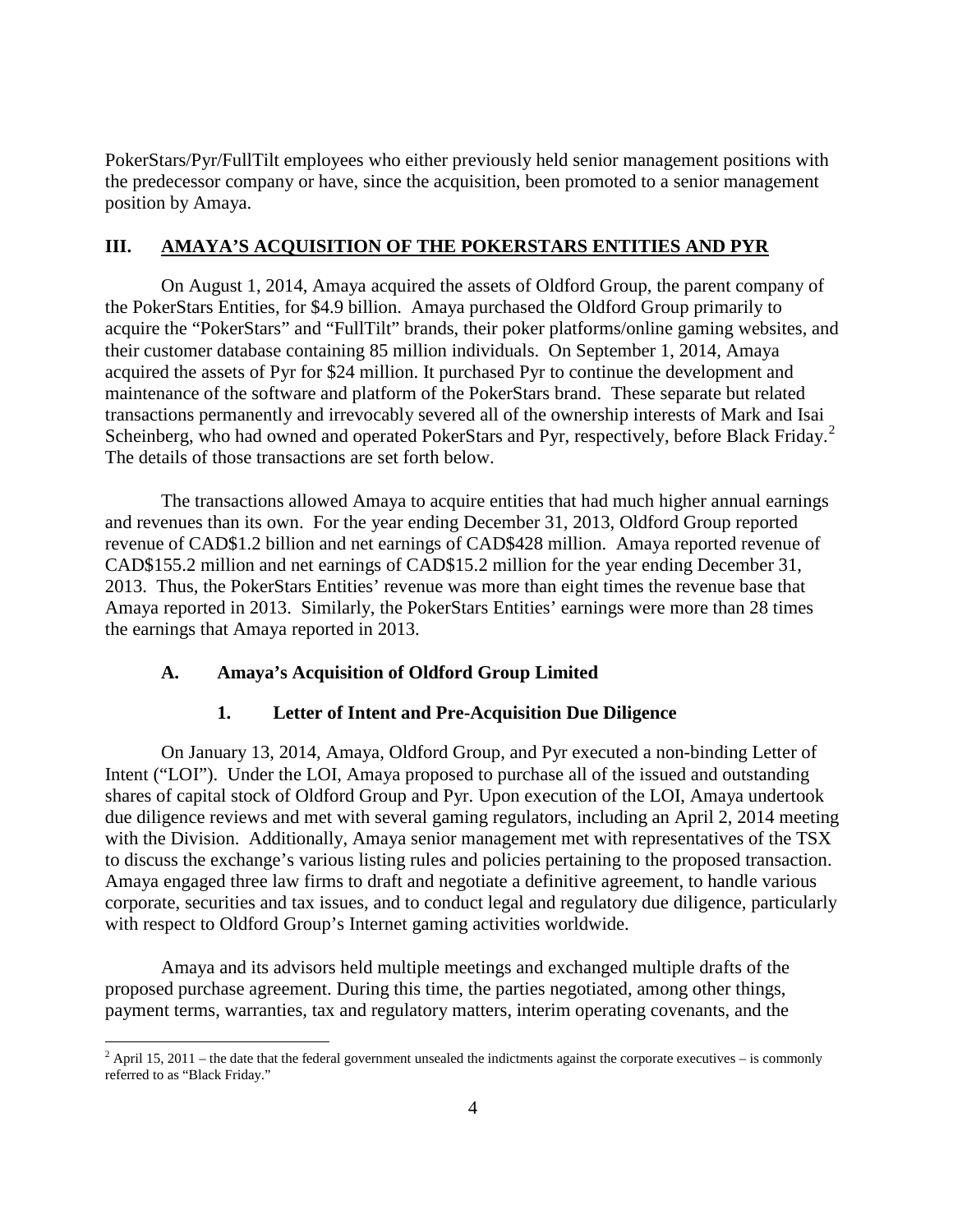parties' respective obligations. At the same time, Amaya, together with its financial advisors, was negotiating the terms of financing for the acquisition with various financial sources.

In early June 2014, the parties agreed that Amaya would acquire Oldford Group through a merger of a subsidiary of Amaya with Oldford Group, rather than through a share purchase. Subsequently, Amaya agreed that it would acquire Pyr through a separate share purchase. Amaya would finance its purchase of the Oldford Group through a combination of new debt, the private placement of subscription receipts, the private placement of common shares, the private placement of non-voting convertible preferred shares, and cash on hand.

On June 12, 2014, Amaya's Board of Directors met and, after hearing presentations from legal counsel and Amaya's financial advisors, voted unanimously to enter into the purchase agreement.

# **2. Terms of the Oldford Group Limited Transaction**

On August 1, 2014, Amaya, through its indirect wholly owned Netherlands subsidiary Amaya Holdings B.V. ("Amaya BV"), acquired 100% of the issued and outstanding shares of the privately held Oldford Group, the parent company of the PokerStars Entities, for \$4.9 billion.<sup>[3](#page-9-0)</sup>

The PokerStars acquisition includes a deferred payment of \$400 million, payable on February 1, 2017.<sup>[4](#page-10-0)</sup> Amaya's credit agreement with lenders requires the company to deposit into a separate bank account an amount equal to 35% of the monthly excess cash flow, as defined under the agreement, to be used solely toward the deferred payments.

Amaya accounted for the acquisition of Oldford Group using the acquisition method and the results of operations were included in the consolidated statement of comprehensive income (loss) from the date of acquisition. With the transaction, Amaya reported acquiring assets including \$3.1 billion in Canadian dollars ("CAD") in goodwill and CAD\$2.2 billion for intangibles.

 $3$  Amaya BV is wholly owned by Amaya Holdings Cooperatieve UA ("Amaya Coop"), another entity wholly owned by Amaya. Amaya Coop and Amaya BV will act as holding companies to the group of companies which will operate the PokerStars, FullTilt, and related Internet offerings in New Jersey.

<span id="page-10-1"></span><span id="page-10-0"></span><sup>&</sup>lt;sup>4</sup> The amount of the deferred payment is subject to adjustment based upon the regulatory status of online poker in Russia within 30 month of the closing. Specifically, if PokerStars continues to operate in Russia as it currently does, then Amaya will owe \$400 million from the acquisition escrow account payable to Oldford Group. If Russia formally regulates online poker and Amaya obtains a license in the newly regulated framework and there is evidence that the new tax rate would be "beneficial", as defined in the merger agreement, then Amaya could owe Oldford Group up to \$550 million. If Russia deems online poker illegal, Amaya's payment to Oldford Group will only be \$100 million.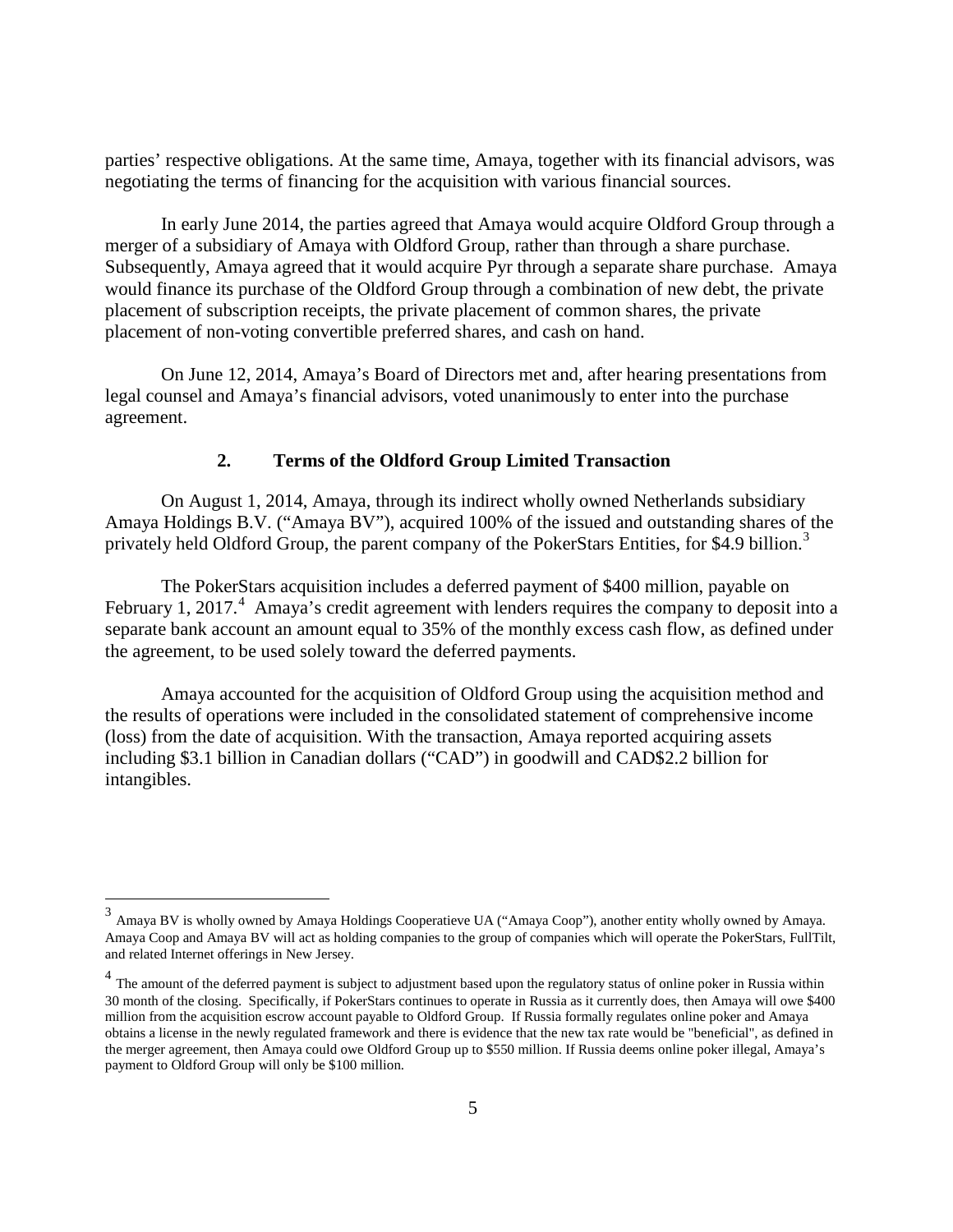### **Consideration and Equity Issuance**  $3.$

Amaya financed the transaction through a combination of debt and equity financing and existing cash on hand. The debt component consisted of term loans of an aggregate principal equivalent amount of \$2.92 billion. For the cash portion, Amaya funded \$213 million from cash on hand, including a \$50 million deposit made on the date that the PokerStars acquisition was announced. In addition to debt and cash, equity financing consisted of the issuance, on a private placement basis, of the following equity securities:

- \$1.05 billion of Convertible Preferred Shares (Preferred Share Financing)
- \$640 million of subscription receipts (Subscription Receipts Offering) ы
- \$55 million of Common Shares to GSO/BlackStone at a price of \$20 per Common Share

Amaya also granted 11,000,000 Common Share purchase warrants to GSO/BlackStone ("GSO/BlackStone Warrants") and 1,750,000 Common Share purchase warrants to BlackRock ("BlackRock Warrants") as payment for a portion of those firms' fees and as consideration for their significant roles in the financing of the transaction.

### **Preferred Share Financing**

In connection with the Preferred Share Financing, Amaya entered into agreements with Canaccord Genuity, GSO/BlackStone, and BlackRock pursuant to which they purchased, or agreed to purchase, Amaya shares as set forth below:

- GSO/BlackStone \$600 million of Convertible Preferred Shares  $\bar{\mathbf{P}}$
- BlackRock \$270.8 million of Convertible Preferred Shares  $\bullet$
- Cannacord Genuity \$179.2 million of Convertible Preferred Shares k.

The Convertible Preferred Shares are not listed on any exchange but, subject to certain limitations, are freely transferable at the option of the holder. The Subscription Receipt Offering was completed on a bought-deal, fully underwritten, private-placement basis pursuant to an underwriting agreement entered into among Amaya and a syndicate of underwriters. Under the terms of the underwriting agreement, the underwriters purchased 32,000,000 Subscription Receipts for aggregate gross proceeds to Amaya of \$640 million.

On August 1, 2014, Amaya completed the acquisition of Oldford Group for total consideration of \$4.5 billion. A Scheme of Merger between Oldford Group and the MergerSub, dated August 1, 2014, was filed with the IOM Companies Registrar, whereby a portion of the \$4.5 billion merger consideration funded an indemnity escrow account (\$315 million), an expense fund account (\$150 million), and **The million in payments to Houlihan Lokey** (Oldford Group's financial advisor). On that date, 83 participating equity holders representing 992,851,685 shares of Oldford Group received the balance of the merger consideration of approximately \$4 billion. Of that amount, warranting seller Paicolex Trust Company (BVI) Limited, on behalf of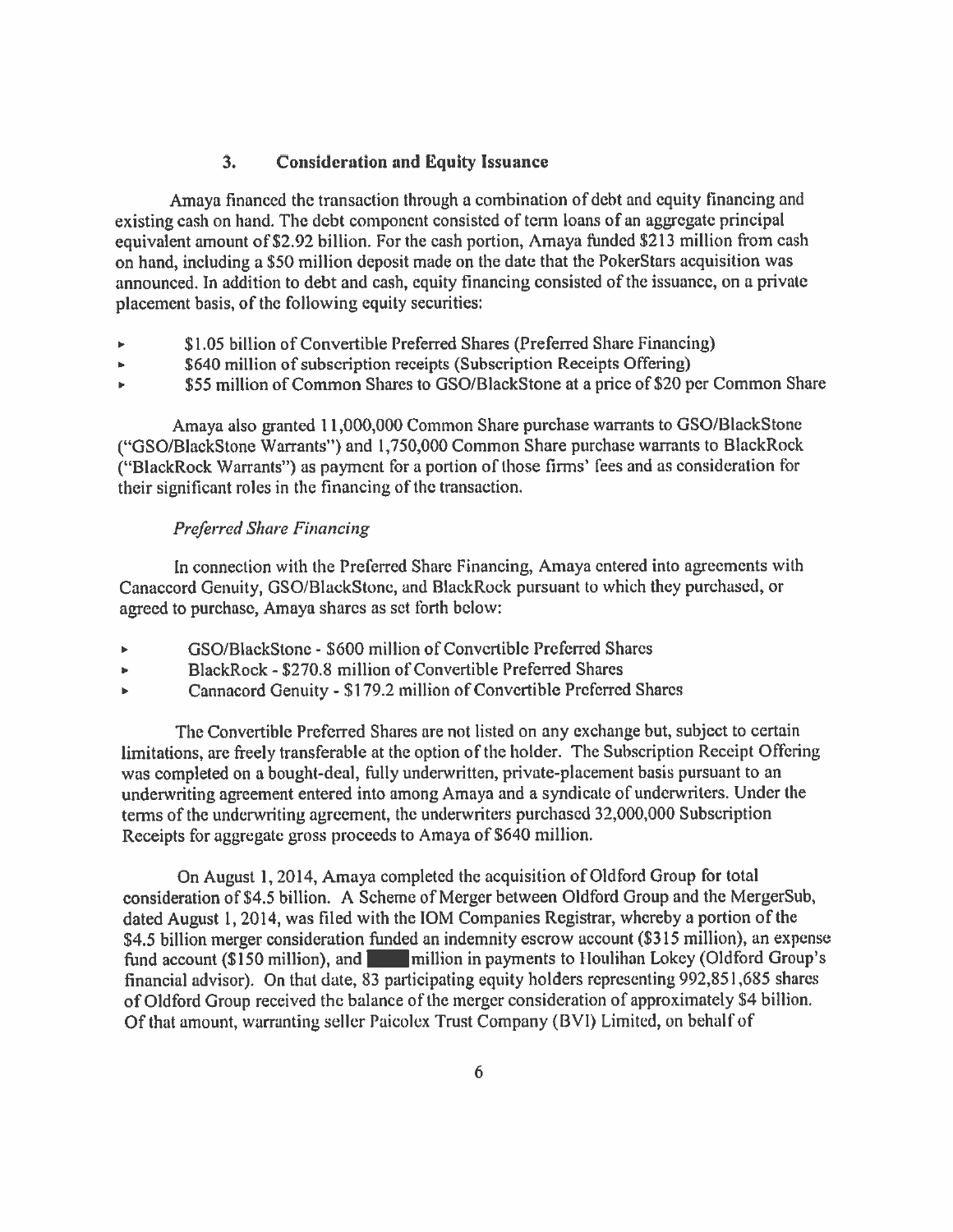beneficiary Mark Scheinberg, received

### **Amaya's Acquisition of Pyr Software Limited .**

Pyr was a company owned by Isai Scheinberg whose sole and exclusive business since 2001 had been the provision of software development, maintenance, and support services to Oldford Group and its subsidiaries. On September 1, 2014, Amaya acquired through a wholly owned subsidiary 100% of the issued and outstanding shares of privately held Pyr for

On August 28, 2014, it paid a dividend payment of from Pyr's cash on hand to Robert Scheinberg, a son of Isai Scheinberg.

Side letters accompanying the Share Purchase Agreement and the Termination Agreement between Oldford Group and Pyr provide that Pyr received a termination fee for the termination of their Software and Support Agreement with Oldford Group.

On September 1, 2014, at the time of closing, Isai Scheinberg resigned as an employee of Pyr.

### Amaya Corporate Structure After the PokerStars and Pyr Transactions  $C_{\bullet}$

After Amaya acquired the PokerStars Entities in September 2014, Amaya established or renamed entities to assume the business operations of those entities while other former PokerStars Entities will continue to operate under their pre-acquisition corporate name. Amaya created Amaya Coop and Amaya BV to serve as holding companies. The table below provides those name changes: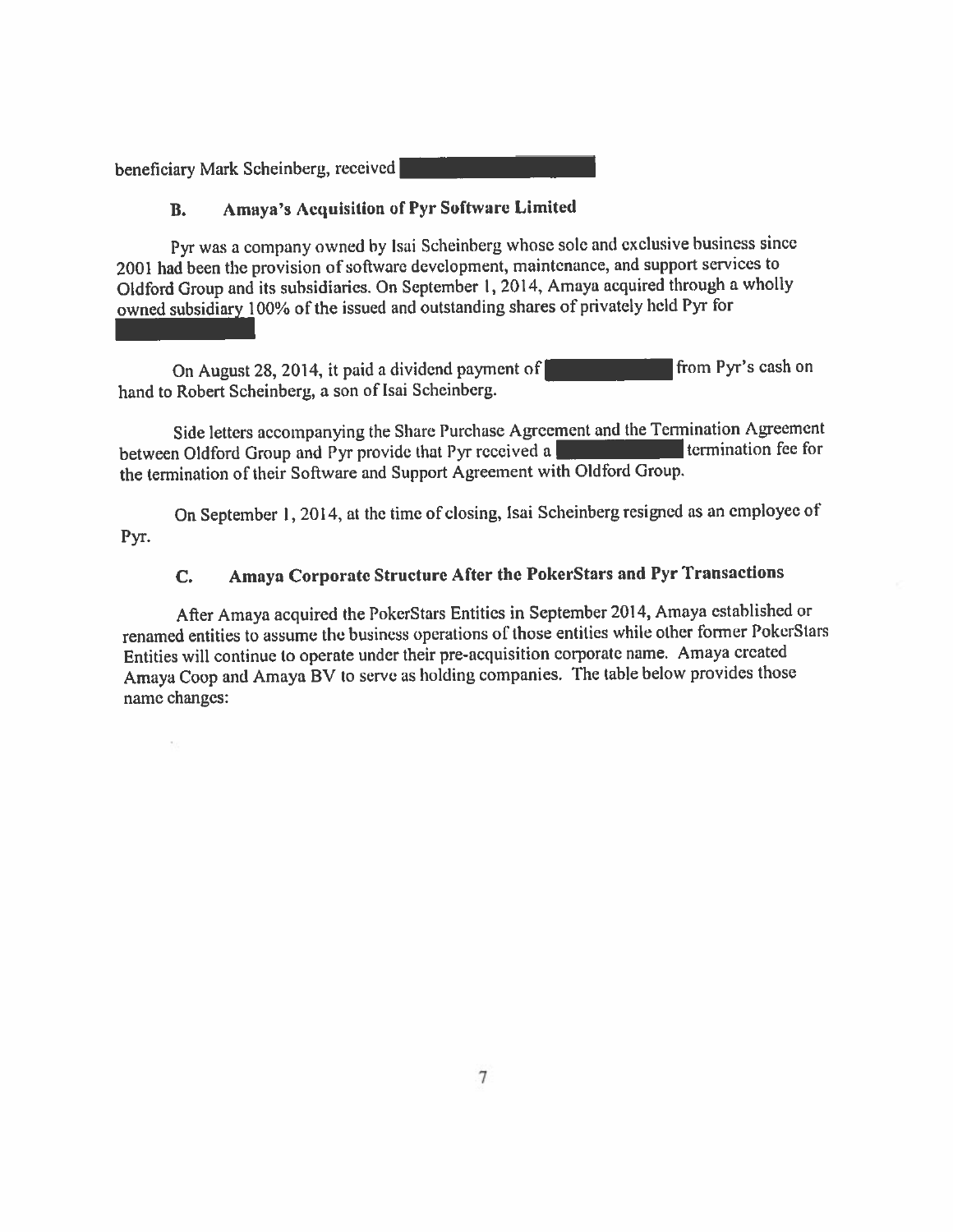| <b>Oldford Group Name</b>        | <b>Amaya Name</b>                | <b>Purpose</b>                |
|----------------------------------|----------------------------------|-------------------------------|
|                                  | Amaya Coop                       | <b>Holding Company</b>        |
|                                  | Amaya B.V.                       | <b>Holding Company</b>        |
| Oldford Group                    | Amaya Holdings (IOM)             | <b>Holding Company</b>        |
| <b>Rational Group</b>            | Amaya Group Limited              | <b>Holding Company</b>        |
| <b>Rational PS Holdings</b>      | Amaya PS Holdings Limited        | <b>Holding Company</b>        |
| <b>Rational Services</b>         | Amaya Services                   | Employs personnel in the      |
|                                  |                                  | IOM, main services company    |
|                                  |                                  | of the PokerStars brand       |
| Rational US Services, Inc.       | Amaya US                         | <b>Employs New Jersey</b>     |
|                                  |                                  | personnel responsible for     |
|                                  |                                  | operating the New Jersey      |
|                                  |                                  | offering                      |
| <b>Rational Treasury Limited</b> | <b>Rational Treasury Limited</b> | Payment processing            |
| Rational Intellectual Holdings   | Rational Intellectual Holdings   | Holding intellectual property |
| Limited                          | Limited                          | rights                        |
| Pyr                              | Amaya Gaming Holdings, Inc.      | Platform and software         |
|                                  |                                  | development                   |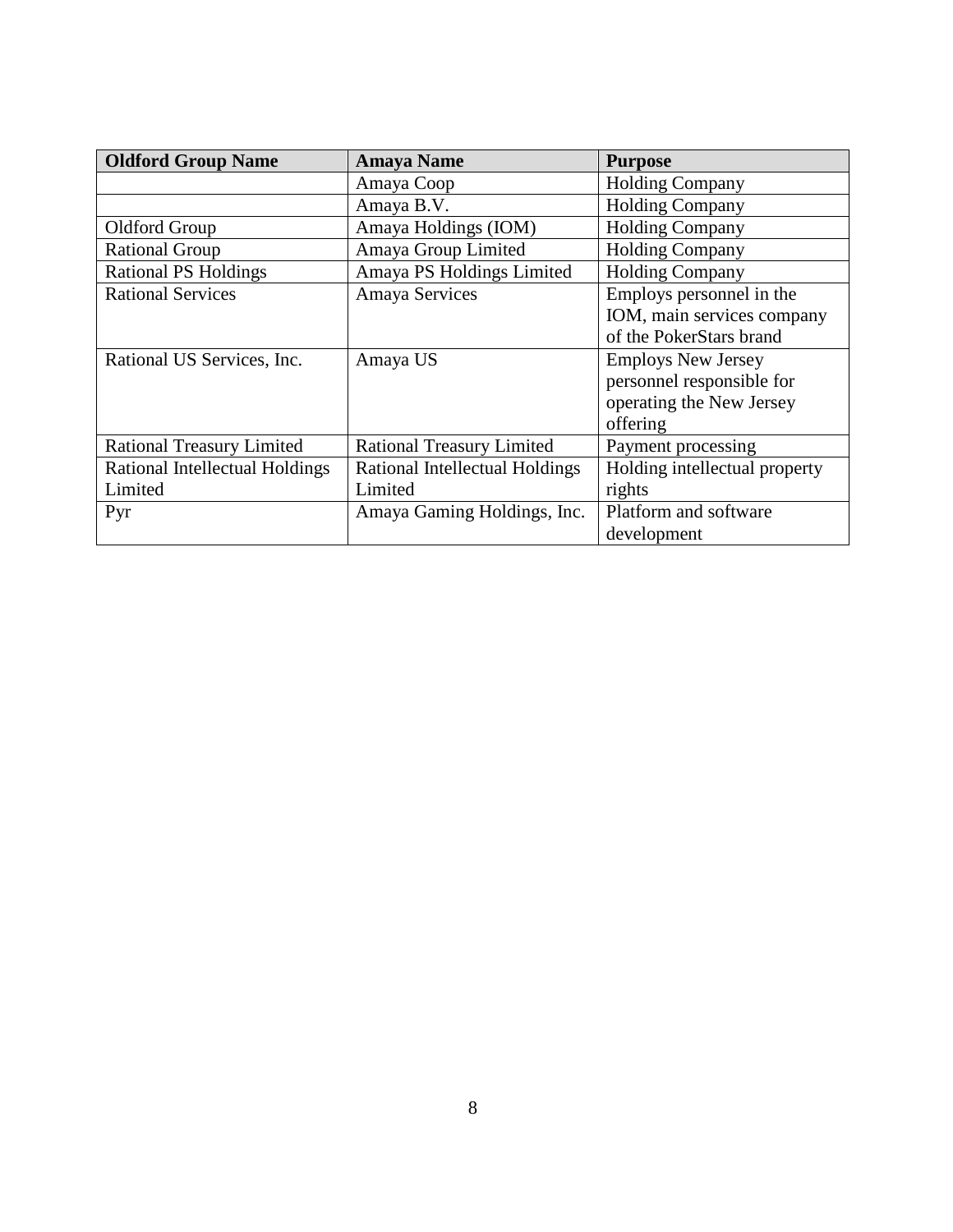The chart below sets forth Amaya's corporate structure post-acquisition.

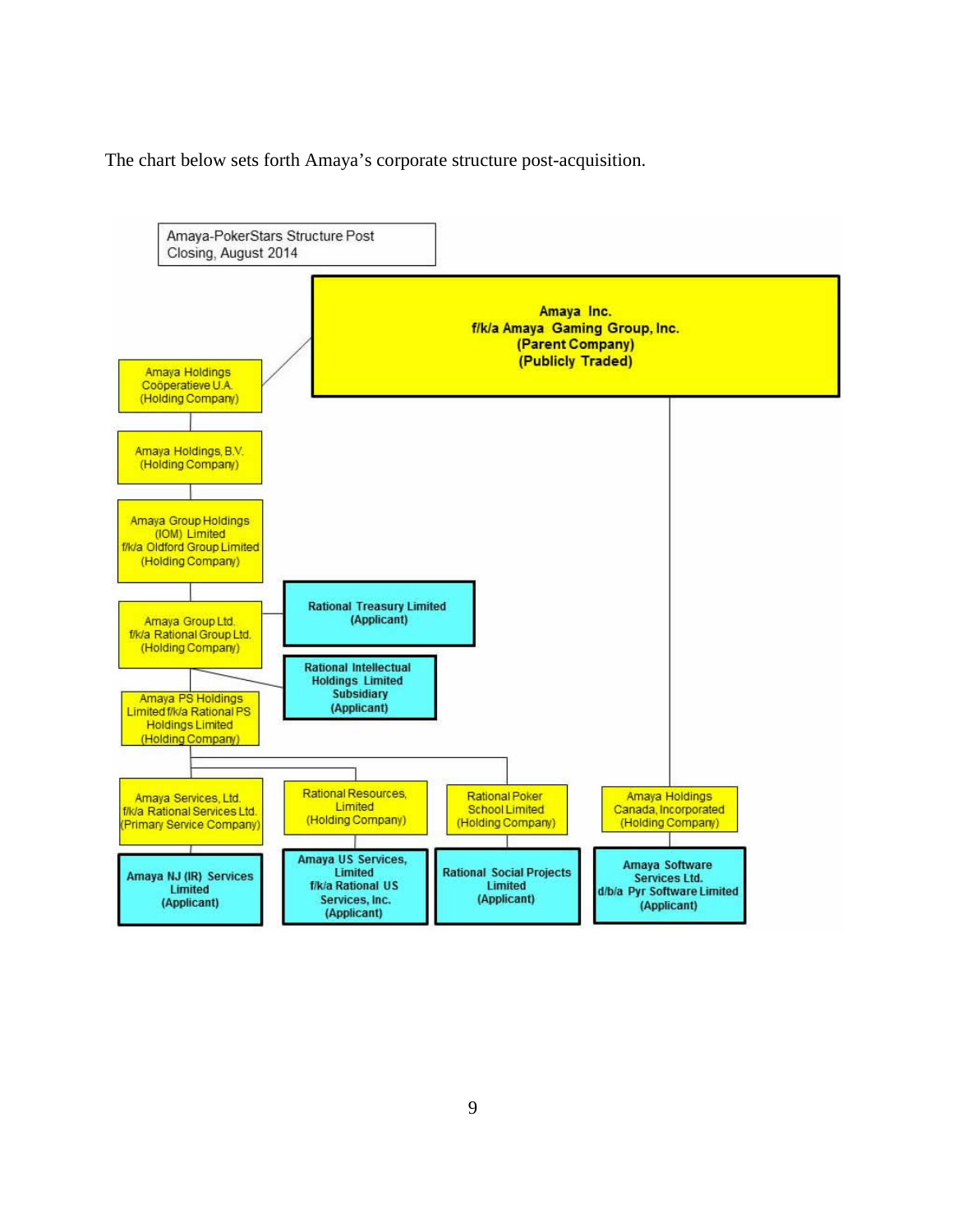### **1. Major Security Holders as of June 30, 2015**

As of June 30, 2015, there were 133,001,513 shares of Amaya outstanding, with 207,736,451 shares outstanding on a fully diluted basis. [5](#page-10-1)

| <b>NAME</b>                    | <b>COMMON</b><br><b>SHARES</b> | <b>COMMON SHARES</b><br><b>FULLY DILUTED</b> | <b>COMMON</b><br><b>SHARES %</b> | <b>FULLY</b><br><b>DILUTED %</b> |
|--------------------------------|--------------------------------|----------------------------------------------|----------------------------------|----------------------------------|
| David Baazov                   | 24,463,599                     | 24,913,599                                   | 18.39%                           | 11.99%                           |
| GSO/BlackStone                 | 2,984,025                      | 41,925,372                                   | 2.24%                            | 20.18%                           |
| <b>BlackRock</b>               | 7,397,511                      | 20,007,918                                   | 5.56%                            | 9.63%                            |
| PointState Capital, LP         | 11,668,251                     | 11,668,251                                   | 8.77%                            | 5.62%                            |
| TOTAL # OF SHARES OUTSTANDING: | 133,001,513                    | 207,736,451                                  |                                  |                                  |

# **2. Amaya's Share Price After Acquisition**

Amaya Common Shares currently trade on the TSX and NASDAQ exchanges under the trading symbol "AYA." In addition to the Common Shares, certain warrants and debentures are also listed for trading on the TSX. On September 22, 2014, Amaya was added to the S&P/TSX Composite Index. Prior to that time, Amaya's stock was traded on the Venture Exchange.

The following table sets out the month-end high and low prices of Amaya Common Shares as reported for calendar years 2014, 2013, 2012, 2011, and 2010, as well as through August 2015.

<span id="page-15-0"></span><sup>&</sup>lt;sup>5</sup> Fully diluted basis takes into consideration the number of shares outstanding as if the common share purchase warrants and convertible preferred shares were converted into common shares.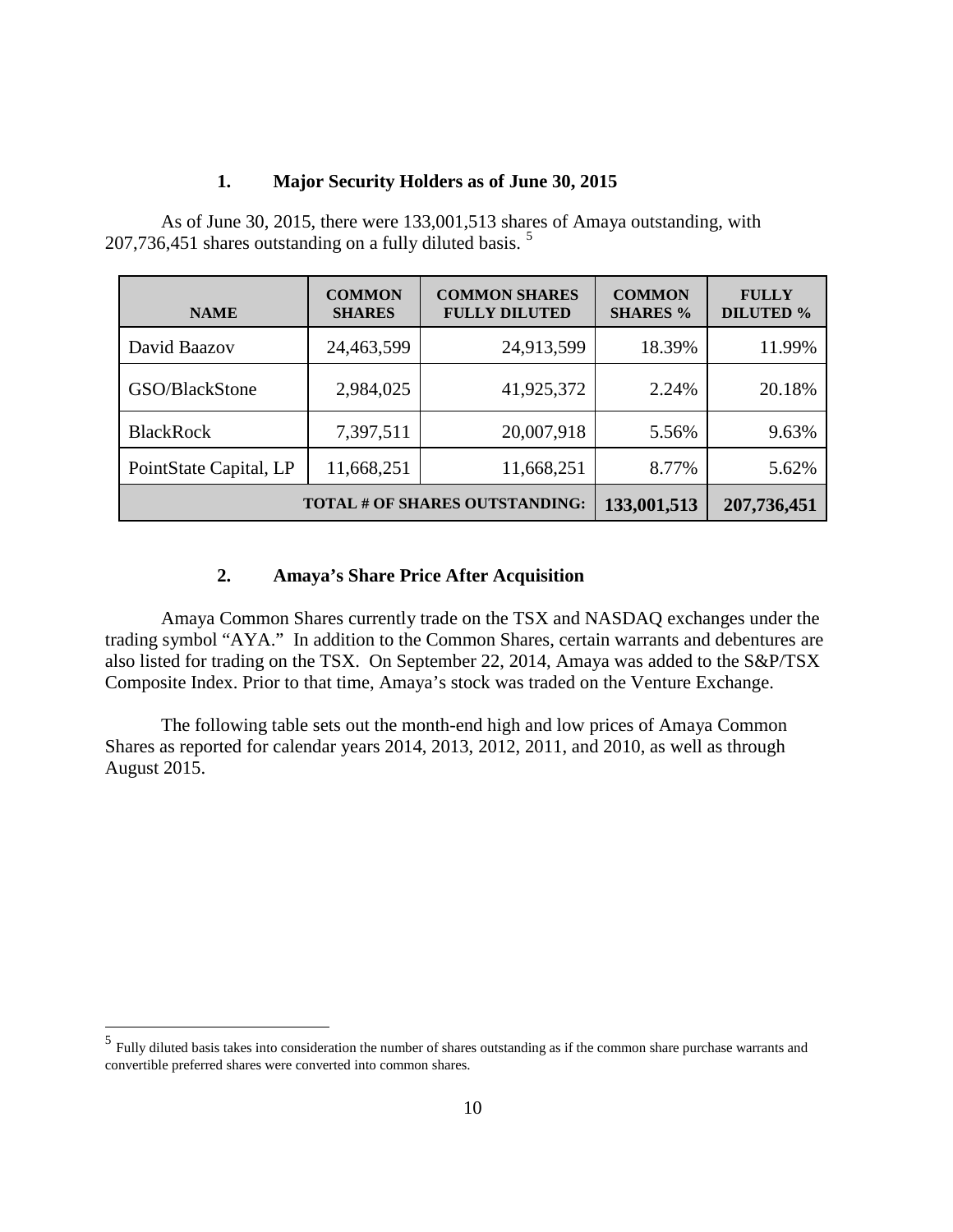| $(in \, CAD\$ |             |            |  |  |  |
|---------------|-------------|------------|--|--|--|
| <b>YEAR</b>   | <b>HIGH</b> | <b>LOW</b> |  |  |  |
| 2015          | 37.52       | 25.00      |  |  |  |
| 2014          | 38.94       | 5.61       |  |  |  |
| 2013          | 8.81        | 4.61       |  |  |  |
| 2012          | 5.35        | 2.69       |  |  |  |
| 2011          | 3.39        | 2.00       |  |  |  |
| 2010          | 3.55        | 1.00       |  |  |  |

On September 13, 2015, Amaya's stock price was CAD\$28.01 and its market capitalization was CAD\$3.732 billion.

### **IV. THE HISTORY OF POKERSTARS AND FULLTILT'S ACTIVITIES IN THE UNITED STATES**

The Division examined how PokerStars and FullTilt operated their businesses in the United States between the passage of UIGEA and April 2011, when USDOJ seized control of the companies' websites and assets. In addition, the Division reviewed the USDOJ criminal indictments and civil forfeiture complaint and the subsequent civil settlements reached with the USDOJ.

Oldford Group was formed in Costa Rica in 2001 to operate the PokerStars website and brand. Its majority owner was Mark Scheinberg. The PokerStars gaming platform and system was created by Isai Scheinberg's software company, Pyr, which was formed in 2000 in Canada. Pyr served as the platform and software development contractor for PokerStars.

FullTilt, founded in California as "TiltWare" by Ray Bitar and several professional poker players, including Howard Lederer and Chris Ferguson, launched in 2004. Both companies operated in the United States Internet poker market and competed directly for customers. They each became industry leaders and had dominant positions in the worldwide Internet poker industry.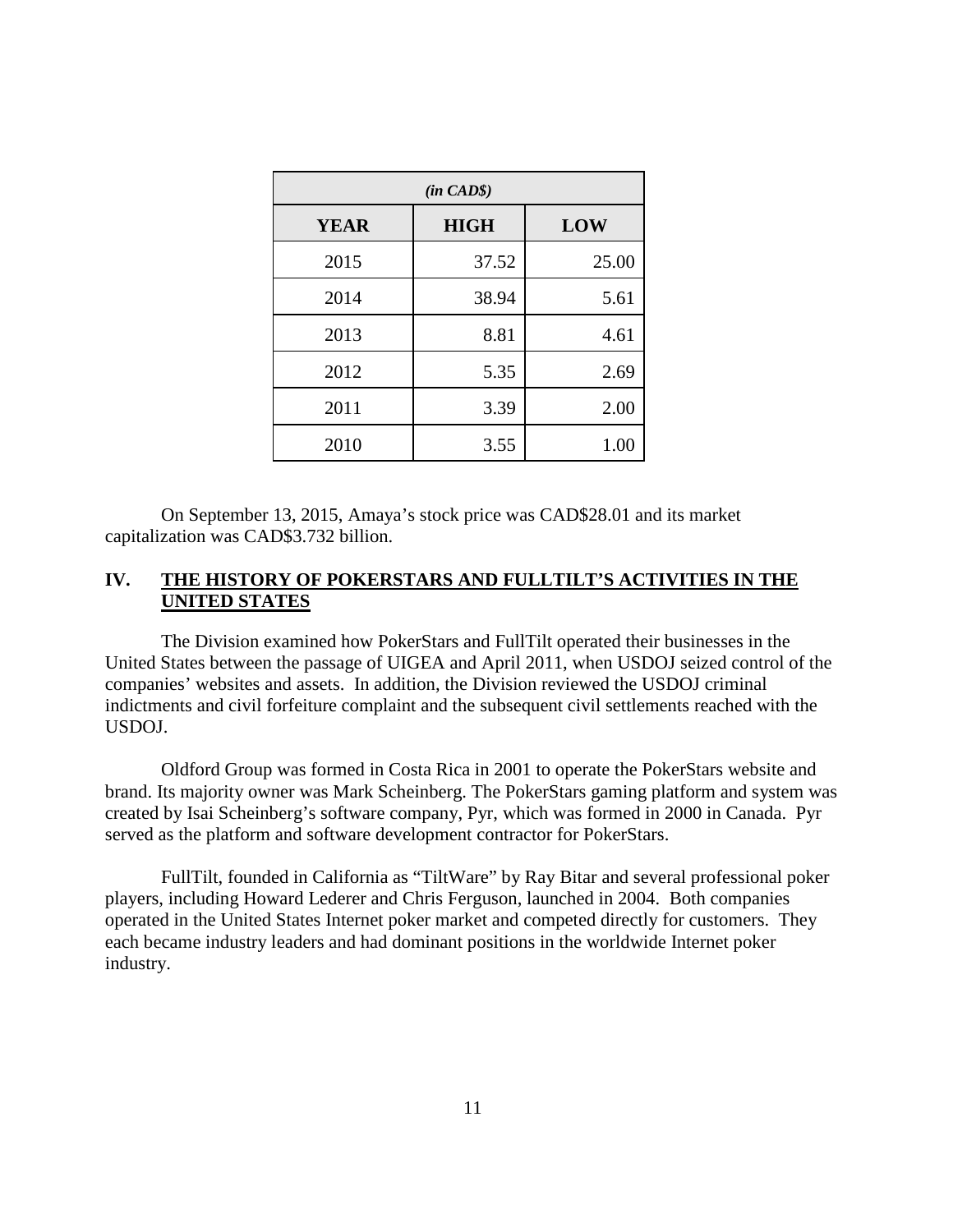### **A. Federal Law - The Unlawful Internet Gaming Enforcement Act of 2006**

UIGEA, enacted on October 13, 2006, prohibited gambling businesses from "knowingly accepting payments in connection with the participation of another person in a bet or wager that involves the use of the Internet and that is unlawful under federal or state law." Bet or wager is defined as "the staking or risking by any person of something of value upon the outcome of a contest of others, a sporting event, or a game subject to chance, upon an agreement or understanding that the person or another person will receive something of value in the event of a certain outcome." UIGEA effectively outlawed Internet gaming in the United States, with certain enumerated exceptions, by making it illegal for businesses to process online transactions (*e.g.,* credit card transactions) related to Internet gaming.

### **B. PokerStars' Legal Argument For Its Post-UIGEA Conduct**

The passage of UIGEA did not deter PokerStars or FullTilt. Both companies continued accepting wagers from players located in the United States until USDOJ's enforcement actions in April and May 2011. In contrast, other online poker companies, several of which the Division has licensed, ceased accepting wagers from United States players due to their concerns about violating UIGEA.

Former PokerStars employees now employed by Amaya explained to the Division the rationale that the company's founders, Mark and Isai Scheinberg, used to justify the company's continued operation in the United States after the enactment of UIGEA. In part, PokerStars reasoned that, because United States Internet gaming was initiated from platforms and servers based on the IOM, the bets were deemed to have taken place from that location. As such, PokerStars considered any income derived from United States gamblers as IOM income.

To buttress that decision, the company obtained numerous legal opinions between October 25, 2006 and April 5, 2011 that provided a two-fold justification for continuing to operate in the United States:

First, the legal opinions concluded that UIGEA does not apply to online poker since the law restricts transactions involving the transmission of funds or proceeds related to unlawful Internet gambling.<sup>[6](#page-15-0)</sup> The opinions argued that poker is not a game of chance but rather a game of skill, mainly because a player's decisions dramatically alter the odds of winning and remove the game from being wholly dependent on chance. The UIGEA implementing regulations clarified that chance has to be a significant factor in the game and the opinions offered statistical analysis to show that chance is not a significant factor.

<span id="page-17-0"></span> $<sup>6</sup>$  UIGEA defines "unlawful Internet gambling" as placing a bet or wager through the Internet "where such bet or wager is</sup> unlawful under any applicable Federal or State law."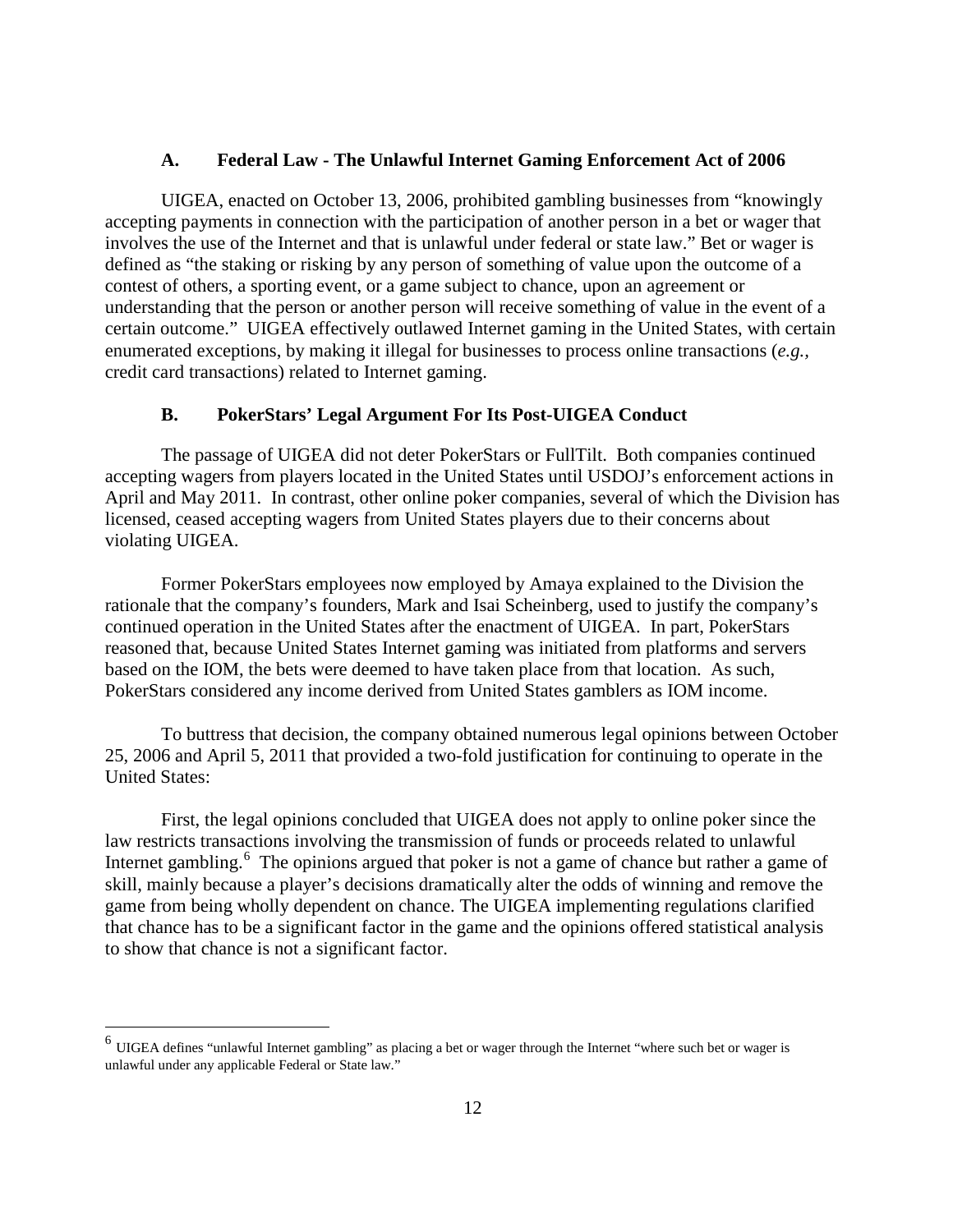Second, the opinions asserted that, even if UIGEA did apply to online poker, the operators still were not violating federal law because UIGEA did not create any new categories of prohibited gaming activity. Instead, UIGEA relied on preexisting state and federal gambling laws as the basis for prosecuting individuals and companies involved in assisting or facilitating Internet gaming transactions. The opinions examined the six areas of state and federal law that might be implicated and argued that each of those areas did not apply to the Internet gaming activities of the PokerStars Entities.

The federal law most directly applicable to online gaming was The Wire Act, 18 *U.S.C*. 1084. The legal opinions concluded that the Wire Act applied only to sports betting, focusing on differing interpretations of whether the word "sporting" modifies "event" or both "event" and "contest." To support the proposition that the word sporting modified both words, the opinions relied upon a federal district court opinion that concluded that the Wire Act only prohibits interstate sports wagering, not other forms of Internet gambling.<sup>[7](#page-17-0)</sup> Many of the decisions, however, cautioned that the USDOJ took the view that all Internet gambling was illegal under the Wire Act, not just betting on sports.<sup>[8](#page-18-0)</sup>

These legal opinions also argued that five other federal laws did not apply, either because the laws did not cover online gaming or, alternatively, because the laws did not create a distinct substantive gambling violation under state law.<sup>[9](#page-18-1)</sup> In addressing the laws of various states, the opinions asserted that all state laws that seek to regulate global commerce such as Internet gaming may be unconstitutional under the United States Constitution. Specifically, the opinions stated that the dormant Commerce Clause prevents states from regulating national or international commerce because that is left to the Federal Government. According to the legal opinions, the application of the dormant Commerce Clause has not been considered with regard to Internet gaming but it has been used by federal courts to strike down other state law Internet commerce restrictions.

## **C. Prosecution of PokerStars and FullTilt by the United States Department of Justice**

On April 15, 2011, USDOJ unsealed criminal indictments against several individuals, including individuals associated with PokerStars and FullTilt. USDOJ also filed a companion civil forfeiture complaint seeking forfeiture of assets held by the criminal defendants and the bank and player accounts of PokerStars and FullTilt, as well as the seizure of the websites.

<span id="page-18-2"></span> <sup>7</sup> *In re MasterCard Internet Gambling Litigation,* 132 F. Supp. 2d 468 (E.D. La. 2001)

<span id="page-18-0"></span><sup>&</sup>lt;sup>8</sup> In December 2011, the USDOJ concluded that the Wire Act did not apply to Internet poker and other forms of online betting that do not involve sports.

<span id="page-18-1"></span><sup>9</sup> These federal laws were The Travel Act 18 U.S.C. 1952, The Wagering Paraphernalia Act 18 *U.S.C*. 1953(a), the Organized Crime Control Act 18 *U.S.C*. 1955, and the Racketeering Influenced Corrupt Organizations Act ("RICO"), 18 *U.S.C*. 1961 (5).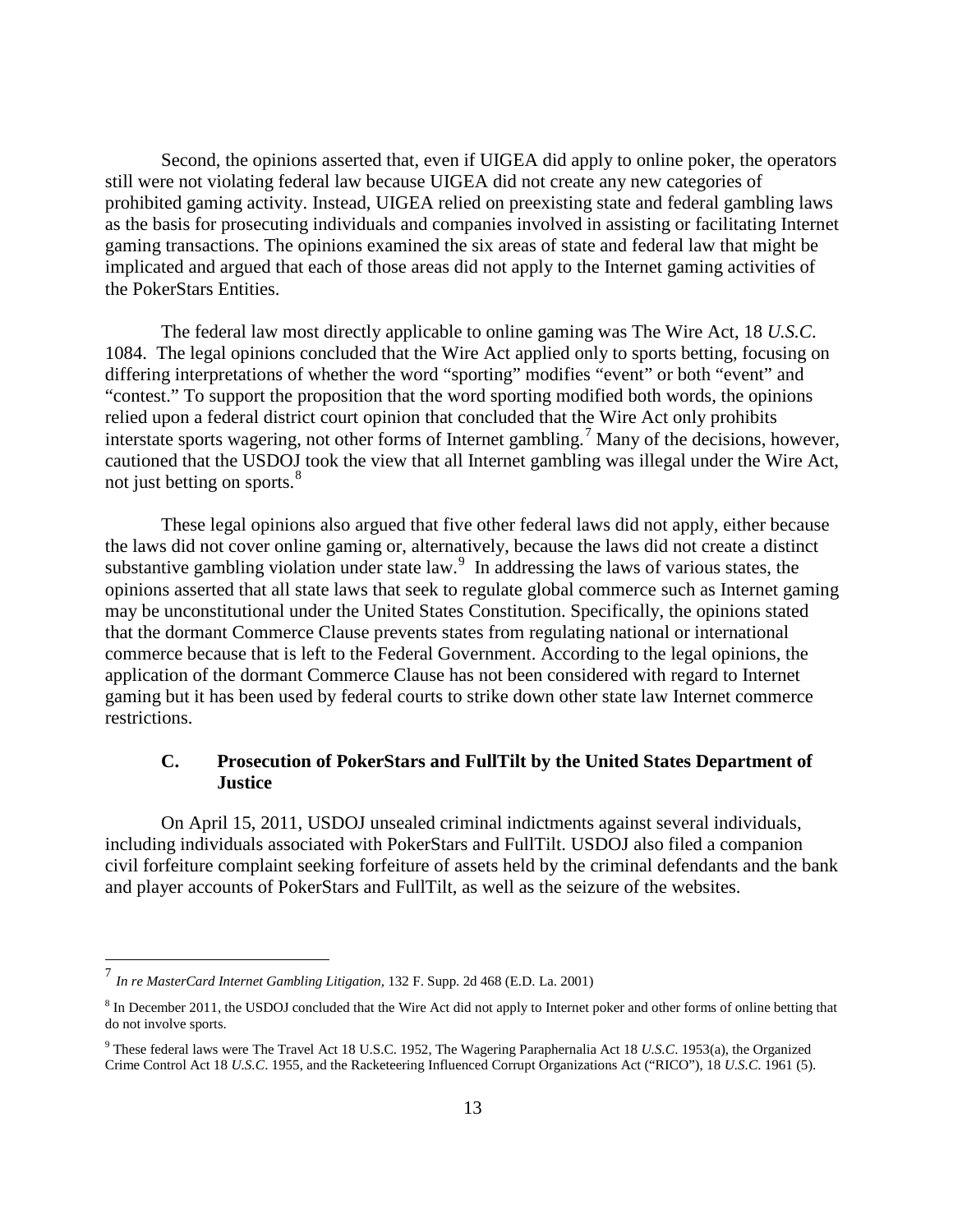### **1. Federal Criminal Indictment in the Southern District of New York**

On March 10, 2011, a federal grand jury in the Southern District of New York returned an indictment against eleven individuals that either operated Internet poker websites following the passage of UIGEA or processed payments on their behalf. The indictment was unsealed on "Black Friday," April 15, 2011. The indictment targeted the senior management of "three leading Internet poker companies" following UIGEA's enactment: PokerStars, FullTilt Poker, and Absolute Poker/Ultimate Bet.

The indictment named top officials of PokerStars and FullTilt: Isai Scheinberg (founder and then Chief Technology Officer of PokerStars); Paul Tate (then Director of Payments for PokerStars); Bitar (founder of FullTilt); and Nelson Burtnick (former Director of Payments for PokerStars and then Director of Payments for FullTilt).

The indictment alleged that Scheinberg and Bitar made a conscious business decision on behalf of their respective companies to remain in the Internet poker market following the passage of UIGEA, despite several other online poker websites withdrawing from the United States market. The indictment charged Tate and Burtnick for their roles in managing payment processing for the respective companies.

The indictment alleged that, post-UIGEA, the defendants deceived credit card issuers and banking institutions by devising methods to disguise poker account payments made by credit card so that the payments would be processed. The indictment alleged the defendants worked with intermediaries, known as payment processors, to facilitate the processing of online poker payments and to devise methods to allow them to continue online poker with United States players. Those methods included:

- applying incorrect transaction codes to the online poker transactions so that the credit card companies would process the transactions so they appeared unrelated to Internet poker;
- $\blacktriangleright$  the using of pre-paid phone cards and/or pre-paid debit cards, that were pre-loaded with funds from a United States player's account without using the gambling transaction code; the pre-loaded cards would then be used to transfer funds to the poker companies for play;
- $\rightarrow$  the using of phony non-gambling websites set up by the poker companies (such as online flower shops and pet supply stores) to be used to initiate credit card charges for United States account holders; and
- $\rightarrow$  e-check processing by the payment processors, where the individual defendant payment processors would open bank accounts to process e-checks under business names that would indicate to the United States banking institution that the accounts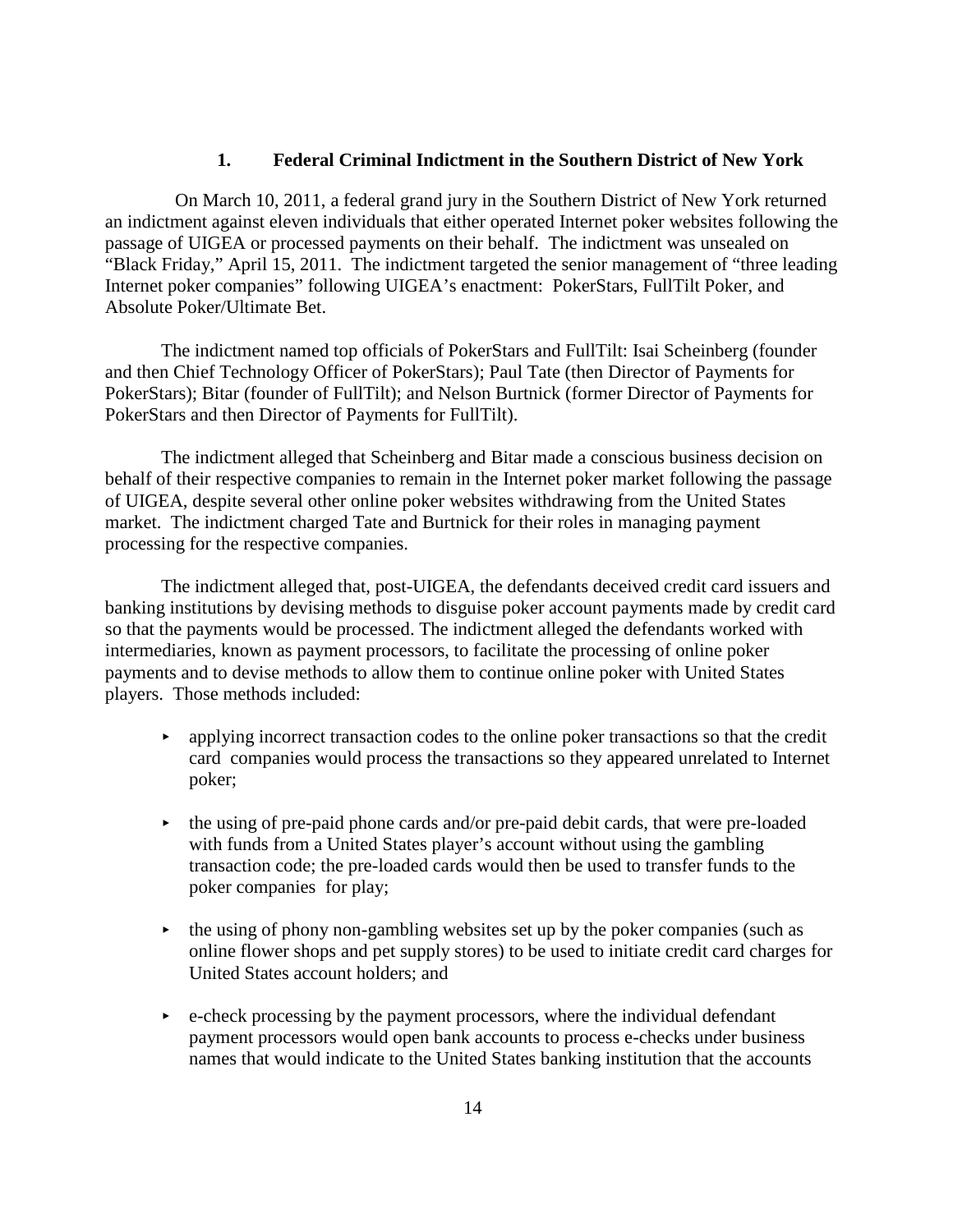were set up for Internet shopping site transactions; this also involved the use and creation of numerous phony websites.

Additionally, the indictment alleged that the defendants collectively sought small, financially-distressed banks willing to process Internet poker transactions in exchange for excessive processing fees. One such bank, SunFirst Bank in Utah, ultimately processed over \$200 million in payments for PokerStars and FullTilt.

The indictment charged the PokerStars and FullTilt related defendants with nine counts of unlawful Internet gambling (or aiding and abetting) under UIGEA, operation of an illegal gambling business, conspiracy to commit bank and wire fraud, and conspiracy to commit money laundering.

Eight of the eleven individuals charged criminally have entered into plea deals with prosecutors. FullTilt founder Bitar pled guilty to one count of wire fraud and one count of violating UIGEA and was sentenced to time served due to a heart condition. He also forfeited approximately \$40 million. Burtnick pled guilty to one count of conspiracy and one count of accepting funds in connection with unlawful Internet gaming and, on September 16, 2015, was sentenced to time served and one year of supervised release, and he forfeited approximately \$300,000. Currently, the criminal indictments against Isai Scheinberg and Tate remain unresolved and neither of them has entered the United States to address the allegations. The other seven defendants charged in the indictment were not associated with PokerStars or FullTilt.

## **2. Federal Civil Forfeiture Complaint in the Southern District of New York**

Along with the criminal indictments, on April 15, 2011, the USDOJ filed a companion civil forfeiture complaint ("Complaint"). The Complaint included counts for the forfeiture of assets belonging to the eleven individual defendants named in the criminal action as well as three Internet poker companies: PokerStars, FullTilt, and Absolute, and their holding companies, subsidiaries, and corporate affiliates. According to the Complaint, Bitar and other principals of FullTilt drew salaries against player funds rather than earmarking those funds to cover player winnings or other withdrawals. During this time, FullTilt reassured its players that their funds were safely on deposit. The Complaint alleged that this misappropriation totaled \$390 million, and that a shortfall of \$150 million was owed to United States players alone.

The Complaint also alleged that PokerStars, FullTilt, and Absolute operated Internet poker websites following the passage of UIGEA, which required them to launder money through phony companies created by e-check processors in exchange for exorbitant processing fees. The Complaint sought forfeiture of all of the assets of the three poker companies including the domain names they were using and their bank accounts. The Complaint listed illegal gambling, bank and wire fraud, and money laundering as predicate acts warranting asset forfeiture and also sought civil penalties for money laundering.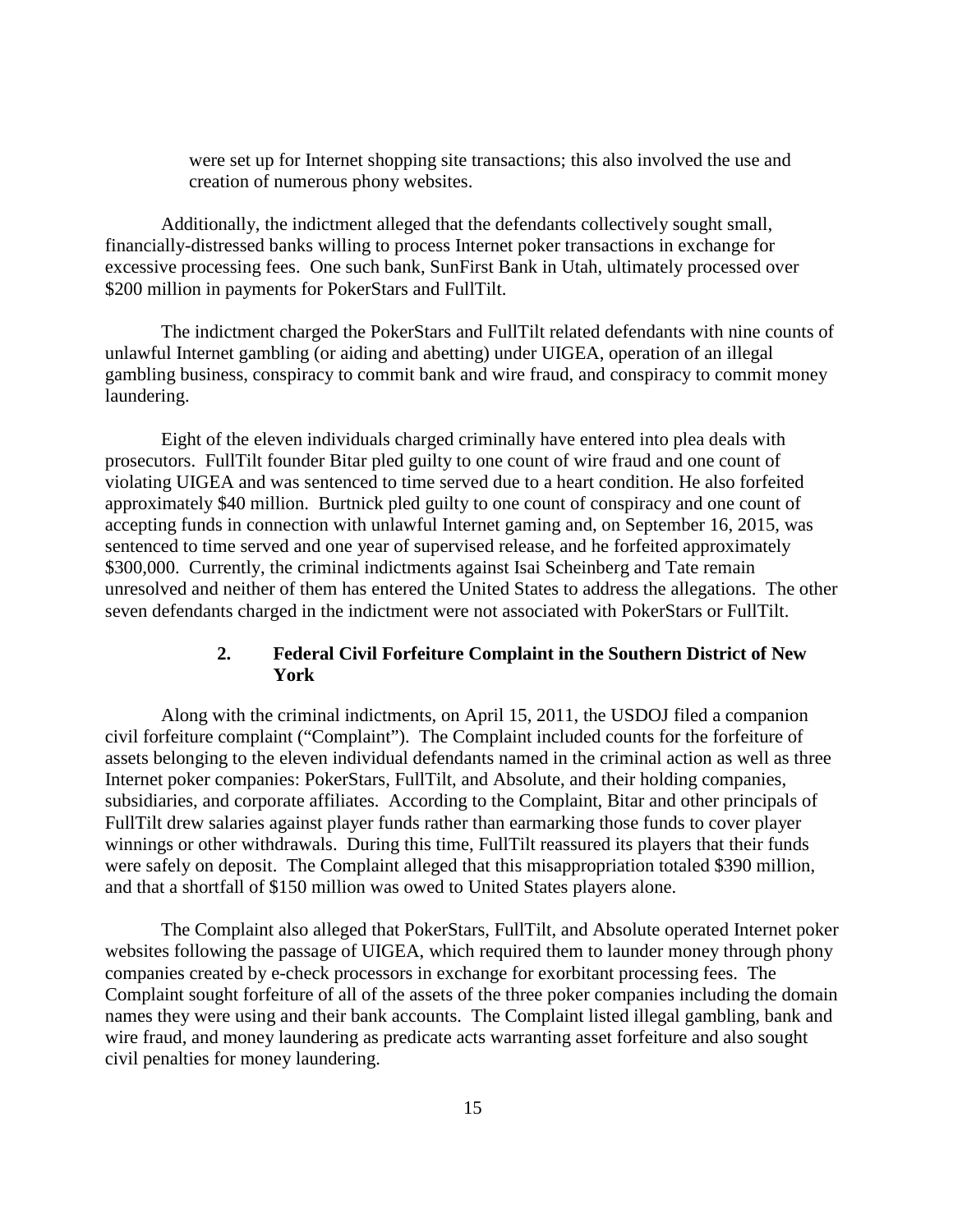### **D. Regulatory Action by Gaming Authorities in Alderney**

### **1. Revocation of FullTilt License in Alderney**

In December 2007, the Alderney Gambling Control Commission ("AGCC") licensed Filco Ltd. ("Filco") to market an Internet poker room, namely FullTilt Poker, to the UK. In July 2009, the AGCC licensed Oxalic Limited ("Oxalic") and Vantage Limited ("Vantage"). Oxalic was licensed to market FullTilt to players in German-speaking jurisdictions and Vantage to players in North America. In January 2011, the AGCC licensed Orinic Limited to market FullTilt to players in Switzerland. Bitar, owner and CEO of the above entities, was issued a key individual certificate by the AGCC.

FullTilt, at that time, also was licensed by the Kahnawake Gaming Commission, Quebec, Canada. The above entities had earlier transferred their poker room operations from the Kahnawake-base operation into the Alderney jurisdiction.

Five days after Black Friday, on April 20, 2011, the AGCC launched a special investigation into FullTilt to determine what regulatory action needed to be taken with regard to the accusations in the unsealed USDOJ criminal indictments and the forfeiture complaint. The AGCC investigation determined that FullTilt was in serious financial trouble due to several circumstances, including FullTilt executives utilizing player funds to pay their salaries, delays in clearing funds through the Automated Clearing House system and theft of funds by certain payment processors. As a result of the insolvency of FullTilt, many players lost access to their funds.

On June 29, 2011, FullTilt's licenses were suspended by AGCC and thereafter revoked on September 29, 2011.

### **E. Regulatory Action by Gaming Authorities in Isle of Man**

Gaming regulators from the IOM, where PokerStars was licensed and operated, took no regulatory action against the company following Black Friday, but did require PokerStars to terminate six high level executives from FullTilt, including Burtnick, as a condition for continued licensure after PokerStars acquired the assets of FullTilt in 2012.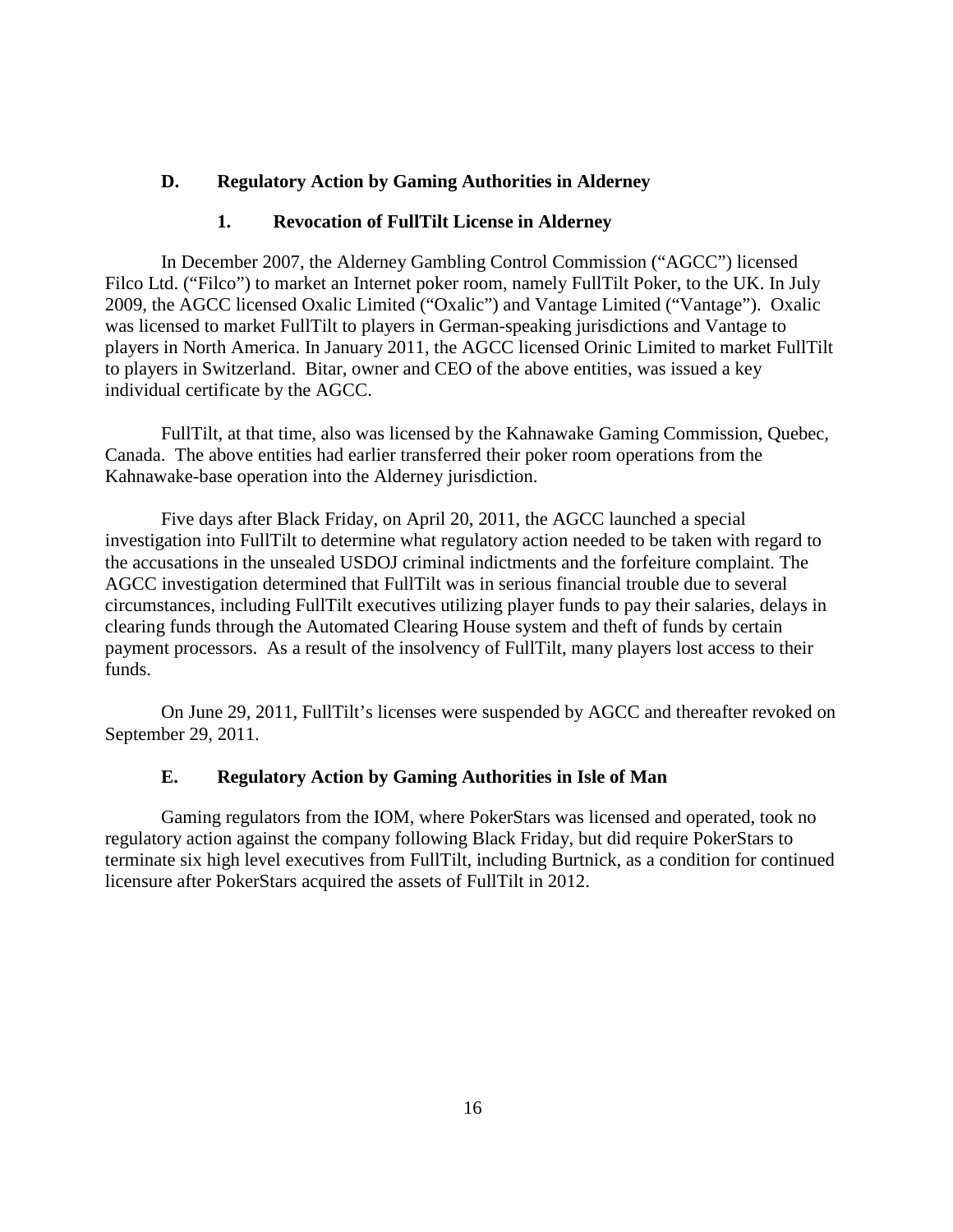### **F. PokerStars Settlement of Civil Action with USDOJ**

On July 31, 2012, PokerStars entered a "Stipulation and Order of Settlement Regarding PokerStars" with the USDOJ ("Stipulation"). Pursuant to the Stipulation, PokerStars, while making no admissions of wrongdoing, agreed to resolve the forfeiture and civil money laundering claims against it in exchange for the payment of \$731 million to USDOJ. Of that amount, PokerStars paid USDOJ \$547 million as a penalty, plus an additional \$184 million to fund withdrawals by non-United States FullTilt players. FullTilt players based in the United States could apply directly to the USDOJ for their money back while PokerStars repaid its own United States based customers.

As part of the Stipulation, PokerStars also obtained the assets of FullTilt from USDOJ, including all accounts receivable, gaming data and history, and tangible property, as well as documents relating to the products, services, marketing, advertising, promotional materials, intellectual property, personnel files for employees, accounting records, customer files, supplier lists, records, literature, correspondence, and agreements with third parties.

In addition to the financial penalty, USDOJ imposed several additional conditions on PokerStars:

- $\blacktriangleright$  Isai Scheinberg was required to withdraw from and not serve in any management or director role at any PokerStars company.
- PokerStars was prohibited from employing Bitar, Lederer, Rafael Furst, Ferguson, and Burtnick; all former FullTilt owners and/or employees.
- PokerStars was required to provide the USDOJ with access to all acquired FullTilt assets to effectuate the payback process.
- PokerStars waived the right to bring claims against the United States Government as part of the seizure.

The Stipulation specifically permitted PokerStars and FullTilt to offer "real-money online poker to individuals within the United States (including under the PokerStars or the FullTilt Group's brands) if and when it becomes permissible to do so under relevant law." As noted earlier, pursuant to the Stipulation, PokerStars admitted no wrongdoing or guilt.

As of the date of the Division's report, Oldford Group has satisfied all payment requirements and other conditions required by the USDOJ Stipulation. In this regard, the funds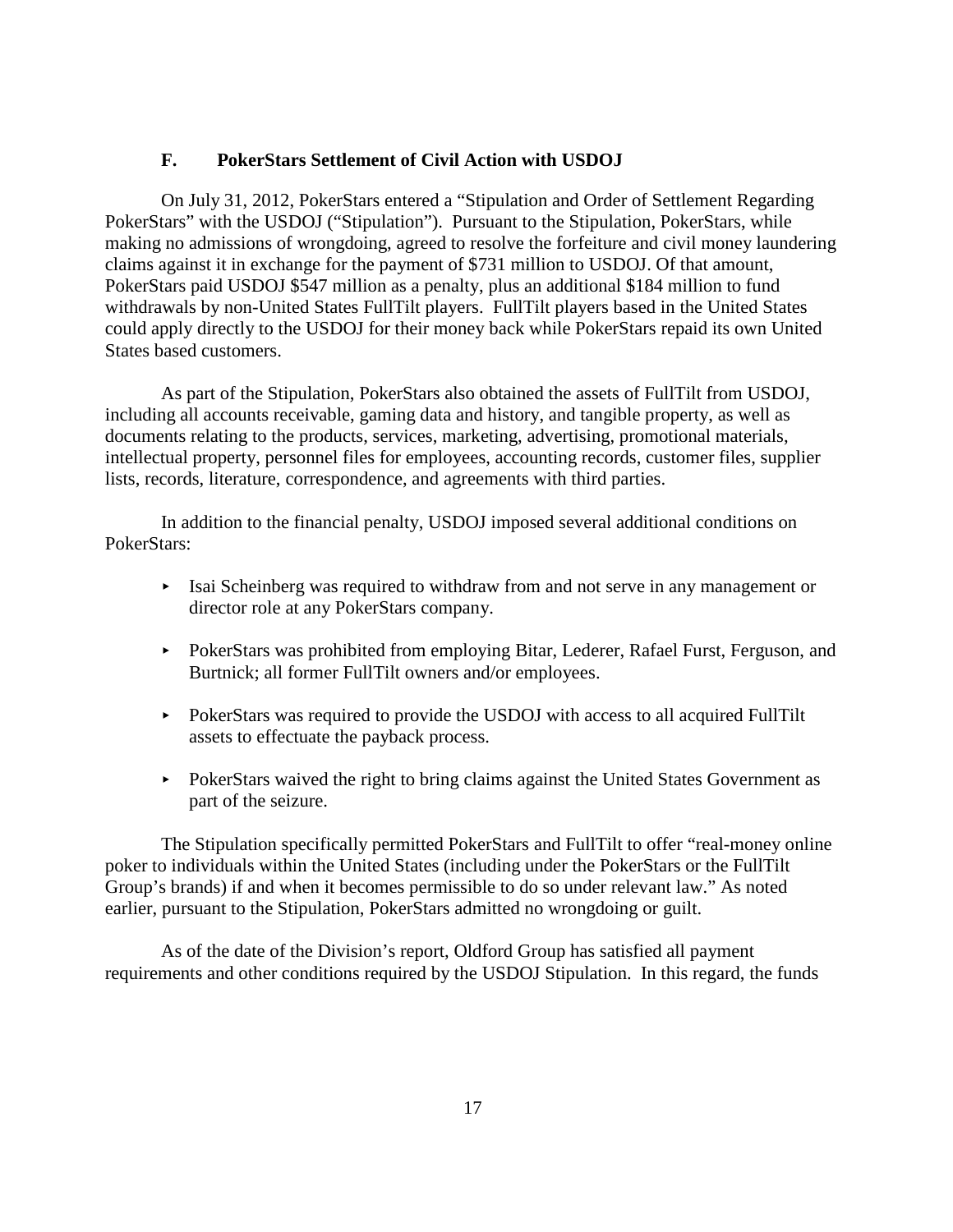for the last remaining payment under the USDOJ Stipulation are currently being held in a dedicated escrow account which was a requirement of the lenders for the PokerStars acquisition.<sup>[10](#page-18-2)</sup>

### **G. FullTilt Settlement of Civil Action with USDOJ**

On July 31, 2012, FullTilt entered a "Stipulation and Order of Settlement Regarding FullTilt Poker" with the USDOJ ("FullTilt Stipulation"). Pursuant to the FullTilt Stipulation, FullTilt, while making no admission of wrongdoing, agreed to resolve the forfeiture and civil money laundering claims against it in exchange for forfeiting its assets to PokerStars, with \$184 million of PokerStars' settlement earmarked for immediate cash withdrawal from the online poker account balances of all non-United States players. The USDOJ assumed responsibility for the repayment of United States players. The FullTilt Stipulation is silent as to the amount and source of funds set aside by USDOJ for the repayment of FullTilt's United States players.

The forfeited assets included 24 companies, accounts receivable, gaming data, gaming history, and tangible property, as well as business documents relating to products, services, marketing, advertising, promotional material, intellectual property, personnel files, accounting records, customer files, supplier lists, records, literature and correspondence, agreements with third parties, money in bank accounts, and intellectual property. Excluded assets included documents protected by the attorney-client privilege, all emails and written correspondence except with customers, all financial data other than player data, and certain intergroup agreements such as a consulting agreement between FullTilt and Bitar.

Similar to the language contained in the PokerStars Stipulation, USDOJ specifically permitted FullTilt to offer real-money gaming if it became legal to do so in the United States.

## **H. PokerStars' Attempt to Purchase an Atlantic City Casino**

Several months after resolving the civil forfeiture action with the USDOJ in July 2012, PokerStars entered into negotiations to purchase a casino in Atlantic City with casino licensee RIH Acquisitions NJ, LLC, doing business as The Atlantic Club Casino Hotel ("Atlantic Club").

On December 21, 2012, PokerStars entered into a purchase agreement to acquire 100% of Atlantic Club. The total purchase price was \$15 million, with \$11 million being paid to Atlantic

<span id="page-23-0"></span><sup>&</sup>lt;sup>10</sup>In a preceding and separate action, in October 2009, the United States Attorney's Office for the District of Maryland filed a forfeiture complaint against PokerStars seeking forfeiture of funds contained in four accounts located at three different banks in Switzerland. The Complaint alleged that online poker operators, including PokerStars, were using payment processors to assist with receiving and distributing the proceeds of an illegal gambling operation and that the named defendants violated UIGEA and engaged in money laundering. Following the resolution of the USDOJ forfeiture Complaint in New York, a settlement was finalized in the Maryland case in October 2012 pursuant to which PokerStars agreed to forfeit \$1.75 million to the United States Department of Homeland Security account. Similar to the New York settlement, the Maryland settlement agreement contains no admissions of wrongdoing and specifies that it is not intended to limit PokerStars or its affiliates from offering real-money online poker to individuals within the United States if and when it becomes legal to do so.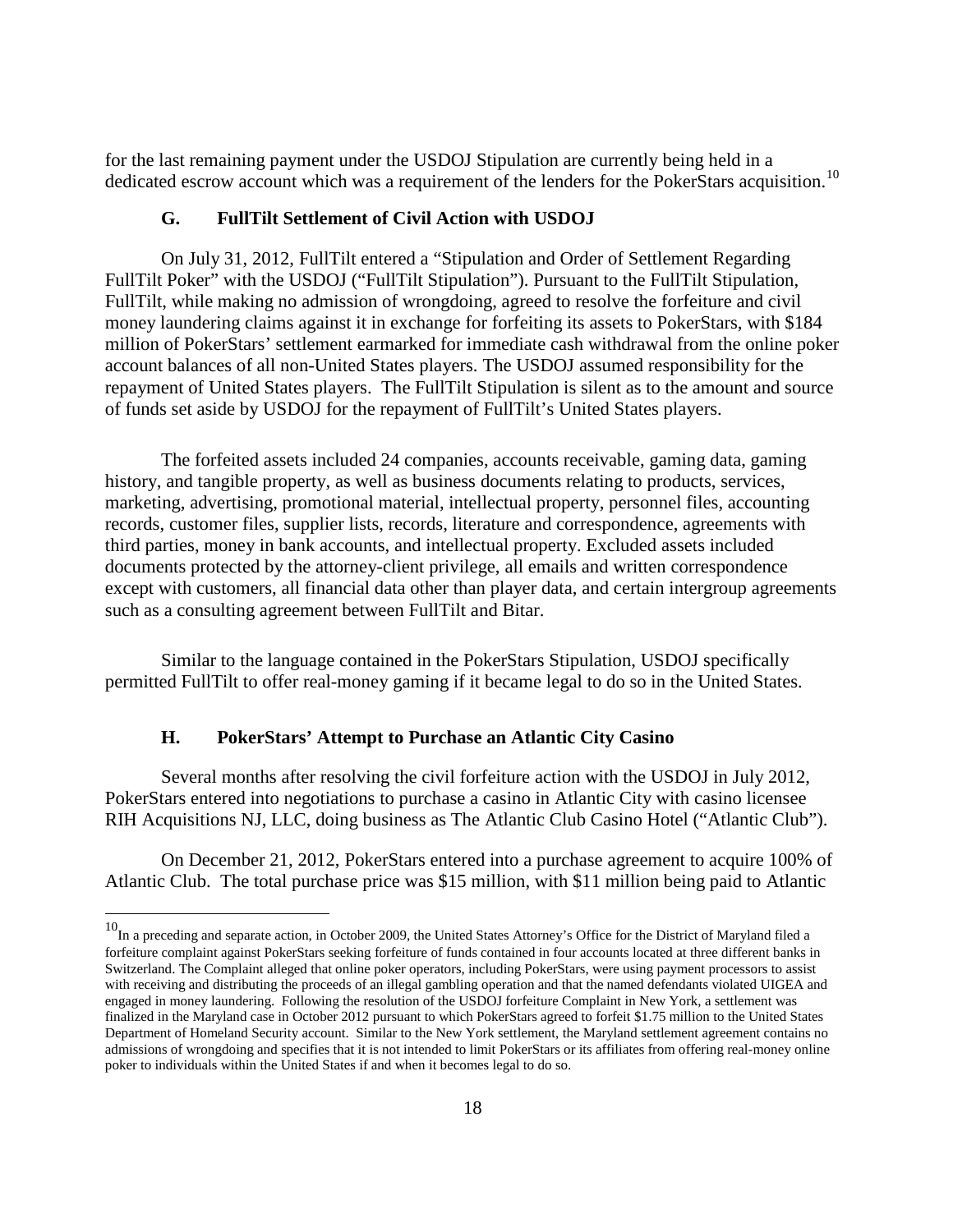Club for its equity in the property, and \$4 million to be paid as "retention bonuses" to several executives to remain working at the property. In conjunction with the signing of the purchase agreement, PokerStars filed a petition for interim casino authorization ("ICA") with the Division on December 24, 2012.

Pursuant to the purchase agreement, payments were made according to various established dates. However, once PokerStars executed a term sheet for this purchase, it also advanced funds to Atlantic Club to support its operations. The cap on advances pursuant to the purchase agreement was the \$11 million net purchase price, and as of February 1, 2013, PokerStars had reached the cap.

The purchase agreement, however, allowed either party to terminate if the transaction had not closed by April 26, 2013. In the event of termination, PokerStars was responsible to pay \$4 million to Atlantic Club within 2 business days of such termination, and Atlantic Club was entitled to retain all of the previously advanced funds. On April 27, 2013, Atlantic Club elected to terminate the agreement. $11$ 

### **1. PokerStars and Resorts Agreement**

In June 2013, after the collapse of the deal to purchase Atlantic Club, Resorts entered into a binding term sheet with the PokerStars Entities pursuant to which Resorts would offer Internet gaming to New Jersey players under the PokerStars and FullTilt brands. On July 8, 2013, PokerStars submitted an application for a CSIE license with the Division seeking approval to offer its online poker product in New Jersey.

## **2. Suspension of PokerStars CSIE Application**

On December 6, 2013, the Division notified PokerStars that it was placing the company's CSIE application in "suspended status" for two years. The Division determined that, at that point in time, the PokerStars Entities would not be granted a transactional waiver and were barred from engaging in Internet or land-based gaming activity in New Jersey for two years. This decision was based primarily on the unresolved federal indictment against Isai Scheinberg and "the involvement of certain PokerStars executives in Internet gaming operations in the United States following the enactment of [UIGEA]."

The Division further stated that PokerStars could seek reactivation of its application in a shorter time period, and that the Division would consider "a request for relief to reactivate the application, if significantly changed circumstances are demonstrated at which time the Division's investigation of PokerStars and its affiliated entities and associated individuals will be resumed to assess suitability."

<sup>&</sup>lt;sup>11</sup>Thereafter, PokerStars filed a lawsuit in New Jersey Superior Court to recover the \$11 million it had already paid to Atlantic Club. The trial court issued an opinion finding that Atlantic Club could did not have to return any monies paid by Oldford Group.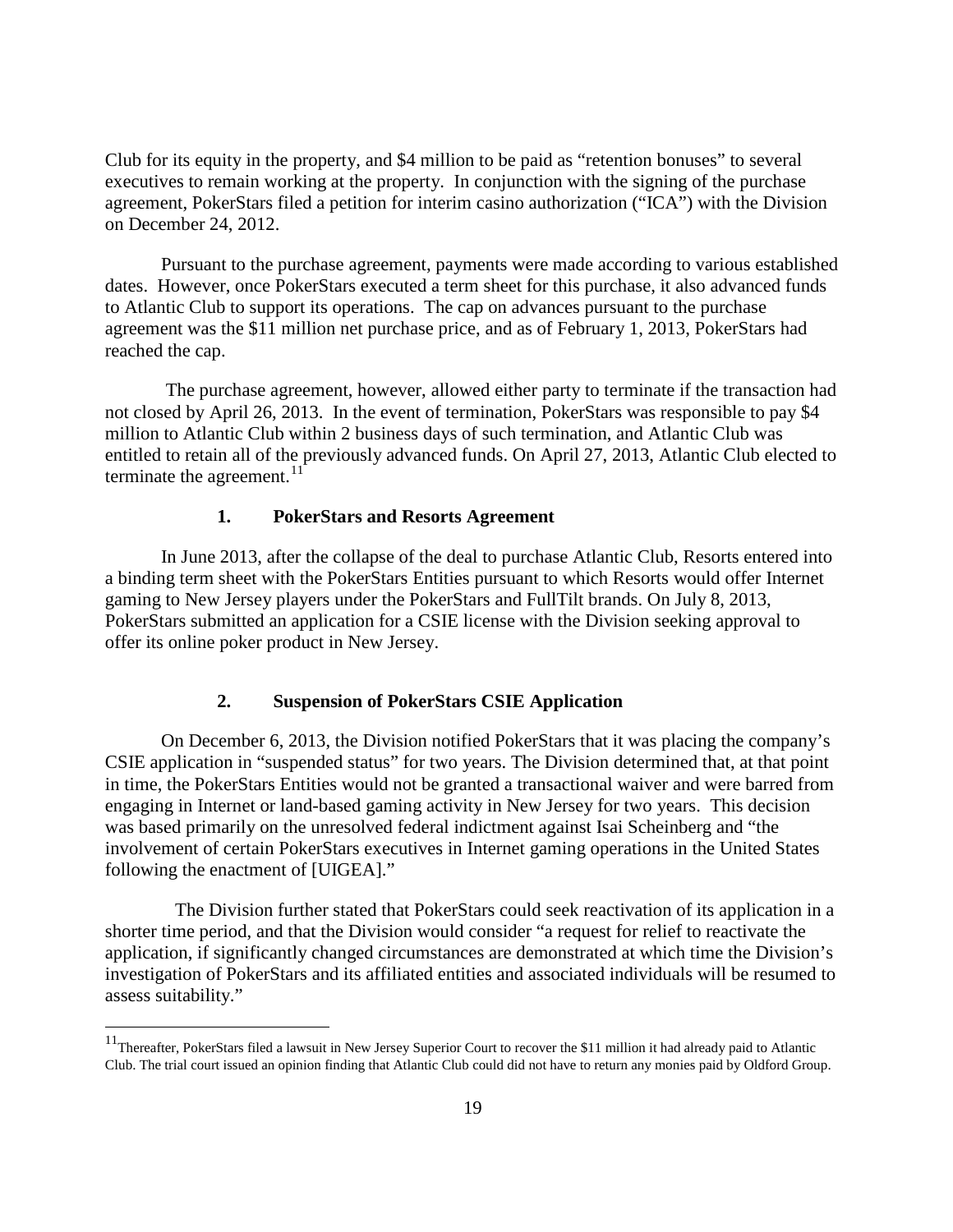### **Resorts Agreement to Offer PokerStars Brand**  $3<sub>1</sub>$

On April 29, 2014, Resorts entered into a new agreement with the PokerStars subsidiary Rational Services ("Resorts Agreement"), which embodied all the terms of the previous term sheet with the exception that the agreement permitted Resorts to enter into an agreement with an alternative provider to act as the Internet gaming operator (for non-poker games) for the Resorts websites. On June 18, 2014, the parties amended the Resorts Agreement to allow Sportech-NYX Gaming Inc. ("SNG") to become the alternative Internet provider under the Resorts Agreement.<sup>12</sup>

### **Amaya Assumes Terms of PokerStars' Resorts Agreement After**  $\mathbf{4}$ . **Acquisition**

Under the terms of the Resorts Agreement, Amaya Services, through Amaya NJ, is the exclusive Internet gaming operator for Resorts with the exception noted above with respect to SNG. The term of the agreement with PokerStars is for ten years. If licensed, Amaya will operate Internet gaming on the PokerStars and FullTilt websites. Resorts has the option to continue operating with the Alternative Provider at the same time as Amaya Services operates the PokerStars and FullTilt websites.

The Resorts Agreement provides Amaya Services with the same time frame as the term sheet within which to obtain either a transactional waiver or CSIE license by a date certain which could be extended by Rational Services through December 31, 2014, upon payment of certain extension fees.

On December 22, 2014, the parties amended the agreement to permit Amaya Services to extend the agreement in additional three month periods, through December 31, 2015, by way of payment of extension fees that shall be applied as a credit against Resorts' revenue share in years of the agreement. Amaya Services has extended the agreement through September 30, 2015.

In addition to payment of the extension fees referenced above, Amaya Services and Resorts are required to instruct the escrow agent to release funds held in escrow in the amount of to Resorts. The amount of

are to be applied as a prepayment against Resorts' revenue share in subsequent years. The Resorts Agreement also provides for a minimum guarantee of unless Resorts continues to operate with the Alternative Provider per year during years in which case the minimum guarantee will be reduced to beyond the per year.

from Amaya Under the Resorts Agreement, Resorts has received a total of  $\mathbf{R}$  reflecting Services (and its predecessor Rational Group) between various fees and escrow funds paid.

<sup>&</sup>lt;sup>12</sup> Amaya has an ownership interest in NYX Gaming Group ("NYX Gaming").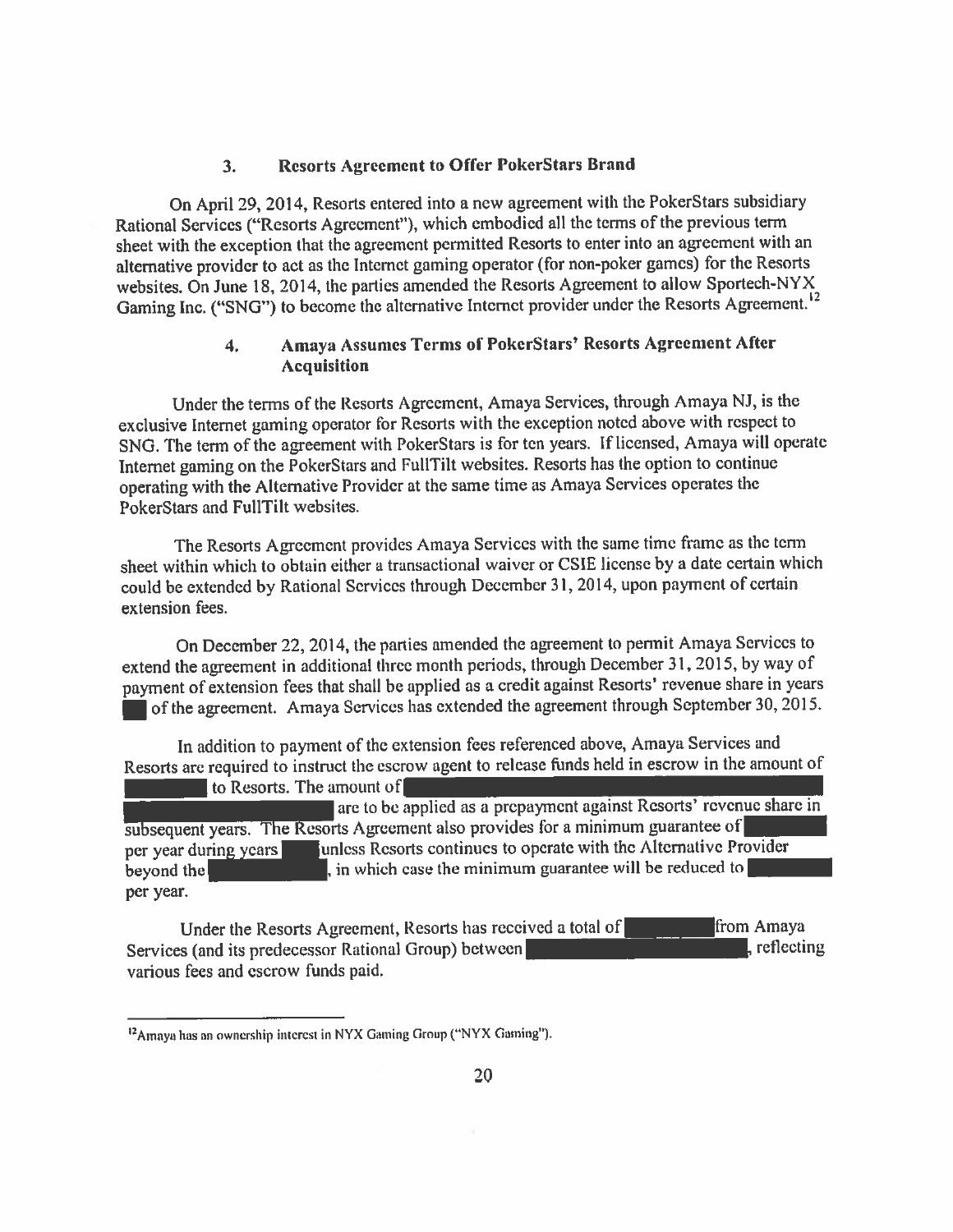### **Current Status of PokerStars and FullTilt Accounts and Reimbursements** L

#### 1. **PokerStars Players and Financials**

As part of its investigation into the PokerStars' business operations, the Division reviewed financial statements and player lists and interviewed former PokerStars employees currently employed by Amaya to determine the extent of PokerStars' operation in New Jersey The list of accounts totaled **Election**. Of these, accounts were registered real-money players.

After Black Friday, PokerStars advised all registered account holders on how to close their accounts and withdraw their funds. PokerStars installed a messaging system in their software so that any player with a United States account who attempted to log in was instructed how to close and cash out his or her account. A similar message was placed on the PokerStars website. In addition, PokerStars used social media forums to communicate that funds were available. Information on the process by which a player can close and cash out an account remains available to United States account holders.

As of September 1, 2014, registered account holders have requested closure of their accounts in accordance with the USDOJ settlement and funds. A total of \$5,017,656 has been open New Jersey PokerStars accounts with a returned. As of January 2015, there remain positive remaining aggregate balance of \$427,912.<sup>13</sup>

PokerStars generated revenue of \$44.3 million in New Jersey from October 13, 2006, through April 15, 2011.

### $2.$ **FullTilt Players**

The Division also reviewed financial statements and player lists of FullTilt and interviewed former FullTilt employees currently employed by Amaya to determine the extent of FullTilt's business operations in both New Jersey and the United States.

The Division analyzed a list of FullTilt accounts registered by New Jersey players for the period from the passage of UIGEA to Black Friday. Approximately 75,220 accounts were created by New Jersey customers.

Additional information concerning FullTilt accounts relating to its operations before acquisition by Oldford Group was not provided, or made available, to Oldford Group by USDOJ as part of the acquisition. Accordingly, the Division was not able to examine that information.

<sup>&</sup>lt;sup>13</sup> Most of these accounts have a balance of \$10 or less.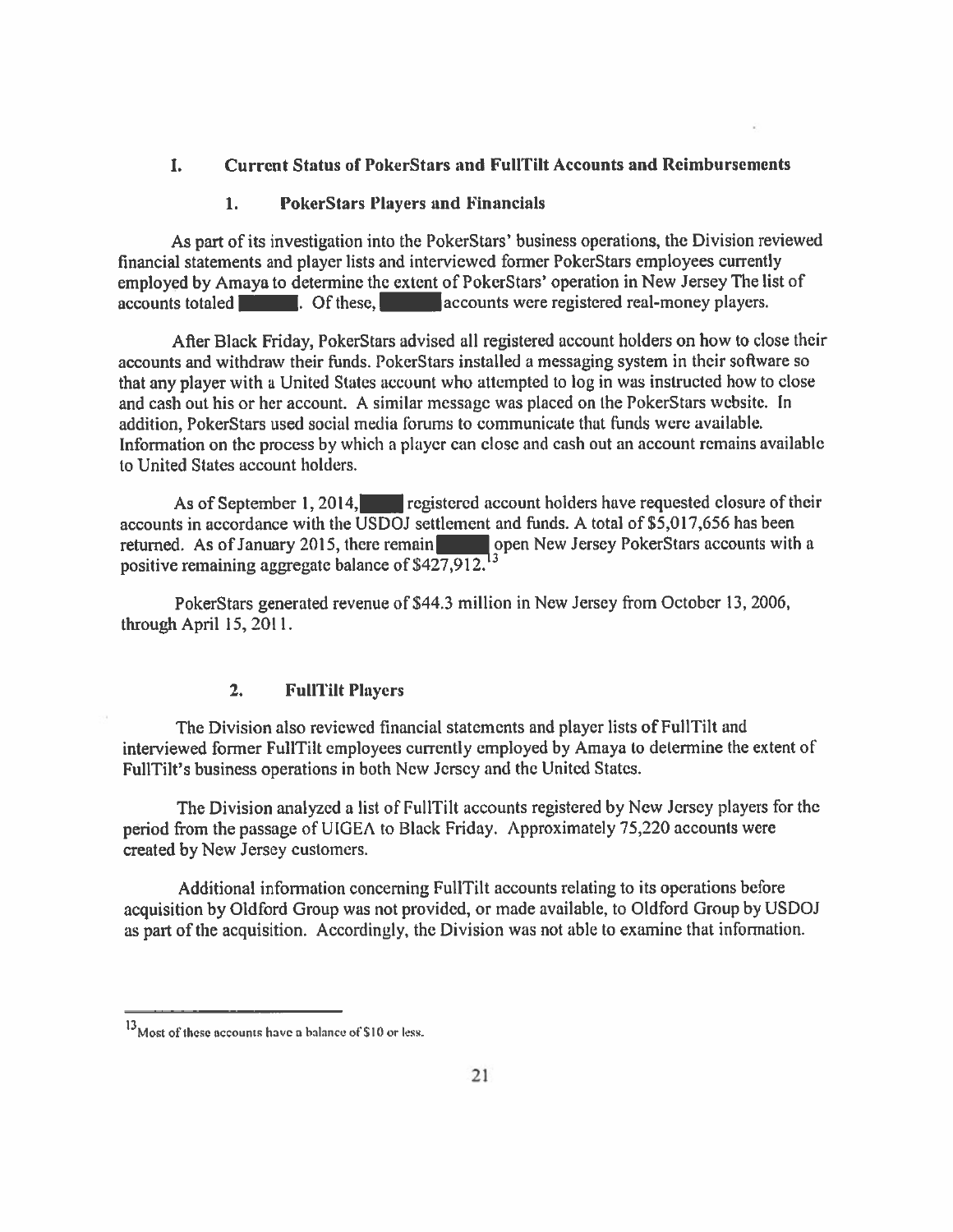In accordance with the USDOJ settlement, the PokerStars acquisition of FullTilt included a \$184 million payment from Oldford Group to the USDOJ for the settlement of all non-United States FullTilt registered player accounts. Because the Federal Government handled the settlement of FullTilt's United States customer accounts, PokerStars has had no responsibility with regard to the repayment of the FullTilt New Jersey-registered player accounts. On September 25, 2014, the Federal Government made an initial payment for reimbursement to players, with additional reimbursements to follow.

### **V. AMAYA, INC.**

### **A. Introduction**

The Division conducted a plenary investigation of Amaya, the parent company of the Amaya subsidiaries, including those acquired in the PokerStars transaction, in order to evaluate Amaya's compliance and audit policies and those policies' integration with the newly acquired interests, as well as to evaluate the company's finances, including its initial capitalization, its past acquisitions, and the PokerStars acquisition.

### **B. Amaya-Corporate Formation**

### **1. Certificate of Constitution**

Amaya was constituted under Part IA of the Companies Act (Quebec) on January 30, 2004 under the name 9138-5666 Quebec Inc. by Craig Levett. In January 2006, Baazov acquired control of the shell company 9138-5666 Quebec Inc. from Levett and held the positions of Owner, President, Director, and Treasurer throughout 2006. The company did not have any operations in 2006, but Baazov testified that during this time it was his general business strategy that the company enter the technology and electronics industry. In May 14, 2007, the company changed its name to Gametronix and later that year changed its name again to "Amaya" (November 2007) as it commenced operations focusing on the design, development, manufacturing, sale, and service of technology-based gaming solutions for the gaming industry.

For the year ending December 31, 2007, Amaya reported only modest revenue of CAD\$977,000 and reported a net loss of CAD\$1.97 million.

### **a. Internal Product Development and Emerging Markets**

In 2008, Amaya's business began to expand as the company provided products, services, and systems to land-based and online gaming operators, governments and the hospitality industry, primarily in emerging markets. During the 2008-2010 time period, Amaya was able to enter into agreements for its products, including its PokerMate gaming table, in Belgium, Netherlands, Romania, Dominican Republic, Trinidad, Kenya, and Uganda.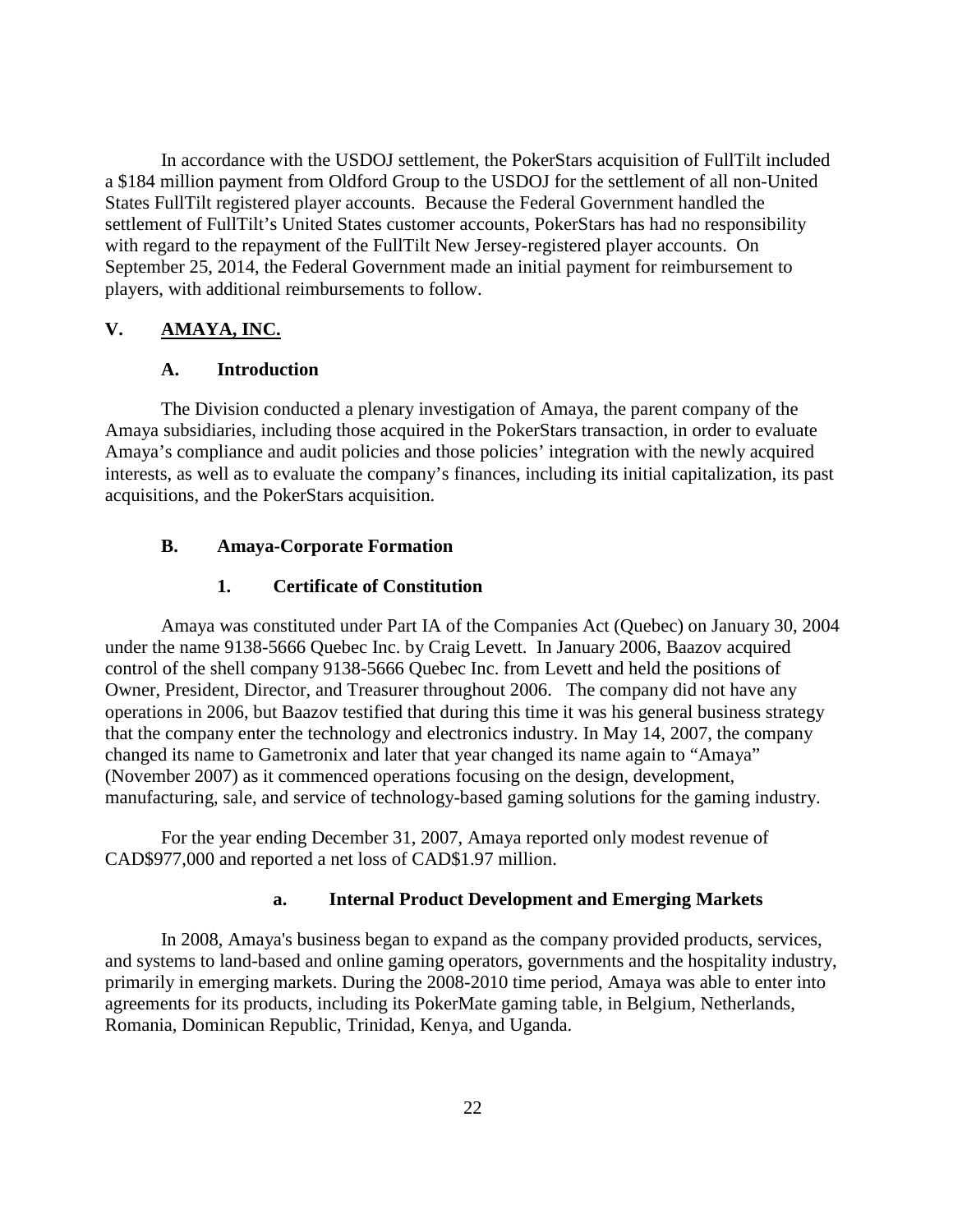| <b>YEAR</b> | <b>REVENUE (CAD\$)</b> | <b>NET EARNINGS (CAD\$)</b> |
|-------------|------------------------|-----------------------------|
| 2008        | \$4.2M                 | \$674,000                   |
| 2009        | \$5.9M                 | \$648,000                   |
| 2010        | \$6.1M                 | \$83,000                    |

The table below reflects revenues and net earnings for years 2008 through 2010:

Over this time period, Amaya expanded its revenue base through organic product development targeting emerging markets.

### **b. Strategic Acquisitions and US/European Markets**

Amaya first went public on the Toronto Venture Exchange ("TSXV") in July 2010.<sup>14</sup> In the years leading up to the Initial Public Offering ("IPO"), Amaya generated revenues primarily through technology it had developed organically, most notably PokerMate, Mosino, and its short message service based lottery solution. In early 2011, Amaya announced that, in order to further strengthen its market position and facilitate its anticipated growth, the company intended to assess acquisition opportunities based on the target company's jurisdictional status and the degree of synergy between the target company's technologies and Amaya's core technologies. Since 2011, Amaya has completed multiple strategic acquisitions that have significantly expanded its business-to-business operations by delivering expanded platform capabilities and expanded market reach. Below are the five acquisitions that Amaya completed in order to expand its product reach and its markets:

<span id="page-28-0"></span><sup>&</sup>lt;sup>14</sup>On October 1, 2013, Amaya graduated to the Toronto Stock Exchange. On June 8, 2015, Amaya was listed on the NASDAQ Stock Market LLC ("NASDAQ") Exchange.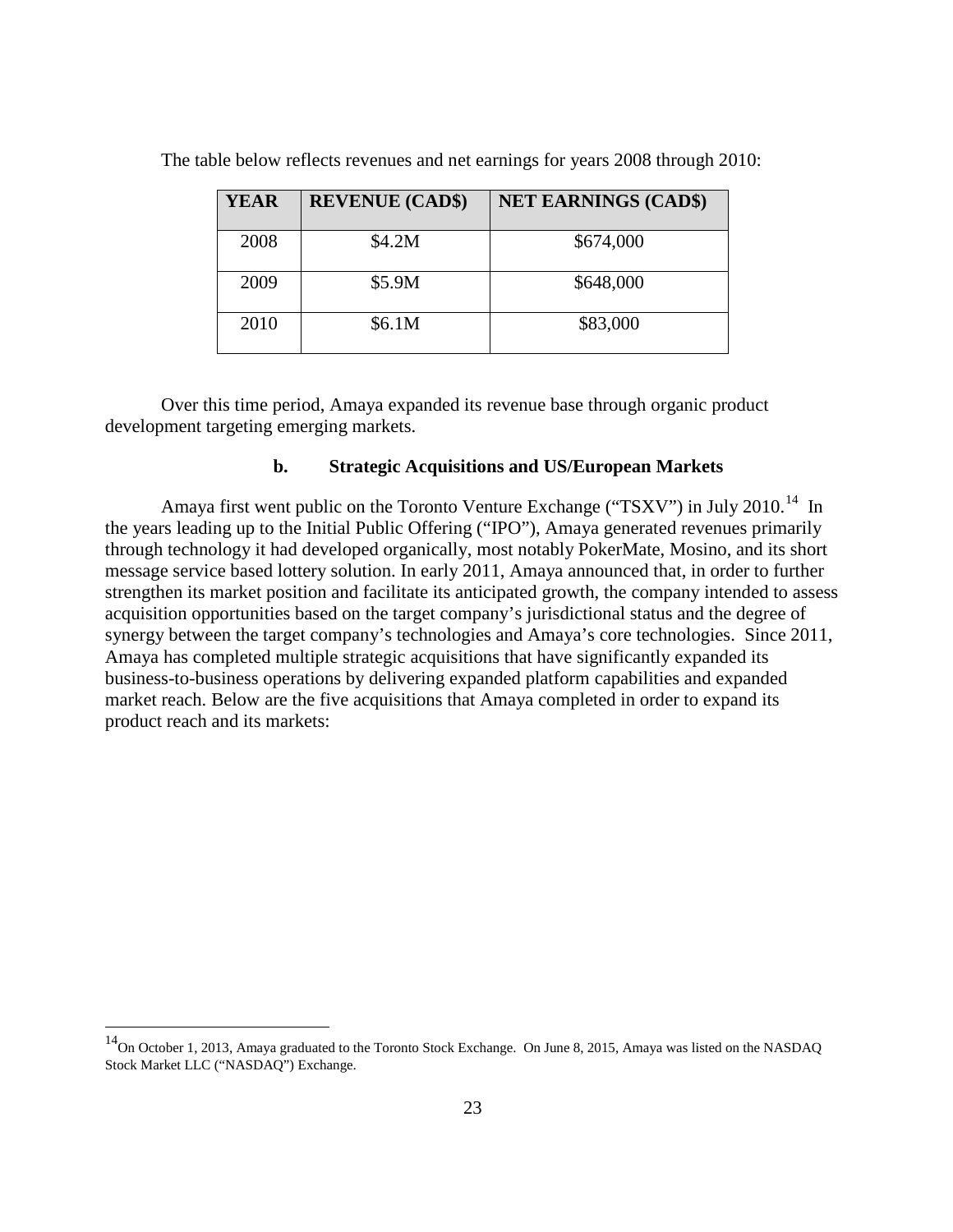| <b>NAME</b>                  | <b>DATE ACQUIRED</b> | <b>BUSINESS LINE</b>                        |
|------------------------------|----------------------|---------------------------------------------|
| Chartwell Technology<br>Inc. | <b>July 2011</b>     | Gaming software/online game<br>content      |
| CryptoLogic Ltd.             | April 2012           | Internet content/virtual casino<br>software |
| Ongame Network Ltd.          | November 2012        | B2B online poker network<br>provider        |
| Cadillac Jack, Inc.          | November 2012        | Gaming machines and Internet<br>games       |
| Diamond Game<br>Enterprises  | February 2014        | Lottery and gaming machines                 |

According to Amaya management, these acquisitions provided the increased scope and scale of the company's gaming solutions to allow Amaya to shift its focus from emerging markets to significantly larger markets, notably the United States and Europe. In this regard, the acquired companies above had established operations and customer relationships in the United States and Europe.

Amaya's acquisitions enabled the company to increase its revenue significantly by yearend 2013. For the years ending December 31, 2011, 2012 and 2013, Amaya reported revenue of CAD\$18.4 million, CAD\$76.4 million and CAD\$155.5 million, respectively. Meanwhile, for 2011, 2012 and 2013, Amaya reported net earnings of CAD\$-1.9 million, CAD\$10.6 million and CAD\$15.2 million, respectively.

As highlighted below, through internal game development focusing on the emerging market segment and strategic acquisitions focusing on more establish markets, Amaya expanded its revenue base from CAD\$ 977,000 in 2007 to CAD\$154.5 million by 2013. Similarly, Amaya went from a net loss of CAD\$1.97 million in 2007 to net earnings of CAD\$15.2 million in 2013.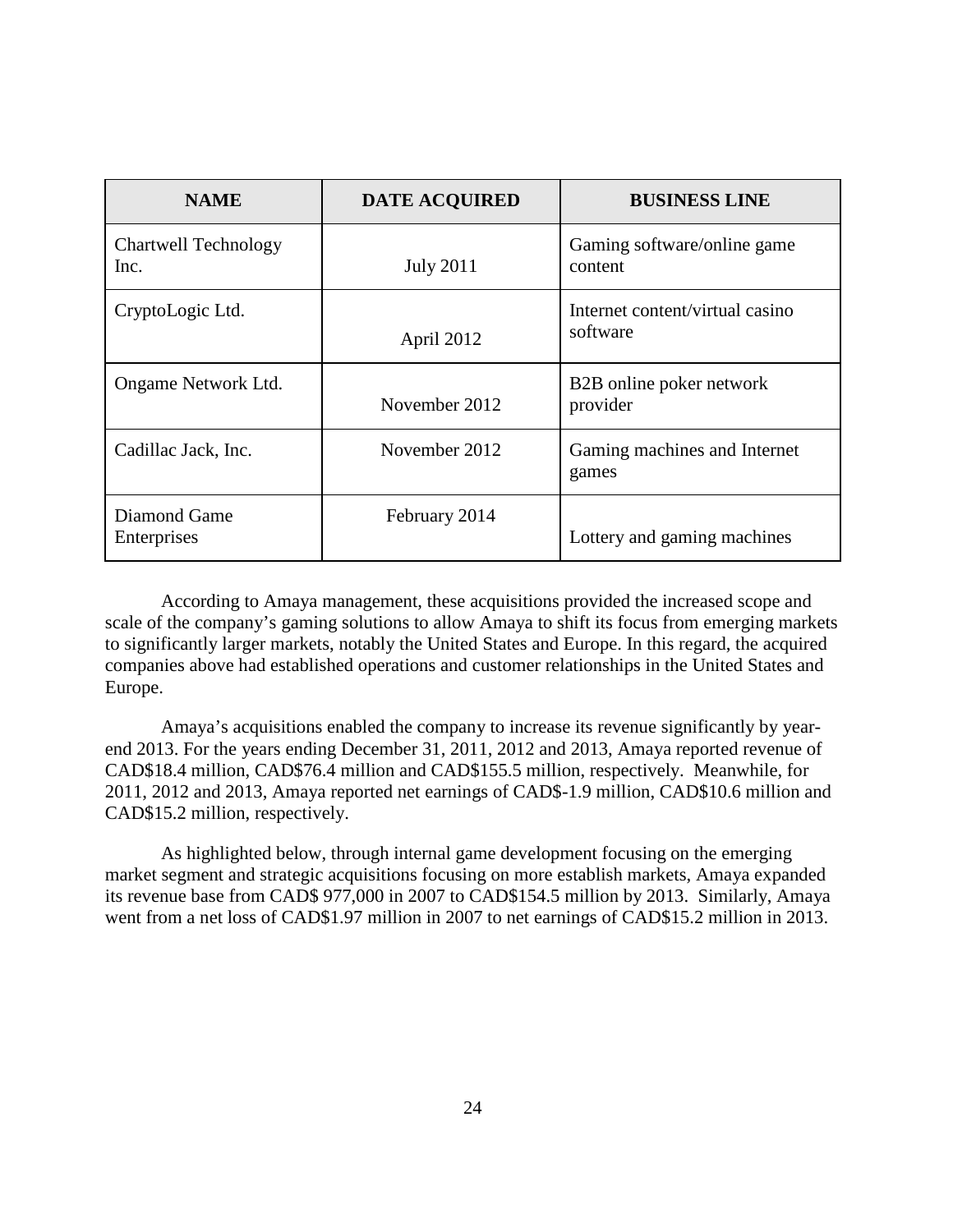| AMAYA, INC.          |                                 |       |  |  |  |  |
|----------------------|---------------------------------|-------|--|--|--|--|
|                      | Revenue and Net Earnings (Loss) |       |  |  |  |  |
|                      | For the Year Ended December 31  |       |  |  |  |  |
|                      | 2007 vs. 2013                   |       |  |  |  |  |
| $(CAD$$ in millions) |                                 |       |  |  |  |  |
| Year:                | 2007                            | 2013  |  |  |  |  |
| Revenue:             | .977                            | 154.5 |  |  |  |  |
| Net Earnings:        | $-1.97$                         | 15.2  |  |  |  |  |

# **C. Overview of Amaya's Financial History**

The Division reviewed Amaya's initial financial position since it commenced operations in 2006 and leading up to its acquisition of the PokerStars Entities. This financial analysis included Amaya's 2010 IPO, several private placement offerings, and a review of its credit facilities, debts, and loan agreements.

## **1. Initial Capital**

As previously discussed, Amaya was originally constituted under the Companies Act (Quebec) on January 30, 2004. From the date of incorporation until the end of 2006, Amaya's issued capital consisted of 100 Class A shares with a CAD\$1 par value. At the end of 2006, the amount in the company's equity capital account ("Capital Account") was CAD\$100. The table below details Amaya's Capital Account from December 31, 2007 through December 31, 2013: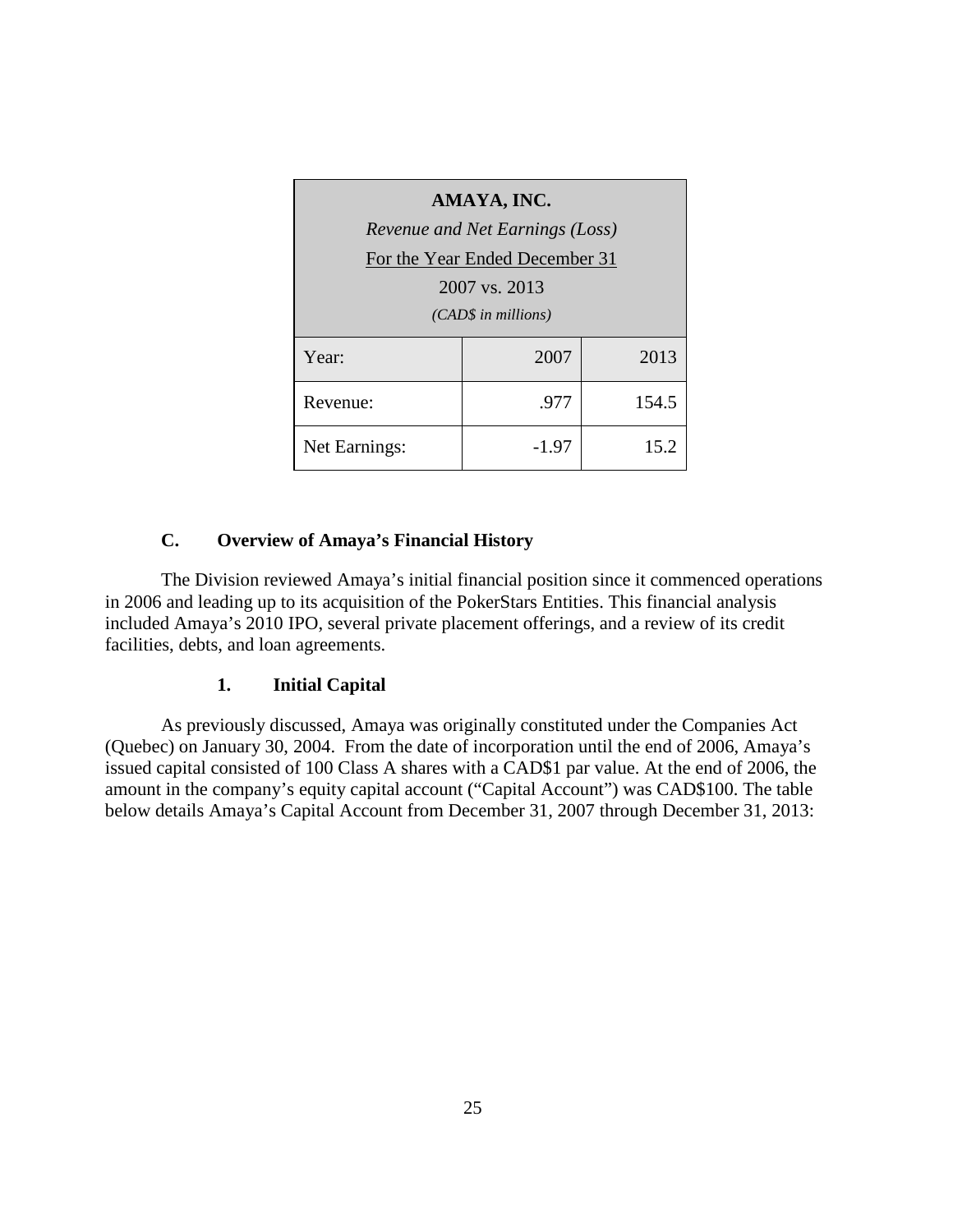| <b>AMAYA</b><br>Capital Account<br>Year-end December 31, 2007 through 2013<br>(Shares and Value in Thousands) |        |        |                          |        |        |         |         |
|---------------------------------------------------------------------------------------------------------------|--------|--------|--------------------------|--------|--------|---------|---------|
| <b>Common Shares</b><br>(Class A)                                                                             | 2007   | 2008   | 2009                     | 2010   | 2011   | 2012    | 2013    |
| Capital Account<br>Value                                                                                      | 2,369  | 3,494  | 3,508                    |        |        |         |         |
| Number of Shares                                                                                              | 14,485 | 14,762 | 14,768                   |        |        |         |         |
| <b>Common Shares</b><br>(IPO)                                                                                 | 2007   | 2008   | 2009                     | 2010   | 2011   | 2012    | 2013    |
| Capital Account<br>Value                                                                                      |        |        | $\overline{\phantom{a}}$ | 18,744 | 42,921 | 154,772 | 220,683 |
| Number of Shares                                                                                              |        |        |                          | 39,545 | 50,118 | 79,360  | 94,079  |

As detailed above, Amaya's Capital Account ranged from CAD\$2.4 million to CAD\$3.5 million between December 31, 2007 and December 31, 2009. Amaya's issued and outstanding shares (Class A) ranged from 14.5 to 14.8 million shares during this period.

As of May 2010, Amaya's issued and outstanding capital consisted of approximately 14.8 million shares issued and outstanding. The company's capital account amount at that time was approximately CAD\$4.7 million. On May 4, 2010, at a special meeting of the company's shareholders, the shareholders approved modifications to the Articles of Incorporation ("Articles") of Amaya in order to move forward with an IPO.

## **2. Initial Public Offering (IPO) and Secondary Offering**

On July 21, 2010, Amaya completed its IPO of 5,000,000 units at a price of CAD\$1 per unit for gross proceeds of CAD\$5,000,000, Amaya's Common Shares commenced trading on the TSXV under the symbol "AYA".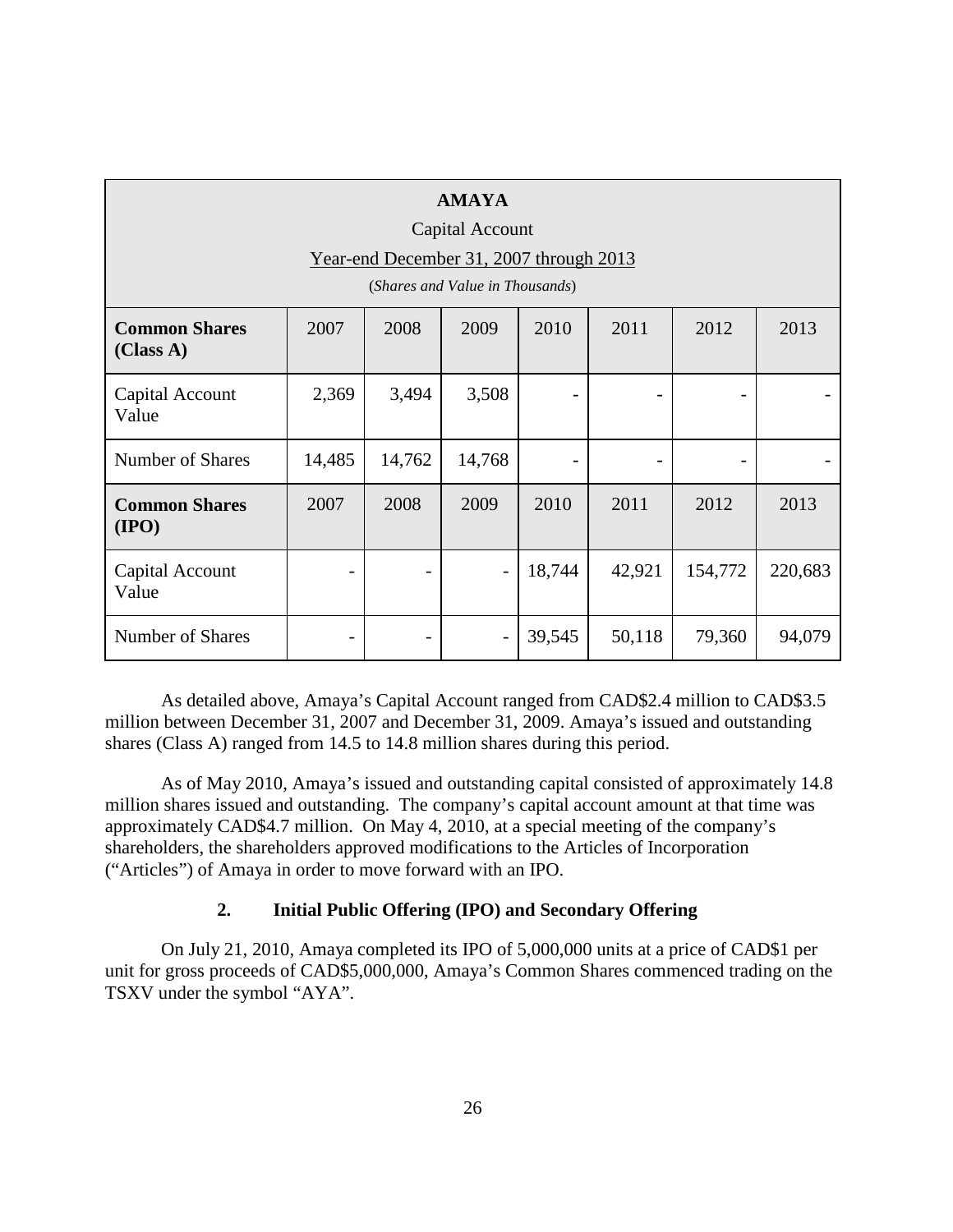On December 7, 2010, Amaya completed a second offering of 3,400,000 Common Shares at a price of CAD\$3 per common share for aggregate gross proceeds of CAD\$10,200,000 ("Secondary Offering").

Partially as a result of the IPO and Secondary Offering, Amaya had approximately 39.5 million Common Shares issued and outstanding as of December 31, 2010. At that date, Baazov owned roughly 24.5 million shares (62%) of the issued and outstanding Common Shares. The company's capital account amount was CAD\$18.7 million.

### **3. Private Placement Equity and other Transactions/2010-2013**

In addition to the IPO and the Secondary Offering, Amaya raised CAD\$155.1 in capital from private placement equity transactions ("Private Placement"), CAD\$28.8 million related to convertible debentures, and CAD\$12.5 million from the exercise of warrants as detailed below:

| <b>AMAYA</b><br>Capital Provided by Equity Transactions 2010-2013<br>(CAD\$ in Thousands) |                    |            |  |  |
|-------------------------------------------------------------------------------------------|--------------------|------------|--|--|
|                                                                                           | <b>NET CAPITAL</b> | % OF TOTAL |  |  |
| IPO and Secondary Offerings                                                               | 14,632             | 6.9%       |  |  |
| <b>Private Placements-Equity</b>                                                          | 155,124            | 73.5%      |  |  |
| <b>Convertible Debentures</b>                                                             | 28,750             | 13.6%      |  |  |
| <b>Exercise of Warrants</b>                                                               | 12,450             | 5.9%       |  |  |
| <b>TOTAL CAPITAL AMOUNT</b>                                                               | 210,956            | 100%       |  |  |

As detailed above, Private Placements (Equity) represented 73.5% of Amaya's Capital Account (Equity) transactions from 2010 through 2013, which was much more than the net proceeds from IPO and Secondary Offering. Meanwhile, equity capital related to convertible debentures and the exercise of warrants represented much smaller contributions of 13.6% and 5.9%, respectively. The following details Amaya's capital account (Equity) transactions from 2010 until the PokerStars acquisition.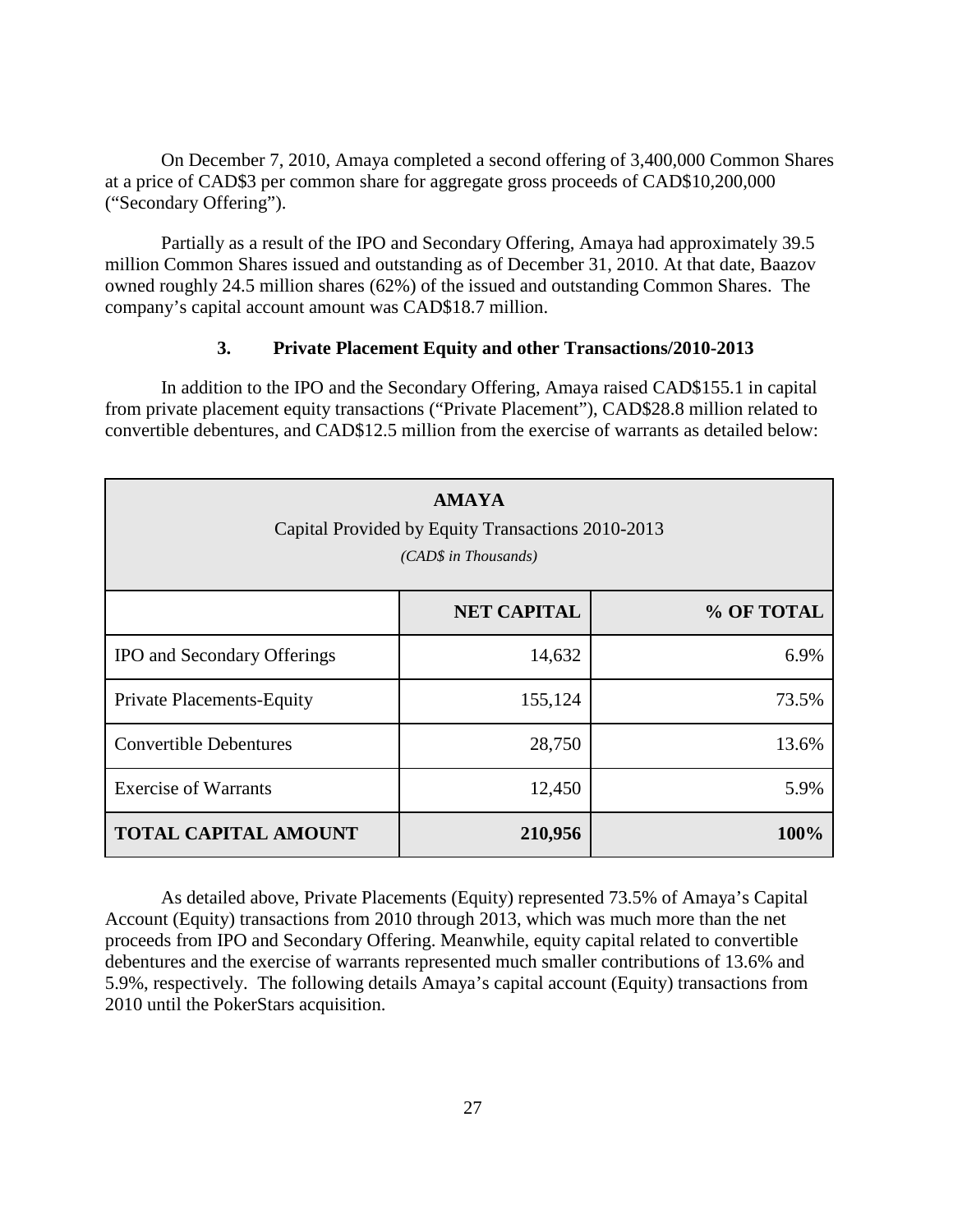### *June 2011 Private Placement*

On June 15, 2011, Amaya completed private placement of 3,300,000 Common Shares at a price of CAD\$3.10 per common share for aggregate gross proceeds of CAD\$10,230,000 ("June 2011 Offering").

### *January 2012 Private Placement*

In January and February 2012, Amaya raised aggregate gross proceeds of CAD\$28.8 million through a private placement of special warrants ("2012 Special Warrants") completed in two closings.

### *June 2012 Private Placement*

On July 12, 2012, Amaya completed the final closing of a private placement of Common Shares at a price of CAD\$4.05 per Common Share, first announced on May 29, 2012 and primarily conducted in June 2012 ("June 2012 Offering"). Gross proceeds raised in the June 2012 Offering, including proceeds raised under the first closing, were approximately CAD\$107.4 million.

### *February 2013 Private Placement (Warrants)*

In February 2013, Amaya closed a private placement of units ("February 2013 Units"), originally announced on January 17, 2013, at a price of CAD\$1,000 per unit, for aggregate gross proceeds of CAD\$30 million, including gross proceeds of CAD\$10 million following the exercise in full by the underwriters of the offering of an over-allotment option ("February 2013 Offering").

### *July 2013 Private Placement*

In July 2013, Amaya closed a private placement of Common Shares, originally announced on June 19, 2013, at a price of CAD\$6.25 per Common Share, for total gross proceeds of approximately CAD\$40 million ("June 2013 Offering").

### *2014 Warrants*

In connection with a debt transaction related to Cadillac Jack in 2014, Amaya granted 4,000,000 Common Share purchase Warrants to the lenders under the debt facilities ("CJ Warrants"), entitling the holders thereof to acquire one Common Share per Warrant at a price per Common Share equal to \$19.17 at any time up to a period ending ten years after the closing date.

# **4. Capital Structure Prior to PokerStars Acquisition**

Including the various Private Placements of Common Shares and other equity-related transactions, Amaya had increased its number of shares outstanding from 14.8 million in July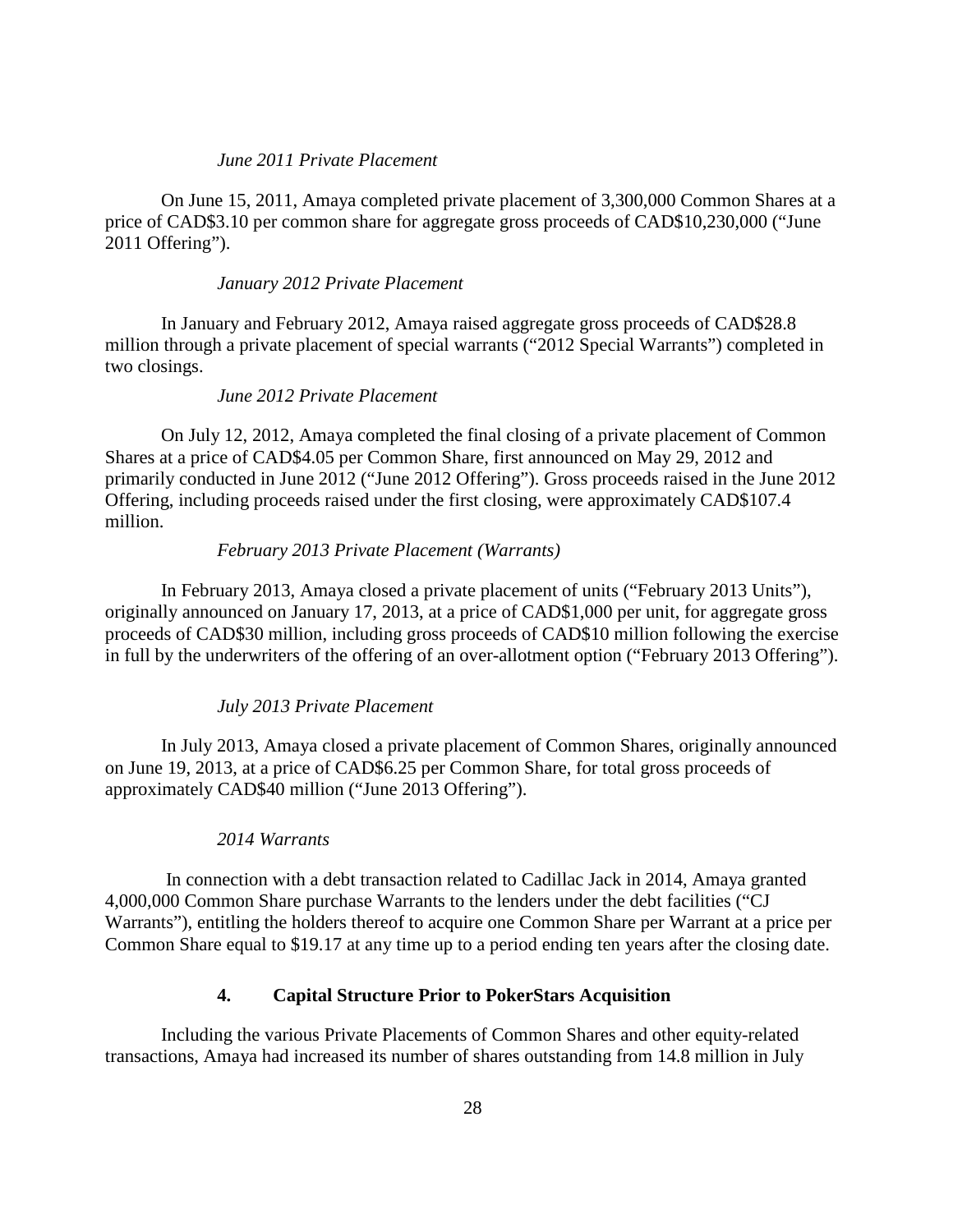2010 to 94.1 million of new Common Shares issued and outstanding as of December 31, 2013. At that date, the company's Capital Account amount was CAD\$220.7 million. From the time of Amaya's IPO in May 2010, the company increased its Capital Account amount from CAD\$4.7 million to CAD\$220.7 million by the end of 2013.

## **D. Operational Review**

## **1. Legacy Business (2007-2013)**

In the three years leading up to its IPO in 2010, Amaya reported revenue of CAD\$ 977,000, CAD\$4.2 million, and CAD\$5.9 million, respectively, for the calendar years 2007, 2008, and 2009. Since its IPO in July 2010, Amaya has significantly increased its revenue from approximately CAD\$6 million in 2010 to CAD\$145.9 million in 2013. The following table highlights Amaya's revenue, cash flow as measured by  $EBITDA$ ,<sup>[15](#page-28-0)</sup> and operating margin ("Margin") for the calendar years 2013, 2012, 2011 and 2010.

| <b>AMAYA</b><br>(CAD\$ in Thousands) |         |        |        |       |  |
|--------------------------------------|---------|--------|--------|-------|--|
|                                      | 2013    | 2012   | 2011   | 2010  |  |
| Revenue                              | 145,892 | 76,435 | 18,375 | 6,049 |  |
| <b>EBITDA</b>                        | 62,651  | 18,870 | (57)   | 101   |  |
| Margin                               | 42.9%   | 24.7%  | N/A    | 1.7%  |  |

As highlighted above, Amaya's revenue and EBITDA increased significantly during the four-year period preceding the PokerStars acquisition. In this regard, Amaya's revenue increased over 24X while its EBITDA increased from virtually zero in 2010 to CAD\$62.7 million in 2013. The improvements in revenue and EBITDA reflect the impact of Amaya's acquisition strategy since 2011.

## **2. 2014 Operating Results**

Since the PokerStars acquisition, Amaya has significantly increased its revenue from CAD\$145.9 million for the year ending December 31, 2013 to CAD\$688.2 million for the year

<sup>&</sup>lt;sup>15</sup> EBITDA is an approximate measure of a company's cash flow calculated by looking at earnings before the deduction of interest expenses, taxes, depreciation, and amortization.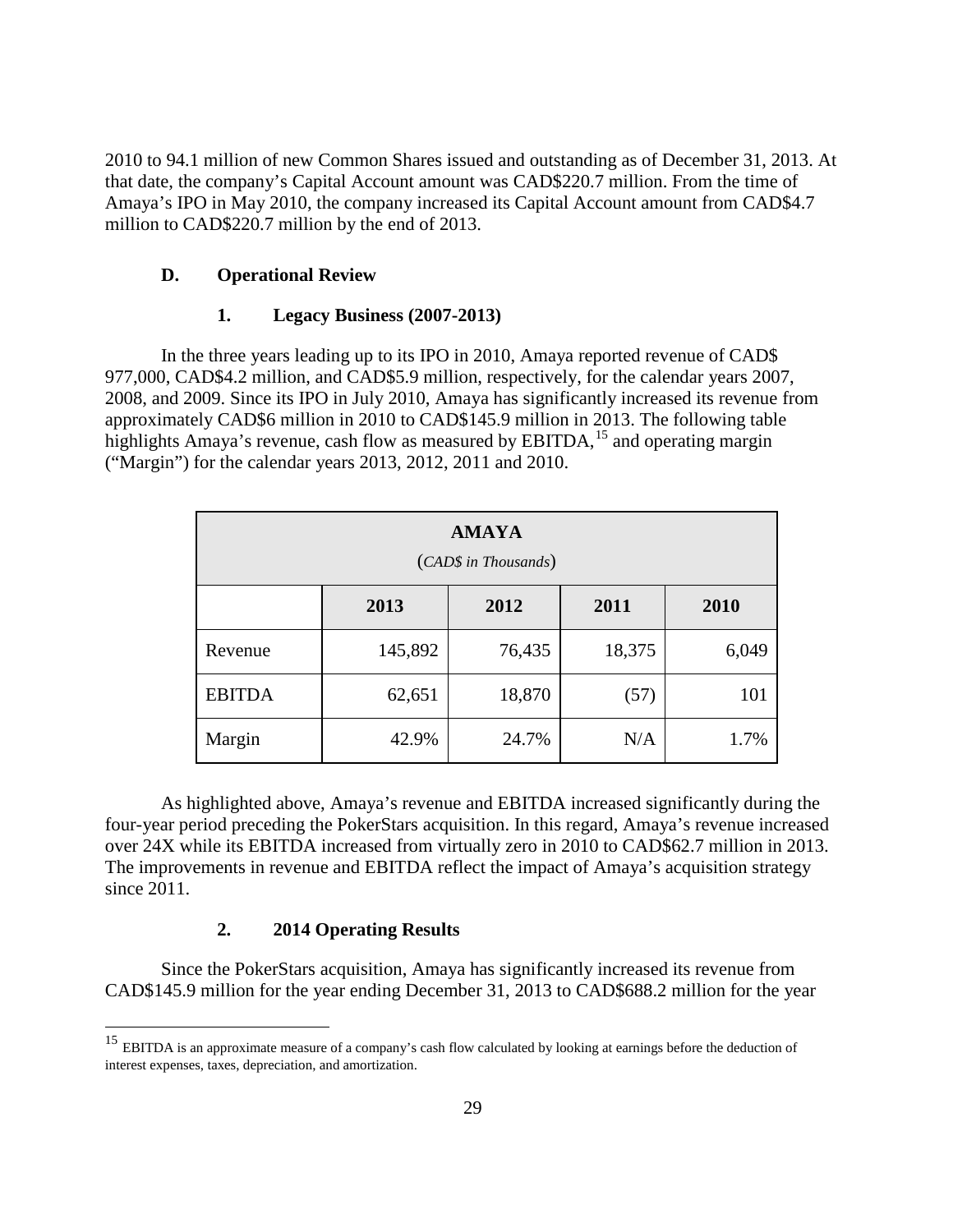ending December 31, 2014. The following table details Amaya's revenue, EBITDA, and Margin for 2014 compared to 2013.

| AMAYA, INC.<br>(CAD\$ in Thousands) |         |         |  |  |
|-------------------------------------|---------|---------|--|--|
|                                     | 2014    | 2013    |  |  |
| Revenue                             | 688,222 | 145,892 |  |  |
| <b>EBITDA</b>                       | 292,735 | 62,651  |  |  |
| Margin                              | 42.5%   | 42.9%   |  |  |

As highlighted above, Amaya's revenue and EBITDA increased significantly during 2014 due to the consolidation of the PokerStars business since August 2014. In this regard, both Amaya's revenues and EBITDA increased over 4.7 times.

In August, Amaya completed the PokerStars acquisition and since that time Oldford Group's revenues have been consolidated into Amaya's financial statements. Consequently, figures for 2014 reflect the partial year's inclusion of the PokerStars business.

## **E. Long-Term Debt**

Amaya's long-term debt has risen from CAD\$1.5 million in 2008 to CAD\$195.2 million at December 31, 2013. With the PokerStars acquisition, Amaya's long-term debt increased to CAD\$3.8 billion at December 31, 2014.

### *Long-Term Debt at Year-end 2014 and 2013*

To finance the PokerStars acquisition and related transactions, Amaya incurred CAD\$3.3 billion in new debt. The following table details Amaya's CAD\$3.5 billion in long-term debt at December 31, 2014, including debt associated with the PokerStars acquisition: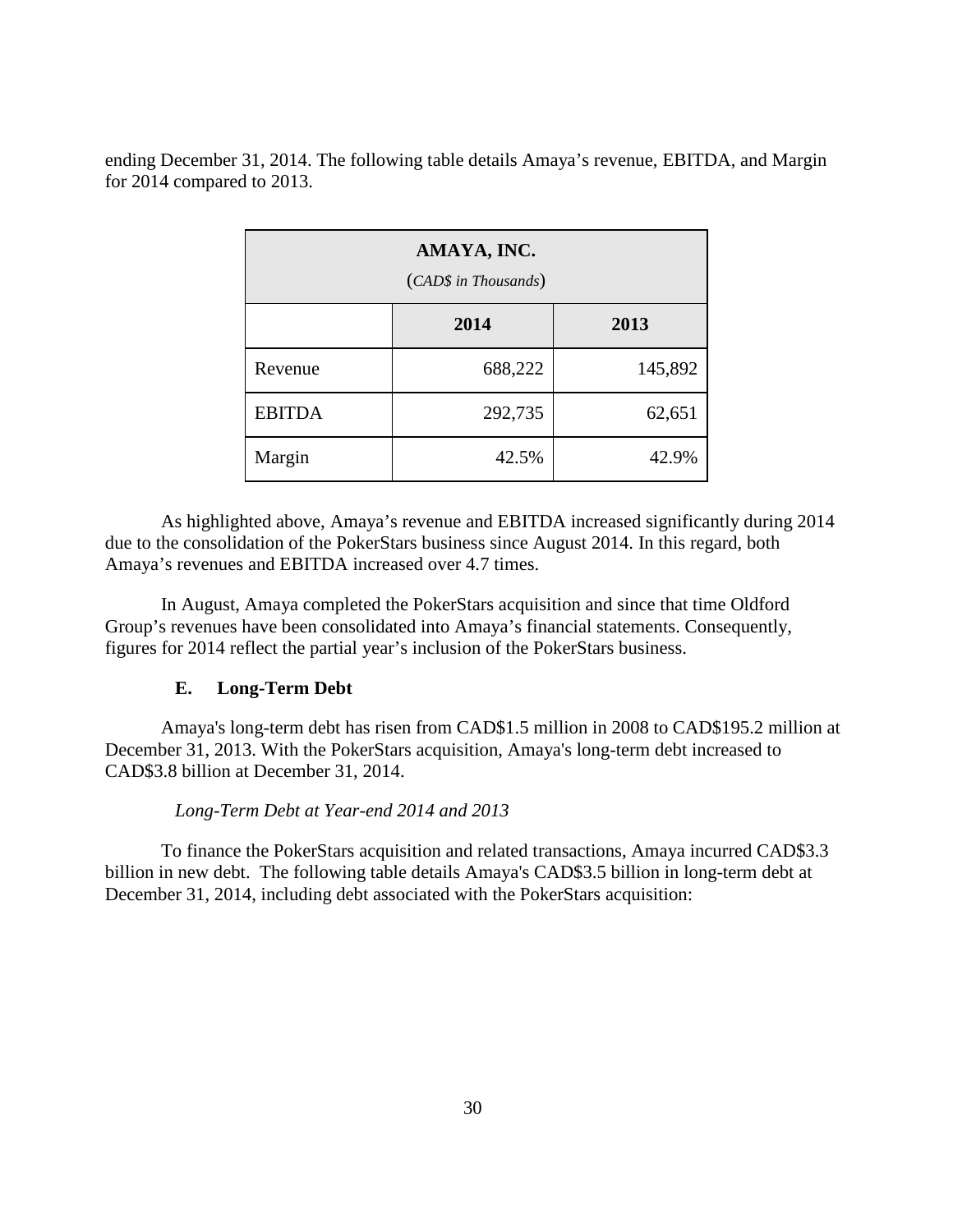| AMAYA, INC.<br>Long-Term Debt at December 31<br>(CAD\$ in Thousands) |                                       |                   |                   |  |  |
|----------------------------------------------------------------------|---------------------------------------|-------------------|-------------------|--|--|
|                                                                      | <b>IN LOCAL</b><br><b>DENOMINATED</b> | <b>2014 CAD\$</b> | <b>2013 CAD\$</b> |  |  |
| <b>USD First Lien Term Loan</b>                                      | 1,745,625                             | 1,956,220         |                   |  |  |
| <b>USD Second Lien Term Loan</b>                                     | 800,000                               | 873,519           |                   |  |  |
| <b>EUR First Lien Term Loan</b>                                      | 199,500                               | 271,388           |                   |  |  |
| Senior Facility (USD)                                                | 238,000                               | 273,910           | 168,178           |  |  |
| Mezzanine Facility (USD)                                             | 104,537                               | 102,941           |                   |  |  |
| 2013 Debentures (CAD)                                                | 30,000                                | 28,020            | 26,323            |  |  |
| Other Long-Term Debt                                                 |                                       |                   | 686               |  |  |
| <b>TOTAL LONG-TERM DEBT</b><br>3,505,998<br>195,187                  |                                       |                   |                   |  |  |

In August 2014, Amaya, together with certain holding and intermediary holding companies (Amaya, Amaya BV and Amaya (US) Co-Borrower LLC), completed three new term loans, all of which directly contributed to financing the PokerStars acquisition. Combined, the new term loan facilities included both United States dollars and Euro denominated facilities (Senior Secured Credit Facilities) amounting to the aggregate principal equivalent amount in United States dollars of approximately \$2.92 billion. In addition to the Senior Secured Credit Facilities, Amaya completed two refinancing transactions related to outstanding debt that contributed cash towards Amaya's available working capital leading up to the acquisition of the PokerStars Entities in 2014.

# **F. Amaya Acquisitions**

Since 2011, Amaya has pursued strategic acquisitions that have significantly expanded its diversified gaming business and expanded its market reach. In 2011, Amaya acquired Chartwell Technology Inc. ("Chartwell") and in 2012, Amaya acquired CryptoLogic Limited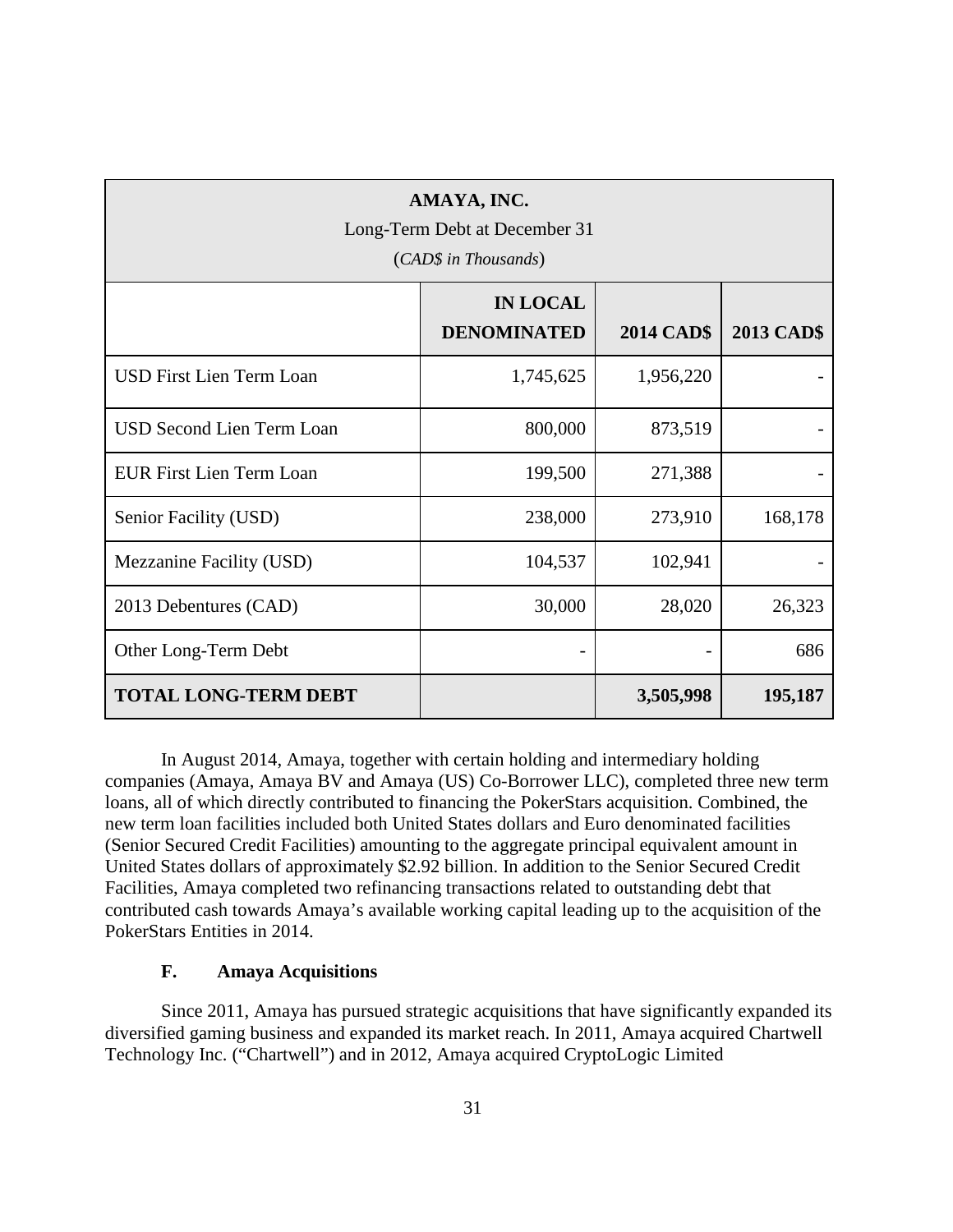("CryptoLogic"), Ongame Network Ltd. ("Ongame"), and Cadillac Jack, Inc. ("Cadillac Jack"). In February 2014, Amaya acquired Diamond Game Enterprises ("Diamond Game").

The Division reviewed each of these acquisitions, from both an operational and financial perspective, through a review of the transaction documents as well as interviews of Amaya senior executives. The table below provides an overview of Amaya's acquisitions:

| <b>COMPANY</b>                            | <b>DATE ACQUIRED</b> | <b>PURCHASE PRICE</b> |
|-------------------------------------------|----------------------|-----------------------|
| Chartwell                                 | <b>July 2011</b>     | CAD\$22.8 Million     |
| CryptoLogic                               | April 2012           | CAD\$35.1 Million     |
| Cadillac Jack                             | November 2012        | CAD\$137 Million      |
| Ongame                                    | November 2012        | Up to Euro 25 Million |
| Diamond Game                              | February 2014        | CAD\$28.5Million      |
| The Oldford Group<br>(PokerStars and Pyr) | August 2014          | \$4.9 Billion         |

As highlighted above, Cadillac Jack was Amaya's most significant acquisition based upon purchase price, prior to the PokerStars acquisition. Amaya's other acquisitions, provided technologies that enabled Amaya to extend the reach of its Internet gaming platform and market position.

# **1. Chartwell Technology Inc.**[16](#page-34-0)

On July 14, 2011, Amaya completed the acquisition of all of the outstanding shares of Chartwell, a provider of games, gaming systems, and gaming platform for the regulated online casino gaming industry, for total consideration of approximately CAD\$22.77 million. Under the acquisition, Chartwell shareholders received CAD\$14.5 million in cash and the remainder in equity.

<span id="page-37-0"></span>The following table summarizes the estimated fair value of the identifiable assets and liabilities acquired at the date of acquisition, as reported in Amaya's financial statements:

 <sup>16</sup> Amaya renamed Chartwell to Amaya (Alberta) Inc. ("Amaya Alberta").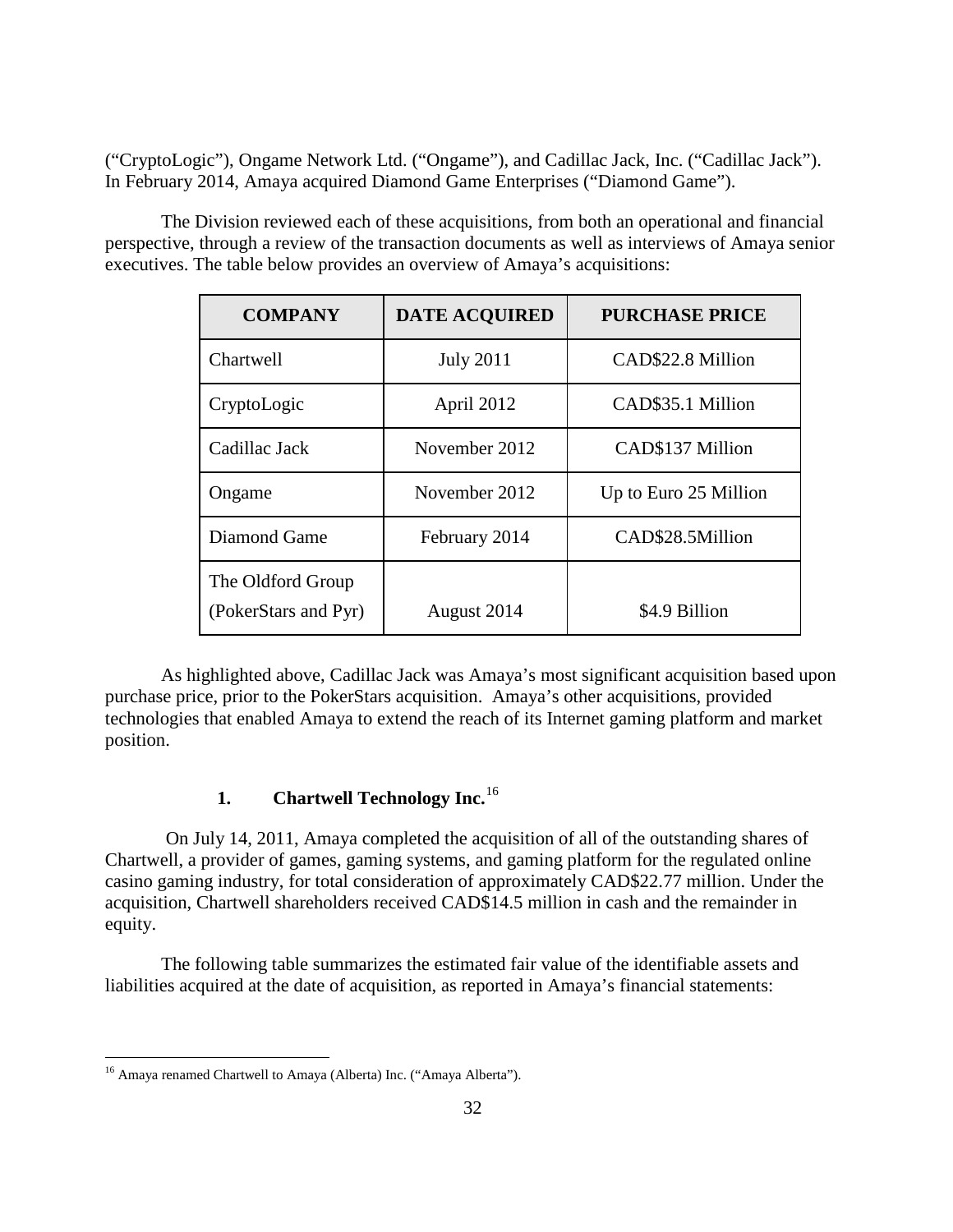| <b>CHARTWELL</b><br>(CAD\$ IN MILLIONS) |      |  |
|-----------------------------------------|------|--|
| <b>ASSETS</b>                           |      |  |
| Cash and Cash Equivalents               | 0.8  |  |
| <b>Short-Term Investments</b>           | 12.6 |  |
| Property and Equipment                  | 1.6  |  |
| Goodwill                                | 1.4  |  |
| Intangibles                             | 3.8  |  |
| <b>Other Assets</b>                     | 4.3  |  |
| <b>TOTAL ASSETS ACQUIRED</b>            | 24.5 |  |
| <b>LIABILITIES</b>                      |      |  |
| <b>Accounts Payable</b>                 | 1.6  |  |
| <b>Capital Lease Obligations</b>        | 0.1  |  |
| <b>TOTAL LIABILITIES ACQUIRED</b>       | 1.7  |  |
| <b>NET ASSETS ACQUIRED</b>              | 22.8 |  |

As detailed above, Amaya acquired CAD\$24.5 million in assets and CAD\$1.7 million in liabilities related to the Chartwell acquisition. The chart points out that, for a mere net cash outlay of CAD\$1.1 million, Amaya acquired CAD\$13.4 million in cash and short-term investments and CAD\$1.4 million in goodwill. As noted below, Amaya paid CAD\$14.5 million in cash and CAD\$8.3 million in stock at the time of the acquisition.

Amaya funded the cash portion of the transaction from its working capital and from the proceeds of a private placement of equity on June 15, 2011.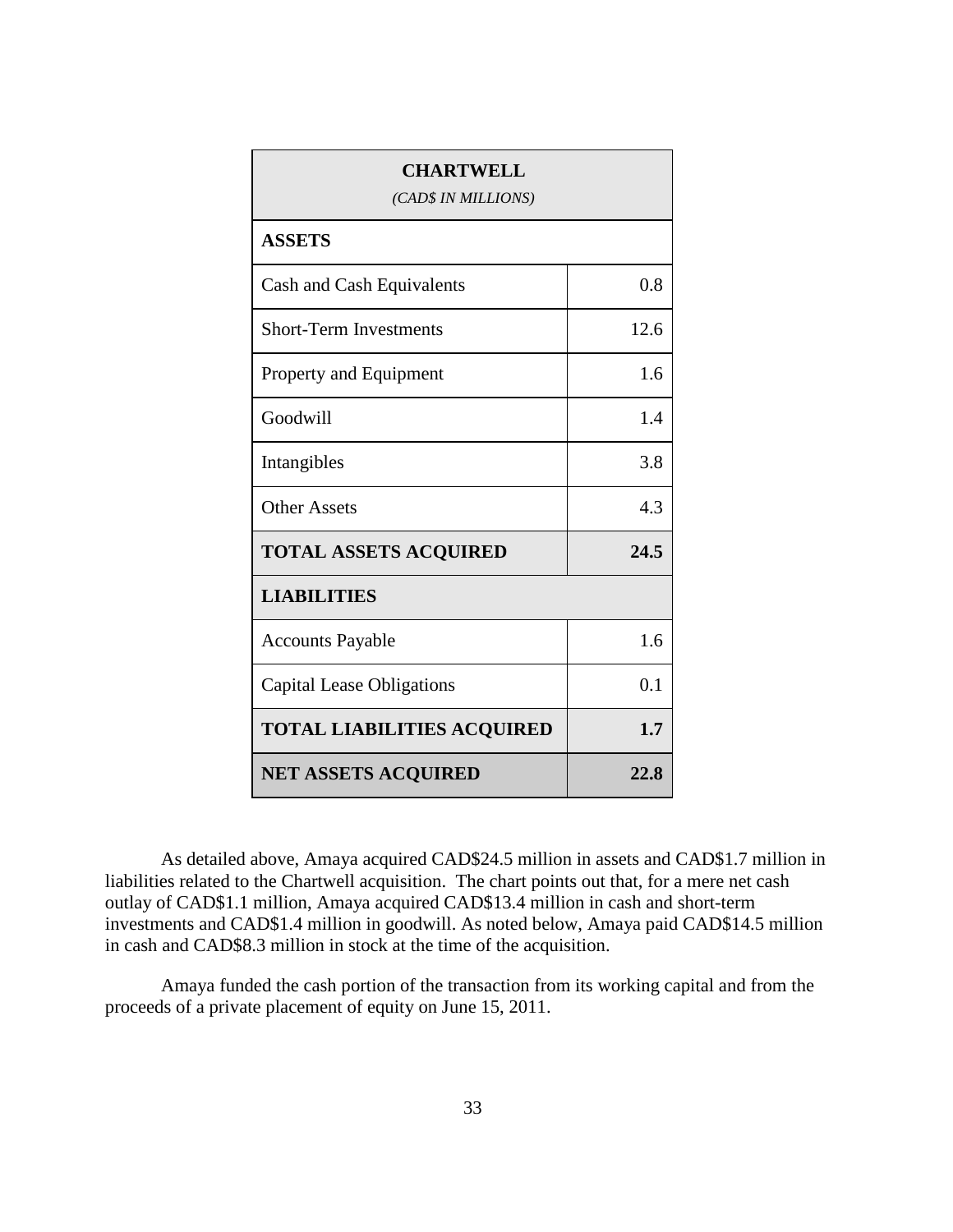# **2. CryptoLogic Limited**

On April 2, 2012, Amaya acquired 80.79% of the issued share capital of CryptoLogic, a company that offered Internet-based gaming content for virtual casinos and provided software licensing for its Internet gaming software, e-cash systems, customer support, and marketing support. At the time, the shares of CryptoLogic were traded on the London Stock Exchange, NASDAQ and the TSX. On April 3, 2012, Amaya announced that the company took control of the board of CryptoLogic. On July 31, 2012, Amaya acquired the remaining 19.21% of the company.

The following table summarizes the estimated fair value of the identifiable assets and liabilities acquired at the date of acquisition as reported in Amaya's financial statements:

| <b>CRYPTOLOGIC</b><br>(CAD\$ IN MILLIONS) |      |  |
|-------------------------------------------|------|--|
| <b>ASSETS</b>                             |      |  |
| Cash                                      | 20.3 |  |
| <b>Accounts Receivable</b>                | 2.4  |  |
| Property and Equipment                    | 1.6  |  |
| Goodwill                                  | 7.4  |  |
| Intangibles                               | 15.8 |  |
| <b>Other Assets</b>                       | 2.3  |  |
| <b>TOTAL ASSETS ACQUIRED</b>              | 49.8 |  |
| <b>LIABILITIES</b>                        |      |  |
| <b>Accounts Payable</b>                   | 4.8  |  |
| Provisions                                | 2.8  |  |
| <b>Income Taxes Payable</b>               | 1.4  |  |
| <b>Customer Deposits</b>                  | 2.5  |  |
| <b>Deferred Taxes</b>                     | 3.2  |  |
| <b>TOTAL LIABILITIES ACQUIRED</b>         | 14.7 |  |
| <b>TOTAL CONSIDERATION</b>                | 35.1 |  |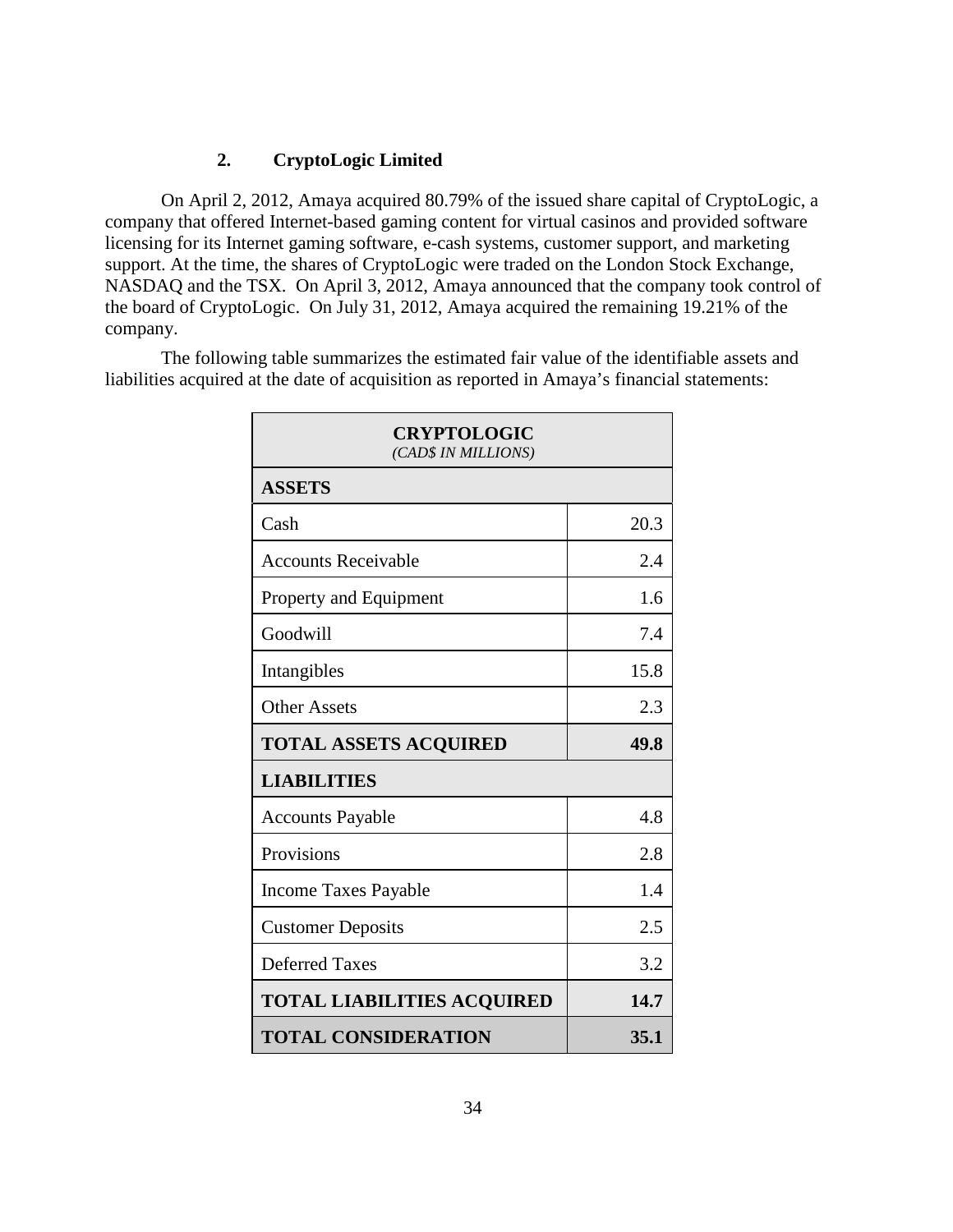As detailed above, Amaya acquired total assets of CAD\$49.8 million, including CAD\$20.3 million in cash, and assumed CAD\$14.7 million in liabilities, including CAD\$2.5 million in customer fund deposits. In addition to cash, Amaya reported CAD\$7.4 million in goodwill and CAD\$15.8 million in intangibles.

This acquisition resulted in total consideration of CAD\$35.1 million for the CryptoLogic's net assets. Amaya consideration paid included CAD\$32.7 million in cash consideration and CAD\$2.4 million representing the fair value of equity already owned. Factoring in the CAD\$20.3 million in cash acquired as part of the transaction, Amaya paid net cash consideration of \$12.4 million on April 2, 2012.

The cash portion of the transaction was funded from Amaya working capital and from proceeds of a private placement of special warrant and convertible debentures offering on January 2012.

# **3. Cadillac Jack, Inc.**

On November 5, 2012, Amaya announced that it had completed the purchase of Cadillac Jack, an acquisition previously announced on September 25, 2012, for total consideration of CAD\$137 million. Cadillac Jack designs and manufactures video reel slots, wide area and multilevel progressives and Latin-style bingo games. It develops content and technologies specific to the needs of each of the markets it serves, including the Tribal, commercial and charitable gaming markets in the United States and the Mexican gaming market.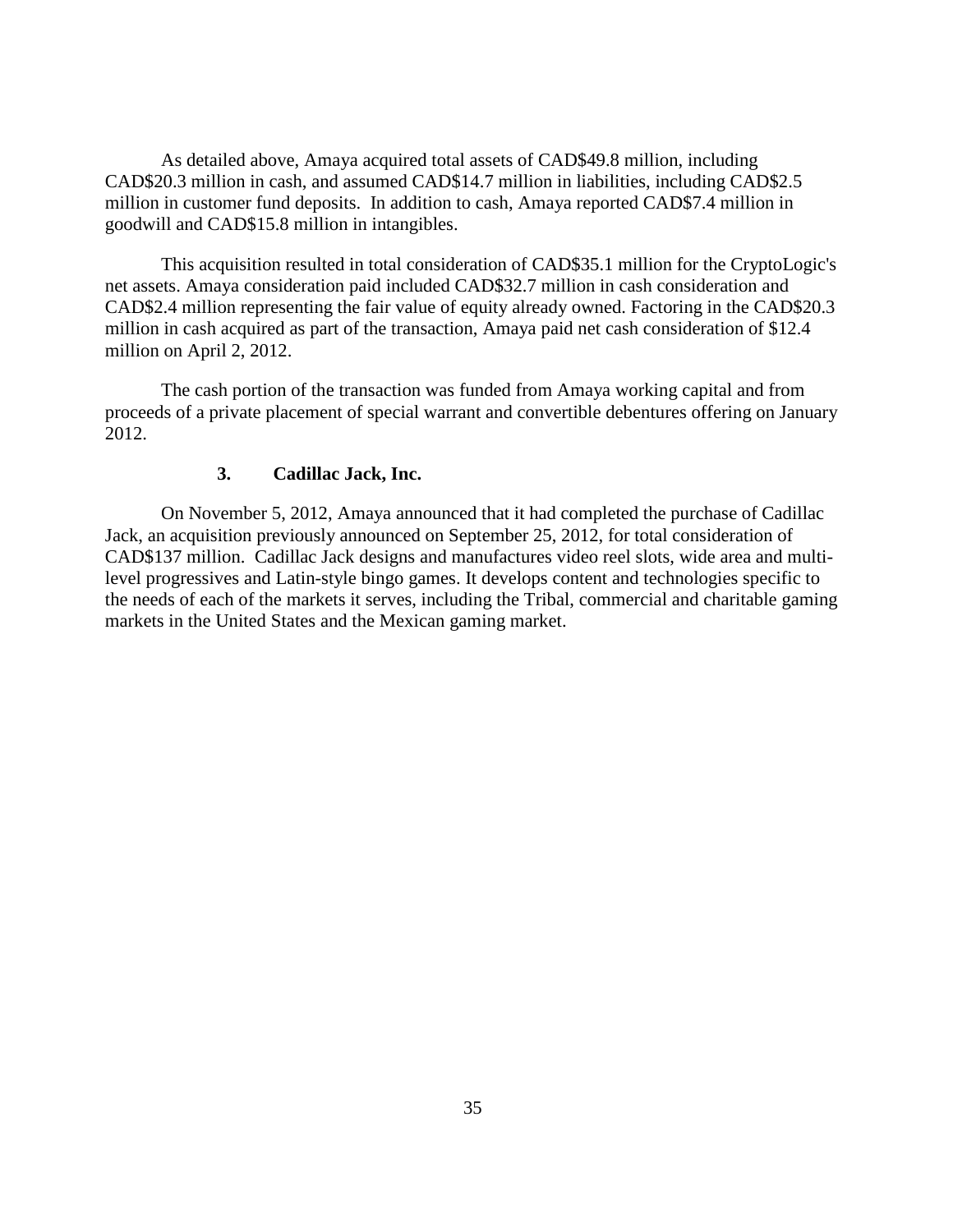| <b>CADILLAC JACK</b><br>(CAD\$ IN MILLIONS) |       |  |
|---------------------------------------------|-------|--|
| <b>ASSETS</b>                               |       |  |
| Cash                                        | 4.7   |  |
| <b>Accounts Receivable</b>                  | 14.2  |  |
| Property and Equipment                      | 22.0  |  |
| Goodwill                                    | 66.3  |  |
| Intangibles                                 | 48.2  |  |
| <b>Other Assets</b>                         | 30.5  |  |
| <b>TOTAL ASSETS ACQUIRED</b>                | 185.9 |  |
| <b>LIABILITIES</b>                          |       |  |
| <b>Accounts Payable</b>                     | 14.3  |  |
| Provisions                                  | 2.3   |  |
| <b>Income Taxes Payable</b>                 | 0.2   |  |
|                                             |       |  |
| Long-Term Debt                              | 20.0  |  |
| <b>Deferred Taxes</b>                       | 12.1  |  |
| <b>TOTAL LIABILITIES ACQUIRED</b>           | 48.9  |  |

As detailed above, Amaya acquired total assets of CAD\$185.9 million, including CAD\$4.7 million in cash, and assumed CAD\$48.9 million in liabilities, including CAD\$20 million in long-term debt. As a result, this acquisition resulted in total consideration of CAD\$137 million for Cadillac Jack's net assets.

The acquisition was funded through a combination of cash on hand and a \$110 million Term Loan secured by Cadillac Jack's assets.

# **4. Ongame Network**

On November 1, 2012, Amaya announced that it had completed the purchase of Ongame, a business-to-business online poker network operating multiple poker brands in Europe, from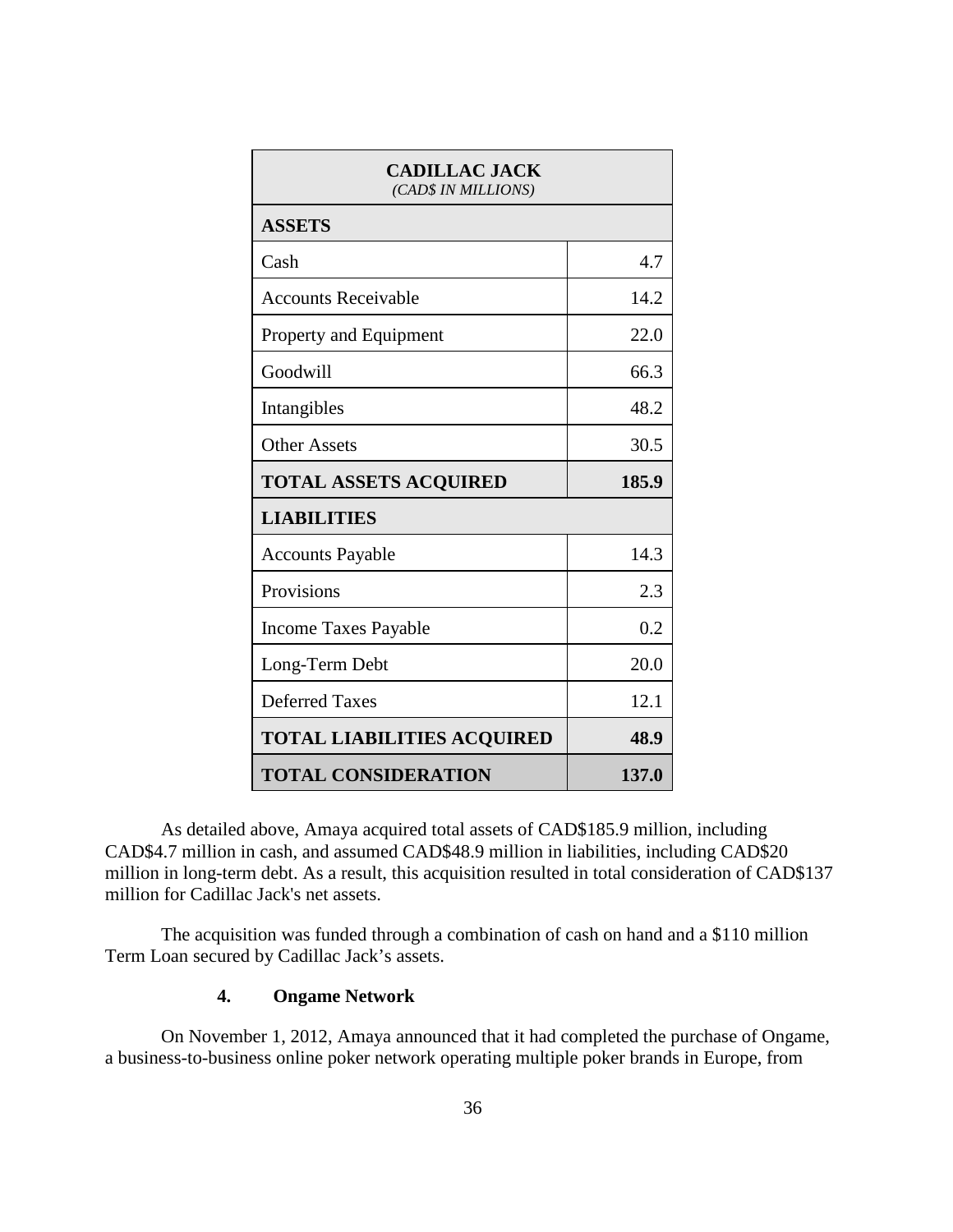bwin.party digital entertainment plc. ("bwin") for 25 million Euros on a cash-free and debt-free basis, which included a contingent consideration of up to 10 million Euros to become payable by Amaya if there is regulated online gaming in the United States within five years of completion of the acquisition. The exact amount of the contingent consideration depends upon the extent of United States regulation of online gaming, including the number of states that regulate it and the total population living in those regulated states.

| <b>ONGAME NETWORK</b><br>(CAD\$ IN MILLIONS) |      |  |
|----------------------------------------------|------|--|
| <b>ASSETS</b>                                |      |  |
| Cash                                         | 4.9  |  |
| <b>Accounts Receivable</b>                   | 5.0  |  |
| Property and Equipment                       | 1.7  |  |
| Goodwill                                     | 18.7 |  |
| Intangibles                                  | 15.7 |  |
| <b>Other Assets</b>                          | 1.3  |  |
| <b>TOTAL ASSETS ACQUIRED</b>                 | 47.3 |  |
| <b>LIABILITIES</b>                           |      |  |
| <b>Accounts Payable</b>                      | 8.8  |  |
| Provisions                                   | 2.8  |  |
| <b>Income Taxes Payable</b>                  | 0.3  |  |
| <b>Customer Deposits</b>                     | 15.7 |  |
| <b>Deferred Taxes</b>                        | 3.9  |  |
| <b>TOTAL LIABILITIES ACQUIRED</b>            | 31.5 |  |
| <b>TOTAL CONSIDERATION</b>                   | 15.8 |  |

The following table summarizes the estimated fair value of the identifiable assets and liabilities acquired, at the date of acquisition as reported in Amaya's financial statements:

With the Ongame acquisition, Amaya acquired total assets of CAD\$47.3 million, including CAD\$4.9 million in cash, and assumed CAD\$31.5 million in liabilities, including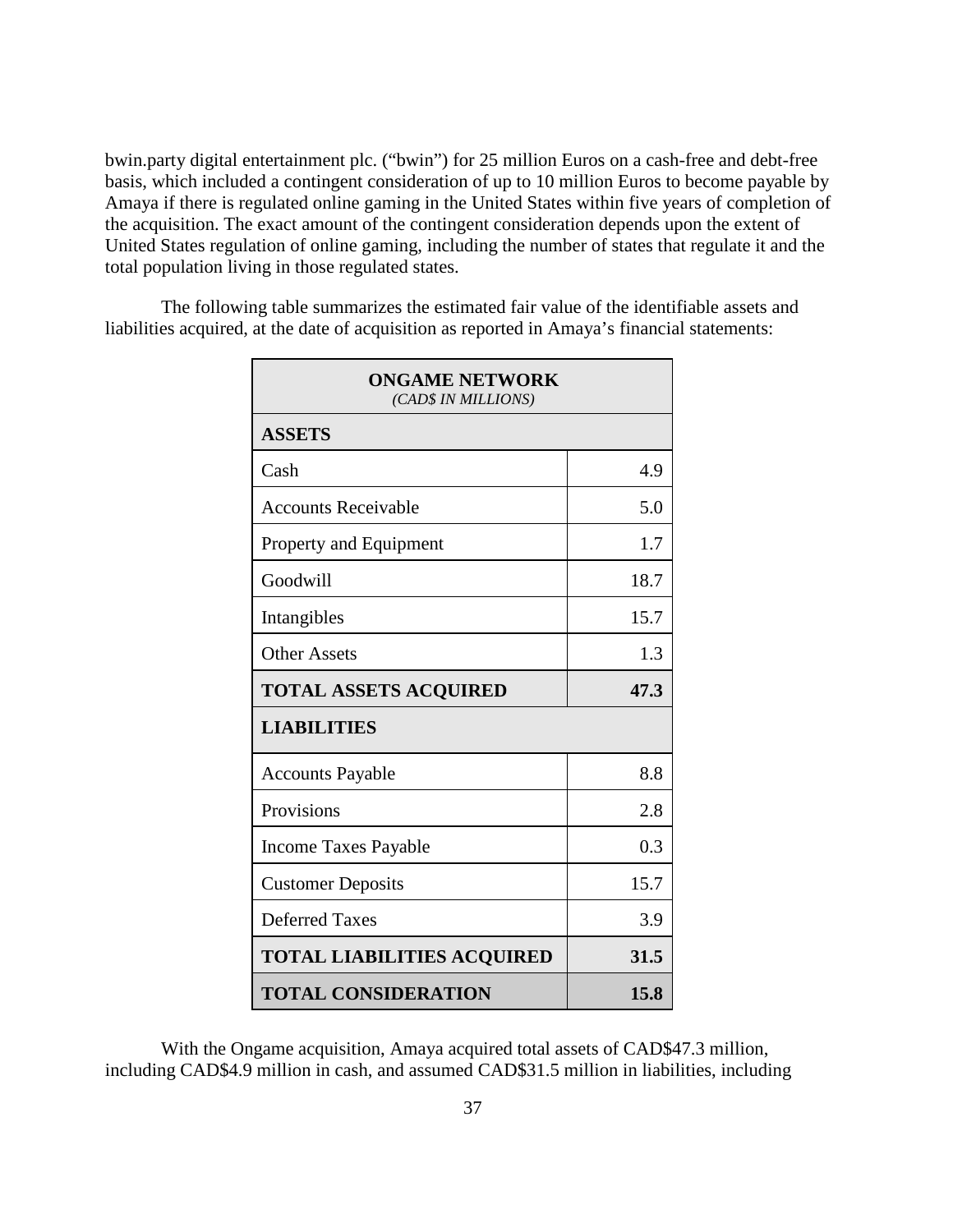CAD\$15.7 million in customer fund deposits. As a result, this acquisition resulted in total consideration of CAD\$15.8 million for the Ongame net assets.

Amaya funded the acquisition of Ongame by cash reserves. Amaya's consideration included CAD\$10.6 million in cash consideration. In addition, the transaction included CAD\$5.2 million related to a contingent consideration based on expanded online gaming in the United States. Taking account of the impact of the CAD\$4.9 million in cash acquired as part of the transaction, Amaya paid net cash consideration of CAD\$5.7 million on November 1, 2012.

# **5. Diamond Game Enterprises**

On February 14, 2014, Amaya announced that it had acquired 100% of the issued and outstanding securities of Diamond Game, a private company that designed and manufactured gaming related products for the global casino gaming and lottery industries. It has two primary business units: its Casino Products division develops products for the video lottery terminal, Class II, Class III, commercial casino and racetrack markets; and its Lottery Products division creates products for the public gaming and charity markets, including instant ticket vending machines.. The purchase price was CAD\$28.5 million, subject to customary post-closing purchase price adjustments.

The following table summarizes the estimated fair value of the identifiable assets and liabilities acquired at the date of acquisition as reported in Amaya's financial statements: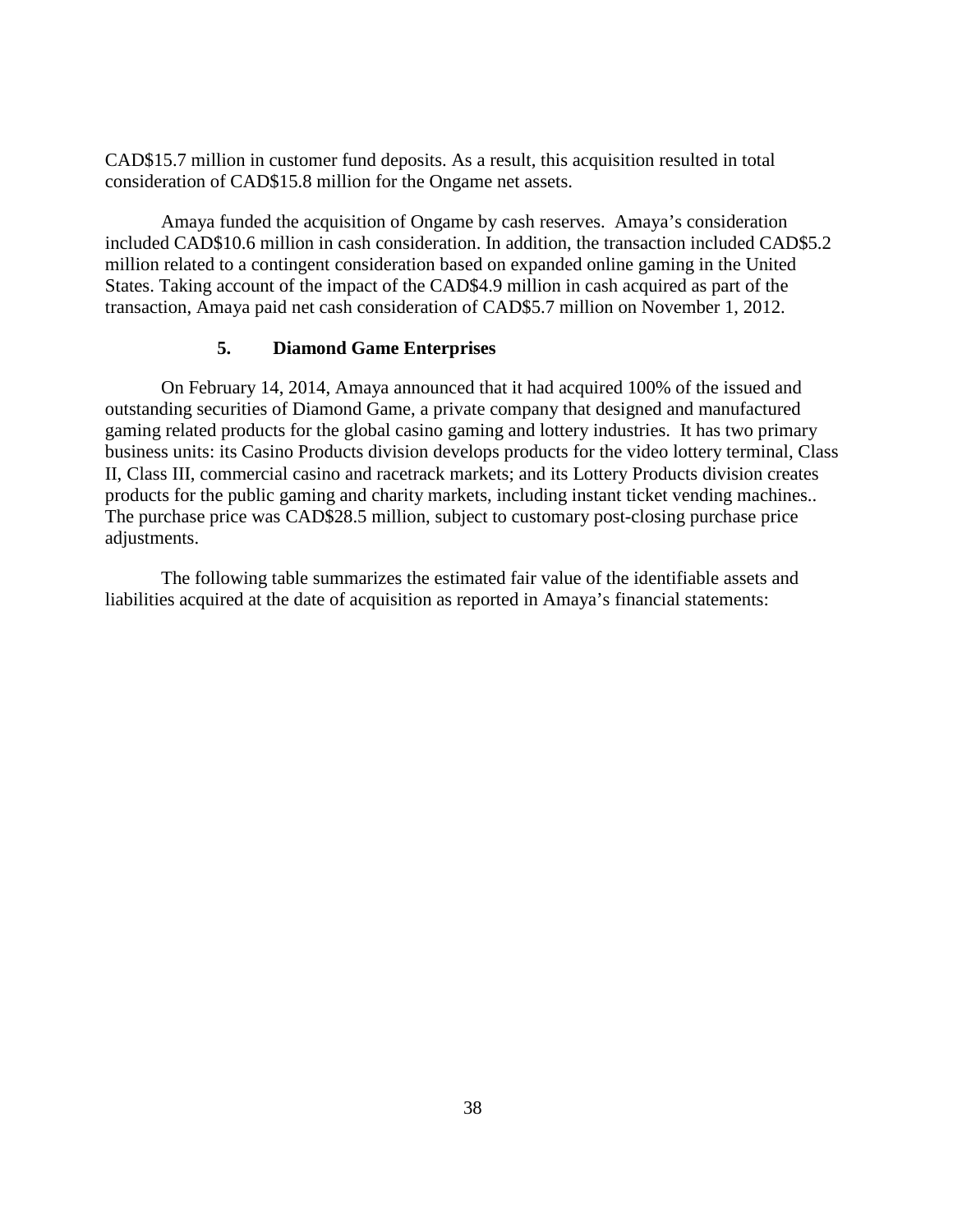| <b>DIAMOND GAME</b><br>(CAD\$ in Millions) |      |  |
|--------------------------------------------|------|--|
| <b>ASSETS</b>                              |      |  |
| Cash and Cash Equivalents                  | 0.4  |  |
| <b>Accounts Receivable</b>                 | 1.7  |  |
| Property and Equipment                     | 6.4  |  |
| Goodwill                                   | 18.2 |  |
| Intangibles                                | 11.9 |  |
| <b>Other Assets</b>                        | 0.9  |  |
|                                            |      |  |
| <b>TOTAL ASSETS ACQUIRED</b>               | 39.5 |  |
| <b>LIABILITIES</b>                         |      |  |
| <b>Accounts Payable</b>                    | 3.6  |  |
| Provisions                                 | 2.3  |  |
| <b>Income Taxes Payable</b>                | 0.2  |  |
| <b>Customer Deposits</b>                   | 2.1  |  |
| <b>Deferred Taxes</b>                      | 2.8  |  |
| <b>TOTAL LIABILITIES ACQUIRED</b>          | 11   |  |

With the Diamond Game acquisition, Amaya acquired total assets of CAD\$39.5 million, including CAD\$0.4 million in cash, and assumed CAD\$11.0 million in liabilities. As a result, this acquisition resulted in total consideration of CAD\$28.5 million for Diamond Game's net assets.

Amaya funded the cash consideration for the transaction through its cash reserves.

#### **G. Divestitures**

Since 2011, Amaya has completed six acquisitions, including most recently the PokerStars/Pyr acquisition in September 2014. While Amaya's first five acquisitions were in the business-to-business segment, the PokerStars acquisition represents the company's entrance into the business-to-consumer segment.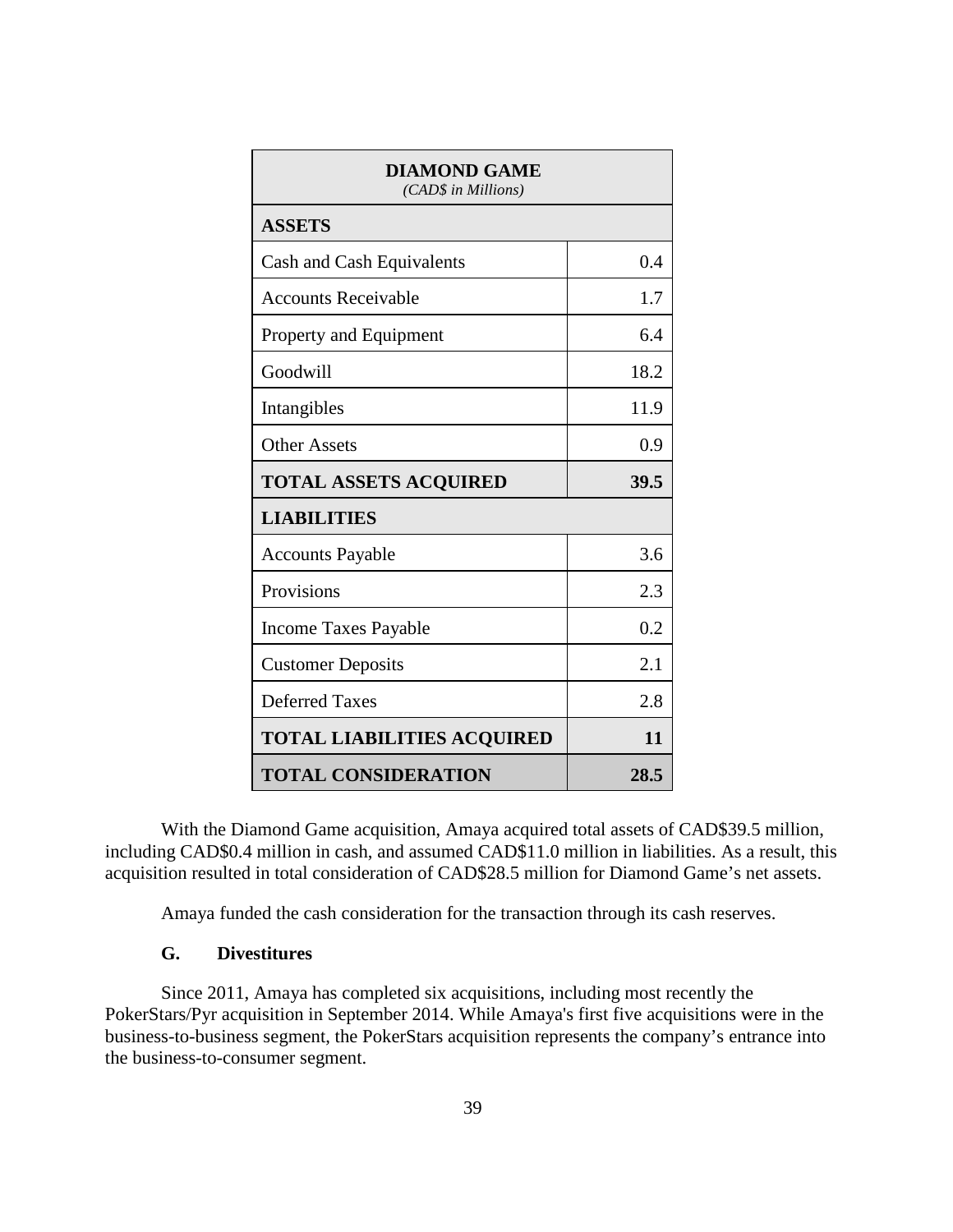After it acquired PokerStars, Amaya management indicated that the company has been exploring certain strategic transactions to divest its business- to-business operations and to use the proceeds to repay outstanding indebtedness and/or repurchase the company's stock. According to the company, its fundamental objective was to expedite Amaya's transition into the business-toconsumer segment while maximizing shareholder value. Consistent with its divestiture plan, Amaya completed the sale of Ongame in November 2014, and the 2015 spinoff of Diamond Game and agreement to sell Cadillac Jack. The 2014 and 2015 divestitures are detailed below:

#### **1. CryptoLogic and Amaya (Alberta) Inc. f/k/a Chartwell Technology Inc.**

After the November 2014 sale of Ongame, Amaya entered into an agreement with NYX Gaming that granted NYX Gaming a right of first offer to purchase the business-to-business online casino operations of CryptoLogic and Amaya Alberta (formerly Chartwell).

On April 9, 2015, Amaya entered into a share purchase agreement with NYX Gaming ("NYX Transaction"), whereby NYX Gaming agreed to purchase from Amaya all of the issued and outstanding shares of Amaya's subsidiaries, Amaya Alberta and Cryptologic, on a cash-free and debt-free basis. The total consideration for the NYX Transaction is CAD\$150 million, subject to working capital adjustments. The NYX Transaction closed on July 31, 2015.

# **2. WagerLogic Malta Holdings Ltd.**

In February 2014, Amaya sold its subsidiary, WagerLogic Malta Holdings Ltd. ("WagerLogic"), Cryptologic's business-to-consumer facing subsidiary, to Goldstar Acquisitionco Inc. ("Goldstar") for approximately \$70 million ("Purchase Price"), less certain closing adjustments. The Purchase Price was satisfied through a cash consideration of \$52.5 million and a promissory note of \$10 million. WagerLogic operates an online casino through its "Inter" brand, which primarily includes InterCasino, InterPoker and InterBingo ("InterCasino Business"). Amaya acquired the InterCasino Business through its acquisition of CryptoLogic in July 2012.

As of December 31, 2014, Amaya continued to license online casino games to WagerLogic for the InterCasino Business. In addition, Amaya owned certain securities related to the InterCasino Business as of December 31, 2014.

#### **3. Sale of Cadillac Jack, Inc.**

On March 30, 2015, Amaya announced that it entered into a definitive agreement to sell all of the issued and outstanding shares of Amaya Americas, the indirect parent company of Cadillac Jack, to AGS for approximately CAD\$476 million. AGS is an affiliate of funds managed by Apollo Global Management, LLC ("Apollo"). Amaya closed the sale on May 29, 2015. Amaya used the net proceeds from the sale primarily for the repayment of Cadillac Jack's debt and for the working capital purposes of Amaya.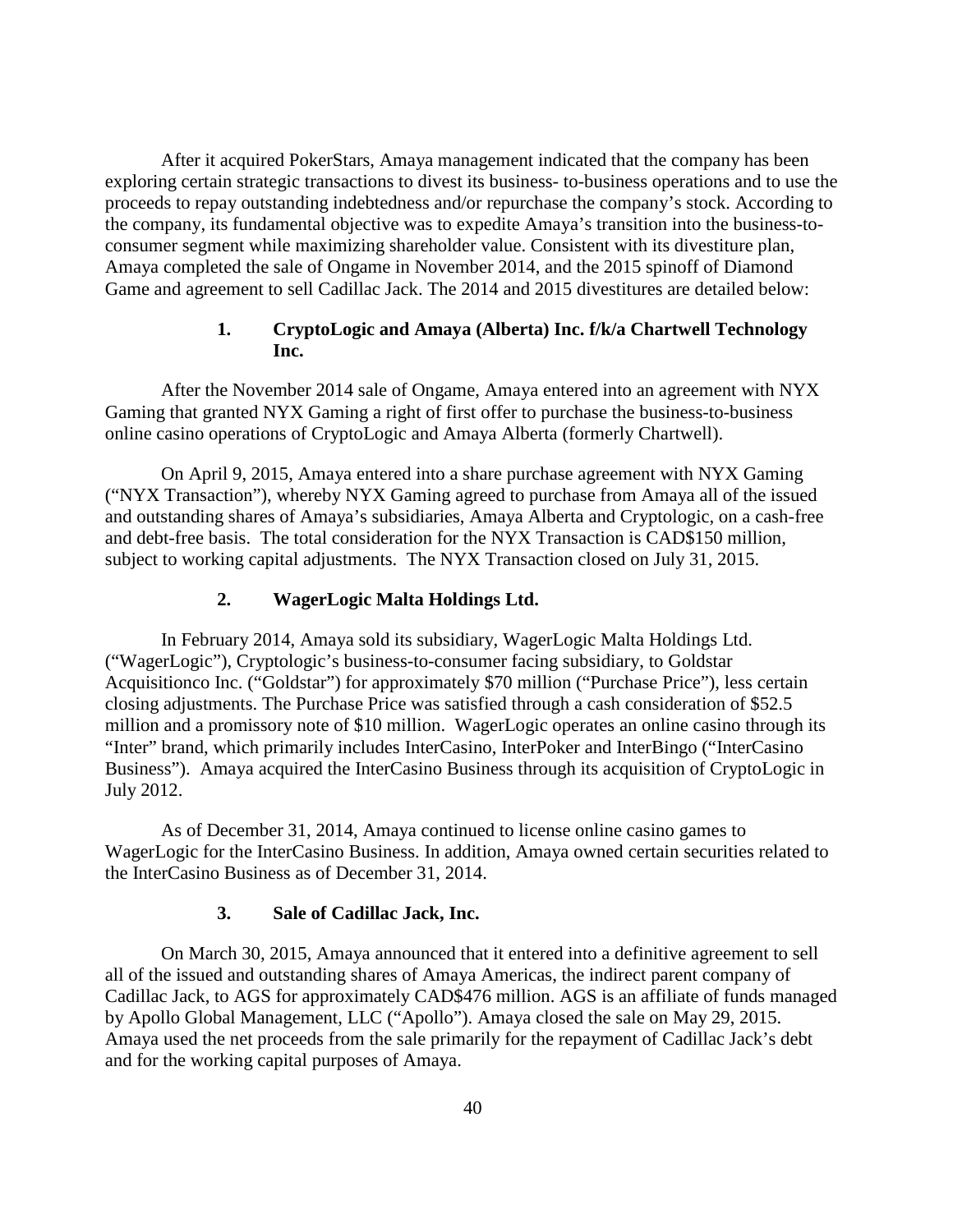#### **4. Ongame Network**

In November 2014, pursuant to a sale and transfer agreement, Amaya sold Ongame to NYX Gaming (Gibraltar) Limited, a wholly owned subsidiary of NYX Gaming, for a purchase price based on a multiple of Ongame's EBITDA for the year ended December 31, 2015, less any required working capital adjustments. The purchase price is payable in 2016.

In connection with this divestiture, Amaya and NYX Gaming entered into a strategic investment transaction pursuant to which NYX Gaming issued, and Amaya purchased a CAD\$10 million unsecured convertible debenture on November 17, 2014.

### **5. Spinoff of Diamond Game Enterprises**

On March 26, 2015, Amaya announced that its newly-formed wholly owned subsidiary, Innova Gaming Group, Inc. ("Innova"), had filed a preliminary prospectus in respect of Innova's proposed IPO of common shares with the securities regulatory authorities in all of the provinces and territories in Canada ("Offering"). Innova was formed by Amaya as a mechanism to spin off Diamond Game, a subsidiary of Amaya, for a consideration paid in Innova Shares ("Shares").

On May 5, 2015, Amaya completed the Offering, and the stock commenced trading on the TSX under the symbol "IGG". As of closing, Amaya owned 8,180,000 Shares, representing approximately 40% of the issued and outstanding Shares. If the over-allotment option is exercised in full, Amaya's retained interest will be reduced to 6,339,500 Shares, representing approximately 31% of the issued and outstanding Shares.

#### **H. Audited Financial Statements**

The Quebec public accounting firm Richter LLP ("Richter") audited Amaya's consolidated annual financial statements ("Audited Statements") and related notes for the fiveyear period ending December 31, 2013. For the calendar years ending December 31, 2010 through 2013, inclusive, Richter expressed an unmodified opinion that Amaya's financial statements presented fairly, in all material aspects, the financial position of Amaya and its subsidiaries for each respective year in accordance with IFRS.

On September 26, 2014, Amaya appointed Deloitte as a successor auditor in place of Richter. Accordingly, Deloitte audited the financial activities and results of Amaya and its subsidiaries for the year ending December 31, 2014. On March 31, 2015, Amaya's management provided the Division with a copy of the consolidated annual financial statements ("2014 Audited Statements") and related notes for the year ended December 31, 2014.

On March 31, 2015, Deloitte expressed an unmodified opinion that Amaya's 2014 Audited Statements presented fairly, in all material aspects, the financial position of Amaya and its subsidiaries for the year ending December 31, 2014, in accordance with International Financial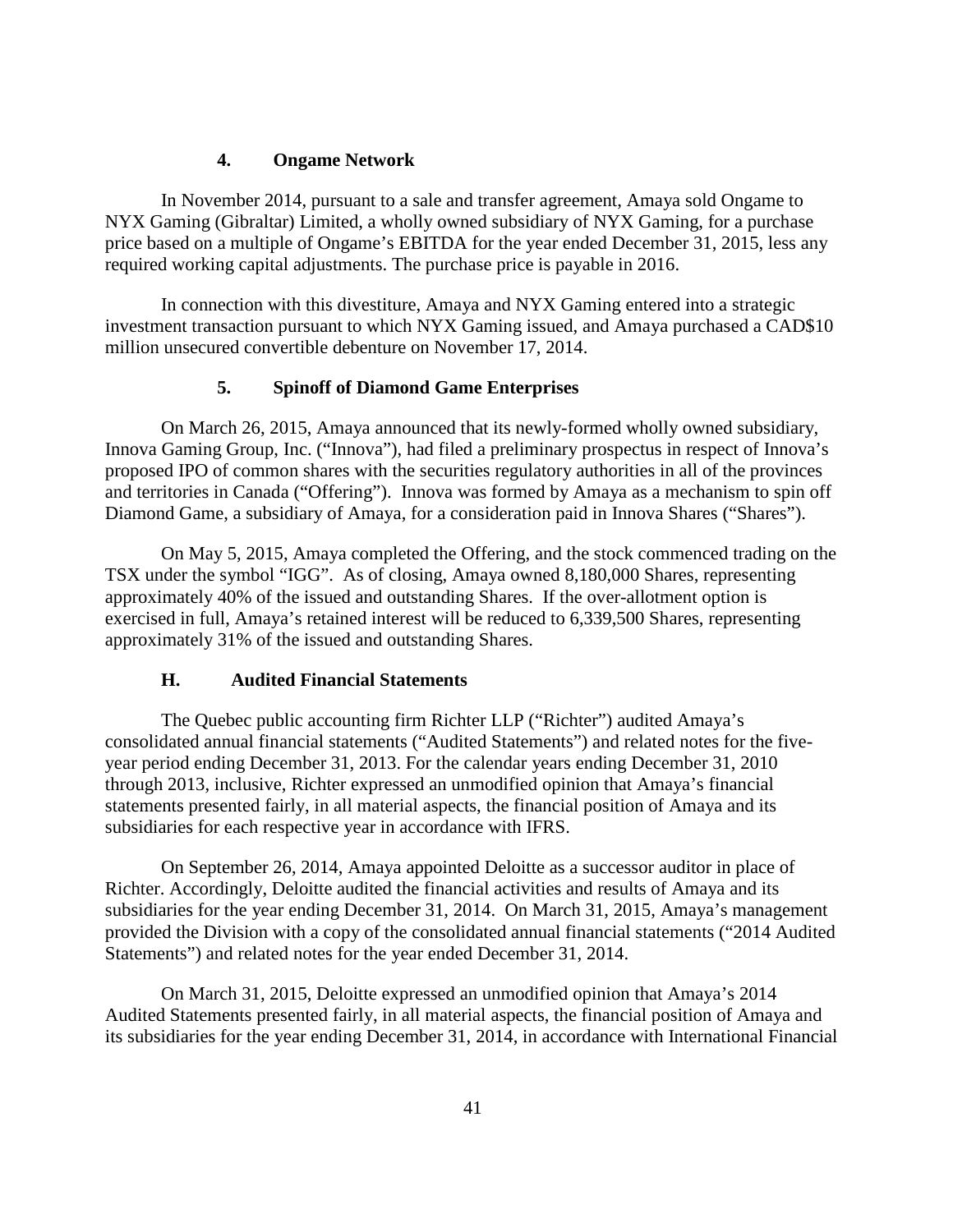Reporting Standards. Further, on that date, Deloitte issued an opinion stating that certain restructuring charges related to the 2013 financial statements were properly stated.

The Division's review of the above audited statements, including a detail review of Amaya's accounting and related reporting, did not reveal any adverse items that required further investigation.

# **I. Taxation**

During the investigation, the Division reviewed Amaya's tax return information for the 2008-2014 calendar years. For these years, Amaya filed a consolidated corporate income tax return and related schedules as well as in the various Canadian provinces, localities and foreign jurisdictions where its subsidiaries operate. Before 2013, Amaya generated operating losses on a tax return basis resulting in Amaya reporting a net deferred income tax asset that provides deductible non-capital losses to be available to offset taxable income in future periods. Amaya reported current income tax of CAD\$8 million in 2014 and CAD\$8.5 million in 2013. Primarily due to deductions for foreign non-capital losses, Amaya paid CAD\$1.1 million in income taxes in 2014 and CAD\$3.2 million in income taxes in 2013.

Further, Amaya's deferred taxes have been significantly impacted by its acquisition of assets since 2011 that, prior to Amaya's ownership, generated tax basis operating losses.

The table below provides a brief summary of Amaya's most recent consolidated income tax provision (benefit) attributable to income (loss) before income taxes for Amaya's domestic and foreign operations for the year ending December 31, 2014 through December 31, 2008.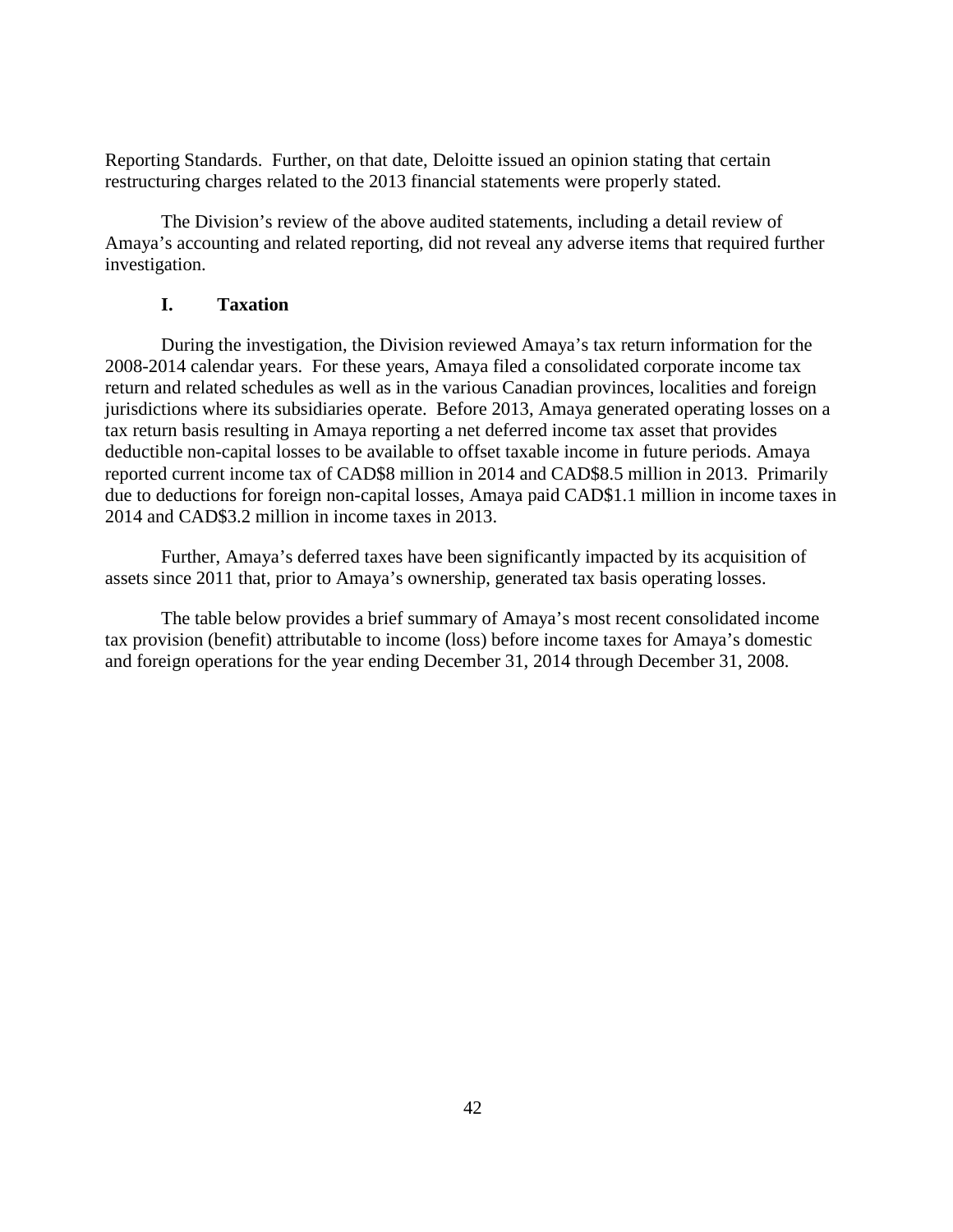| <b>AMAYA</b><br>Domestic and Foreign Operation<br>For the Year-Ended December 31, 2014 through December 31, 2008<br>(CAD\$ in Thousands) |                                              |        |         |         |       |       |       |
|------------------------------------------------------------------------------------------------------------------------------------------|----------------------------------------------|--------|---------|---------|-------|-------|-------|
|                                                                                                                                          | 2014<br>2013<br>2012<br>2011<br>2010<br>2009 |        |         |         |       |       | 2008  |
| <b>Statutory Income Tax</b>                                                                                                              | 17,543                                       | 5,623  | (2,756) | (1,221) | (53)  | 200   | 208   |
| Income Tax                                                                                                                               | 8,028                                        | 8,566  | (2,969) | (1,960) |       |       |       |
| Deferred Income Tax<br>(Asset)                                                                                                           | 54,788                                       | 13,330 | 14,249  | 3,427   | 1,180 | N/A   | N/A   |
| <b>Deductible Non-Capital</b><br><b>Losses</b>                                                                                           |                                              |        |         |         |       |       |       |
| 25,879<br>3,764<br>43,368<br>28,329<br>19,385<br>472<br>Federal                                                                          |                                              |        |         |         |       | 348   |       |
| <b>Provincial</b>                                                                                                                        | 47,121                                       | 19,549 | 21,998  | 8,847   | 3,600 | 1,156 | 1,230 |

The Division's review of Amaya's income tax returns from 2008 through 2014 revealed no items that required further investigation or action.

# **J. NASDAQ Listing**

On May 27, 2015, Amaya announced that the NASDAQ approved the listing of its common shares on the NASDAQ Global Select Market. Trading commenced on June 8, 2015, under the symbol "AYA." Amaya's common shares will also continue trading on the TSX exchange in Toronto.

# **K. Corporate Organization**

Separate and apart from its review of Amaya's financial records, the Division evaluated the company's corporate organization and governance.

# **1. Amaya Board of Directors**

The Board of Directors' ("Board's") activities are guided by the Charter of the Board of Directors ("Board Charter") that was adopted by the Board on June 30, 2014. The Board Charter establishes that Amaya's Board consists of six (6) members, with two (2) members being in management and four (4) being independent members of the Board. The Board is required to meet at least four times a year. Baazov serves as Chairman of the Board and has been a director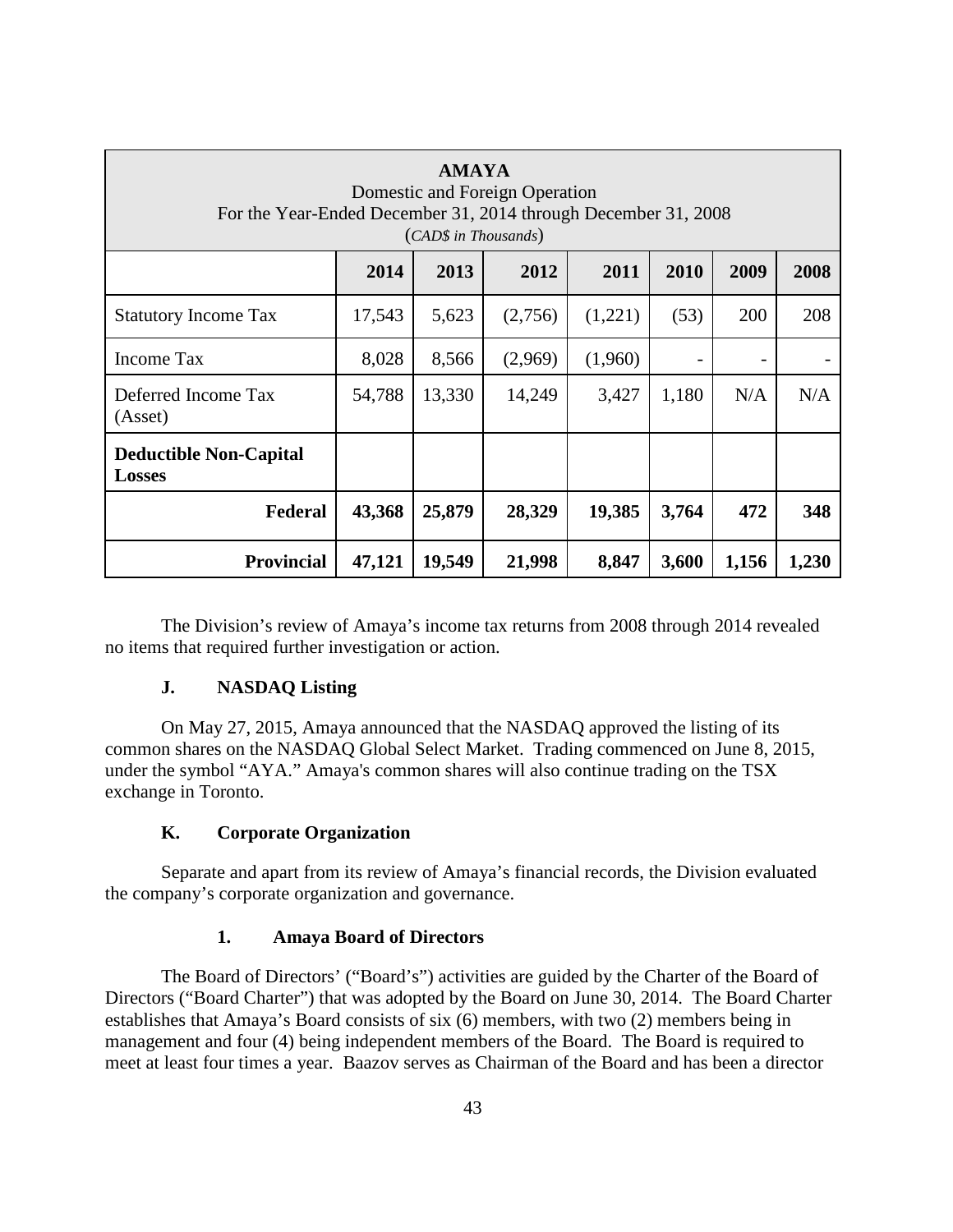since January 1, 2006. He is also a member of management and is a major shareholder, owning approximately 18.4% of the company on a non-diluted basis as of March 30, 2015. Sebag is the other management member on the Board. He has been a member of the Board since May 11, 2010.

The four independent members of Amaya's Board are as follows:

- Gen. Wesley Clark, Sr. (Director since May 11, 2010)
- Harlan Goodson (Director since May 11, 2010)
- Divyesh Gadhia (Director since May 11, 2010)
- Dr. Aubrey Zidenberg (Director since July 30, 2014)

# **2. Amaya Management Team**

The following individuals, with their respective titles, are Amaya's corporate senior executives. They are responsible for the management of Amaya's subsidiaries.

- David Baazov (Chairman, President & CEO)
- Daniel Sebag (Chief Financial Officer and Director)
- Marlon Goldstein (EVP, Corporate Development and General Counsel)

# **3. Control Environment and Compliance**

Amaya's primary corporate governance, regulatory compliance, and audit controls ("Control Environment") have historically been the responsibility of its Audit Committee and Corporate Governance Committee, which consists of independent members of its Board and members of its executive management. Additionally, Amaya's Control Environment has been supplemented by the annual audit of its financial statements by Deloitte, as well as internal compliance functions performed by its operating subsidiaries. Further, in early 2013, in order to improve the Control Environment, Amaya established an independent Compliance Committee.

# **a. Audit Committee**

Amaya's Audit Committee is appointed by the Board to assist in the monitoring of:

- Financial Reporting and Risk Management
- Internal Controls and the Audit Function
- Audit Process-Appointment of External Auditor
- Compliance with Policies and Procedures
- **Preparation of Audit Committee Reviews**

The Audit Committee's activities are guided by the Charter of the Audit Committee ("Audit Charter") that was adopted by the Board on June 30, 2014. The Audit Charter stipulates that the Audit Committee must be comprised of at least three (3) independent directors appointed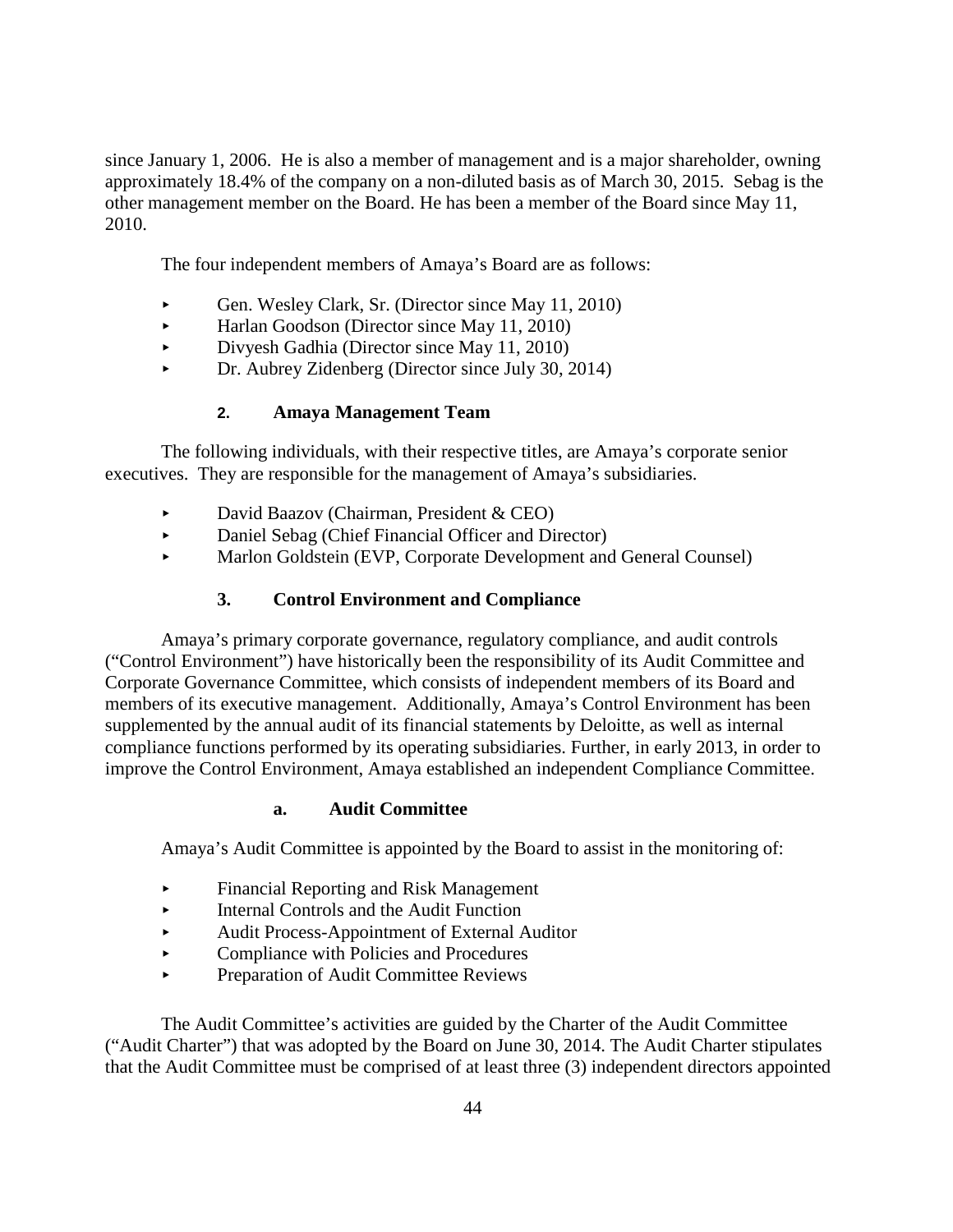by the Board and must meet at least four times a year. Overall, the Audit Committee's role is one of oversight, with Amaya's management ultimately responsible for preparing the financial statements and the operations of the company. One member of the Audit Committee must be considered a financial expert in the financial profession.

As of December 31, 2014, Amaya's Audit Committee was comprised of the following individuals:

- Harlan Goodson (Chairman)
- Divyesh Gadhia, a Chartered Accountant who serves as the Audit Committee's required financial expert; and,
- Gen. Wesley Clark Sr.

# **b. Corporate Governance Committee**

The Board appoints Amaya's Corporate Governance Committee to assist in monitoring of the following:

- Developing policies regarding corporate governance for Amaya
- Reviewing regulatory issues with the senior management of Amaya
- Identifying the skill sets, in conjunction with management, which would be optimum on the Board for purposes of long term shareholder value creation
- Identifying candidates for director positions and recommending that the Board select qualified director candidates for election at each annual meeting of shareholders
- Reviewing issues regarding the appointment, training, compensation and succession of the directors and members of Amaya's senior management

The Corporate Governance Committee is also responsible for administering Amaya's Disclosure, Confidentiality and Trading Policy ("the policy"). The policy establishes blackout periods regarding transactions in the securities of Amaya by its directors, senior management and consultants. The policy considers information as material if it would reasonably be expected to result in a significant change in the market price or value of any of Amaya's securities or if the information would be considered important by investors making decisions to buy or sell securities of Amaya.

The Corporate Governance Committee also reviews proposals presented to the Board by the shareholders. The Committee can either make recommendations concerning the proposal or refers such proposals to Amaya's chief executive officer for the latter to make recommendations. This committee also makes recommendations for enhancing compliance with relevant regulatory requirements and best practices regarding corporate governance. The committee also has oversight for the company's comprehensive Code of Conduct, which requires all officers, directors and employees to observe high standards of business and personal ethics as they carry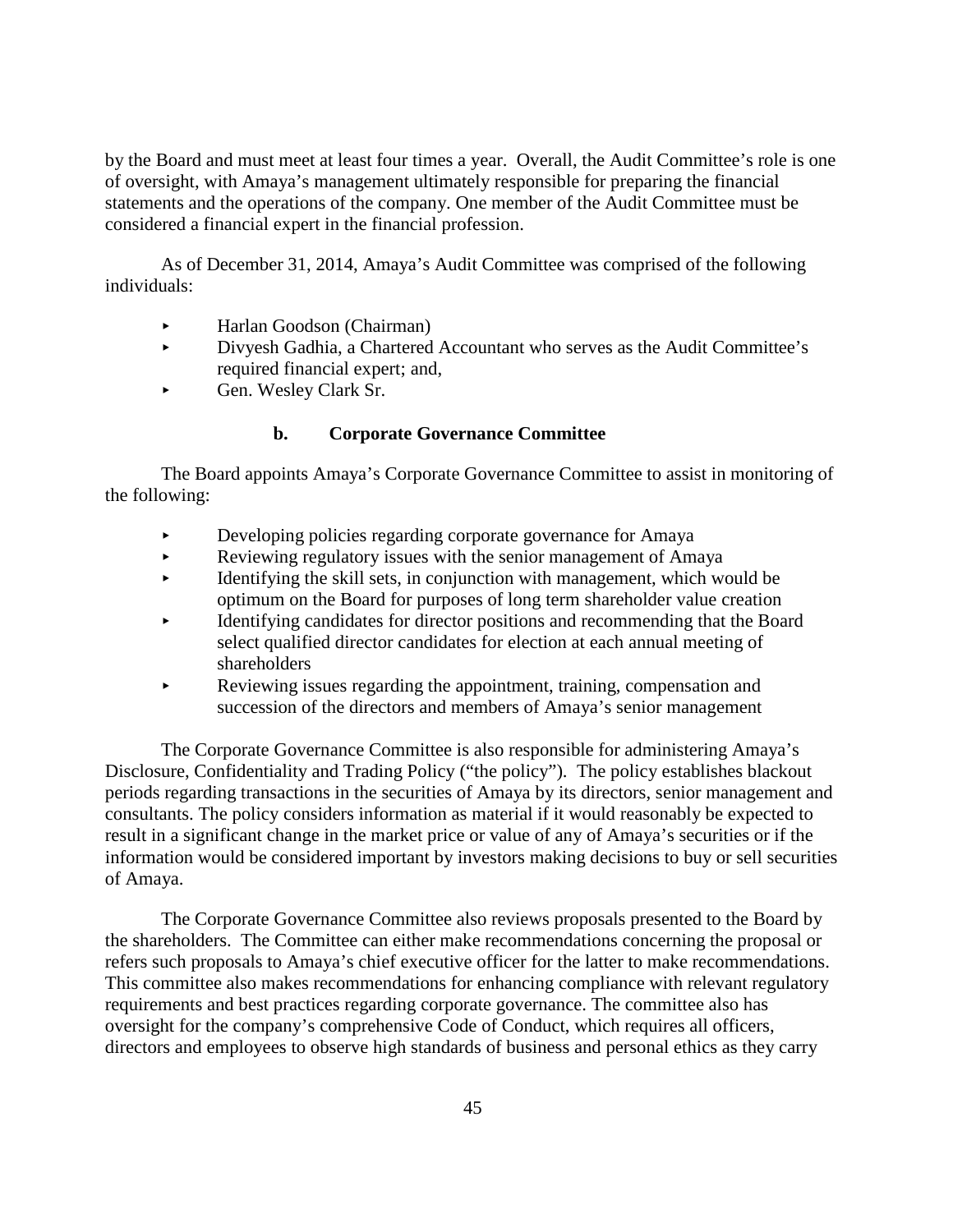out their duties and responsibilities. Further, this committee oversees Board-approved policies including the Anti-Bribery/Anti-Corruption Policy and Whistle Blower Policy.

The Corporate Governance Committee activities are guided by the Charter of the Corporate Governance Committee ("Governance Charter"). The Board adopted the Governance Charter on June 30, 2014 as amended. The Governance Charter indicates that the Corporate Governance Committee must be comprised of at least three (3) independent directors appointed by the Board of Directors. Overall, the Corporate Governance Committee's role is one of oversight and Amaya's management is responsible for compliance with its governance policies. As of December 31, 2014, Amaya's Corporate Governance Committee was comprised of the following individuals:

- $\blacktriangleright$  Harlan Goodson<sup>[17](#page-37-0)</sup>
- Divyesh Gadhia
- Gen. Wesley Clark, Sr.

# **c. Compliance Committee**

On March 5, 2013, Amaya's Board approved the formation of the Compliance Committee to provide corporate governance practices in the interest of shareholders and contribute to prudent and effective decision-making. The Compliance Committee is charged with the responsibility to enhance Amaya's corporate governance and ethical business conduct by monitoring the company's best practices, transparency, and accountability. The Compliance Committee's activities are guided by the Corporate Compliance Plan ("Compliance Plan"), which the Board adopted on June 30, 2014.

As of December 31, 2014, Amaya's Compliance Committee was comprised of the following five (5) individuals, including two (2) members of Amaya's executive management, one (1) director of the Board, and two (2) independent members.

- $\blacktriangleright$  Tom Auriemma, Chair<sup>[18](#page-51-0)</sup>
- $\blacktriangleright$  Ben Soave<sup>[19](#page-51-1)</sup>
- $\blacktriangleright$  Harlan Goodson<sup>[20](#page-51-2)</sup>
- Marlon Goldstein, EVP, Corporate Development and General Counsel
- Daniel Sebag, Chief Financial Officer

<sup>&</sup>lt;sup>17</sup>Former California Superior Court Judge and former Director of the California Division of Gambling Control.

<span id="page-51-3"></span><span id="page-51-0"></span><sup>&</sup>lt;sup>18</sup>Former Director of the New Jersey Division of Gaming Enforcement.

<span id="page-51-1"></span><sup>19</sup>Former Chief Superintendent of the Royal Canadian Mounted Police.

<span id="page-51-2"></span><sup>20</sup>Former Director of California's Division of Gambling Control; Served as Judge Pro Tempore for the Superior Court.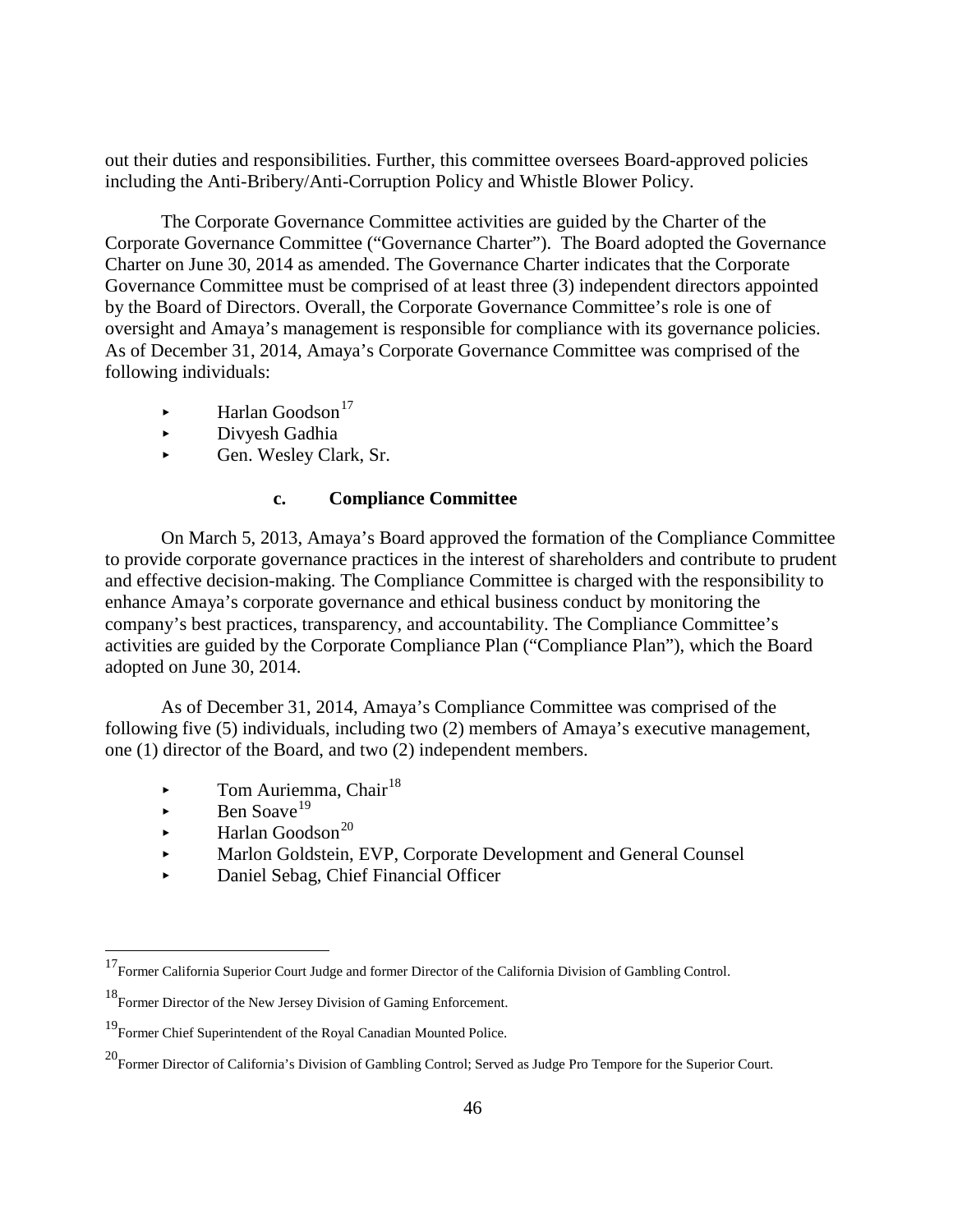Amaya's Compliance Plan further contemplates hiring additional employees to enhance Amaya's management team dedicated to compliance and regulatory issues. It includes hiring a Compliance Officer and a legal counsel dedicated to managing compliance and regulatory issues related to Amaya's expanded operations. Goldstein and Mincoff are Amaya's principal employees responsible for compliance and regulatory issues.

#### **L. Regulation of Business Activities**

Amaya's business-to-consumer subsidiaries, specifically those entities associated with the PokerStars and FullTilt brands and platforms, operate pursuant to licenses granted by gaming authorities in the IOM, Malta, and other European countries. Each of these licenses authorizes the company's subsidiaries to offer and operate online real-money games including poker, casino games, and betting, including sports betting, in certain permissible jurisdictions. Licenses granted to Amaya's business-to-consumer subsidiaries by gaming regulators in the IOM and Malta generally permit Amaya to operate and accept customers in various jurisdictions around the world except those jurisdictions that have an independent regulatory and licensing framework that expressly requires licensure. Amaya subsidiaries that hold Malta licenses use these licenses to offer services to residents in other European Union countries in compliance with established European Union principles of free movement of services within the European Union.<sup>[21](#page-51-3)</sup> Amaya management expects its subsidiaries to seek additional licenses and approvals to operate in other jurisdictions that enact laws permitting online gaming.

The Division's review of Amaya's corporate annual filings and related disclosures did not reveal any noteworthy or adverse items related to the above jurisdictions that required further investigation, with the exception of Italy. $^{22}$  $^{22}$  $^{22}$ 

Amaya's business-to-business subsidiaries operate pursuant to licenses granted by gaming authorities in several jurisdictions throughout the world, the most significant of which include the United States, Canada, Mexico, Malta and Gibraltar.

# *Amaya's Withdrawal of Internet Gaming Operations in Certain Jurisdictions Subsequent to Its Acquisition of PokerStars*

After Amaya acquired PokerStars, it withdrew the PokerStars brand from 34 "grey markets" that do not specifically authorize or prohibit gaming.

<span id="page-52-1"></span> <sup>21</sup> A list of licenses held by Amaya and its subsidiaries in the business-to-consumer business is set forth in the Division's review of Amaya Holdings (IOM) in Section VI of this Report.

<span id="page-52-0"></span> $22$ This issue is addressed in Section VI of this Report.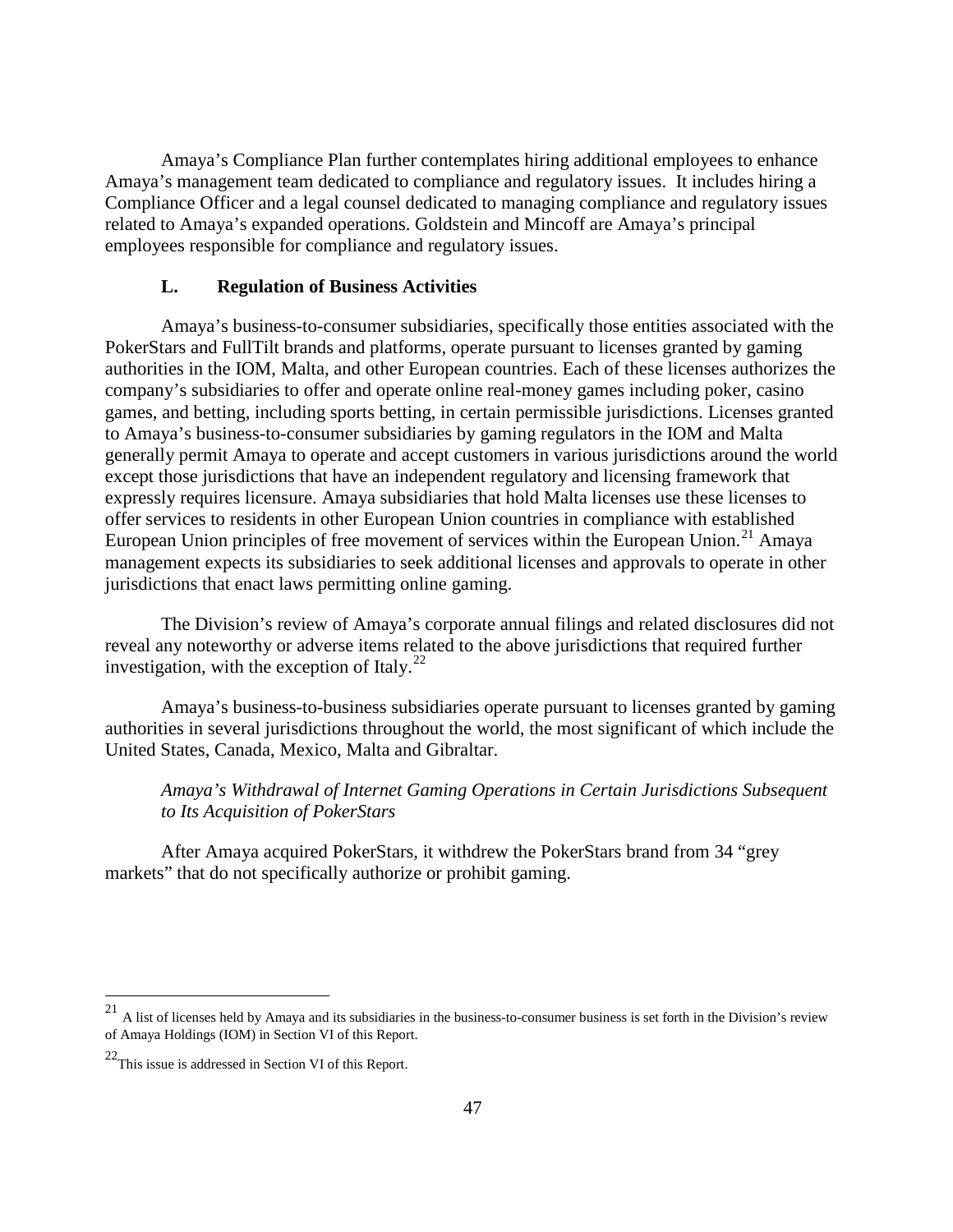#### **M. Record Checks**

In 2013, the Division conducted record checks on Amaya and its qualifiers, with respect to criminal activity, liens, judgments, civil suits, and bankruptcy filings. The Division's review revealed an investigation by Canadian securities regulators as detailed in Section N below, which the Division determined was not currently derogatory. Thus, the Division's review of the record checks did not reveal any material derogatory information.

# **N. Investigation by Canadian Securities Regulators Relating to the PokerStars Acquisition**

On December 10, 2014, the Autorité des marchés financiers ("AMF"), the securities regulatory authority in the Province of Quebec, executed a search warrant at Amaya's Montreal offices as part of an investigation into trading activities in Amaya's stock surrounding the company's PokerStars acquisition ("AMF Investigation"). On the same day, the AMF also executed search warrants at the offices of two investment bank firms that work with Amaya.<sup>[23](#page-52-1)</sup> Baazov and Sebag have confirmed that the AMF warrant names them, along with a third Amaya employee.

According to Amaya, the AMF Investigation and inquiry by FINRA do not involve any allegations of wrongdoing by Amaya or its employees. Amaya has stated that it has and will continue to cooperate, if and as requested, consistent with its practice to always cooperate with regulatory authorities.

Amaya conducted an internal review of the AMF allegations, supervised by its independent Board members with the assistance of outside counsel, which included a thorough review of the internal activities surrounding the PokerStars acquisition. Outside counsel provided the Board with a verbal opinion that, after extensive document review, interviews with Baazov, Sebag, and others, it did not find any evidence that implicated any Amaya employees in activities that could be characterized as a violation of Canadian securities law, including tipping and insider trading.

According to Amaya, its Compliance Committee and independent Board members have thoroughly reviewed the relevant internal activities around the acquisition of Oldford Group and has found no evidence of any violation of Canadian securities laws or regulations including tipping or insider trading by Baazov, Sebag, or any other identified Amaya employee. Additionally, Amaya stated that the AMF has not provided the company with any evidence that any executives, directors, or employees violated any securities laws or regulations.

<span id="page-53-0"></span><sup>&</sup>lt;sup>23</sup>Public reports also disclosed that, on July 8, 2014, and December 9, 2014, Amaya received written inquiries from the United States Financial Industry Regulatory Authority ("FINRA") seeking information from Amaya and a number of its financial advisors regarding communications with certain investors relating to the PokerStars acquisition. FINRA is not a government agency. Rather, it is a private self-regulatory body established by the United States financial industry.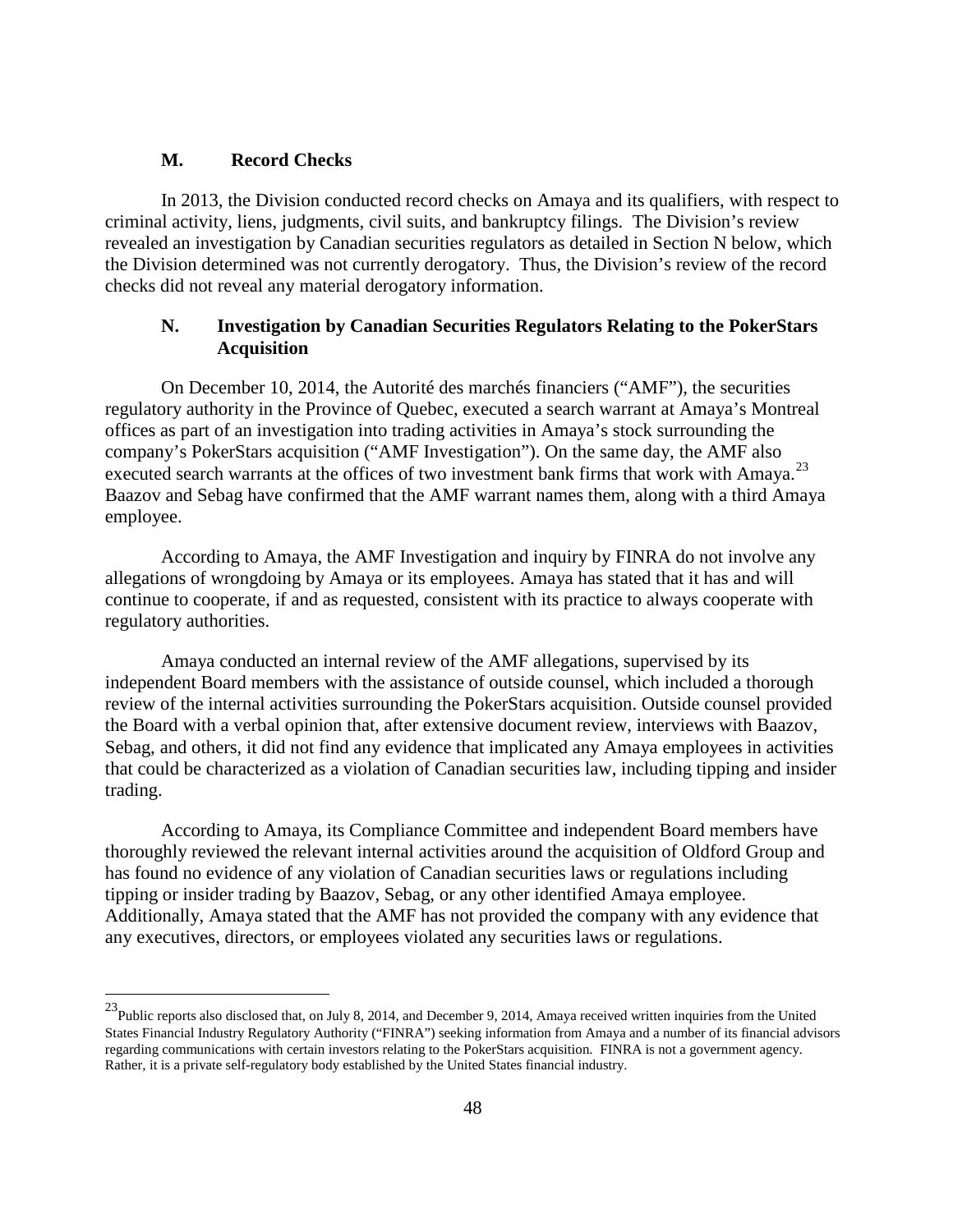Both Baazov and Sebag certified that they did not sell any shares of Amaya prior to the acquisition of PokerStars and that they did not provide any confidential information related to the acquisition.

As of July 1, 2015, the AMF Investigation has not resulted in any proceedings and no charges have been filed. Amaya management has issued several public statements stating that the company is confident that at the end of the investigation the AMF will come to the same conclusion as Amaya: that if there were violations of Canadian securities laws, they were not committed by Amaya, its officers or directors.

The Division will continue to monitor the AMF investigation.

#### **VI. INVESTIGATION OF AMAYA GROUP HOLDINGS (IOM) LIMITED**

The Division conducted a full plenary investigation of Amaya Holdings (IOM), the parent company for all aspects of the PokerStars and FullTilt businesses. The investigation allowed the Division to better understand Oldford Group's pre-acquisition business operations, determine what senior executives were involved in management decisions, and how the company will be organized and managed after the Amaya acquisition.

Before it was purchased by Amaya, Oldford Group was organized as the ultimate holding company of Rational Group and the PokerStars and FullTilt group of companies. Further, Oldford Group also subcontracted with Pyr for the development and maintenance of the online gaming software and platform of the PokerStars brand and licensed PokerStars related software to Rational Entertainment Enterprises Limited ("Rational Entertainment"), a Rational Group subsidiary. Rational Entertainment currently holds pokerstars.com and related revenues and employs certain IOM employees (*i.e.*, finance, legal, and IT). Subsequent to the acquisition, Amaya Holdings (IOM) replaced Oldford Group and assumed control of these subsidiary entities.

Amaya Holdings (IOM) is a holding company of Amaya NJ. It will also serve as the holding company of other New Jersey applicants, including Rational Treasury (payment processing), Amaya US (New Jersey office), and Rational Social Projects Limited ("Rational Social") (social and mobile gaming).

#### **A. Nature of Business**

Amaya Holdings (IOM), through its wholly owned subsidiary, Amaya Group, has two primary brands: PokerStars and FullTilt. Since the PokerStars acquisition in August 2014, Amaya Holdings (IOM), through Amaya Group Limited, has maintained PokerStars and FullTilt as two distinct brands with separate online and mobile gaming platforms (although not sharing player liquidity). As part of this dual brand strategy, Amaya Holdings (IOM) has kept the PokerStars and FullTilt development teams separate, allowing both to continue creating distinct user experiences while permitting its customers to link accounts between the sites, thereby simplifying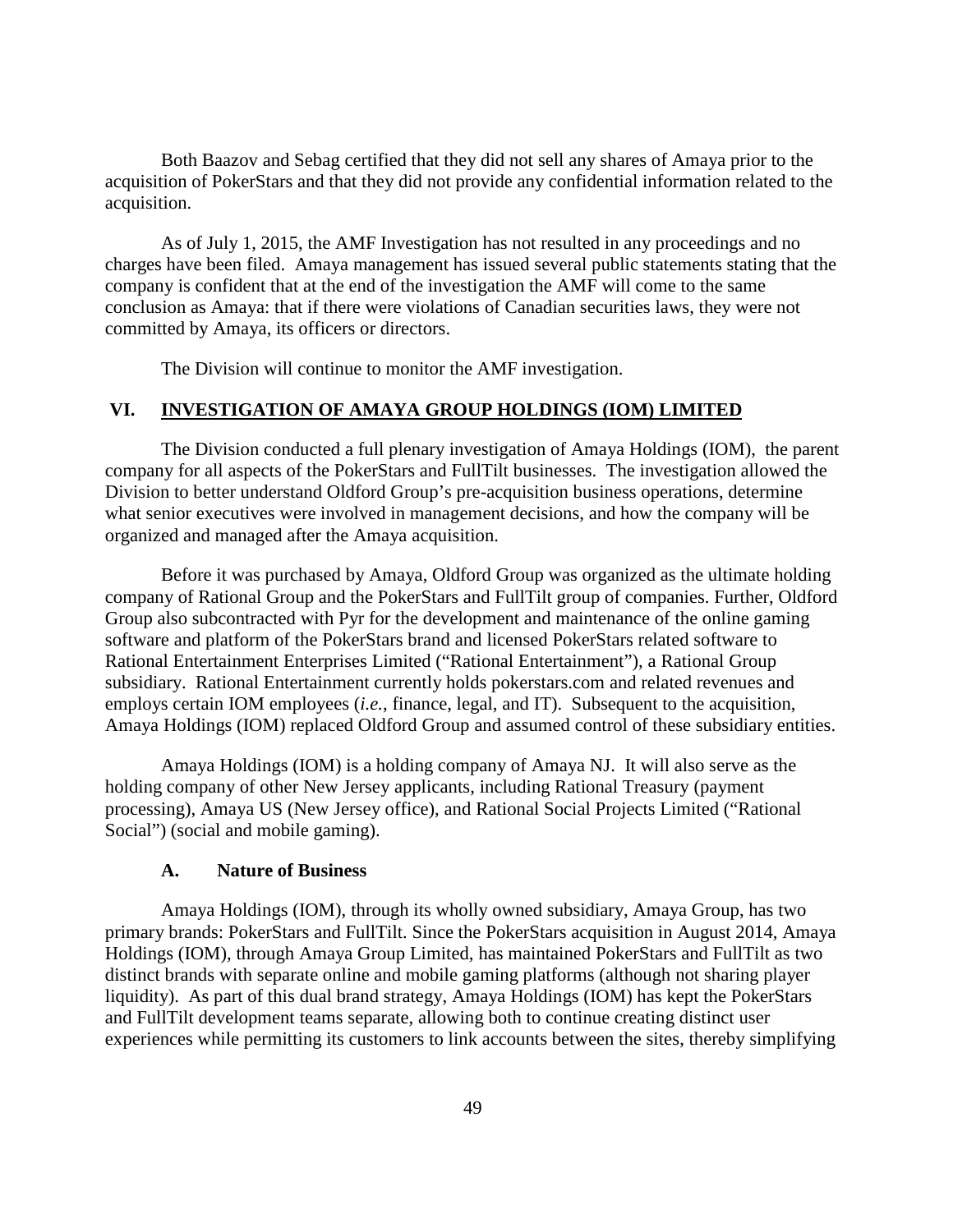the transfer of funds and game play. The company also is involved in other gaming services, including social gaming.

In addition to expected growth in online and mobile poker in existing and new markets, Amaya Holdings (IOM) seeks to be involved in online and mobile casino, sports book and fantasy sports and is expanding upon its current social gaming offering.

#### **Sports Book**

Amaya expects to launch sports betting in authorized jurisdictions, initially for sporting events and later for horse and dog races, under the PokerStars brand beginning in the first half of 2015, first within select jurisdictions on the PokerStars global network and later in additional markets and through mobile platforms.

#### **Fantasy Sports**

On July 31, 2015, Amaya finalized a joint venture with Victiv, LLC, a daily fantasy sports ("DFS") site controlled by Ruckus Gaming, LLC ("Victiv"), to operate a DFS website. Pursuant to the terms of the joint venture, Victiv contributed the assets of its website in exchange for of the joint venture. Amaya, in exchange for of the joint venture, agreed to provide, branding and marketing, including to its database. There was no cash consideration as part of the deal. Following the transaction, on September 8, 2015, Amaya rebranded Victiv as "StarsDraft" and launched DFS ahead of the start of the 2015 NFL season.

#### **Live Poker Tours and Poker Events**

Amaya Holdings (IOM) also produces some of the world's largest live poker tours and televised poker events at casinos in major cities around the world.

#### The Division's Investigation of Amaya Holdings (IOM) **B.**

The Division's investigation of Amaya Holdings (IOM) covers the seven year period from January 1, 2008 through December 31, 2014, and included a full field investigation with a complete review of the organizational documents, charts of accounts, and gaming licenses of Amaya Holdings (IOM) and related companies in the various gaming venues around the world.

The Division interviewed Amaya Holdings (IOM) senior executives, including Hazel (CFO, Interim CEO), Rosenthal (COO), Fredrik Ekdahl (Director of Corporate Affairs) and Guy Templer (Group Director-Business Development and Strategy). Additionally, the Division interviewed various personnel familiar with the operations of various gaming subsidiaries to gain insight into their Internet gaming operations, their organizational structure, and the licensing standards of the gaming jurisdictions in which the company is presently conducting business. Those interviewed include Gregory Petts (Director of Internal Audit), Ian Feather (Director of Business Development), Donna Crellin (Director of Treasury), Andrew Smyth (Director of Tax),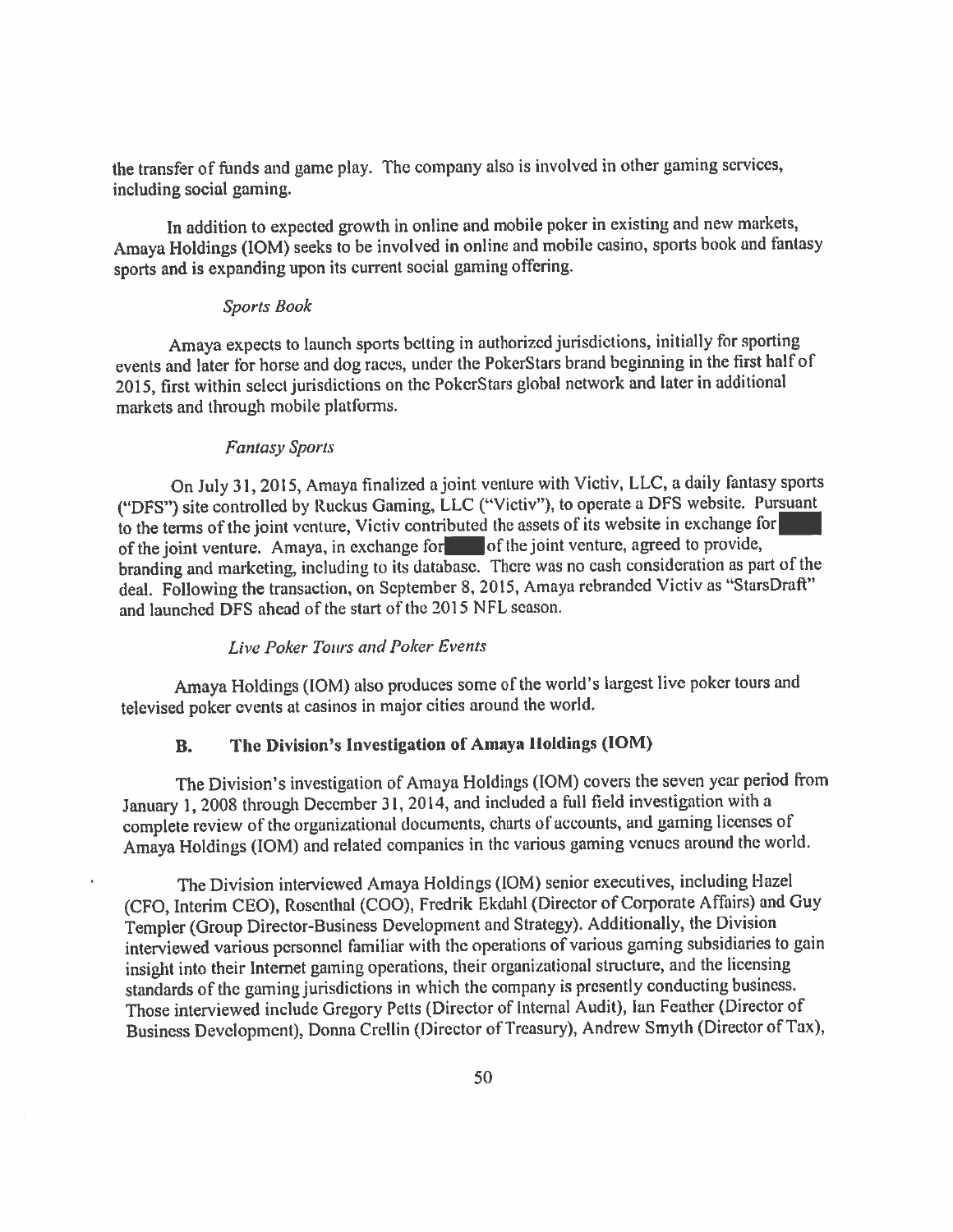and Steven Winter (Director of Game Integrity). The Division also reviewed presentation slides from certain management officials, including Matthew Robins (Director of Compliance), Morten Tonnesen (Director of Group Marketing), Vadim Soloveitchik (Director of PokerStars Marketing), and Dominic Mansour (Managing Director, FullTilt).

The Division also met with Amaya's current Public Auditor, Deloitte, to discuss, among other things, the 2014 audited financial statements ("2014 Audited Statements"). For the year ended December 31, 2014, Amaya Holdings (IOM) results were consolidated with Amaya's 2014 Audited Statements. Amaya completed the PokerStars acquisition in August 2014, and, as a result, the operating results of Amaya Holdings (IOM) have been consolidated into Amaya's financial statements from August 1, 2014 to the present.

### **C. Corporate Formation**

A Memorandum of Association and Articles of Association were filed for Oldford Group by the registered agent on October 10, 2001, with the Territory of the British Virgin Islands ("BVI") as a limited share company under the BVI Business Companies Act 2004. On November 20, 2013, a Certificate of Continuation for Oldford Group was filed by the registered agent with the Department of Economic Development, Registrar of Companies, in the IOM. On November 26, 2013, the company discontinued as a BVI company. Oldford Group was registered in the IOM as a limited share company with its Memorandum and Articles of Association ("Corporate Articles") under the IOM Companies Act of 2006.

On August 1, 2014, the company filed a Certificate of Registration of Scheme of Merger under the IOM Companies Act of 2006 between Oldford Group and Titan IOM Mergerco Ltd. ("MergerCo"), with the surviving company being Oldford Group. On October 2, 2014, the company further amended its Corporate Articles to effectuate a company name change to "Amaya Group Holdings (IOM) Limited" with its principal office in Quebec, Canada.

Under its Corporate Articles, Amaya Holdings (IOM) is a limited share company with a maximum 1,000,000,000 authorized ordinary shares at \$.001 par value. As of May 30, 2015, Amaya Holdings (IOM) had 10,000,100 ordinary shares issued and outstanding that are issued to Amaya BV. As stipulated in the Corporate Articles, each share grants the right to one vote at a meeting of members of the company, the right to an equal share in any dividend paid by the company, and the right to an equal share in the distribution of surplus assets of the company.

#### **D. Corporate Organization**

### **1. Board of Directors**

#### **a. Oldford Group Board**

Before Amaya acquired it, Oldford Group's Board of Directors ("Board") consisted of two members: Mark Scheinberg (a director since July 18, 2012) and Pinhas Schapira, Chairman (a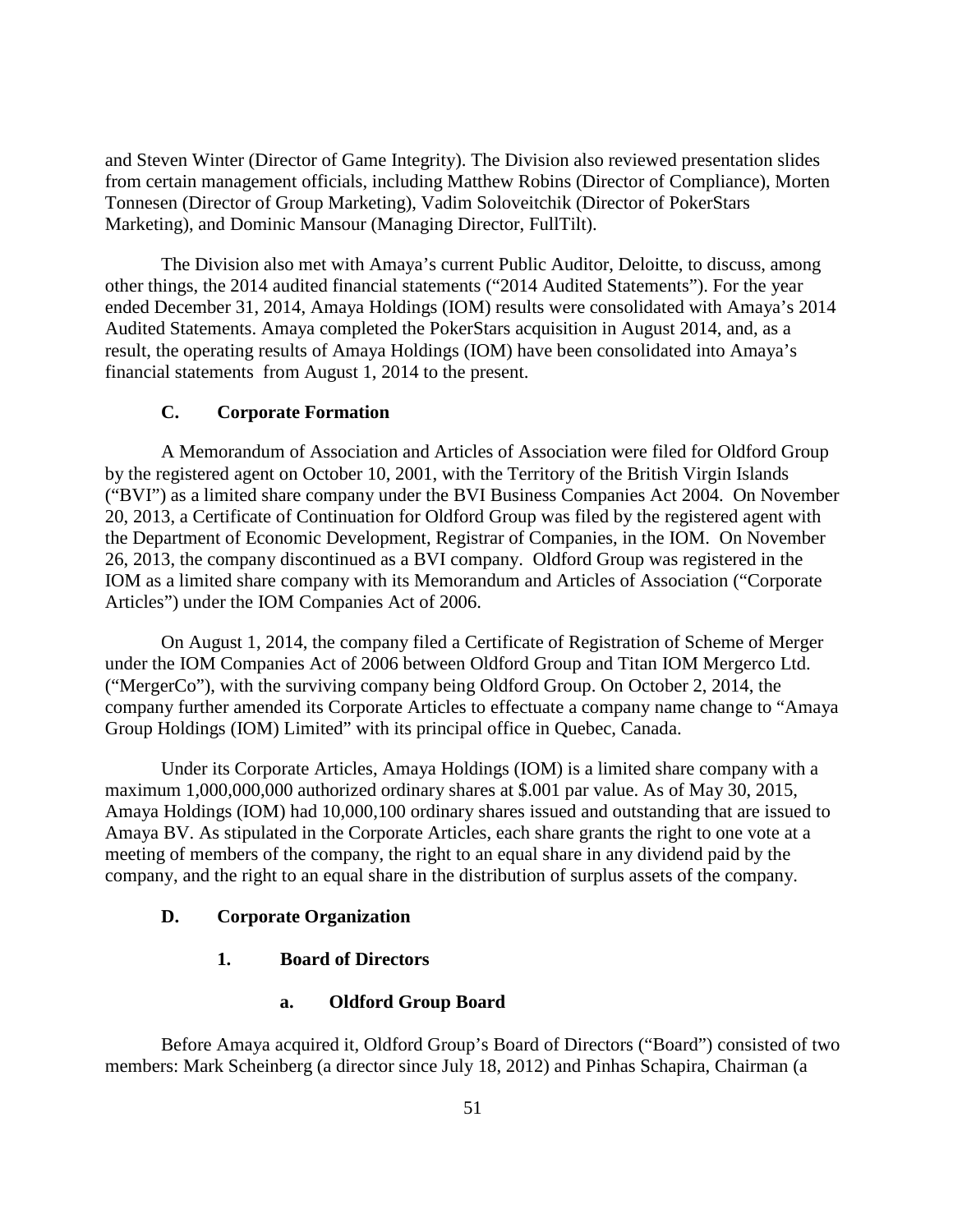director since October 12, 2001). Effective August 1, 2014, both these Board members resigned their director positions with the company.

### **b. Acquisition Transitional Board**

At the time of the acquisition on August 1, 2014, Amaya Holdings (IOM)'s Board consisted of seven (7) members, with three (3) members being management of Amaya and four (4) being independent members of the Board. Baazov was appointed chairman of the Board on August 1, 2014. In addition to Baazov, the other Amaya management members on the Board were Sebag and Goldstein. The four independent members of the Board at that time were as follows:

| <b>NAME</b>                | <b>DIRECTOR SINCE</b> | <b>OCCUPATION</b> | <b>NATIONALITY</b> |
|----------------------------|-----------------------|-------------------|--------------------|
| <b>Andrew Baker</b>        | August 1, 2014        | Lawyer            | <b>British</b>     |
| <b>Richard Vanderplank</b> | August 1, 2014        | Advocate          | <b>British</b>     |
| Oliver Webster             | August 1, 2014        | Corporate Mgr.    | <b>British</b>     |
| Derek Myers                | August 1, 2014        | Corporate Mgr.    | <b>British</b>     |

On March 4, 2015, by written resolutions of the Board, Baazov, Andrew Baker, Richard Vanderplank, Oliver Webster, and Derek Myers resigned as Directors of Amaya Holdings (IOM).

# **c. Current Board of Directors**

Amaya Holdings (IOM)'s Board currently consists of five (5) members with three (3) members being management of the company at the time of their appointment and (2) members being management of Amaya, as follows:

| <b>NAME</b>             | <b>DIRECTOR SINCE</b> | <b>COMPANY</b>          | <b>NATIONALITY</b> |
|-------------------------|-----------------------|-------------------------|--------------------|
| Marlon Goldstein        | August 1, 2014        | Amaya, Inc.             | Canadian           |
| Daniel Sebag            | August 1, 2014        | Amaya, Inc.             | Canadian           |
| Michael Hazel           | March 4, 2015         | Amaya Holdings<br>(IOM) | Irish              |
| <b>Israel Rosenthal</b> | March 4, 2015         | Amaya Holdings<br>(IOM) | Israeli            |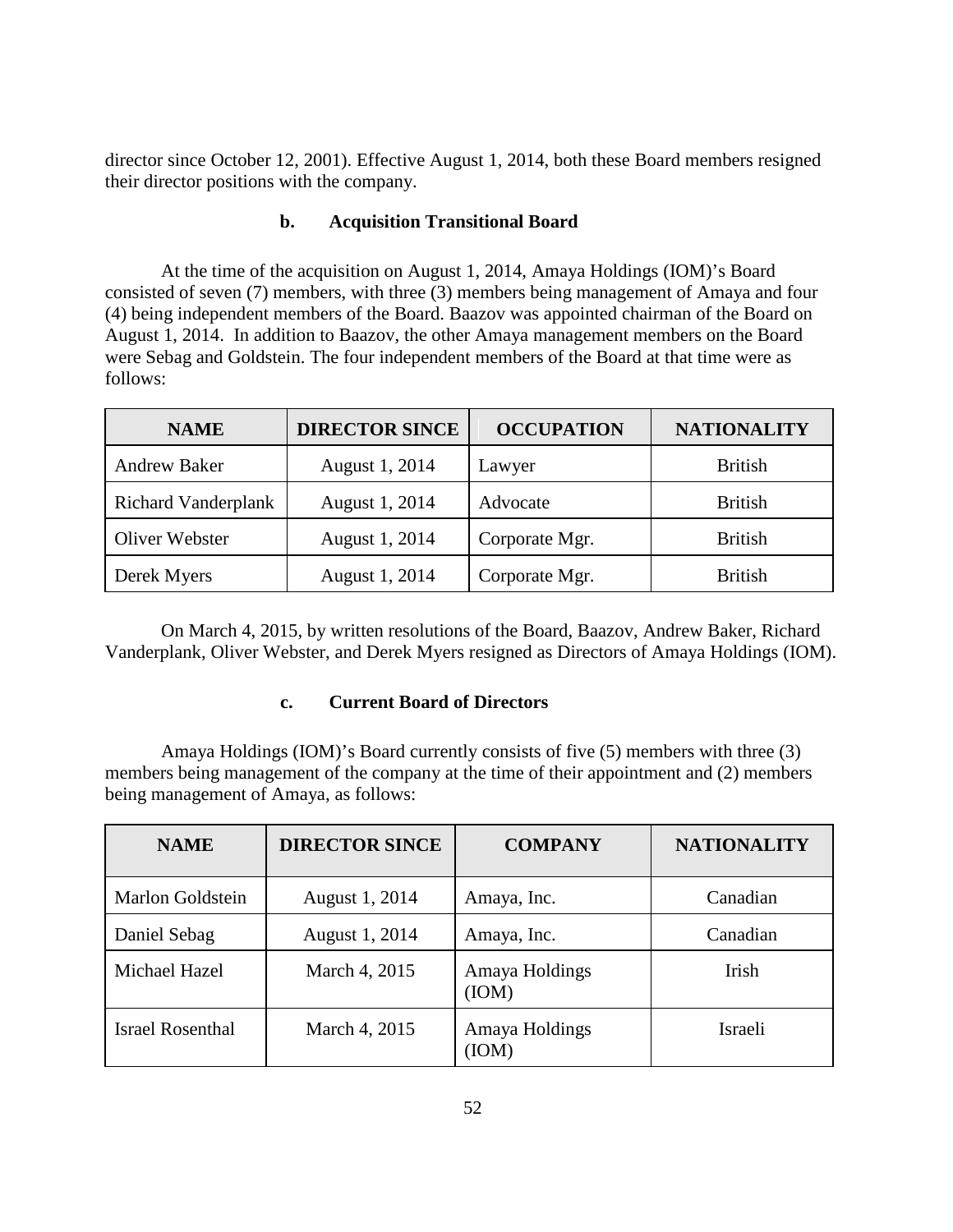| <b>NAME</b> | <b>DIRECTOR SINCE</b> | <b>COMPANY</b>          | <b>NATIONALITY</b> |
|-------------|-----------------------|-------------------------|--------------------|
| Guy Templer | March 4, 2015         | Amaya Holdings<br>(IOM) | <b>British</b>     |

By written resolutions of the Board passed pursuant to the Articles of the company dated March 4, 2015, Hazel, Rosenthal and Templer were appointed Directors of Amaya Holdings (IOM).

### **2. Executive Officers**

#### **a. Management Reorganization**

Amaya's acquisition resulted in the resignation and replacement of almost all of the PokerStars entities executive officers. Historically, the PokerStars entities were managed by a management team in the IOM. Prior to the PokerStars acquisition, Oldford Group's primary executive officers were Mark Scheinberg, who had been acting CEO of Oldford Group since February 1, 2012; Pinhas Schapira, who had held the position of Treasurer since October 12, 2001; Hazel, who held the position of Finance Director since July 1, 2009; and Paul Andrew Telford, who held the position of General Counsel since March 11, 2009. In addition, prior to his September 12, 2012 resignation, Isai Scheinberg held the position of Chief Technology Officer and Head of Poker.  $24$ 

Scheinberg, Schapira, and Telford all resigned upon Amaya's acquisition of the PokerStars Entities.

# **b. Corporate Oversight and New Management Team**

Amaya Holdings (IOM) has implemented a more centralized approach for managing many functions of the PokerStars entities than it has historically taken with respect to its other companies that largely offered business-to-business gaming products.. Baazov, Sebag and Goldstein served as transitional principal executives with oversight for the management of Amaya IOM Holding operations.

Baazov oversees the management reorganization of Amaya Holdings (IOM) as well as the strategy to expand the PokerStars online platform to other casino games and other vertical business lines. Sebag monitors the cash flow and financial control of Amaya Holdings (IOM). Goldstein is responsible for the company's legal, regulatory compliance, and corporate development functions.

<span id="page-58-0"></span> $24$ Isai Scheinberg's resignation was required by the USDOJ settlement.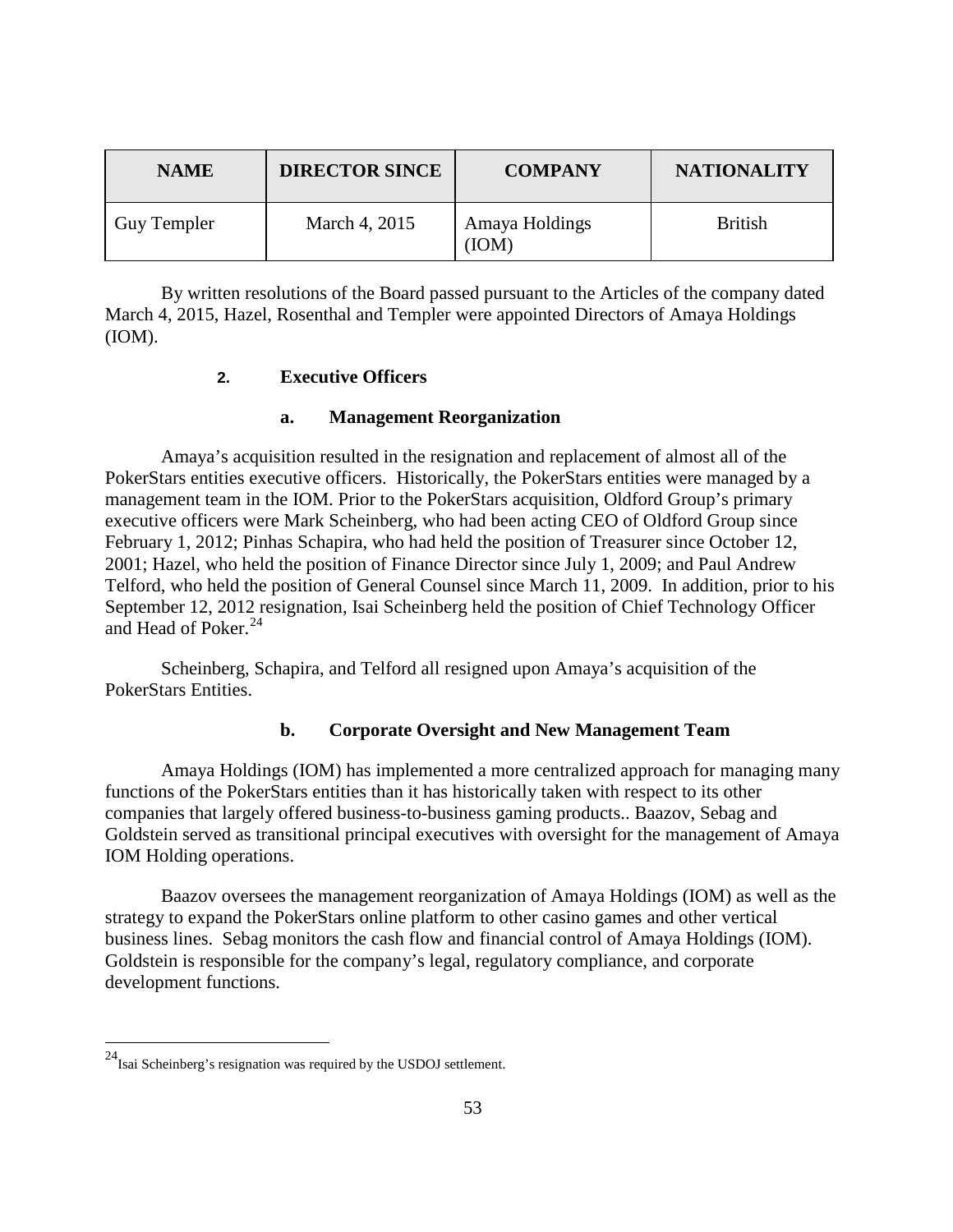Subsequent to the acquisition, Amaya's executive team has placed the following employees at a senior executive level to run the day-to-day operations of Amaya Holdings (IOM):

| <b>NAME</b>           | <b>POSITION</b>                            |
|-----------------------|--------------------------------------------|
| Michael Hazel         | CFO, Interim CEO                           |
| Israel Rosenthal      | Director of Operations/Interim COO         |
| Fredrik Ekdahl        | Director Corporate Affairs                 |
| <b>Steve Kraut</b>    | Director Corporate Affairs                 |
| Guy Templer           | Director Business Development and Strategy |
| Donna Crellin         | Director of Treasury                       |
| <b>Gregory Petts</b>  | Director of Internal Audit                 |
| Ian Feather           | Director of Business Development           |
| <b>Matthew Robins</b> | Director of Compliance                     |
| Ronen Ben-Chetrit     | <b>Chief Technology Officer</b>            |
| Meron Shani           | Corporate Controller                       |

# **E. Control Environment and Compliance**

Before the PokerStars acquisition, Amaya Holdings (IOM) was a private company with no regulatory requirement to have independent members on the Board or the Audit Committee. Because Amaya Holdings (IOM) now is central to the management and oversight of the PokerStars entities, Amaya has extended its corporate governance, regulatory compliance, and financial controls ("Control Environment") to Amaya Holdings (IOM). This includes Amaya's Compliance Plan and its independent Compliance Committee ("Independent Compliance Committee").

# **1. Board Audit Committee**

Amaya's Holdings (IOM)'s primary corporate governance, regulatory compliance, and audit controls have historically been the responsibility of the Board Audit Committee ("Board Audit Committee"), which consisted of members of its Board and certain members of its executive management.

The Board Audit Committee's role is one of oversight; the company's management is ultimately responsible for preparing the financial statements and the operations of the company.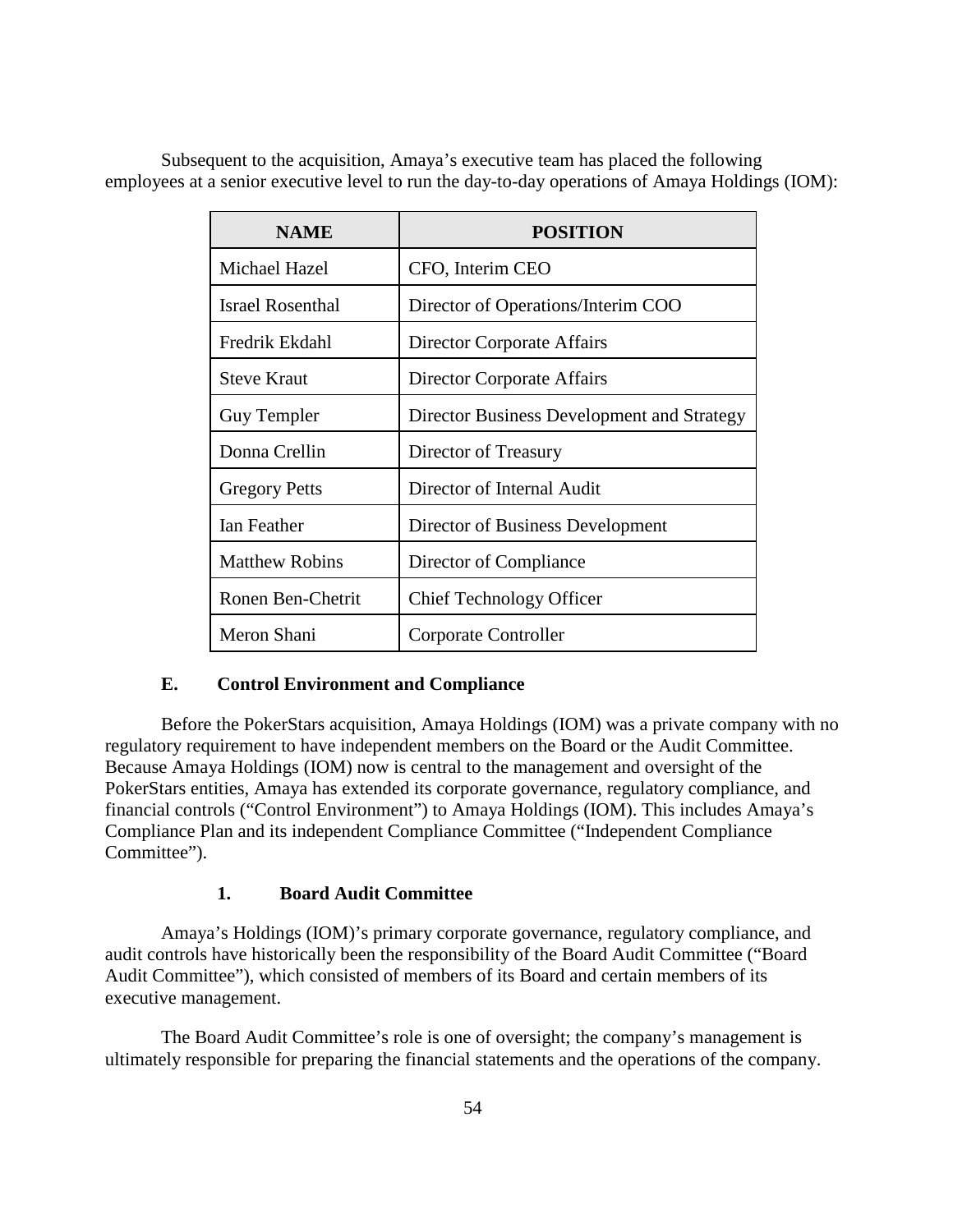In the years prior to the PokerStars acquisition, the Committee consisted of Telford (General Counsel), Hazel (CFO), Schapira (Director), and was attended by Petts (Director of Internal Audit). Telford and Schapira have resigned their positions on the Committee.

The Board Audit Committee is currently comprised of two members of the Board (Hazel and Rosenthal) and two management participants (Director of Internal Audit, Petts and the Director of Corporate Affairs, Ekdahl). Petts, while not a member of the Board Audit Committee, attends each meeting and provides an update to the Committee on any material issues.

The Board Audit Committee is appointed to assist the Board in monitoring the compliance matters as listed below:

- Financial Reporting and Risk Management
- Internal Controls and the Audit Function
- Jurisdictional Compliance
- Corporate Policies and Procedures, including Code of Conduct, Anti-bribery Policies
- Operational Compliance, including data privacy, player liability, game integrity, problem gambling support

# **2. Review of Board Audit Committee Minutes**

The company's Audit Committee meets four times a year. The Division reviewed its meeting minutes from 2009 through 2015 and found no items of an adverse nature.

# **3. Integrated Compliance Program**

The company has taken the following actions to integrate Amaya Holdings (IOM) into Amaya's compliance functions:

- Appointed Amaya Senior Management to Amaya Holdings (IOM)'s Board (Goldstein/Sebag)
- Appointed Amaya Holdings (IOM)'s Senior Legal Executive (Ekdahl) to Report to Amaya Senior Manager
- Created a New Integrated Amaya Compliance Organizational Structure
- Established an Executive Level Group Compliance Officer Position (Open)
- Established a Group Compliance Manager Position (Open)
- Established an Operational Compliance Department which reports to a Group Compliance Officer
- Created a Group Compliance Officer who Reports to Goldstein, Executive Vice President, Corporate Development and General Counsel

According to Amaya, these initiatives will provide corporate governance, regulatory and compliance oversight of the operations of Amaya Holdings (IOM) and its subsidiaries operating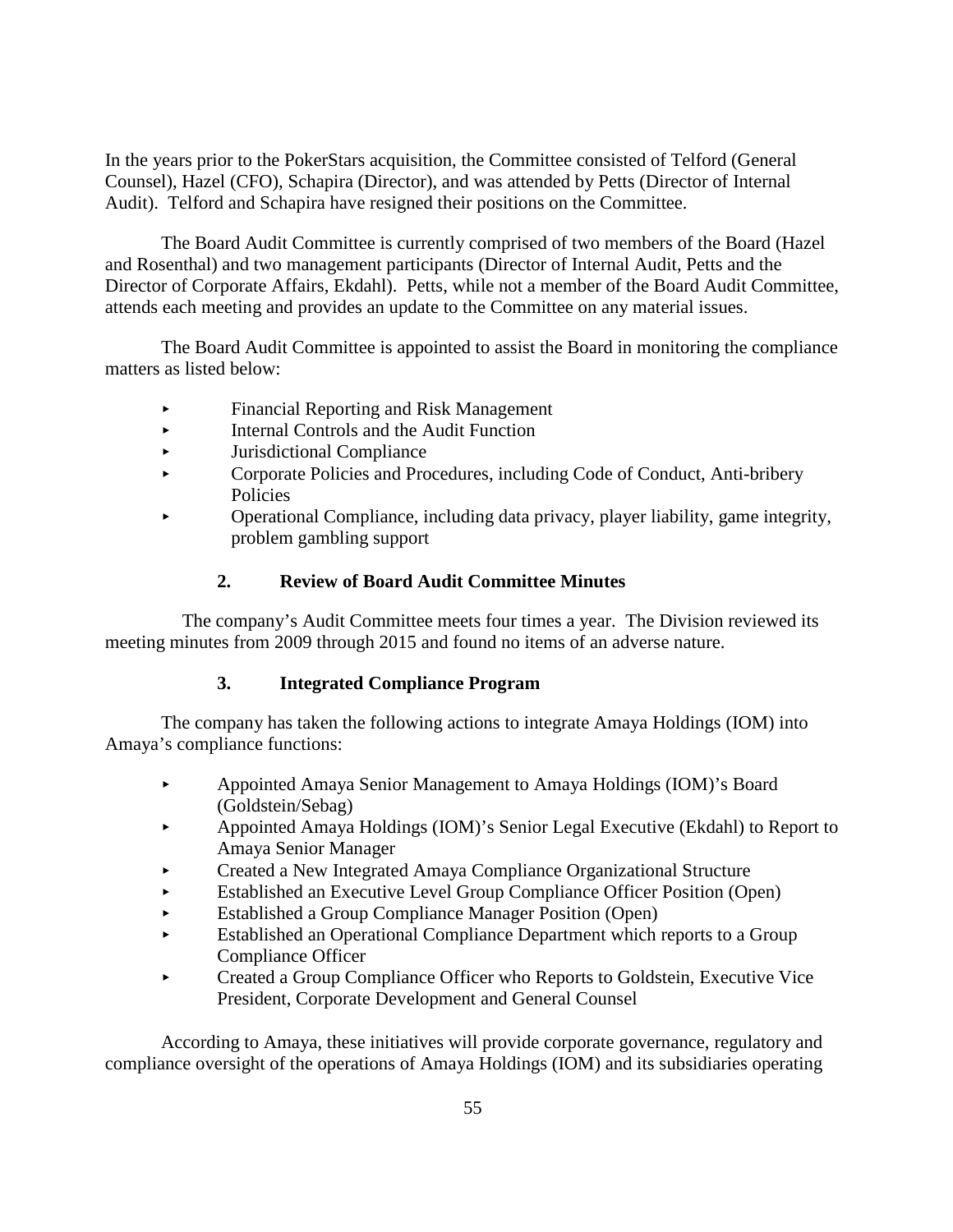the PokerStars and FullTilt business. These corporate level initiatives are in addition to Amaya Holdings (IOM) operational compliance activities.

# **4. Integrated Compliance Structure**

The Division has reviewed the company's New Integrated Compliance Organizational Structure. Under this structure, Goldstein will have fourteen (14) Amaya and Amaya Holdings (IOM)'s employees reporting to him regarding governance, legal compliance, as well as regulatory and operational compliance matters. The following are certain key positions in this new structure:

| <b>NAME</b>                                       | <b>POSITION</b>  | <b>RESPONSIBILITIES</b>                                                                   |  |  |
|---------------------------------------------------|------------------|-------------------------------------------------------------------------------------------|--|--|
| Fredrik Ekdahl*                                   | Legal $(IOM)$    | IOM Legal Matters, IP,<br><b>Regulatory Issues, IOM</b><br><b>Corporate Affairs</b>       |  |  |
| Compliance Officer*                               | Open             | Group Head for all Corporate<br>and Operational Compliance<br><b>Matters</b>              |  |  |
| Rob Mincoff*                                      | Legal (Canada)   | Canadian Corporate Compliance<br>Matters for Amaya                                        |  |  |
| Eric Newcomer*                                    | Legal            | <b>Transactional Compliance</b><br>Matters for Amaya                                      |  |  |
| <b>Matthew Robins</b>                             | Compliance (IOM) | <b>Operational and Technical</b><br><b>Compliance Head for PokerStars</b><br>and FullTilt |  |  |
| <i>*Individuals report directly to Goldstein.</i> |                  |                                                                                           |  |  |

# **F. Security Interests and Subsidiaries**

# **1. Direct Subsidiary Security Interests Held**

As of June 15, 2015, Amaya Holdings (IOM) offers Internet gaming through multiple subsidiaries using the PokerStars and FullTilt brands and gaming platforms. In this regard, Amaya Holdings (IOM)'s only New Jersey related primary direct wholly owned subsidiary is Amaya Group Limited, an entity formerly known as Rational Group.

In addition to Amaya Group Limited, Amaya Holdings (IOM) has other direct wholly owned subsidiaries that are inactive.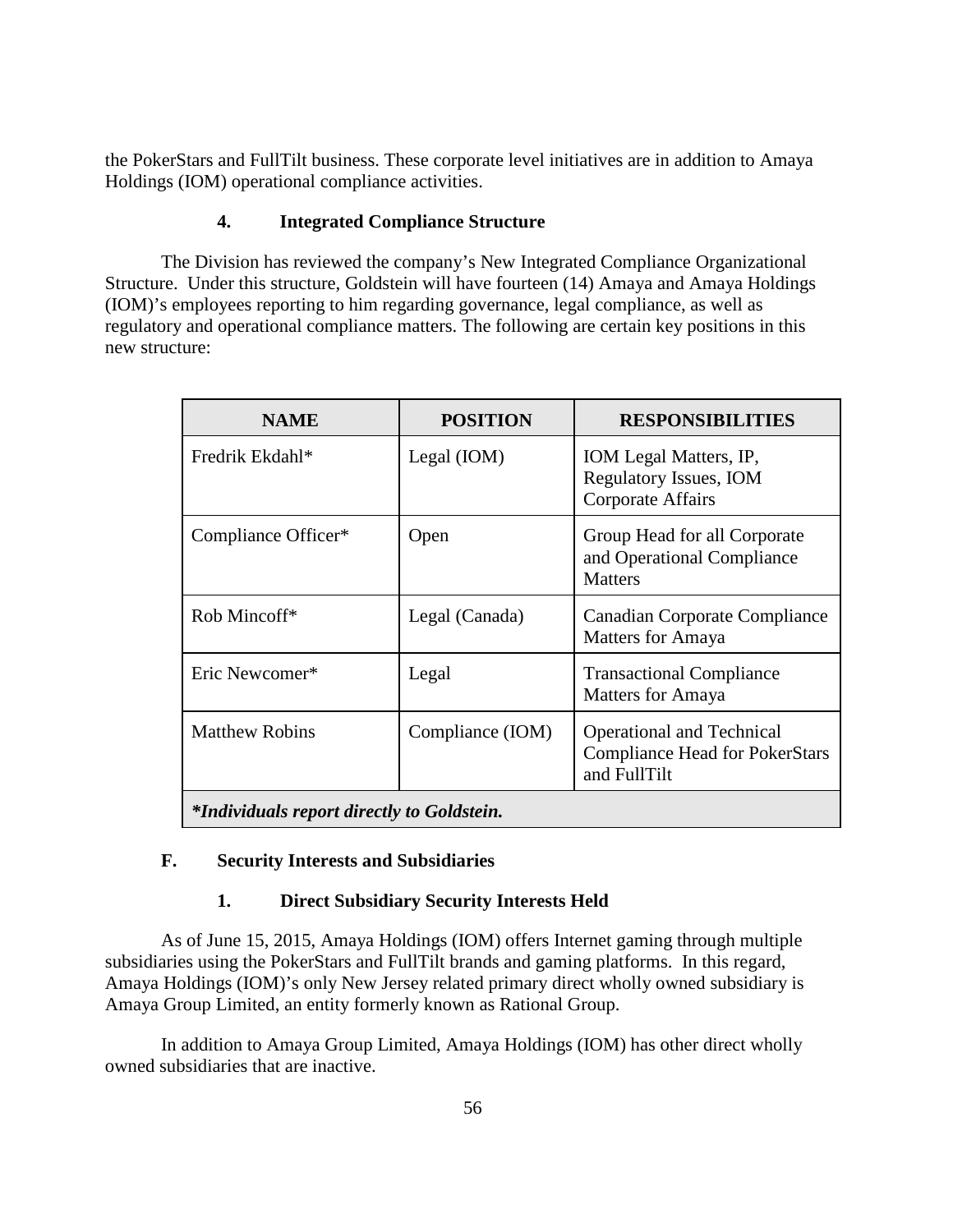In addition to the indirect subsidiary interests in Rational Treasury, Rational Intellectual, and Amaya PS Holdings (three qualifying entities of the New Jersey applicants), Amaya Holdings (IOM) has a 100% indirect interest in several other supporting subsidiaries that are actively involved in operating Amaya Group's PokerStars and FullTilt gaming business.

#### **G. Operational Review**

For the five years ended December 31, 2014, Amaya Holdings (IOM)'s revenues increased from \$863.6 million in 2010 to \$1.1 billion in 2014 as detailed below:

| <b>AMAYA HOLDINGS (IOM)</b><br>(US\$ in Thousands) |           |           |         |            |         |  |
|----------------------------------------------------|-----------|-----------|---------|------------|---------|--|
|                                                    | 2014      | 2013      | 2012    | 2011       | 2010    |  |
| Revenue                                            | 1,135,135 | 1,133,417 | 976,439 | 865,074    | 863,609 |  |
| Profit (Loss)                                      | 416,216   | 416,675   | 313,617 | (423, 943) | 188,874 |  |
| Margin                                             | 36.7%     | 36.8%     | 32.1%   | N/A        | 21.9%   |  |

Similarly, for the five years ended December 31, 2014, Amaya Holdings (IOM) saw its profit increase by \$227.8 million from \$188.9 million in 2010 to \$416.2 million in 2014. In 2011, Amaya Holdings (IOM) reported a \$423.9 million loss, primarily related to the USDOJ Settlement which was recognized in that period for accounting purposes.

#### **H. Long-Term Debt, Debt Service, Deferred Payment and Cash Flow**

Amaya Holdings (IOM) has historically operated with zero long-term debt on its balance sheet. While the company continued to have zero long-term debt on its balance sheet for the year ending December 31, 2014, going forward Amaya Holdings (IOM)'s cash flows funded by Internet gaming operations will service the approximately \$3 billion debt issued by its parent company, Amaya, to acquire the PokerStars Entities.

The Division reviewed Amaya's operating cash flows, forecasted funding of debt service, and forecasted deferred payment reserve to examine Amaya Holdings (IOM) mechanism for meeting debt requirements related to the PokerStars acquisition. Based on information provided by Amaya Holdings (IOM), the following is condensed operational cash flow for the company on a quarterly basis for the year ended December 31, 2015.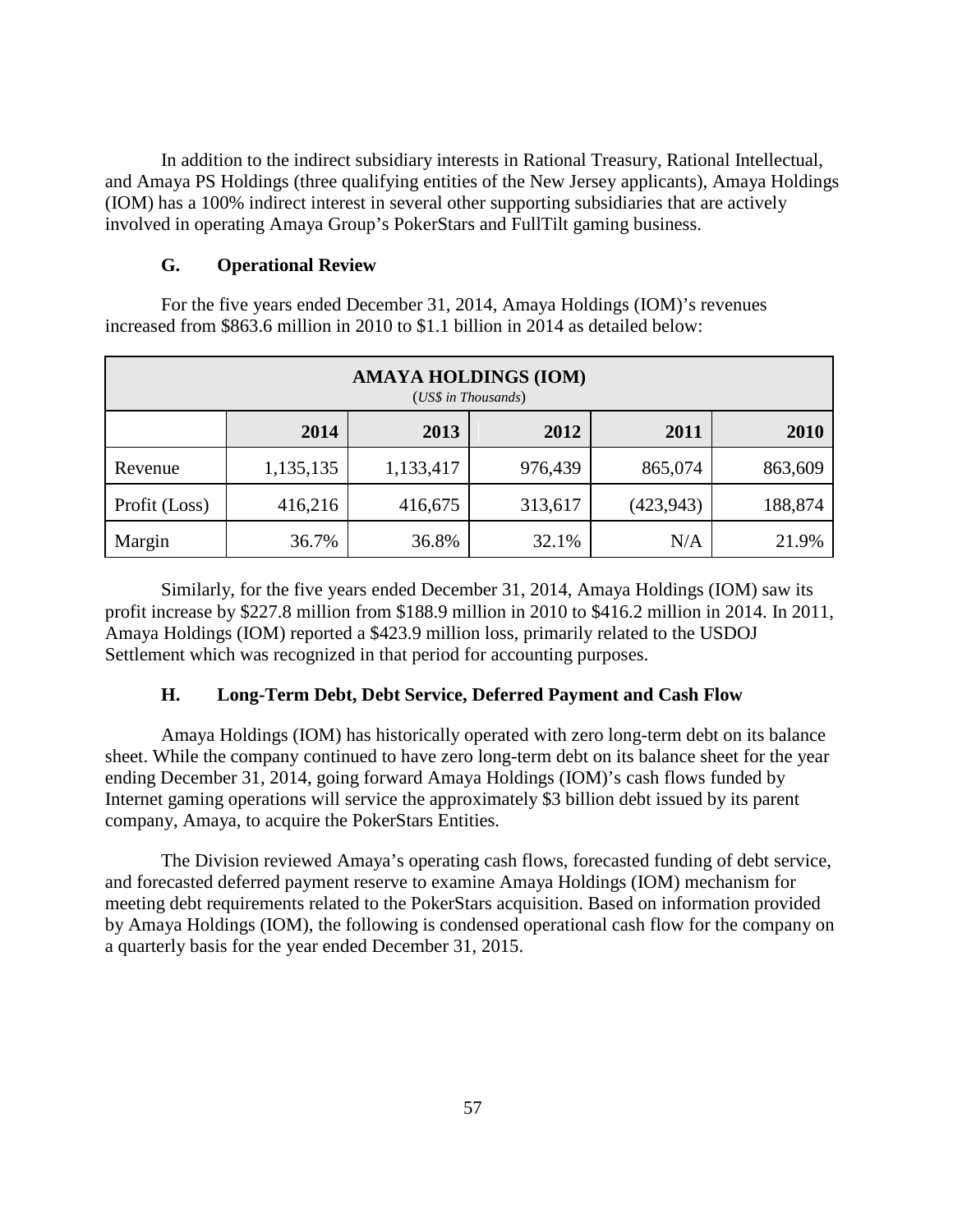| <b>AMAYA HOLDINGS (IOM)</b><br><b>Operational Cash Flow Forecast</b><br>For the Year-Ended December 31, 2015<br>(US\$ in thousands) |         |         |         |         |  |
|-------------------------------------------------------------------------------------------------------------------------------------|---------|---------|---------|---------|--|
|                                                                                                                                     | Q1/2015 | Q2/2015 | Q3/2015 | Q4/2015 |  |
| <b>OPENING CASH</b>                                                                                                                 |         |         |         |         |  |
| <b>Outflows</b>                                                                                                                     |         |         |         |         |  |
| Deferred Payment-Escrow (35%)                                                                                                       |         |         |         |         |  |
| <b>Debt Service</b>                                                                                                                 |         |         |         |         |  |
| Dividends/Share Buy Back                                                                                                            |         |         |         |         |  |
| Excess Cash Sweep (50%)                                                                                                             |         |         |         |         |  |
| Other                                                                                                                               |         |         |         |         |  |
| Investments                                                                                                                         |         |         |         |         |  |
| <b>Inflows</b>                                                                                                                      |         |         |         |         |  |
| Net Cash Inflows                                                                                                                    |         |         |         |         |  |
| <b>ENDING CASH</b>                                                                                                                  |         |         |         |         |  |

For the year ending December 31, 2015, Amaya Holdings (IOM) is forecasting to upstream a total of million to Amaya to fund debt service requirements related to the acquisition. In addition, the company forecasts to reserve million in funds during the year ending December 31, 2015, related to the deferred payment if Russia legalizes online gaming.

#### I. **Financial Institutions**

The Division reviewed Amaya Holdings (IOM)'s bank accounts and obtained an updated financial institution listing for the company's subsidiary bank accounts around the world ("Financial Institution List"). Amaya Holdings (IOM) and subsidiaries maintain accounts with over 20 institutions, many group companies, and own over 500 separate accounts.

#### 1. **Summary of Financial Institutions List**

Amaya Holdings (IOM) and subsidiaries currently maintain financial accounts with 27 financial institutions in 15 different countries around the world. Most of its accounts are standard current accounts with different regional financial institutions. In addition to standard operating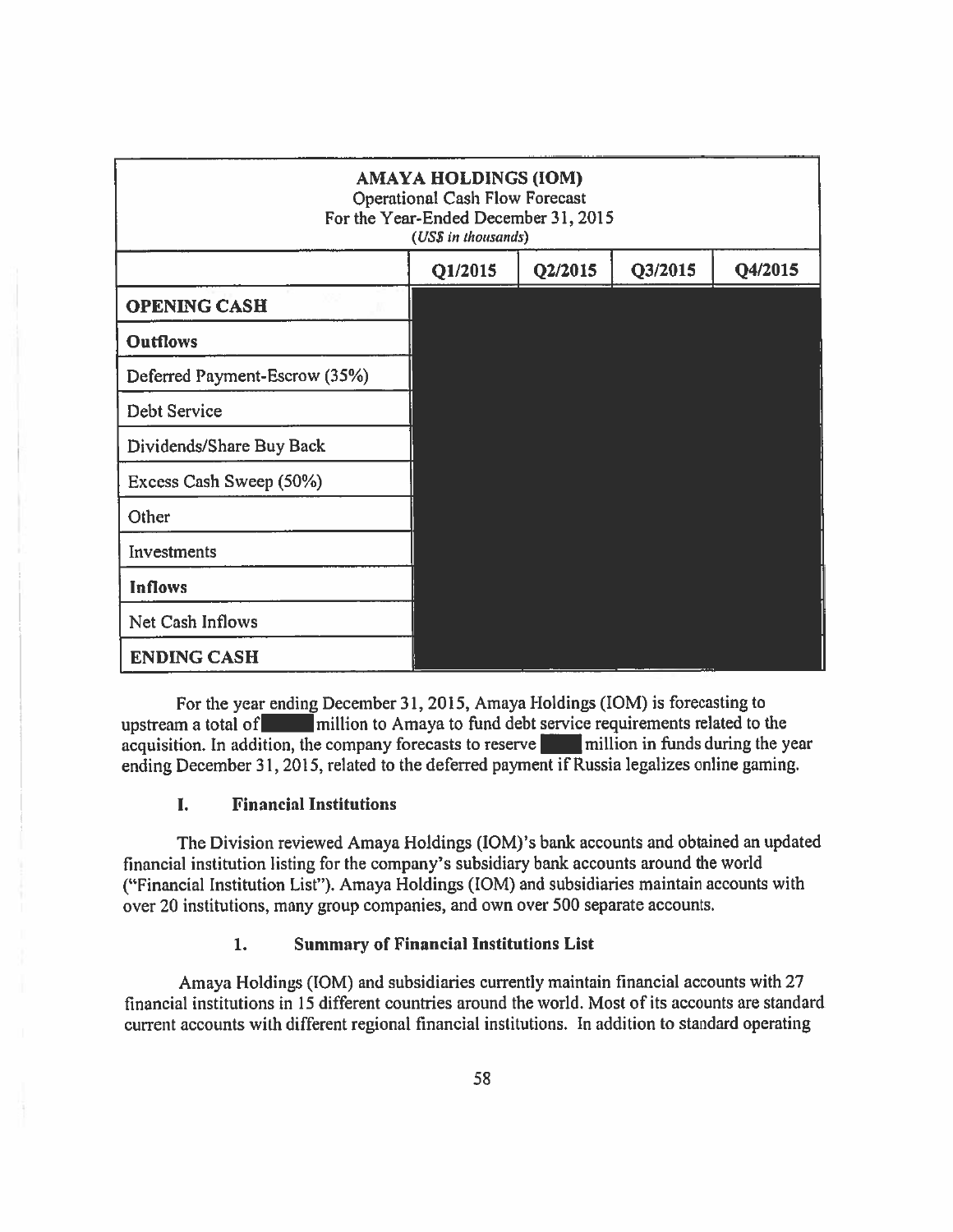accounts, Amaya Holdings (IOM) and subsidiaries maintain investments accounts. The Division reviewed several of those accounts on a sample basis and found no exceptions or irregularities. As of March 30, 2015, these accounts maintained a combined CAD\$611 million in players' funds.

#### **2. Bank Account Review**

The Division reviewed certain active bank account statements of certain Amaya Holdings (IOM) wholly owned subsidiaries that perform treasury and corporate management activities including accounts related to the following IOM subsidiaries: (1) NARIS Ltd ("Naris"), the main treasury entity of the company and holds the group's cash; (2) Cayden Limited ("Cayden"), an entity that contracts with payment processors; and (3) Worldwide Independent Trust Limited ("Worldwide Trust"), a subsidiary that holds player funds for pokerstars.com and certain other websites. The Division reviewed selected accounts for Naris, Cayden, and Worldwide Trust and found no exceptions or irregularities.

#### **J. Treasury Operations and Players Funds**

With regard to cash flow management, Amaya Holdings (IOM) addresses all liquidity requirements of the PokerStars and FullTilt operations through its centralized cash management system. Funds are deposited by players and collected by payment processors and paid to Amaya Holdings (IOM)'s or one of its subsidiaries' operational bank accounts. All players' funds are held in segregated bank accounts on behalf of players. Currently, the company holds player funds in multiple currencies with various banks and through different subsidiary companies. The following details Amaya Holdings (IOM)'s player liability for the year ended December 31, 2010, through 2014:

| <b>AMAYA HOLDINGS (IOM)</b><br><b>Player Liability</b><br>For the Year-Ended December 31, 2010 through 2014<br>$(\text{\$ in thousands})$ |                         |  |  |  |
|-------------------------------------------------------------------------------------------------------------------------------------------|-------------------------|--|--|--|
| YEAR                                                                                                                                      | <b>PLAYER LIABILITY</b> |  |  |  |
| 2010                                                                                                                                      | 415,731                 |  |  |  |
| 2011                                                                                                                                      | 415,731                 |  |  |  |
| 2012                                                                                                                                      | 626,141                 |  |  |  |
| 2013                                                                                                                                      | 657,369                 |  |  |  |
| 2014                                                                                                                                      | $600,966^{25}$          |  |  |  |

<span id="page-64-0"></span><sup>&</sup>lt;sup>25</sup>The decline reflects a currency impact (£ vs. \$) and the company ceasing operations in 34 jurisdictions.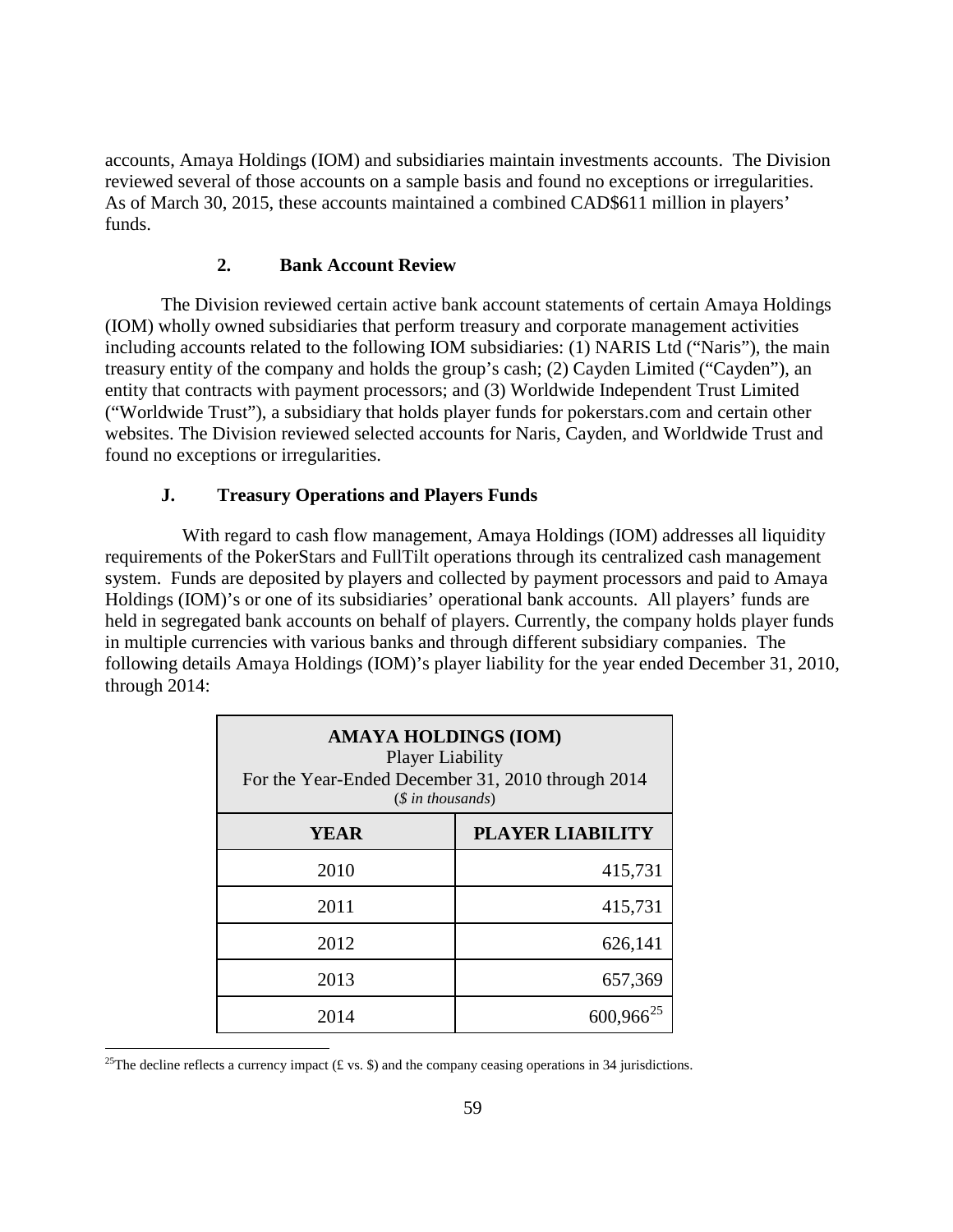Once segregated bank accounts exceed the player liability, the funds remaining in the operational accounts are used for the companies' expenses, debt service, and other corporate requirements. The status of bank funds is always monitored to diversify risk and over 30 daily reconciliations are carried out each day to ensure adequate funds are in the respective segregated bank accounts. The IOM Gambling Supervision Commission does an annual review that includes verifying that player funds are properly segregated and reconciled to the player liability. Based on the Division's review of the audited financial statements for the five years ended December 31, 2014, and a review of the daily reconciliations provided by management, the Division verified that Amaya Holdings (IOM)'s segregated cash balance was sufficient to satisfy the player liability amount on December 31, 2014.

With regard to security, the objective of Amaya Holdings (IOM) is to provide a secure and fraud free environment to customers and to prevent and detect any usage of group platforms for illegitimate financial activities. The company has 203 staff in five major time zones whose responsibility is to reduce financial risk and losses and reduce brand reputation risk by performing verifications of customer information to prevent multi-account abusers; obtain, verify, and accurately file know-your-customer documents; and monitor age verification of customers. These activities are also supported by the company's resources utilized for investigation and tracing fraudulent deposits. The Division's investigation revealed that the chargeback ratio on all credit card deposits for the year ended December 31, 2014, was in terms of dollar value and in terms of returned transactions.

#### **Audited Financial Statements** K.

The London public accounting firm Haines Watts London LLP ("Haines Watts") has audited the financial activities and financial results of Amaya Holdings (IOM) and its subsidiaries on an annual basis. In connection with the PokerStars investigation, management provided consolidated annual financial statements and related notes for the seven years ended December 31, 2007 through December 31, 2013.

For the years ending December 31, 2009, 2010, 2011, 2012, and 2013, Haines Watts expressed an unmodified opinion that Amaya Holdings (IOM)'s financial statements presented fairly, in all material aspects, the financial position of the company and its subsidiaries for each respective year in accordance with IFRS Standards. For 2007 and 2008, Haines Watts expressed an unmodified opinion that Amaya Holdings (IOM)'s financial statements presented fairly, in all material aspects, the financial position of the company and its subsidiaries in accordance with accounting standards required at that time.

Since the PokerStars acquisition, Amaya Holdings (IOM)'s financial statements have been consolidated into the audited financial statements of Amaya. At that time, the Amaya Board appointed Deloitte, as successor auditor in the place of its previous auditor.

The Division's review of the above audits did not reveal any exceptions or irregularities.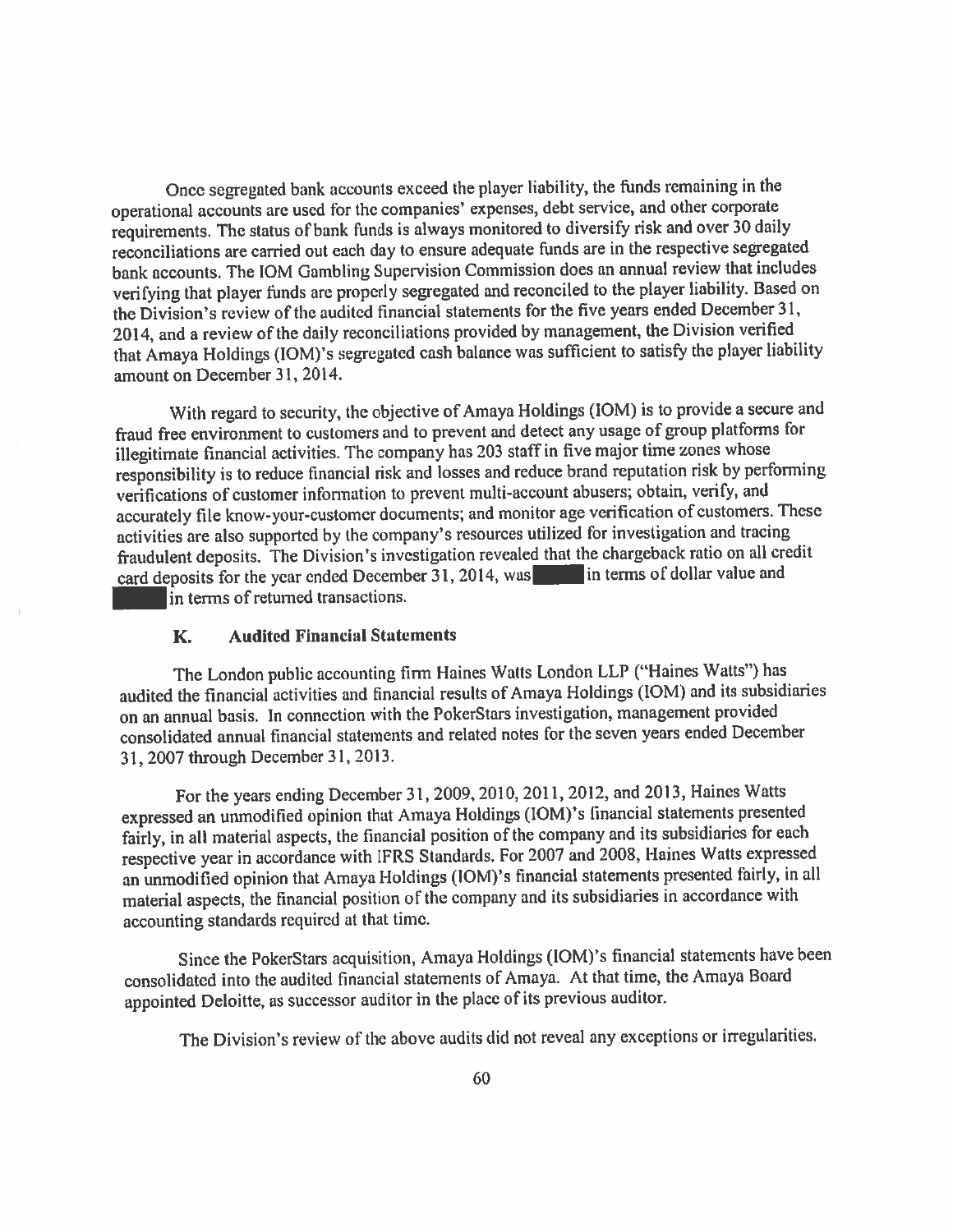#### **L. Responsible Gaming Controls**

With regard to responsible gaming controls, Amaya Holdings (IOM) management stated that its objective is to assist and protect those who should not be playing poker at all, or who wish to limit the amount that they play. The company currently offers several options for customers to better control their gaming, including the ability of players to restrict their deposit limits, as well as the amounts that they can wager. Customers have the ability to exclude from all games for varying amounts of time from 12 hours to 180 days as well as create daily spending limits. Further, self-exclusions are irreversible for the selected time period. For underage gaming, the company's customer verification process and "know your customer" procedures and documentation provide preventive measures to address this problem. With regard to customer support for problem gaming, if the company receives contact from a customer stating that they may have a gambling problem and wish to stop, the company will permanently close the player's account, offer the player counseling referrals, and assist family members in seeking professional help.

#### **M. Taxation**

The Division reviewed Amaya Holdings (IOM)'s annual tax returns for the years ended December 31, 2008-2013.<sup>[26](#page-64-0)</sup> For 2008-2013, Amaya Holdings (IOM) filed a consolidated corporate income tax return as required by the IOM tax authorities. In addition, Amaya Holdings (IOM) has subsidiaries that are required to file tax returns in the various local and foreign jurisdictions where they operate.

The Division's investigation included a review of Amaya Holdings (IOM)'s Holdings corporate income tax returns and certain returns related to its operating subsidiaries. Amaya Holdings (IOM)'s operations have historically generated significant operating profits and have benefitted from the low corporate tax environment of the IOM. The company's effective tax rate was 1.1% in 2012 and 1.3% in 2013.

# **1. Isle of Man Tax Returns & Gaming Duty**

With regard to the IOM Tax Returns, since 2005 the IOM has had a zero rate of income tax on six business sectors including Internet gaming. As a result, IOM Company Tax Returns submitted by Amaya Holdings (IOM) are of informational value only. The IOM Gambling Supervision Commission does collect a gaming duty, based on gross gaming revenue, at a variable rate starting at 1.5% declining to 0.1%.

 <sup>26</sup> The company's year-end 2014 annual income tax return is not due until December 31, 2015.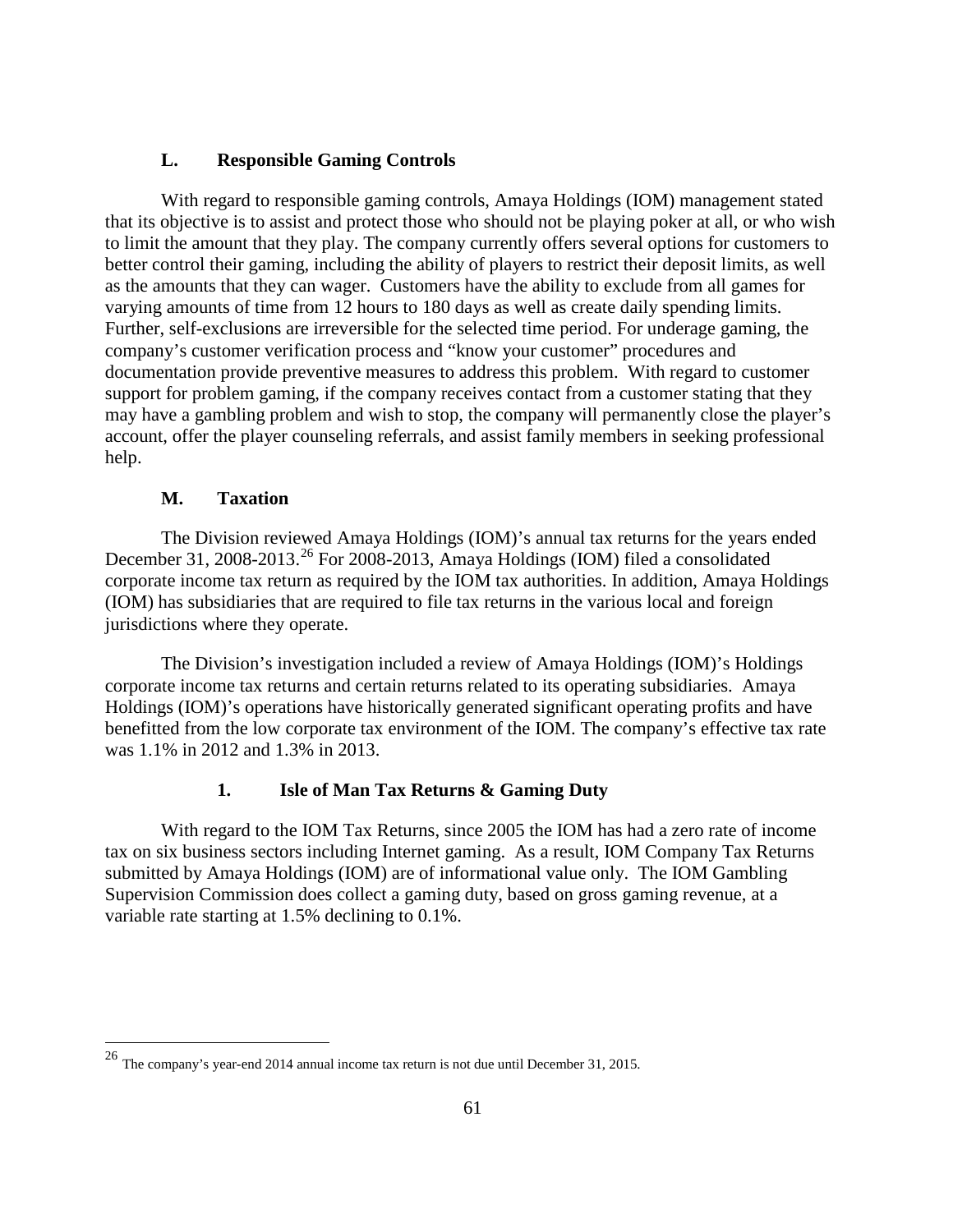#### **United States Tax Returns**  $2.$

Neither Oldford Group nor any of the PokerStars Entities filed United States Federal or New Jersey State income tax returns for the period January 2005 to December 2011 because the company considered any income derived from United States customers as IOM income. PokerStars and related entities generated revenue of \$44.3 million in New Jersey from October 13, 2006 through April 15, 2011.

#### **Worldwide Tax Returns and Related Tax Matters**  $3<sub>1</sub>$

Amaya Holdings (IOM) subsidiaries filed tax returns in those jurisdictions that require companies operating within them to file, including: Australia, Malta, the UK, Ireland, Austria, Costa Rica, France, Italy, Macau, and Russia. The Division's review of the jurisdictional returns that have been provided for this investigation did not reveal any items that required further investigation. The Division more extensively examined a tax dispute matter in Italy as described below.

#### $\overline{4}$ . **Italy Tax Dispute**

As part of its investigation of Amaya's acquisition of PokerStars, the Division became aware of a tax issue that predated the PokerStars acquisition involving a PokerStars subsidiary and the Italian government. Amaya was aware of the dispute prior to closing the transaction.

The dispute involved an indirect subsidiary of the Rational Group, Halfords Media Italia S.r.l. ("Halfords Italy"), which offered Internet poker operations to Italian players through its Malta license.<sup>27</sup> Italian tax authorities audited the company for the years 2009-2014, adjusted upwards the company's income from its online poker business to account for its Italian online poker business, and concluded that the company owed million additional taxes. The November 26, 2014 audit report concluded that Italy, not Malta, deserved a higher share of the company's taxed.

Amaya advised the Division that the million is not an assessment, that no final order has been entered, and that discussions are ongoing with the Italian Tax Authorities on the matter.

If any additional tax is determined to be owed to the Italian Tax Authorities, Amaya has advised that it will seek to pass on such cost to the previous shareholders, under the terms of the tax indemnity provisions contained in the agreement for the sale of the group that was finalized as part of the PokerStars acquisition.

 $^{27}$ During the time period of the audit, Schapira was the only director of Halfords Italy. He resigned his directorship when Amaya acquired the PokerStars Entities.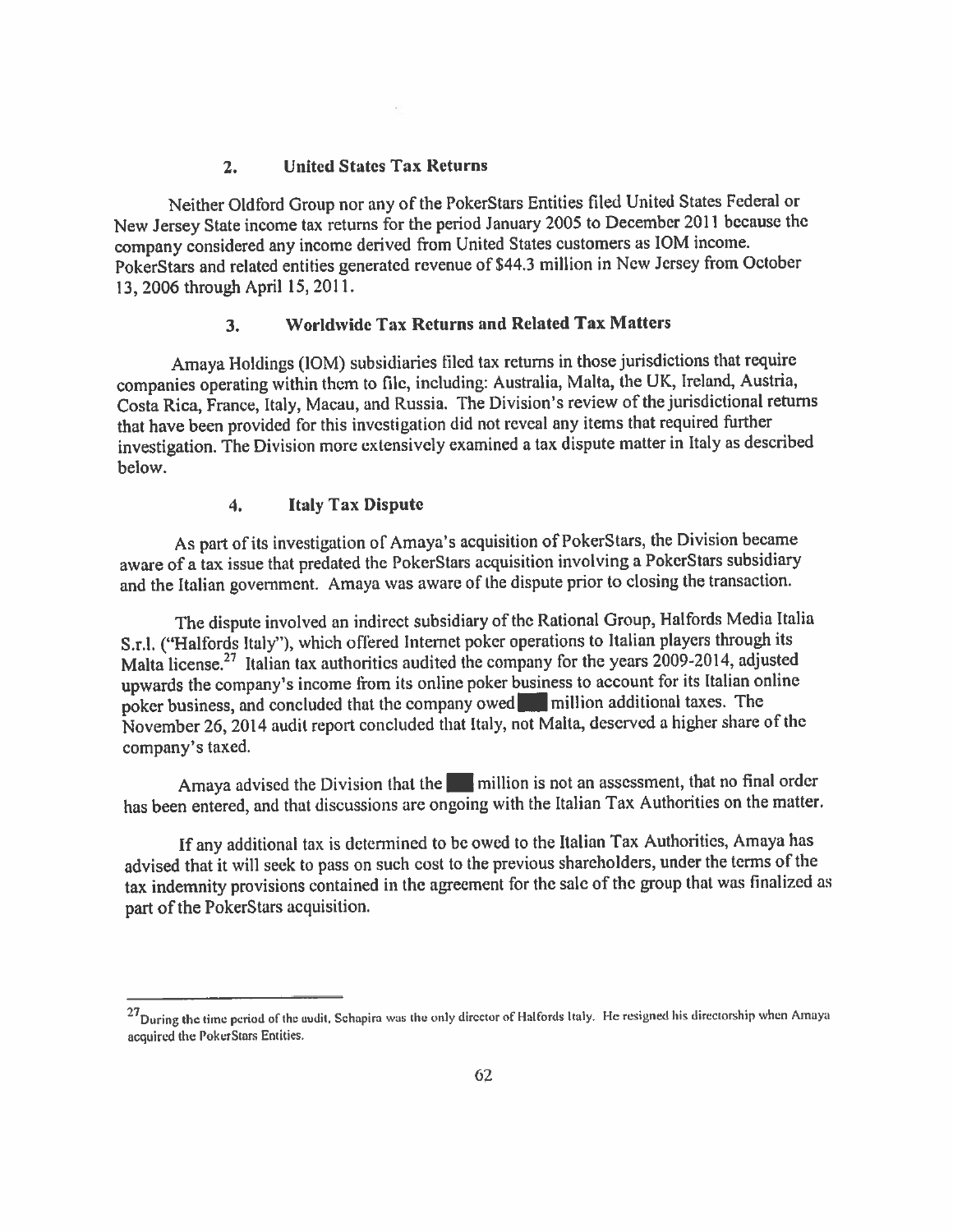#### **N. Gaming Licenses & Jurisdictional Markets**

#### **1. Summary of Licenses Held**

Amaya Holdings (IOM)'s subsidiaries operate pursuant to licenses granted by gaming authorities in the IOM, Malta, Italy, France, Spain, Greece, Denmark, Germany, UK, Belgium, Bulgaria and Estonia. Each of these licenses grants the company the authority to operate websites and authorizes the company to offer and operate certain online real-money games including, most notably, poker, casino games and betting, including sports betting, in certain permissible jurisdictions. As other jurisdictions enact gaming laws and regulations permitting Internet gaming, the company expects its subsidiaries to seek additional licenses and approvals to operate in those jurisdictions.

# **2. Operations Related to the Isle of Man**

 Amaya Holdings (IOM) and its subsidiaries operate under the IOM license in jurisdictions in which there is no in-country regulatory regime, where the in-country regulatory regime does not apply to Internet gaming,, or where the applicable law concerning Internet gaming is unclear. These jurisdictions include Russia, Canada, Brazil, Australia, Switzerland and Norway. According to Amaya management, in jurisdictions that do not have in-country legislation or regulation, the company works with local decision makers to encourage the development of a fully regulated environment.

#### **3. Operations Related to Malta**

Amaya Holdings (IOM)'s PokerStars and FullTilt brands collectively operate online gaming in most European Union jurisdictions either by in-country regulatory licenses or pursuant to its Malta licenses. Similar to the IOM, Amaya Holdings (IOM) and subsidiaries use their Malta licenses to operate and accept customers in various European Union jurisdictions, excluding jurisdictions that have an independent regulatory and licensing scheme that specifically requires licensure in that country.

#### **4. Top Revenue Jurisdictions**

As highlighted below, Amaya Holdings (IOM)'s subsidiaries generate revenue from a broad and geographically diverse revenue base. Nearly 33% of gross gaming revenues in the year prior to the PokerStars acquisition (2013) came from countries individually generating less than 2% of total gross gaming revenue.

#### **O. License Compliance, Internal Security and Anti-Money Laundering**

Amaya Holdings (IOM)'s Compliance License Assurance Management Program ("CLAMP") program is an electronic database program operated by the compliance department that assists business units with compliance testing on systems and processes for pre-launch of its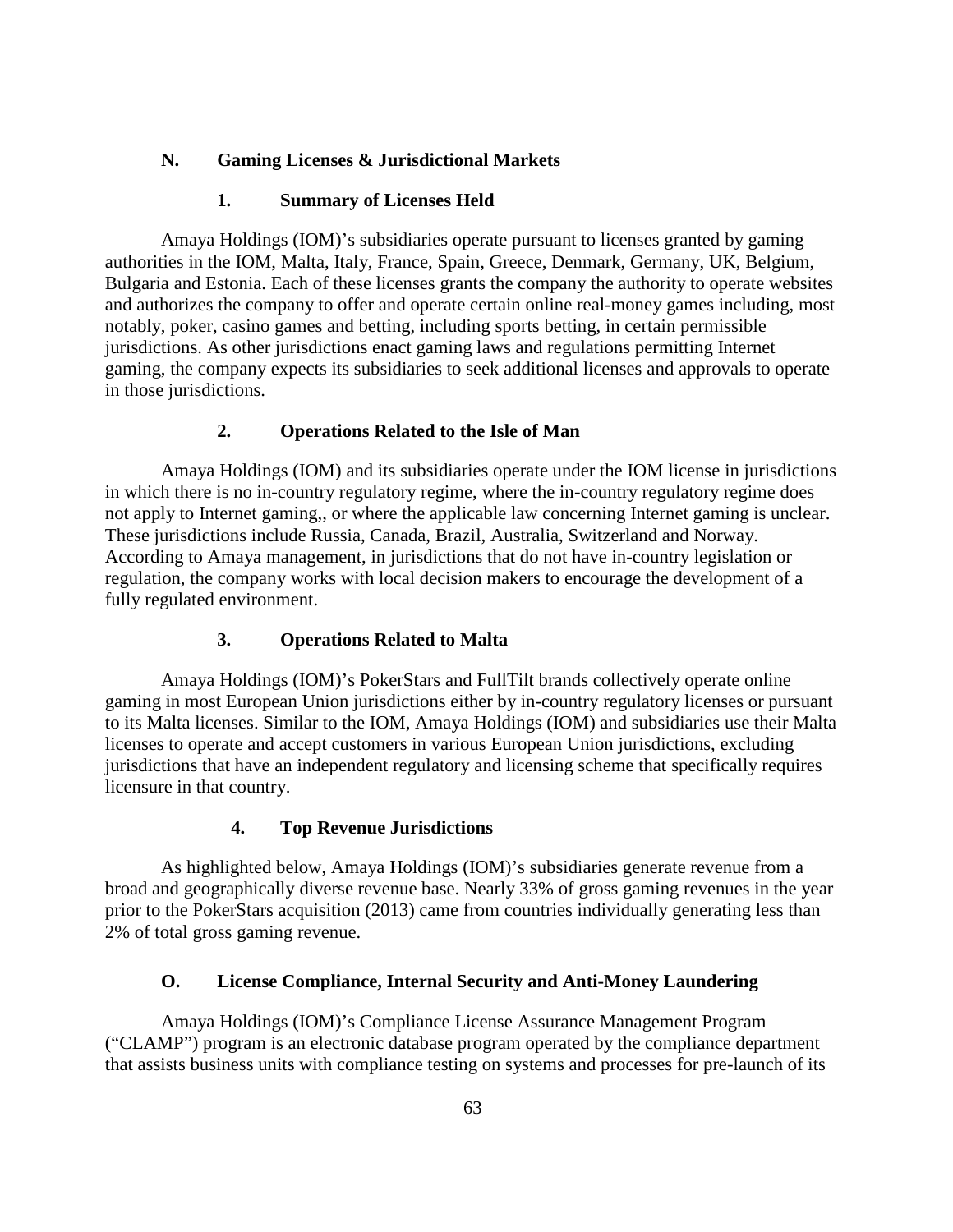online products. The CLAMP program also assists the company with compliance monitoring related to verification and account opening procedures, responsible gaming matters including deposit limits, self-exclusion, segregation of players' funds and supports compliance with global anti-money laundering ("AML"), suspicious transaction reporting, and due diligence (*i.e.,* World Check and third party screening). In this regard, the database interfaces with USDOJ and FBI watch lists and FINCEN.

# **P. Internal Audit and External Audits**

# **1. Internal Audit Function**

Amaya is integrating Amaya Holdings (IOM)'s internal audit function with Amaya's compliance and oversight functions. Since the PokerStars acquisition, Amaya's Audit Committee monitors and reviews the internal audit work conducted at Amaya Holdings (IOM).

# **2. External Audit Function**

With regard to external audit functions, Amaya Holdings (IOM) has a financial audit and various regulatory audits performed on an annual basis.

The external audits occur once a year, split into the following parts:

- Interim audit in November: controls and significant transactions reviewed
- Gaming systems audit: tournament and ring games transactions are extracted on a quarterly basis and audited to agree with the financial statements
- Main external auditor field work is completed in the first quarter of the following year
- Financial statements are prepared and signed in accordance with international accounting standards

In addition to financial audits, various regulators, most notably the IOM regulators, audit Amaya Holdings (IOM) annually for compliance with regulations. These audits include periodic reviews that the company is holding player funds in segregated accounts and that amounts are reconciled to the database on a daily basis. The Division reviewed certain of these regulator audit reports and identified no exceptions or irregularities.

# **Q. Record Checks**

The Division conducted record checks with domestic and numerous international regulatory agencies regarding certain Amaya Holding (IOM) entities and personnel, including those in the UK, Estonia, Belgium, Bulgaria, IOM, Germany, Italy, France, Alderney, Denmark and Malta.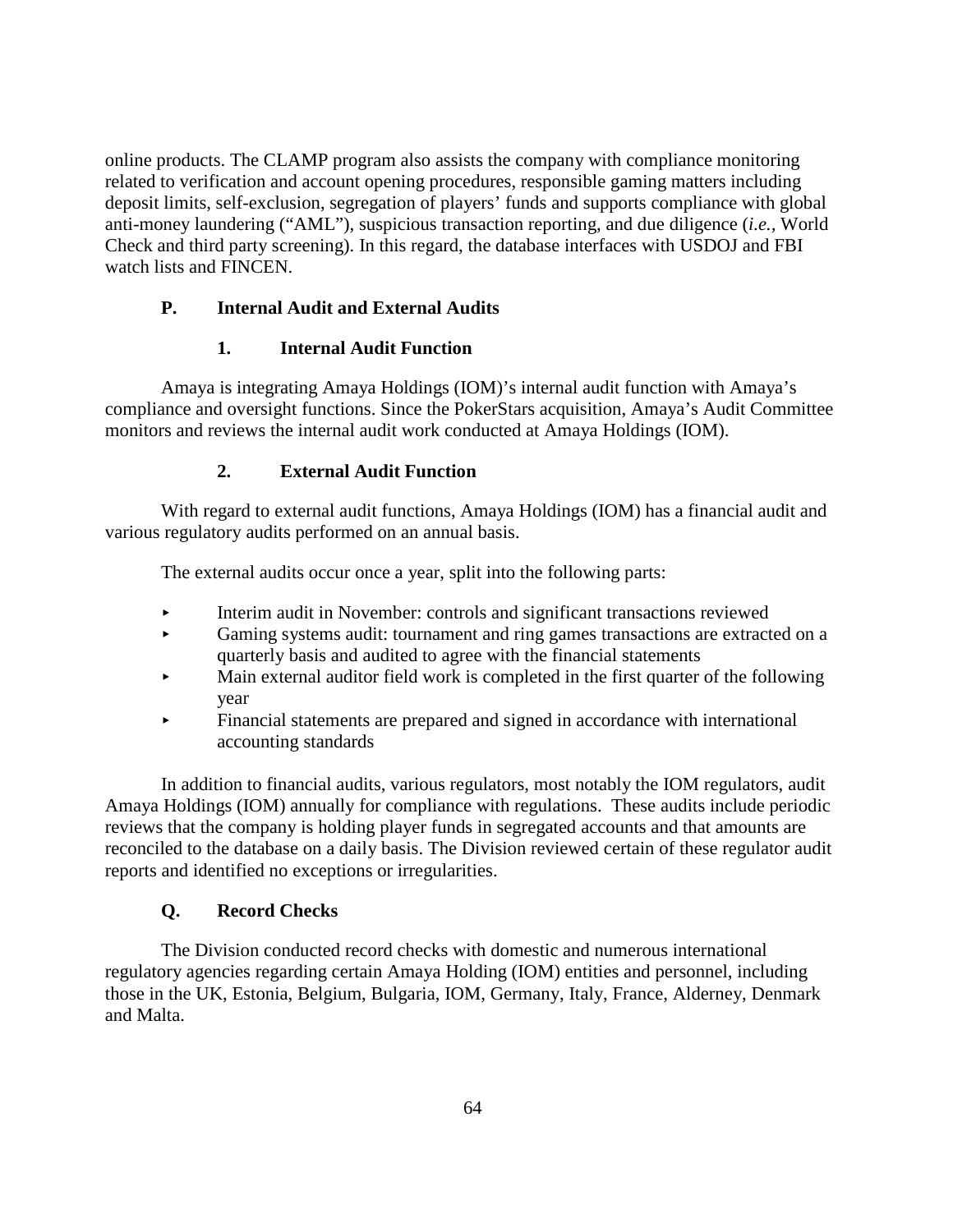# **VII. INVESTIGATION OF AMAYA ENTITIES SEEKING TRANSACTIONAL WAIVERS**

The Division conducted a plenary investigation of the six Amaya subsidiaries that are seeking transactional waivers and would be directly involved in the daily operation of Internet gaming activities to New Jersey players.

The relevant subsidiaries seeking transactional waivers are:

- Amaya NJ (IR) Services Limited
- Rational Treasury Limited
- Amaya Software Services Limited
- Amaya US Services Limited
- Rational Social Projects Limited
- Rational Intellectual Holdings Limited

Rational Treasury and Rational Social are both former PokerStars Entities and will operate under the same names post-acquisition. Amaya Software Services, is the successor-in-interest of Pyr.

#### **A. Amaya NJ (IR) Services Limited**

Amaya NJ was formed on June 11, 2014, in Ireland. Its principal office is in Dublin, Ireland and it was organized to provide Internet gaming services offered by Amaya to casinos located in Atlantic City. These services will include the offering of the PokerStars and FullTilt brands through its partnership with Resorts. Amaya NJ owns copyrights and related design, database and computer software rights, as well as business, company and trade names.

Amaya NJ does not hold any investment in subsidiary companies and was not in existence during the period of time from the passage of UIGEA on October 13, 2006, to the indictments issued by the USDOJ on April 15, 2011. The company is not public and is 100% owned by Amaya Services.

The Division identified Baazov, Sebag, Goldstein, Mincoff, Paul Dever and Aaron Bar-Yoseph as individual qualifiers of Amaya NJ.

#### **B. Rational Treasury Limited**

Rational Treasury was formed on January 17, 2011, in the IOM under the name Bald Eagle Trust Limited. It became a subsidiary of Oldford Group in July 2012 and was renamed Rational Treasury on September 5, 2013. It is now wholly owned by Amaya Group Limited. Its principal office is in Onchan, IOM. Rational Treasury is a single purpose services company, with no day-to-day business operations and no employees. Rational Treasury is currently a dormant company. It will be activated if the company receives approval to offer online gaming in New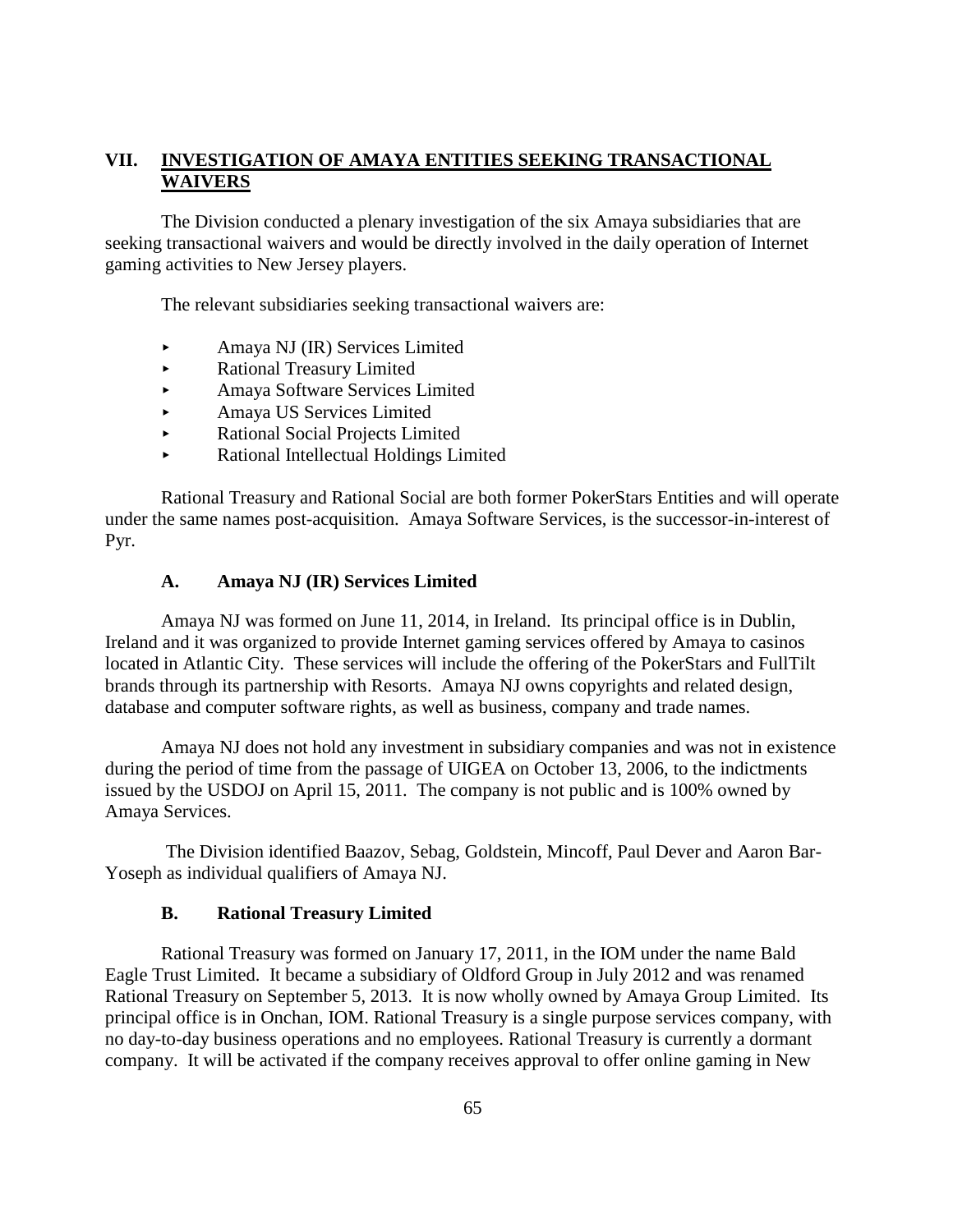Jersey and its sole function will be to contract with payment processors for Internet gaming operations in New Jersey on behalf of the operators of the PokerStars online poker brand.

Mark Scheinberg and Schapira resigned as Directors on August 1, 2014. Current Directors are Hazel and Rosenthal. The Division identified Hazel and Rosenthal as individual qualifiers of Rational Treasury.

The Division conducted a review of Rational Treasury's financial records for the period January 2012 through March 31, 2015. This review included the book of accounts (automated), financial institutions, stock register, corporate minutes, correspondence files, financial statements, tax returns and other related data.

#### **C. Amaya Software Services Limited**

Pyr, now known as Amaya Software, was established on August 25, 2000, by Isai Scheinberg and organized in Ontario, Canada. The business was started to develop the platform and software, for the Internet poker sites operated by Oldford Group. Pyr worked exclusively on developing the Rational Services' PokerStars poker site and had no other customers. Oldford Group provided Pyr specifications for each software development project.

 On September 8, 2014, Amaya Gaming Holdings, a wholly owned subsidiary of Amaya, acquired Pyr and changed the name to Amaya Software.

Amaya Holdings (IOM) retains title and ownership of the developed software. Amaya Software also provides operations and support services including daily back-ups, troubleshooting/problem resolution, 24/7 technical support, software updates, and hardware maintenance.

Beginning on August 25, 2000, in addition to being Pyr's sole shareholder, Isai Scheinberg was a co-director and corporate officer with his spouse, Dora Scheinberg. Dora Scheinberg stepped down from her directorship on January 1, 2002, but remained the company's Secretary until September 28, 2010. Isai Scheinberg was required to resign his directorship as a part of the 2012 settlement of the USDOJ forfeiture complaint.<sup>28</sup> Prior to the Share Purchase Agreement with Amaya, on August 1, 2014, Isai Scheinberg resigned as a Pyr Director, Officer (President and Secretary), and Signing Officer, although he remained Pyr's sole shareholder. Bourenkov replaced Isai Scheinberg as Pyr's Director, President, and Secretary. Michael Roger Chaplin, CPA, became the Pyr Signing Officer on June 10, 2014. Upon execution of the Share Purchase Agreement, Isai Scheinberg resigned as an employee of Pyr and Bourenkov resigned as its Director on September 1, 2014. Baazov was appointed as Pyr CEO, Sebag was appointed as

 $^{28}$ The Division's investigation disclosed that Scheinberg's resignation was late and not in compliance with the USDOJ settlement, which stipulated a retirement date of 45 days from July 31, 2012, or 45 days from the close of the FullTilt acquisition by PokerStars.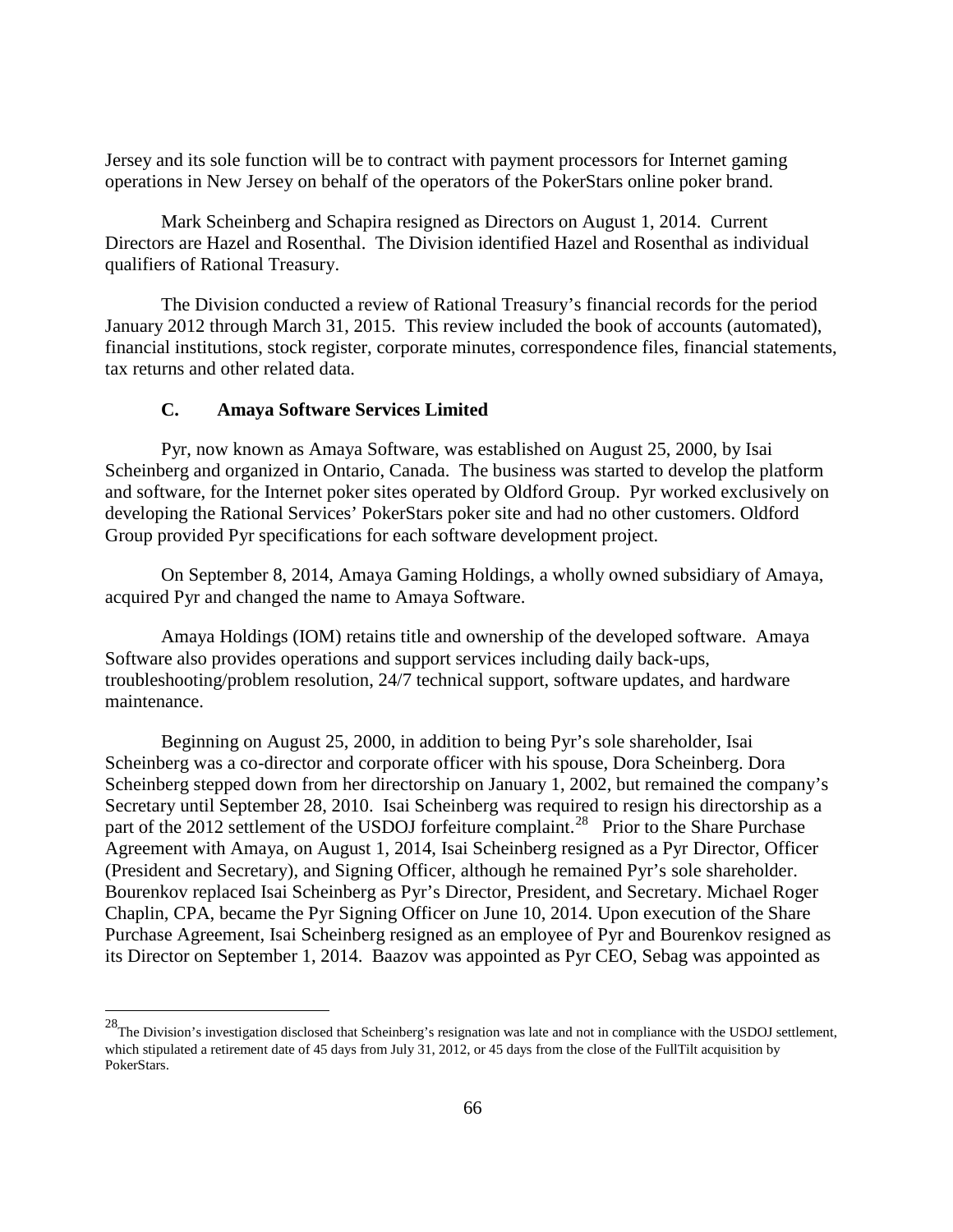Pyr CFO, and Mincoff was appointed Pyr Secretary. Sebag and Sam Pai, Vice President of Finance of Amaya acted as signing officer.

Baazov, Sebag, Mincoff and Bourenkov were identified as qualifiers of Pyr.

The Division reviewed Pyr's financial records for the period 2011 through 2014 as part of its investigation of Amaya software. This review included the bank accounts (automated), financial institutions, stock register, corporate minutes, correspondence files, financial statements, tax returns and other related data.

### **D. Amaya US Services Limited**

Amaya US was formed on October 26, 2012, in the State of Delaware, is an indirect wholly owned subsidiary of Amaya, and does not hold any investment in subsidiary companies. Its principal office is in Onchan, IOM. Amaya US is the successor-in-interest of Rational US. On October 3, 2014, a Certificate of Amendment was filed with the State of Delaware to change the name of Rational US Services, Inc., to Amaya US.

Amaya US was formed to employ individuals in support of PokerStars branded Internet gaming services to be offered by Amaya to casinos located in Atlantic City, including a New Jersey call center, customer service center, and fraud detection services. To date, it has only been used by Amaya to purchase the technical equipment (hardware, software etc.) required to launch Internet gaming in New Jersey and it has entered into contracts with some technical service providers. It will also be used to contract with payroll providers for New Jersey based employees; no contracts have been entered into to date.

On August 1, 2014, Schapira resigned as President, Secretary and Treasurer of Amaya US and was replaced by Hazel.

Baazov, Goldstein and Hazel were identified as qualifiers of the applicant.

The Division reviewed Amaya US' financial affairs for the period since inception through March 31, 2015. This review included the book of accounts (automated), financial institutions, stock register, corporate minutes, correspondence files, financial statements, tax returns, leases, contracts and other related data.

### **E. Rational Social Projects Limited**

Rational Social, which was incorporated in the IOM on June 13, 2012, is the Amaya company that publishes mobile poker applications to mobile provider stores (*e.g.*, Apple iTunes) and will do so for Amaya's New Jersey mobile applications. The "play money"/"play for free" games offered to players on the pokerstars.com site are offered through Rational Social and players are able to purchase tokens to be used with the "play money"/"play for free" games.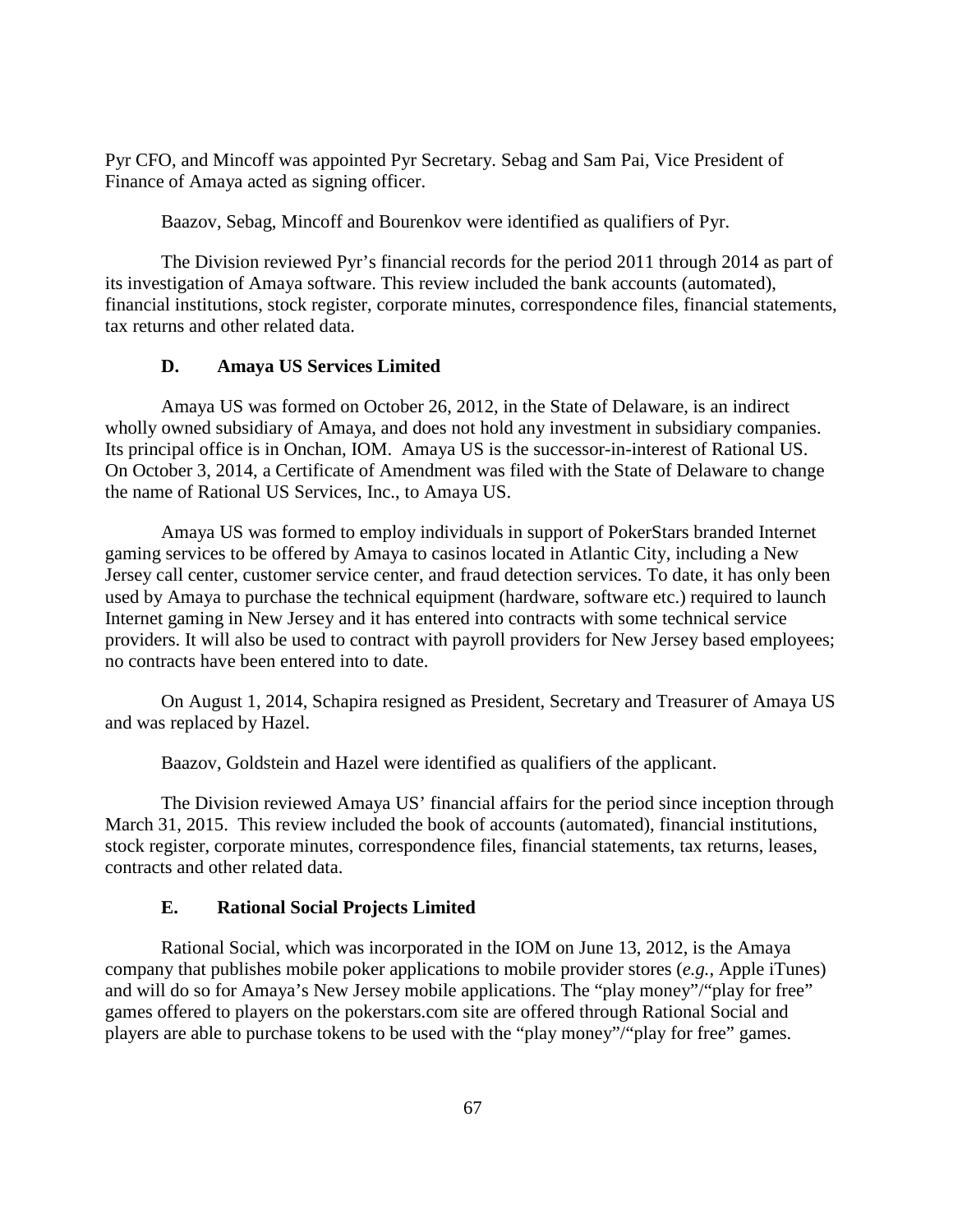Rational Social, which is wholly owned by Rational Poker School Limited ("Rational Poker"), operates the pokerstars.net and pokerstar.de (Germany) play money websites and is an indirect wholly owned subsidiary of Amaya.

Hazel and Rosenthal were identified as individual qualifiers of Rational Social.

The Division reviewed Rational Social's financial affairs for the period 2012 through 2013. This review included the book of accounts (automated), stock register, financial statements, and other related data.

### **F. Rational Intellectual Holdings Limited**

Rational Intellectual is a purpose-specific company, with no day-to-day business operations and no employees. The company holds all Intellectual Property ("IP") formerly owned by Oldford Group and provides a service through the licensing of the IP (trademarks, logos) to other group companies and third parties. Rational Intellectual was in existence during the period of time from UIGEA to Black Friday.

Rational Intellectual is now a wholly owned direct subsidiary of Amaya Group Limited and thus, a wholly owned subsidiary of Amaya. It has no subsidiaries.

At the completion of the PokerStars acquisition, Hazel and Ashkenazi replaced the existing directors.

The Division identified Hazel and Rosenthal as individual qualifiers of Rational Intellectual.

The Division reviewed Rational Intellectual's financial records for the period January 1, 2012 through March 31, 2015. This review included the book of accounts (automated), financial institutions, stock register, corporate minutes, correspondence files, financial statements, tax returns and other related data.

## **VIII. INVESTIGATION OF AMAYA'S QUALIFYING ENTITIES**

The Division also identified the ten entities listed below as "qualifying entities" of the six applicants for CSIE licensure who are seeking transactional waivers.

- Amaya, Inc. (Montreal, Quebec)
- Amaya Holdings Cooperatieve UA (Netherlands)
- Amaya Holdings, BV (Netherlands)
- Amaya Group Holdings (IOM) Ltd. f/k/a Oldford Group Ltd. (IOM)
- Amaya Group Ltd. f/k/a Rational Group Ltd. (Montreal, Quebec/IOM)
- Amaya PS Holdings  $f/k/a$  Rational PS Holdings (IOM)
- Amaya Services Ltd. f/k/a Rational Services Ltd. (IOM)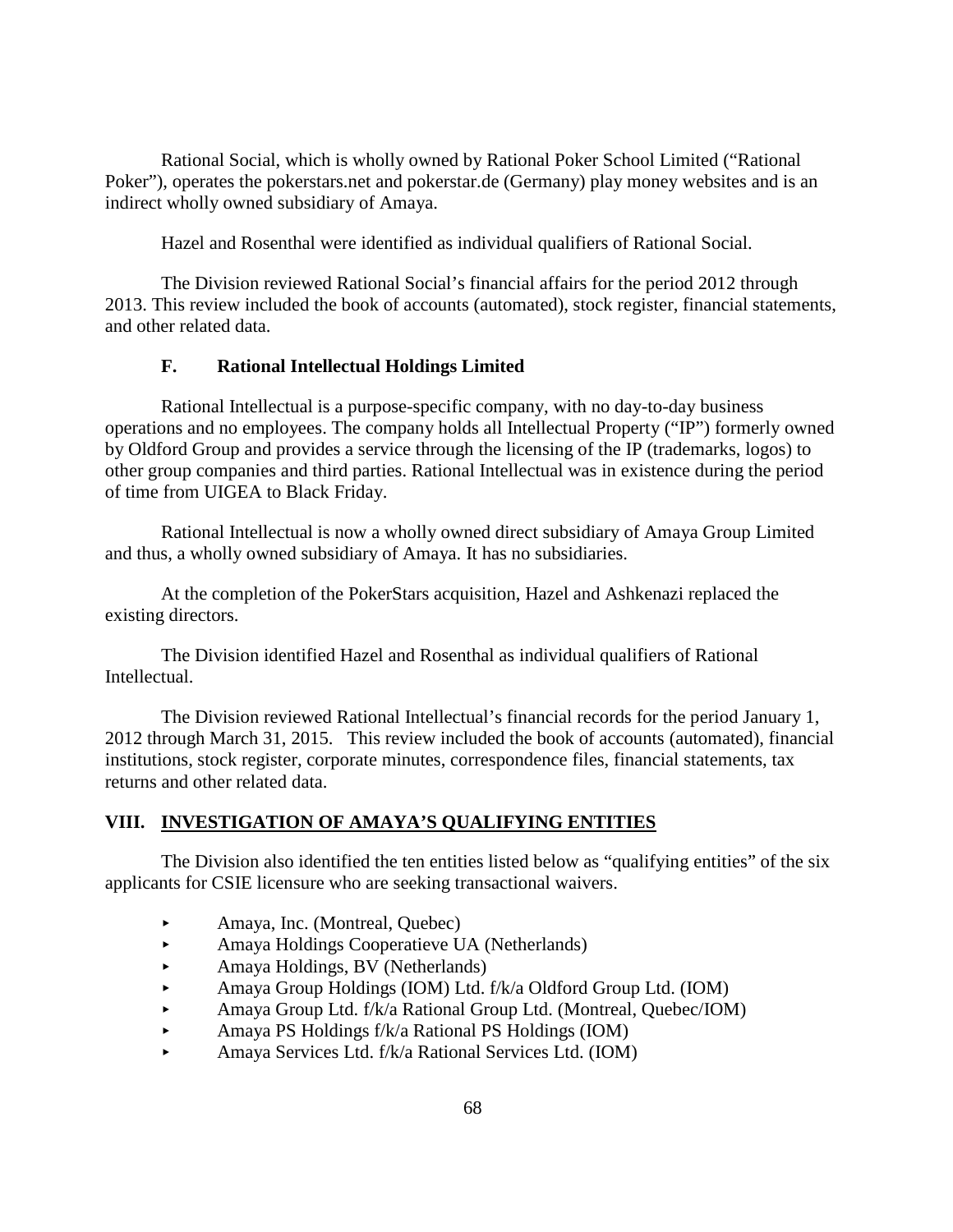- Rational Resources Ltd. (IOM)
- ► Rational Poker School Ltd. (IOM)
- Amaya Holdings Canada Ltd. (Montreal, Quebec)

The Division conducted a plenary investigation of the PokerStars Entities involved in Internet gaming prior to Black Friday in order to fully understand the business activities and operations of the PokerStars Entities before the Amaya acquisition.

## **A. PokerStars Related Entities**

## **1. Amaya Group Holdings (IOM) Limited**

The results of the Division's review of Amaya Holdings (IOM), the successor-in-interest of Oldford Group, are addressed earlier in this report.

# **2. Amaya Group Limited**

Amaya Group Limited, the successor-in-interest to Rational Group, was formed on November 2, 2012, in the IOM. Its principal office is in the IOM. Amaya Group Limited is a wholly owned direct subsidiary of Amaya Holdings (IOM) and is ultimately a wholly owned subsidiary of Amaya.

Rational Group was originally organized as a holding company for the PokerStars and FullTilt branded entities. The company changed its name to Amaya Group Limited after its acquisition by Amaya. With regard to the New Jersey online gaming structure, Amaya Group Limited has three principal subsidiaries that will be active in New Jersey: Rational Treasury (NJ player funds); Rational Intellectual (intellectual property); and Amaya PS Holdings (PokerStars). Additionally, Amaya Group Limited owns 100% of the issued and outstanding shares of Rational FT Holdings Limited ("Rational FT Holdings"), a limited share company that is the holding company for subsidiaries that operate the FullTilt brand and website. Through Amaya PS Holdings and Rational FT Holdings, Amaya Group Limited and its parent, Amaya Holdings (IOM), operate the group's real money gaming sites in all jurisdictions.

## **3. Amaya PS Holdings Limited**

Amaya PS Holdings, the successor-in-interest of Rational PS Holdings, was formed on November 2, 2012, in the IOM. Its principal office is in the IOM. Amaya PS Holdings is a wholly owned direct subsidiary of Amaya Group Limited and is ultimately a wholly owned subsidiary of Amaya.

Amaya PS Holdings was originally formed as a holding company for PokerStars related subsidiaries under the name Rational PS. The company changed its name to Amaya PS Holdings following its acquisition by Amaya. Amaya PS Holdings serves as the direct holding company for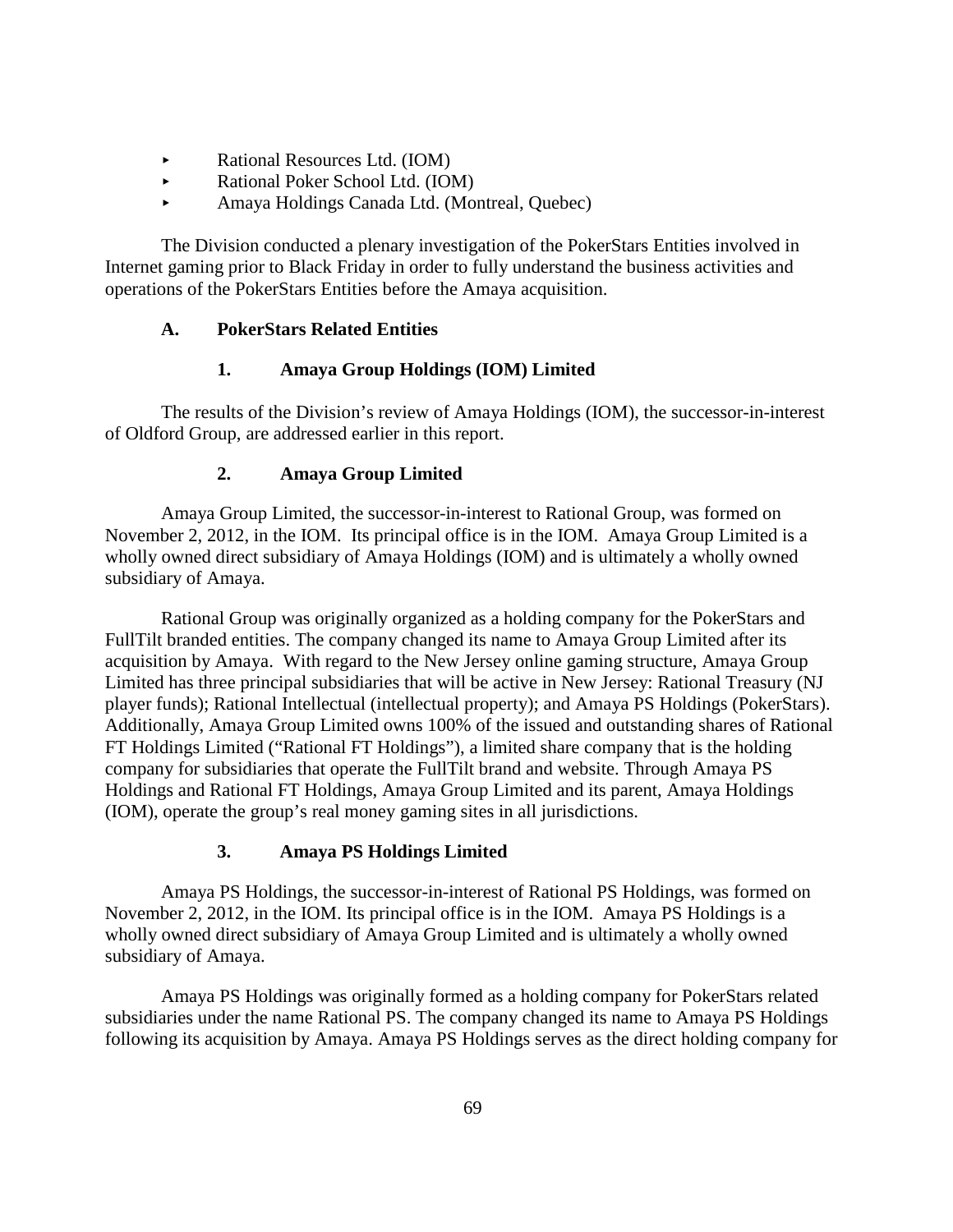Amaya Services, Rational Resources, and Rational Poker, all three of which are qualifying entities of the Amaya applicants.

### **4. Amaya Services Limited**

Rational Services was originally formed on January 24, 2006, to operate as the main services company for the group of companies that operate the PokerStars and FullTilt Internet poker brands. Following the acquisition by Amaya, the company was renamed Amaya Services. The company is responsible for relationships with most third-party service providers, employs all IOM employees who work for group companies, other than those employed by group company, Rational Entertainment, and engages with consultants worldwide. Additionally, it is party to the agreement with Resorts to jointly and exclusively pursue the operation, management, marketing and licensing of a New Jersey Internet gaming business. The details of this contract are set forth in Section IV. Amaya Services is the parent company of an applicant, Amaya NJ, the group company that will provide the platform offering the PokerStars and FullTilt Internet poker brands in New Jersey. Amaya Services is wholly owned by Amaya PS.

On August 1, 2014, at the completion of the acquisition by Amaya, the existing directors of Rational Services resigned and were replaced by Hazel and Ashkenazi. On September 11, 2014, the name of Rational Services was changed to Amaya Services. On April 30, 2015, Ashkenazi resigned as a Director and Rosenthal was appointed Director.

Hazel and Rosenthal were identified as individual qualifiers of Amaya Services.

The Division reviewed Amaya Services' financial records for the period January 2012 through March 31, 2105. This review included the books of accounts, financial institutions, stock register, corporate minutes, correspondence files, financial statements, tax returns, bank statements, accounts receivable contracts, accounts payable and other related data. As a result of this financial investigation, nothing of a derogatory nature was discovered.

## **5. Rational Resources Limited**

Rational Resources was formed in Malta on October 25, 2011. Its principal office is in Ta' Xbiex, Malta. Rational Resources is a holding company that holds interest in entities that operate online gaming in the European Union. Rational Resources offers the PokerStars and FullTilt brands to customers in the European Union and is also the direct holding company of Amaya US, the applicant company which will operate Amaya's New Jersey support office.

## **6. Rational Poker School Limited**

Rational Poker was formed on January 6, 2011, in the IOM. Its principal office is in Onchan, IOM. The company is a wholly owned direct subsidiary of Amaya PS Holdings and thus is ultimately a wholly owned subsidiary of Amaya. Rational Poker, which operates the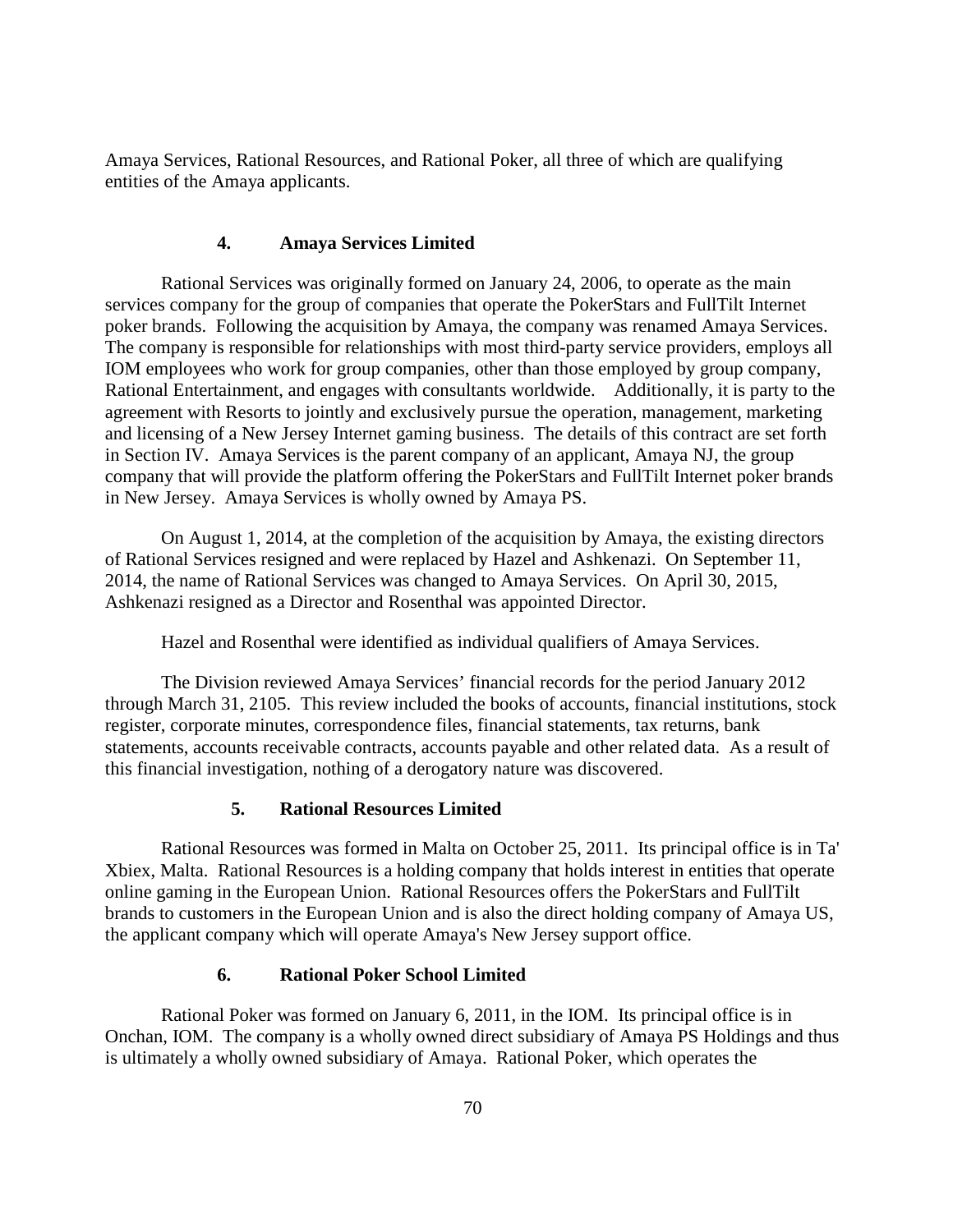PokerStars.net and PokerStars.de (Germany) play money websites, is the holding company of the applicant company Rational Social, which was organized for the publishing of mobile poker social game applications intended to be provided to New Jersey users. Although Rational Poker was in existence during the period of time from UIGEA to Black Friday, it was created only four months prior to Black Friday and has never offered real money gaming in any jurisdiction, including the United States.

### **B. Non-PokerStars Related Entities**

### **1. Amaya, Inc.**

The Division's full plenary review of Amaya, Inc. is detailed in Section IV of this Report.

### **2. Amaya Holdings Coöperatieve UA**

Amaya Coop was formed on May 26, 2014, in Amsterdam, Netherlands. The company was organized as a cooperative under Dutch law for its favorable tax structure. The company is a wholly owned subsidiary of Amaya and is domiciled in the Netherlands with its principal office there. Amaya Coop currently has five managing directors: Sebag and Goldstein (both employees of Amaya), Panama BV (a Dutch Trust Company), Dennis Kramer and Gerben van den Berg (both of whom are Dutch nationals residing in the Netherlands).<sup>[29](#page-71-0)</sup>

Amaya Coop serves as a holding company to the group of companies that will operate PokerStars and FullTilt branded Internet offerings in New Jersey.

### **3. Amaya Holdings BV**

Amaya BV was formed on May 26, 2014, in Amsterdam, Netherlands. Amaya BV is domiciled in the Netherlands with its principal office also located there.

Amaya BV is wholly owned by Amaya Coop, a qualifying entity. Amaya has structured Amaya BV and Amaya Coop to provide a favorable tax benefit under Dutch tax law. Amaya BV serves as a holding company to the group of companies that will operate PokerStars and FullTilt branded Internet offerings in New Jersey.

### **4. Amaya Holdings Canada, Inc.**

Amaya originally established Amaya Gaming Holdings in September 2012 to act as a holding subsidiary company for the Cadillac Jack acquisition. Amaya management ultimately decided to use a different entity for that transaction and the company remained dormant until

 <sup>29</sup>Amaya has requested, in a letter petition, that Panama BV, Dennis Kramer, and Gerben van den Berg be waived from qualification since they are outside directors. That petition is pending.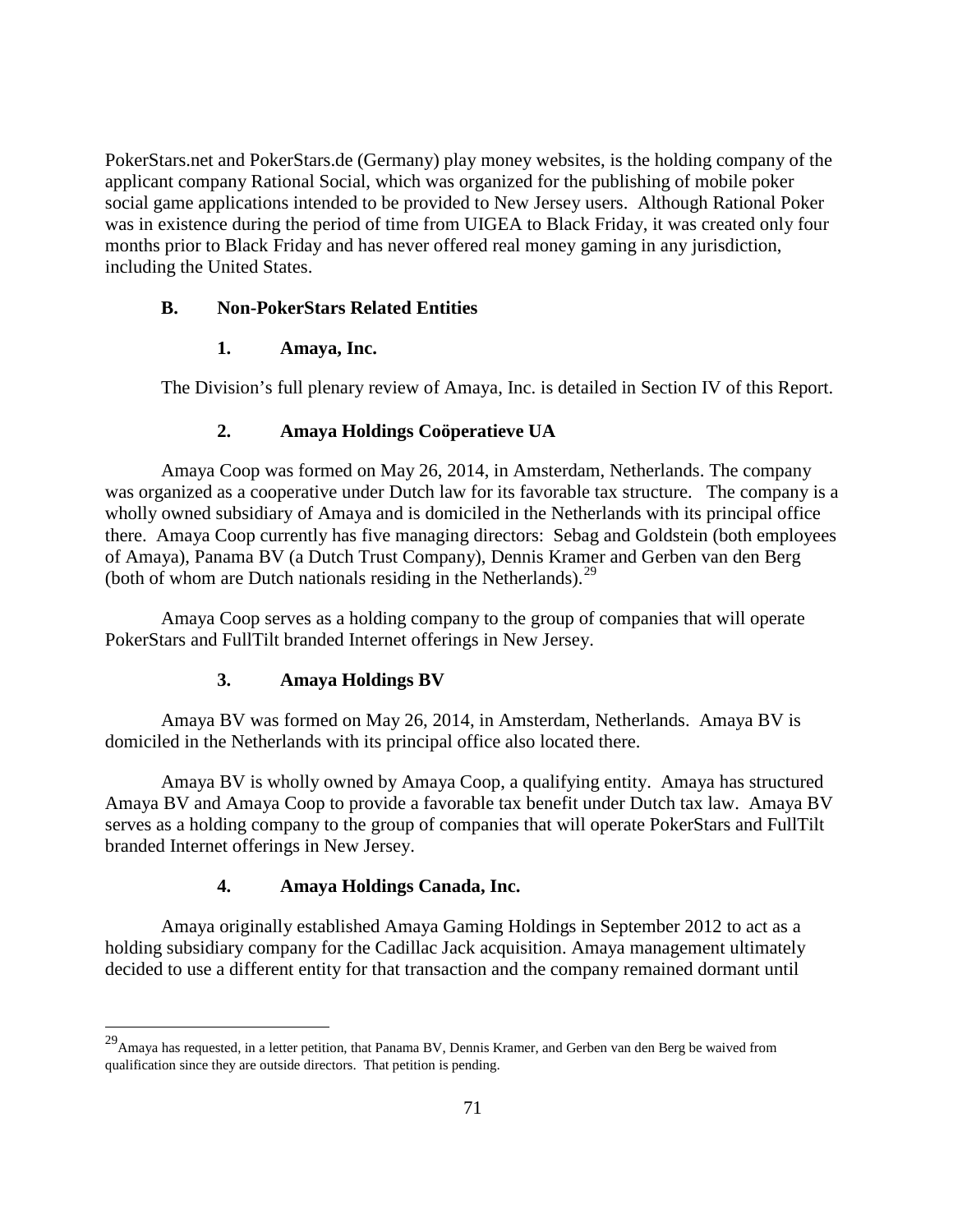Amaya utilized Amaya Gaming Holdings as a holding company to acquire Pyr in connection with Amaya's acquisition of Oldford Group.

# **IX. INDIVIDUAL QUALIFIERS**

The Division identified those individuals who are deemed qualifiers of Amaya and those related subsidiaries that are seeking licensure. For each qualifier, the Division conducted a preliminary investigation.

The Division also investigated an additional 59 former PokerStars/FullTilt/Pyr employees currently working at Amaya related entities to determine whether their past employment with the PokerStars Entities raises issues that could negatively affect their suitability. This comprehensive review was conducted to assess each individual's personal suitability.

## **A. Individuals Subject to Investigation as Qualifiers**

The Division identified 32 individuals as natural person qualifiers who are required to individually establish their "good character, honesty and integrity" as part of Amaya's CSIE application. Those individual qualifiers subject to Division investigation are:

| <b>NAME</b>                | <b>COMPANY</b>          | <b>POSITION</b>                        |
|----------------------------|-------------------------|----------------------------------------|
| Bar-Yoseph, Aaron          | Amaya                   | Senior Vice President, Cadillac Jack   |
| Jaques, Donald             | Amaya                   | Senior Vice President of Online, Amaya |
| Mincoff, Robert            | Amaya                   | Director of Compliance                 |
| Baazov, David              | Amaya                   | <b>Chief Executive Officer</b>         |
| Sebag, Daniel              | Amaya                   | <b>Chief Financial Officer</b>         |
| Goldstein, Marlon          | Amaya                   | Executive V.P. and General Counsel     |
| Hazel, Michael*            | Amaya Holdings<br>(IOM) | Interim CEO, CFO                       |
| Rosenthal, Israel*         | Amaya Holdings<br>(ION) | <b>Chief Operating Officer</b>         |
| Bourenkov, Serge***        | Amaya Holdings<br>(IOM) | General Manager, Pyr                   |
| Clark, Sr., Gen.<br>Wesley | Amaya                   | Board of Directors, Amaya              |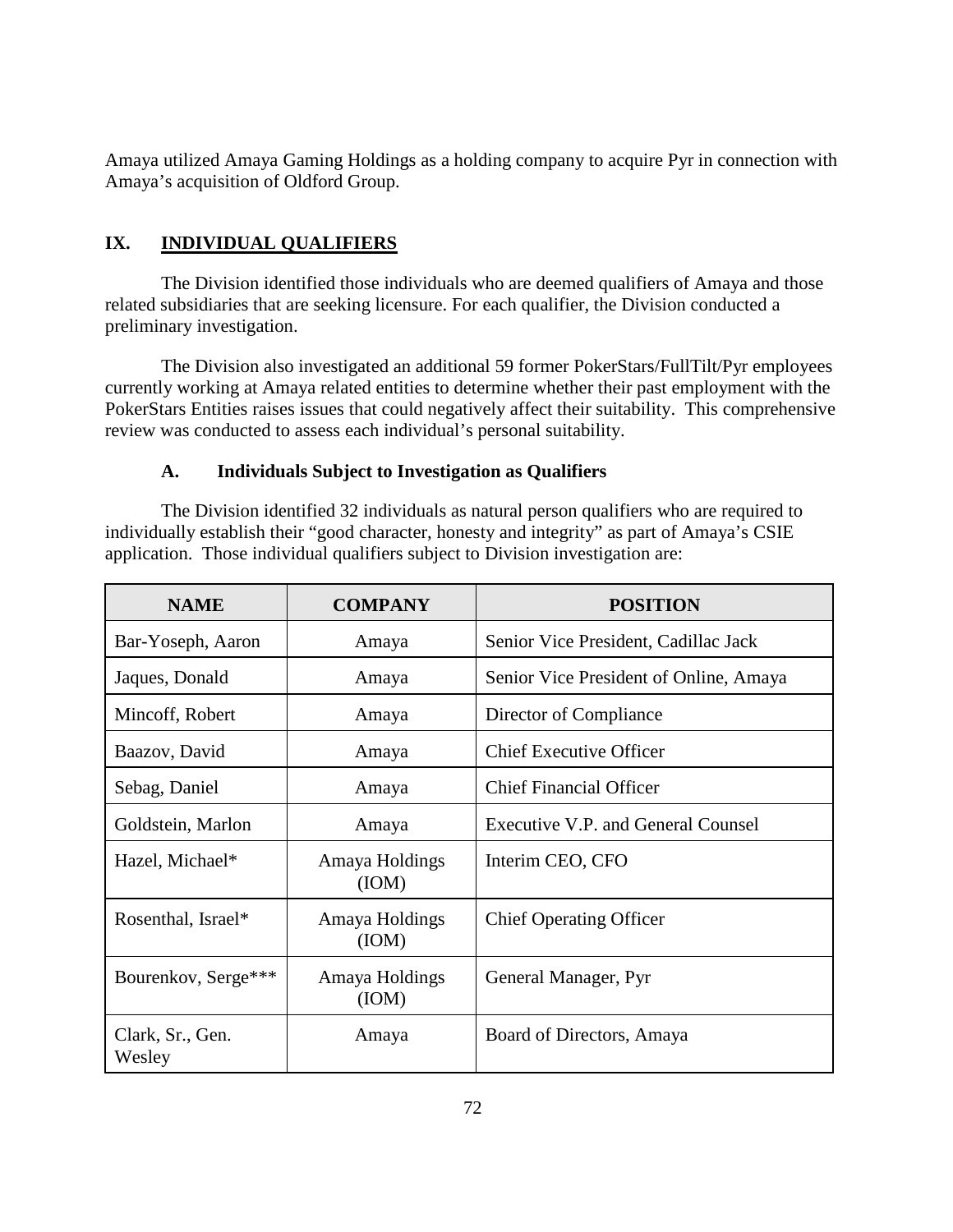| <b>NAME</b>        | <b>COMPANY</b>          | <b>POSITION</b>                                   |
|--------------------|-------------------------|---------------------------------------------------|
| Gadhia, Divyesh    | Amaya                   | Board of Directors, Amaya; Audit<br>Committee     |
| Dever, Paul        | Amaya                   | V.P. of Interactive, Cryptologic, Amaya           |
| Goodson, Harlan    | Amaya                   | Board of Directors, Amaya; Audit<br>Committee     |
| Templer, Guy*      | Amaya Holdings<br>(ION) | Group Business Development & Strategy<br>Director |
| Ashkenazi, Rafael* | Amaya                   | Senior Vice President, Strategy                   |
| Petts, Gregory*    | Amaya Holdings<br>(ION) | Director of Internal Audit                        |
| Robins, Matthew*   | Amaya Holdings<br>(ION) | Director of Compliance                            |
| Benchetrit, Ronen* | Amaya Holdings<br>(ION) | <b>Chief Technology Officer, PokerStars</b>       |
| Blonder, Sigal*    | Amaya Holdings<br>(ION) | Director, New Country Technical Programs          |
| Feather, Ian*      | Amaya Holdings<br>(ION) | Director of Business Development                  |
| Day, Stephen*      | Amaya Holdings<br>(ION) | Director of Poker Room Operations                 |
| Mansour, Dominic** | Amaya Holdings<br>(ION) | Managing Director, FullTilt                       |
| Kovach, Stefan*    | Amaya Holdings<br>(ION) | <b>Marketing Consultant</b>                       |
| Hobcraft, Samuel*  | Amaya Holdings<br>(ION) | Director of Casino                                |
| Markus, Shyan**    | Amaya Holdings<br>(ION) | Poker Room Manager                                |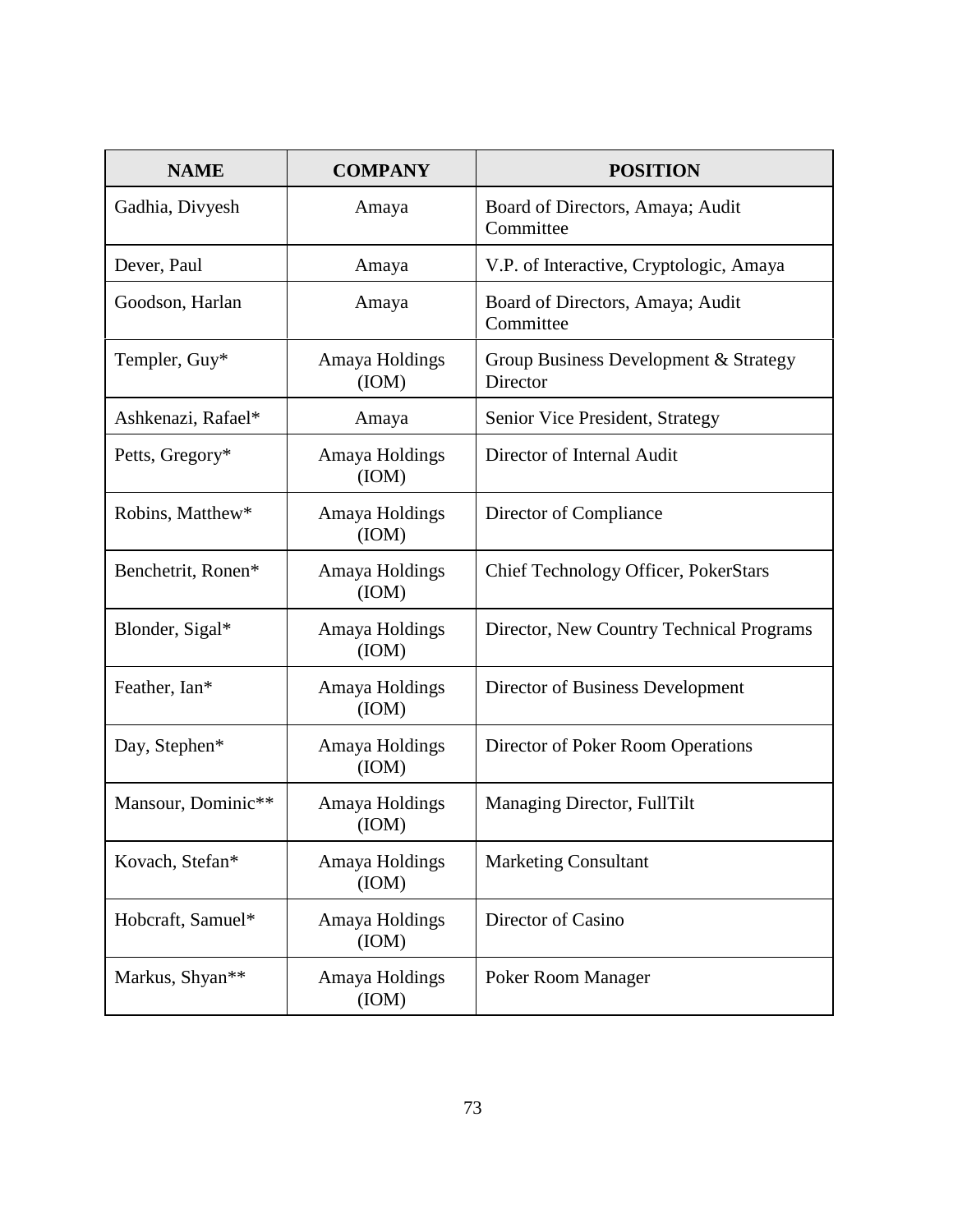| <b>NAME</b>         | <b>COMPANY</b>          | <b>POSITION</b>                              |
|---------------------|-------------------------|----------------------------------------------|
| Tonnesen, Morten*   | Amaya Holdings<br>(ION) | Director of Group Marketing                  |
| Soloveychik, Vadim* | Amaya Holdings<br>(ION) | Director of Marketing                        |
| Byron, Scott*       | Amaya Holdings<br>(IOM) | Senior Poker & Responsible Gaming<br>Advisor |
| Shani, Meron*       | Amaya Holdings<br>(ION) | Corporate Finance Controller                 |
| Fabian, Charles**   | Amaya Holdings<br>(ION) | Chief Technology Officer, FullTilt           |
| Bourenkov, Serge*** | Amaya Holdings<br>(ION) | General Manager, Pyr                         |

\*Former employee of Oldford Group/PokerStars

\*\*\*Former employee of Pyr

Of these qualifiers, the Division conducted full plenary investigations of four senior executives of Amaya and four former PokerStars or FullTilt senior executives who are currently employed by Amaya in senior executive positions.

# **B. Plenary Investigation of Senior Executives of Amaya, Inc.**

The Division conducted plenary licensing investigations of Baazov, Sebag, Goldstein and Mincoff to ensure that Amaya's senior management team possesses the requisite "good character, honesty, and integrity" mandated by the Act. Additionally, the investigation allowed the Division to more fully understand all aspects of Amaya's finances and business operations and how the company seeks to oversee the daily business activities of the recently acquired PokerStars Entities.

Baazov is the CEO, President, and Chairman of Amaya. He founded the company (then, Gametronix Systems) in January 2006. He also serves in senior executive management positions for numerous Amaya subsidiaries. Excluding the significant stock options (both vested and nonvested) that he receives as part of his compensation package, Baazov owns 18.77% of Amaya's outstanding shares.

 <sup>\*\*</sup>Former employee of FullTilt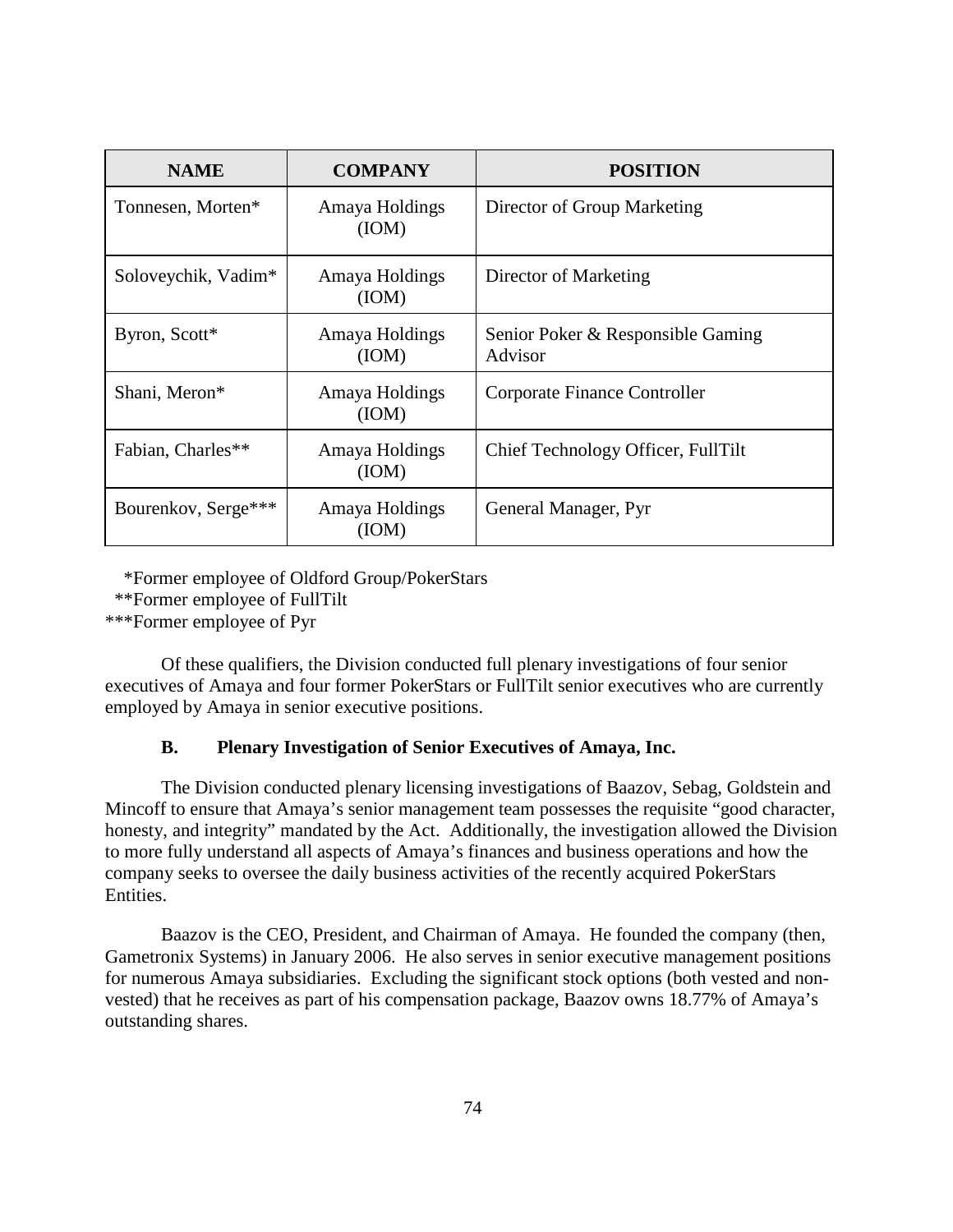Sebag is the Chief Financial Officer and a Director of Amaya. Sebag has worked at Amaya as its CFO since being hired in 2007. He also serves in senior executive management positions for numerous Amaya subsidiaries. Sebag owns less than 1% of Amaya's outstanding shares.

Goldstein is the Executive Vice President and General Counsel for Amaya. He joined the company in January 2014 after having previously represented Amaya in several legal matters. As of September 30, 2014, Goldstein did not have any ownership interest in Amaya; however, he received 600,000 non-vested stock options when he began employment with Amaya (225,000 of those options had vested by September 30, 2014). Goldstein has not exercised any of these options.

Mincoff is the Director of Compliance for Amaya.<sup>30</sup> Mincoff has served as the Director of Compliance and the Assistant Secretary for the Board of Directors since joining Amaya in August 2006. He also serves in senior executive management positions for numerous Amaya subsidiaries. In 2010, Mincoff also received stock options in Amaya.

#### Plenary Investigation of Former PokerStars, FullTilt, and Pyr Senior  $C_{\star}$ **Executives**

The Division conducted plenary licensing investigations of former senior executives of PokerStars, Pyr, and FullTilt who are presently employed by Amaya to ensure that these individuals satisfy the Act's suitability standard. The investigators also provided insight into the historical business activities and operations of PokerStars, Pyr, and FullTilt and into how Amaya will manage the business operations of the former PokerStars Entities going forward.

The four former PokerStars/Pyr executives subject to plenary investigation by the Division were:

Hazel is the Chief Financial Officer and Interim CEO of Amaya Holdings (IOM),  $1.$ a wholly owned subsidiary of Amaya. Hazel also holds 225,000 stock options in Amaya.

Hazel previously served as the Chief Financial Officer of PokerStars, including during part of the time the company operated after the enactment of UIGEA. Since the PokerStars acquisition, Hazel has had contact with Isai and Mark Scheinberg. He testified that these contacts were social and no company business was discussed.

Rosenthal is the Chief Operating Officer of Amaya Holdings (IOM). Additionally,  $2.$ Rosenthal serves on the boards of numerous Amaya entities. Rosenthal also holds

<sup>30</sup> Amaya is in the process of hiring a Compliance Officer specific to the United States, at which time Mincoff's role will be limited to being Director of Compliance for Canada.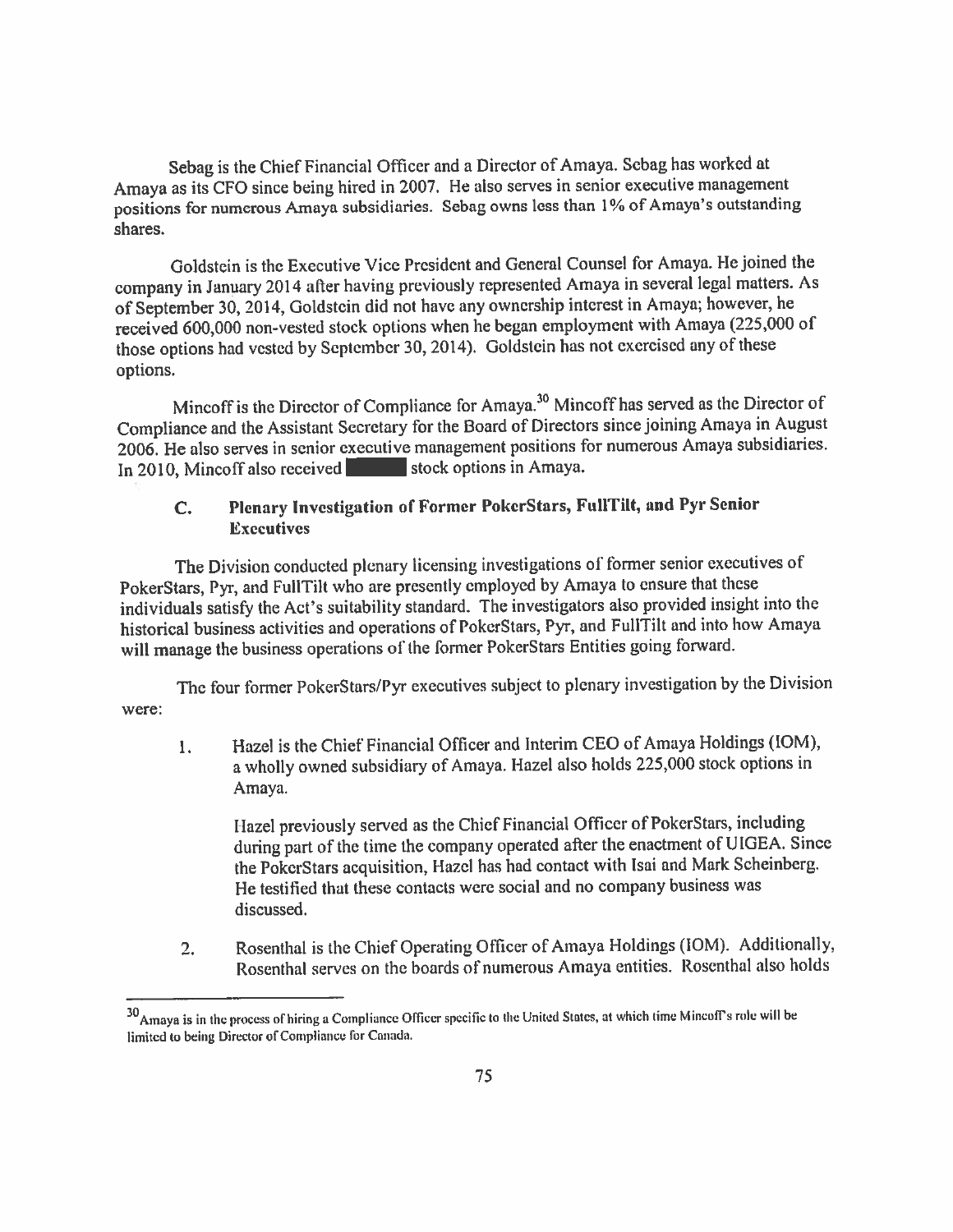225,000 Amaya stock options. He is a long-time friend of the Scheinberg family and inherited ownership of shares which gave him was ownership of Oldford Group. Rosenthal was Director of Operations of the Rational Group, which owned and operated the PokerStars group of companies, during the companies' operation after the enactment of UIGEA. At the closing of Amaya's acquisition of PokerStars, Israel Rosenthal received approximately Rosenthal is in accordance with the deferred scheduled to receive another payment agreement between Amaya and Oldford Group.

- Charles Fabian is the Chief Technology Officer of Amaya NJ. He does not hold  $3<sub>1</sub>$ any other positions or directorships with Amaya or any other corporate entity. Since 2004, Fabian had worked for FullTilt related entities. He began as a software developer and was promoted to Head of Game Systems Development for Pocket Kings Consulting Ltd., when the company relocated to Ireland in 2006. He worked for FullTilt, and its related companies, during the company's operation after the enactment of UIGEA.
- Serge Bourenkov is the General Manager of Amaya Software, doing business as  $4.$ Pyr. He reports directly to Baazov. Bourenkov did not begin working at Pyr until after Black Friday. Bourenkov was previously employed by Globus Solutions, a company he founded to develop an online trading platform for the United States securities market. He has been licensed by the IOM Gambling Supervision Commission since 2003.

#### THE DIVISION'S DECEMBER 6, 2013 SUSPENSION OF THE POKERSTARS' X. **LICENSE APPLICATION**

According to the terms of the Division's December 6, 2013 letter, the PokerStars Entities application remains suspended until December 6, 2015, unless Amaya establishes a sufficient showing of significantly changed circumstances. In its petition, Amaya argues that its acquisition of all of the assets of the PokerStars Entities satisfies that burden by (a) removing the individuals responsible for the alleged misconduct of the companies; (b) irrevocably and totally extinguishing the ownership interests of Isai and Mark Scheinberg; and (c) ensuring that the Scheinbergs and other senior executives will have no further involvement in the operation or management of their former companies.

The Division agrees that Amaya's acquisition of the PokerStars Entities constitutes significantly changed circumstances. Accordingly, the Division vacates the two-year suspension imposed by the Division of its consideration of the CSIE license application of the PokerStars Entities.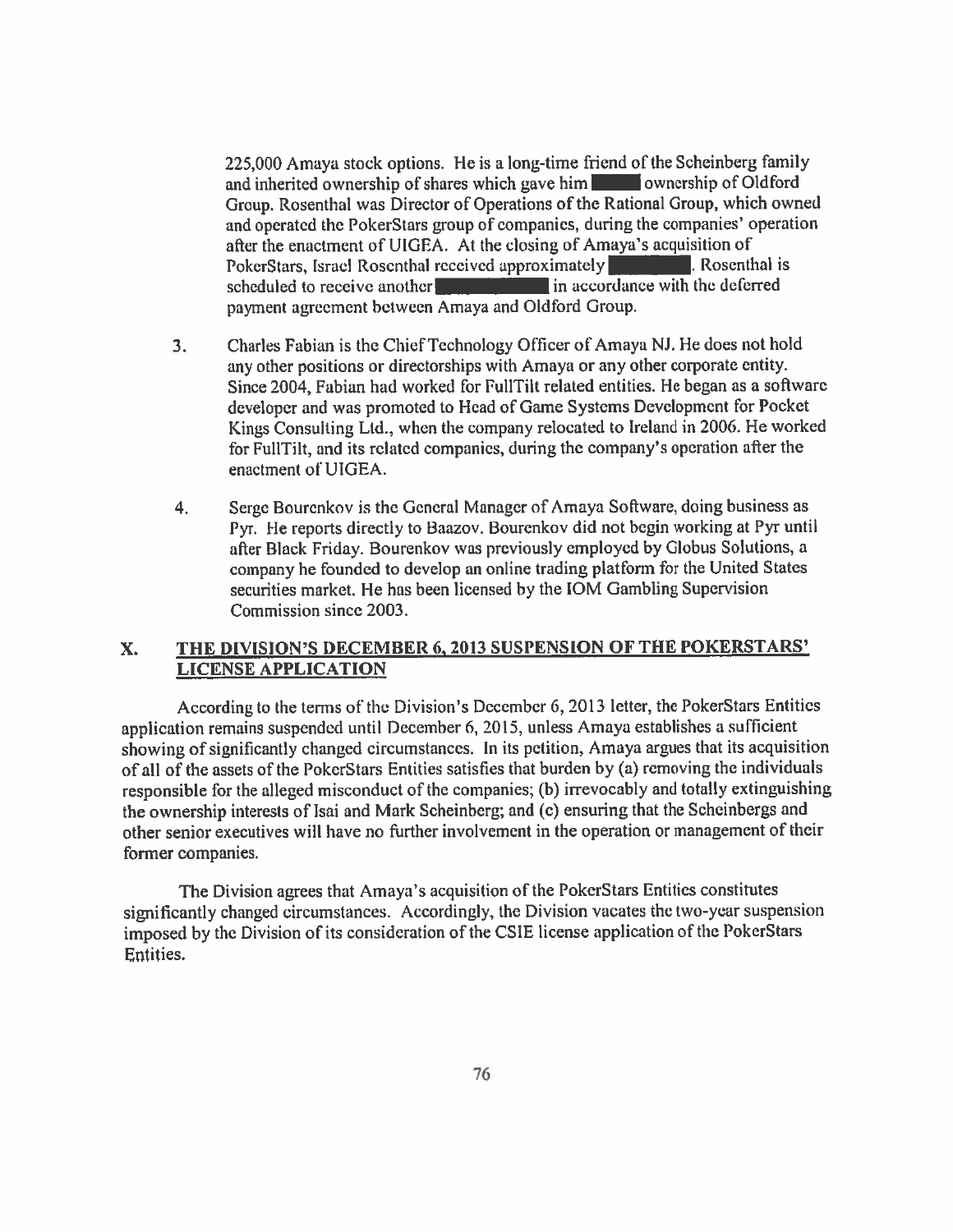## **XI. THE NEW JERSEY CASINO CONTROL ACT AND THE TRANSACTIONAL WAIVER PROCESS**

Pursuant to  $N.J.S.A.$  5:12-92(a)(1), a CSIE "shall require licensure as a casino service industry enterprise in accordance with the provisions of [the Casino Control Act] prior to conducting any business whatsoever with a casino applicant or license, its employees or agents; provided, however, that upon a showing of good cause by a casino applicant or licensee, the director may permit an applicant for a [CSIE] license to conduct business transactions with such casino applicant or licensee prior to the licensure of that [CSIE] . . . for such periods as the Division may establish by regulation." By regulation, the Division can permit an applicant for a CSIE license to transact business prior to licensure upon the joint petition of the CSIE applicant and a casino licensee or applicant where: the CSIE applicant has submitted a completed application; the CSIE applicant certifies that neither it nor any of its qualifiers are disqualified under N.J.S.A. 5:12-86 ("Section 86"); the petitioner shows good cause for granting the petition; and the CSIE applicant agrees that it will detail any business transacted with the casino licensee or applicant within 30 days and make available for inspection any records regarding the transaction.

In all cases, the Division conducts a preliminary investigation on each company and qualifier of the CSIE applicant to determine whether the applicant has preliminarily established its good character, honesty, and integrity. During this initial investigation, the Division also conducts initial criminal checks and searches for any negative financial information, such as bankruptcies, tax liens, and judgments against the entities or qualifiers. Provided that no initial derogatory information is discovered, this, coupled with the certification that the entity and qualifiers have no Section 86 disqualifiers, creates the basis for a showing of "good cause" by the CSIE applicant such that the Director may allow it to begin conducting business with Atlantic City casinos and other CSIEs, pending the results of a plenary investigation.

Transactional waivers, when granted by the Director, are issued for an initial period of up to six months. An additional showing of good cause is required to extend the waiver, which is routinely granted unless issues arise during the investigation. Finally, the Director may reconsider the granting of any transactional waiver at any time.

# **XII. THE DIVISION'S INVESTIGATIVE FINDINGS FROM ITS PLENARY REVIEW OF AMAYA AND AMAYA GROUP HOLDINGS (IOM) LIMITED AND EACH ENTITY'S INDIVIDUAL QUALIFIERS**

### **A. Entities**

To assess the good character, honesty, and integrity of Amaya and Amaya Holdings (IOM), the Division engaged in a comprehensive financial review, examined the companies' compliance efforts to remedy PokerStars' prior illegal activity, and conducted voluminous records checks. The investigative steps and results of the inquiries are detailed in Sections V and VI and are not repeated here.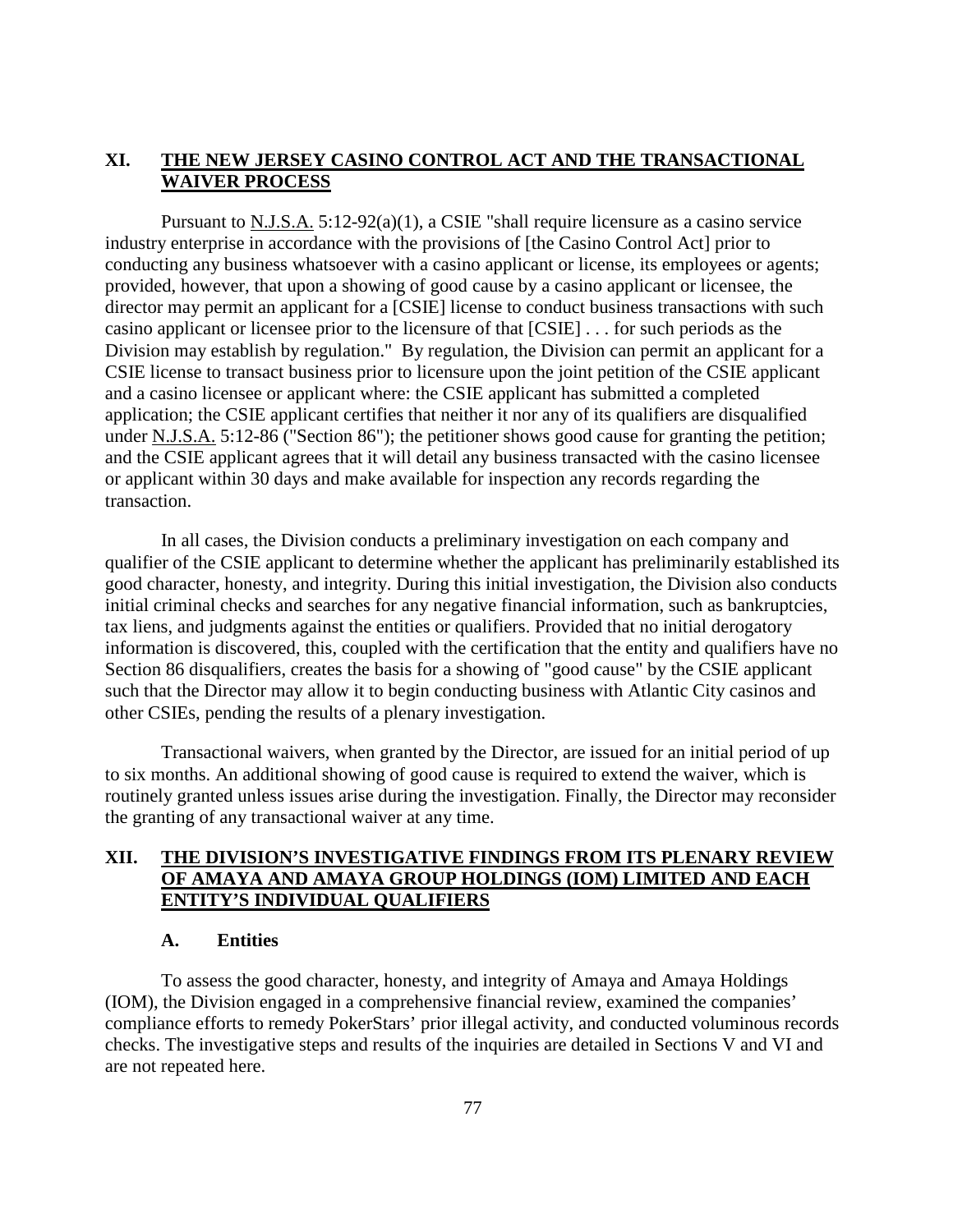The Division's review of Amaya and Amaya Holdings (IOM)'s financial information did not reveal any material derogatory information. Likewise, the Division reviewed Amaya's integrated compliance program, which the company designed to create stronger corporate governance, regulatory, and compliance oversight, ensure the company's compliance with all applicable New Jersey and federal laws and prevent any future illegal online gaming. As detailed in Section VI, the integrated compliance plan has resulted in Amaya's decision to cease the business activities of the PokerStars Entities in 34 grey markets where online gaming is not authorized.

The Division also conducted numerous records checks with domestic and international agencies and departments with respect to criminal activity, liens, judgments, civil suits and bankruptcy filings. The Division also conducted records checks in gaming jurisdictions where the companies operated. The Division's review of the record checks did not reveal any material derogatory information.

Based upon the lack of material derogatory information revealed during the Division's investigation and the strength of the integrated compliance plan, the Division concludes that Amaya and Amaya Holdings (IOM) have established the requisite good character, honesty, and integrity required for qualification as a qualifier of a CSIE.

## **1. Review of Amaya, Inc.'s Acquisitions and Divestitures Prior to PokerStars Acquisition**

The Division also engaged in a comprehensive investigation of Amaya's financial history and source of funds utilized to purchase the PokerStars Entities. The Division's financial examination revealed that through a series of positive outcome acquisitions and divestitures, which served to increase confidence in Amaya's business standing in the private and institutional equity and lending markets, the company positioned itself to secure \$4.9 billion in financing to fund the acquisition of the PokerStars Entities.

Specifically, since 2011, Amaya completed five strategic acquisitions that have significantly expanded its business by delivering expanded platform capability and market reach. In addition, these strategic acquisitions, some of which required relatively little out of pocket cash or new debt, enabled Amaya to demonstrate to the financial market and its institutional investors a successful track record as an acquiring company. Certain key factors enabled Amaya, a company with approximately \$150 million in revenue for the year ended December 31, 2013, to position itself to purchase PokerStars, a company with over \$1 billion in revenue for the year ended December 31, 2013. These factors include the following:

 Strategic acquisitions which required relatively little out of pocket cash or new debt, which enabled Amaya to demonstrate to investors a successful track record in acquiring companies;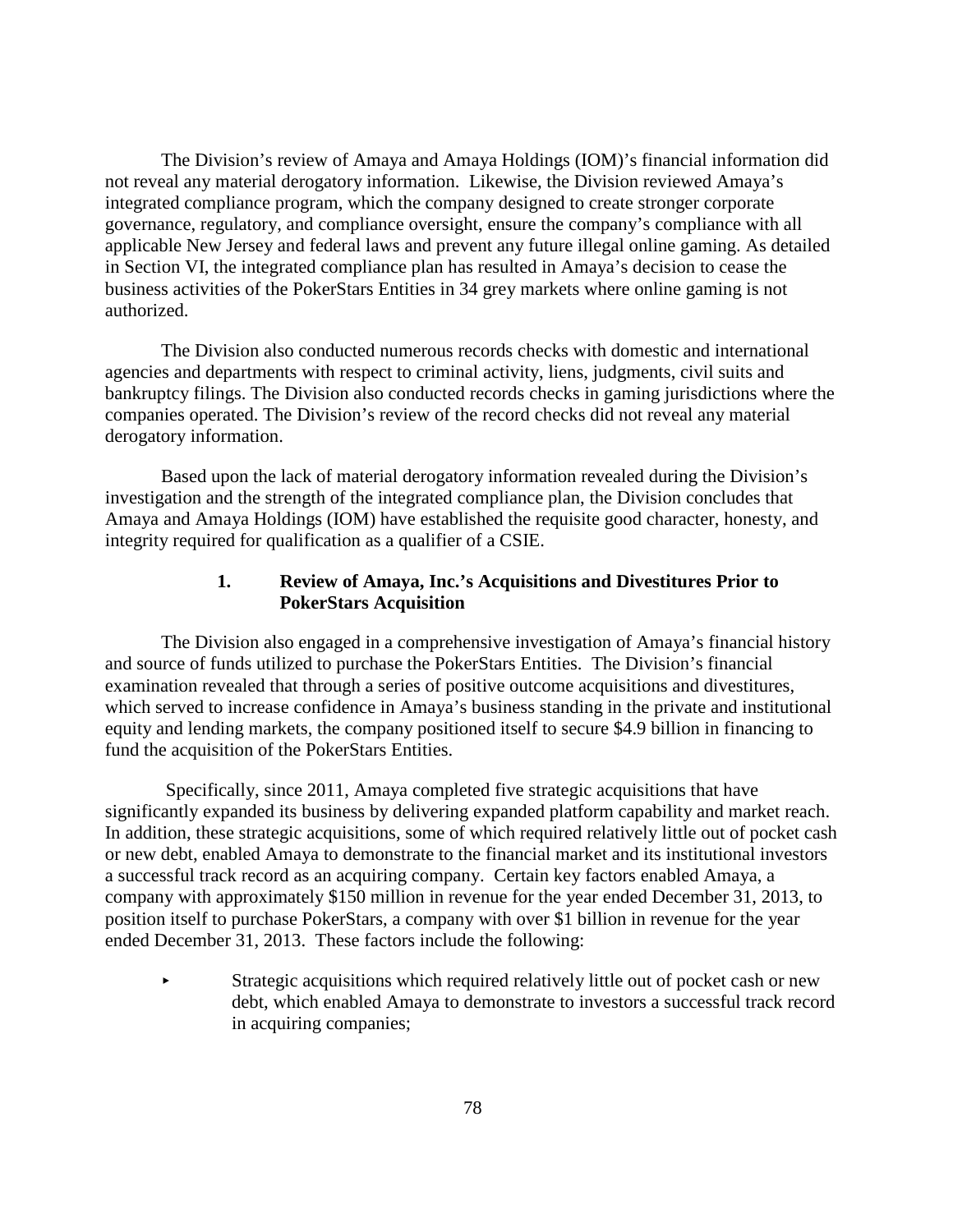- Significant private placement capital raised from 2011-2013 which enabled Amaya to build a deep pool of loyal private investors;
- Enhanced confidence by private placement capital stakeholders that Amaya's acquisition strategy increased revenues and profits as well as the company's stock price; this confidence assisted Amaya in raising significant private placement equity as part of the PokerStars acquisition; and
- Enhanced confidence by lenders in Amaya as an acquiring company where the company reported increased revenues and profits, thus providing Amaya with the financial flexibility to raise additional working capital by leveraging certain acquisition assets (*i.e.*, Cadillac Jack assets).

Amaya has demonstrated its ability to grow and diversify its product portfolio through purchases that relied on little upfront cash and ready access to debt financing. Amaya acquired numerous companies and their substantial assets – Chartwell, a gaming software and online game content provider; Cryptologic, an Internet content provider; and Ongame, an Internet games company – for relatively little out of pocket cash. Likewise, Amaya's previous acquisitions have also demonstrated its ability to access the financial markets and acquire assets with debt financing. For instance, the company funded its November 2012 purchase of Cadillac Jack with a \$110 million secured term loan as well as the cash on hand. Through acquisitions like its purchase of Diamond Game, a lottery and gaming machines company, the company has expanded its product portfolio.

These transactions allowed Amaya to attract significant capital from 2011-2013, which, in turn, enabled Amaya to build a deep pool of private investors who benefitted as Amaya's stock price increased over the years. In this regard, Amaya raised CAD\$183.9 in capital from 2011 through 2013 including CAD\$155.1 million in private placement equity transactions and CAD\$28.8 million in private placement convertible debentures. This is in addition to the CAD\$14.6 million raised in 2010 in the public markets prior to its strategic acquisitions.

Amaya's successful private placement offerings indicate that private placement capital stakeholders had confidence in Amaya's acquisition strategy to increase revenues, profits and its stock price. In addition to these private placement capital transactions, Amaya's purchase of Cadillac Jack and its operating turnaround at the company provided confidence to its lenders on the \$110 million term loan; providing Amaya with the financial flexibility to leverage Cadillac Jack assets to \$160 million in December 2013 and to \$240 million in May 2014. By Amaya increasing the debt level on the Cadillac Jack assets from \$110 million to \$240 million from December 2013 to May 2014, Amaya obtained access to significant cash resources leading up to the PokerStars acquisition.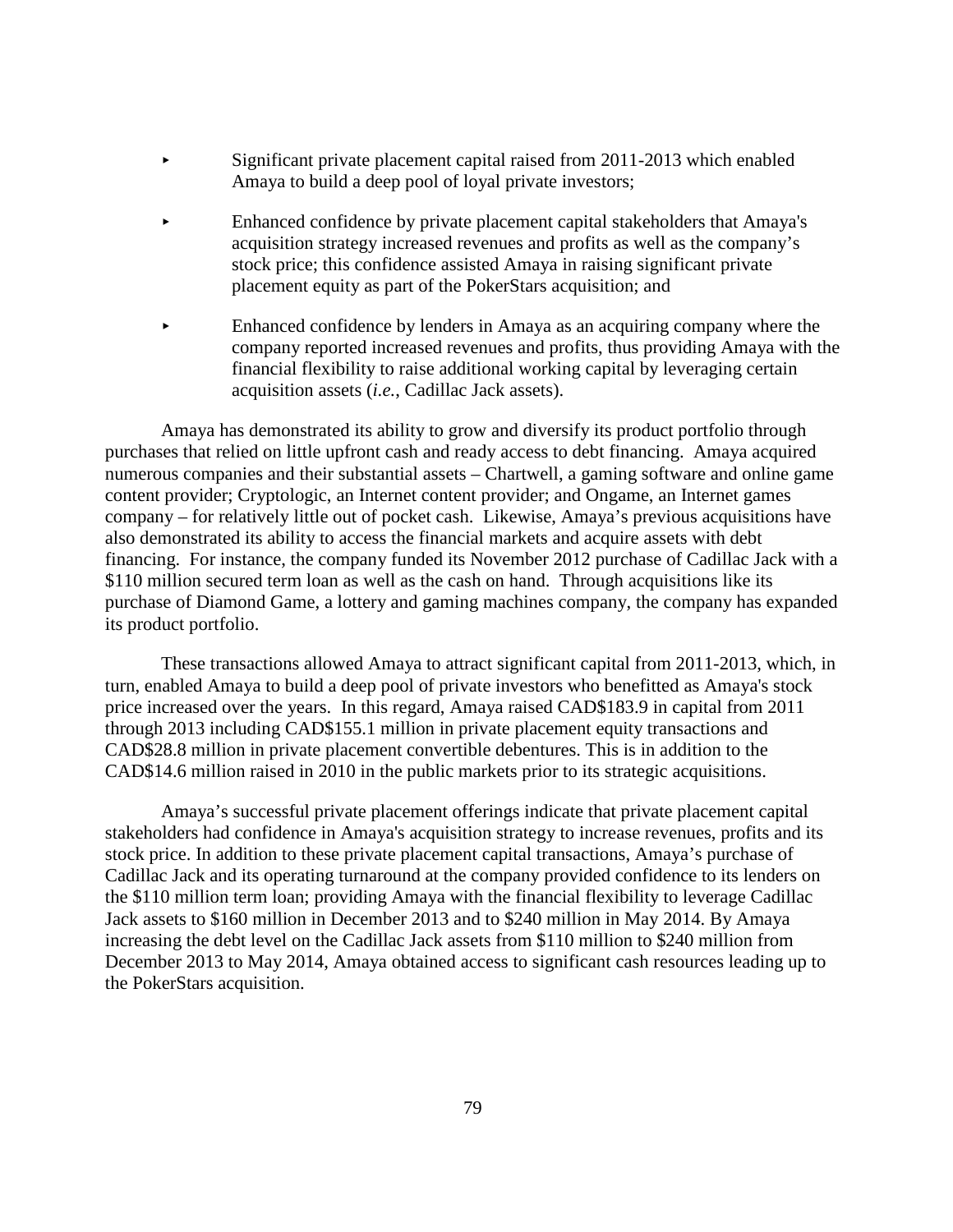### **B. Individuals**

The Division's investigation revealed no material derogatory information for Baazov, Sebag, Goldstein and Mincoff. Accordingly, the Division concludes that each individual possesses the requisite good character, honesty, and integrity required for qualification as a qualifier of a CSIE. Since Hazel, Rosenthal, Bourenkov, and Fabian were employed by the PokerStars Entities prior to the acquisition, their investigations and the Division's determination as to their individual qualifications are addressed in Section XV of this Report.

# **XIII. THE DIVISION'S INVESTIGATIVE FINDINGS FROM ITS PLENARY REVIEW OF THE APPLICANT ENTITIES SEEKING TRANSACTIONAL WAIVER ORDERS**

Because the Division's investigation revealed no material derogatory information concerning Amaya NJ, Rational Treasury, Amaya Software, Amaya US, Rational Social, and Rational Intellectual, the Division is satisfied that each applicant entities presents the requisite good character, honesty, and integrity required for qualification as CSIEs.

# **XIV. THE DIVISION'S INVESTIGATIVE FINDINGS OF ITS REVIEW OF THE ADDITIONAL QUALIFYING ENTITIES**

In addition to Amaya and Amaya Holdings (IOM), the Division identified eight additional entity qualifiers of the six CSIE applicants seeking transactional waivers.

### **A. Amaya, Inc. Entities**

Amaya Coop, Amaya BV, and Amaya Gaming Holdings were historically Amaya entities and were never associated with the PokerStars Entities, and were created after Black Friday. The Division's investigation did not disclose any material derogatory information concerning these three entities and is therefore satisfied that they have established preliminarily that each has the requisite good character, honesty, and integrity required for preliminary qualification as CSIEs.

### **B. Amaya, Inc. Entities Formerly Associated with PokerStars**

In addition to Amaya Holdings (IOM), five qualifying entities had a prior connection to the original PokerStars Entities. Amaya Services was the only one of the five companies that was operational before Black Friday and was thus subject to the Division's plenary review of the company's financial background and record check. The inquiry revealed no material derogatory information.

The more limited inquiry concerning the entities that did not operate before or were incorporated after Black Friday - Amaya Group Limited, Amaya PS Holdings, Rational Resources, and Rational Poker School Limited – revealed no material derogatory information.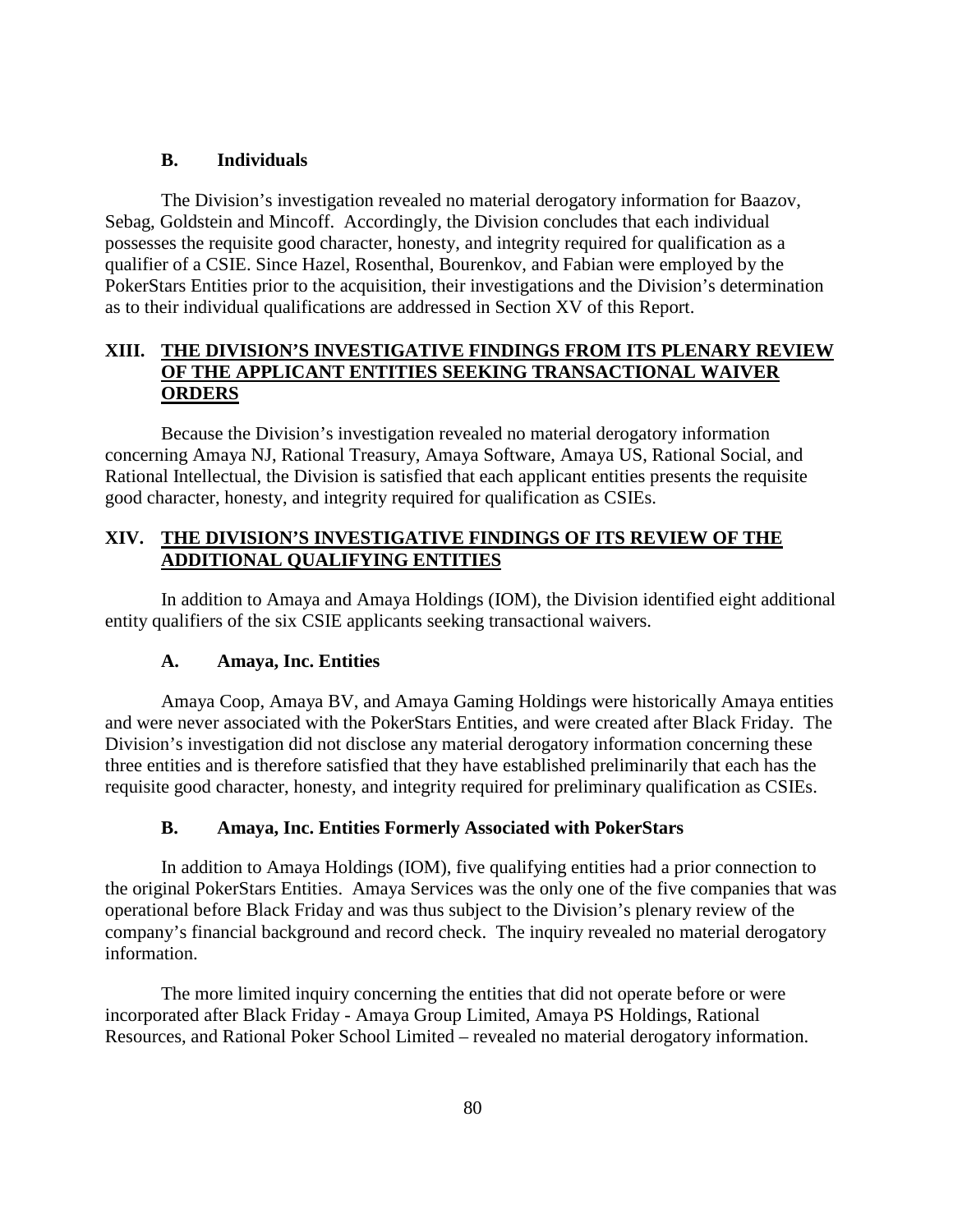Accordingly, the Division is satisfied that Amaya Services, Amaya Group Limited, Amaya PS Holdings, Rational Resources and Rational Poker School Limited presents the requisite good character, honesty, and integrity required for qualification as a qualifying entity of a CSIE applicants.

## **XV. THE DIVISION'S SUITABILITY REVIEW OF SENIOR EXECUTIVES PREVIOUSLY EMPLOYED BY POKERSTARS, FULLTILT AND PYR**

The Division conducted a background investigation of all former PokerStars, FullTilt and Pyr employees currently employed at Amaya who either previously held senior management positions with their predecessor company or have, since the acquisition, been promoted to a senior management position by Amaya to evaluate whether these employees' responsibilities and actions at the predecessor companies disqualify them from continuing their current employment relationship at Amaya or its subsidiaries.

# **A. The Application of the New Jersey Casino Control Act to Unsuitable Individuals Employed by Companies Who Violated UIGEA**

The Division and Commission have, since their inception, routinely denied licensure to significant owners and key management executives who fail to establish their "good character, honesty and integrity." Reasons for such denials have included organized crime associations, criminal convictions, serious financial issues or improprieties, and other conduct that would call into question an individual's suitability to hold a New Jersey license. Some have referred to those who engaged in prior conduct deemed unsuitable as "bad actors" and the process of denying licensure as the "bad actor analysis." Notwithstanding how the regulatory analysis and final action is characterized, at its core, the analysis involves the application of the "good character, honesty and integrity" standard in assessing past conduct to determine current suitability for licensure. See N.J.S.A. 5:12-92b. An individual who was involved in managing, operating or controlling a company involved in business activities that violate federal or state law, regardless of whether the applicant or the corporate entity was prosecuted, would have a substantial burden in establishing the requisite suitability for licensure under the Act. This burden would be further heightened if the illegal or improper conduct or activity was related to gaming.

## **B. Standard for Qualification of Individuals with Post-UIGEA Suitability Issues**

Before online gaming became legal in New Jersey, the Division recognized that a significant number of entities based outside of the United States would seek to enter the New Jersey market. The Division additionally was aware that a number of entities chose to ignore the clear message of UIGEA and instead continued to market to, and process wagers from, players based in the United States, and that individuals employed by or providing services to these entities would be seeking licensure by the Division. The Division was required to assess certain facts and circumstances to address the suitability for licensure of those individuals who were associated with business activities that violated UIGEA.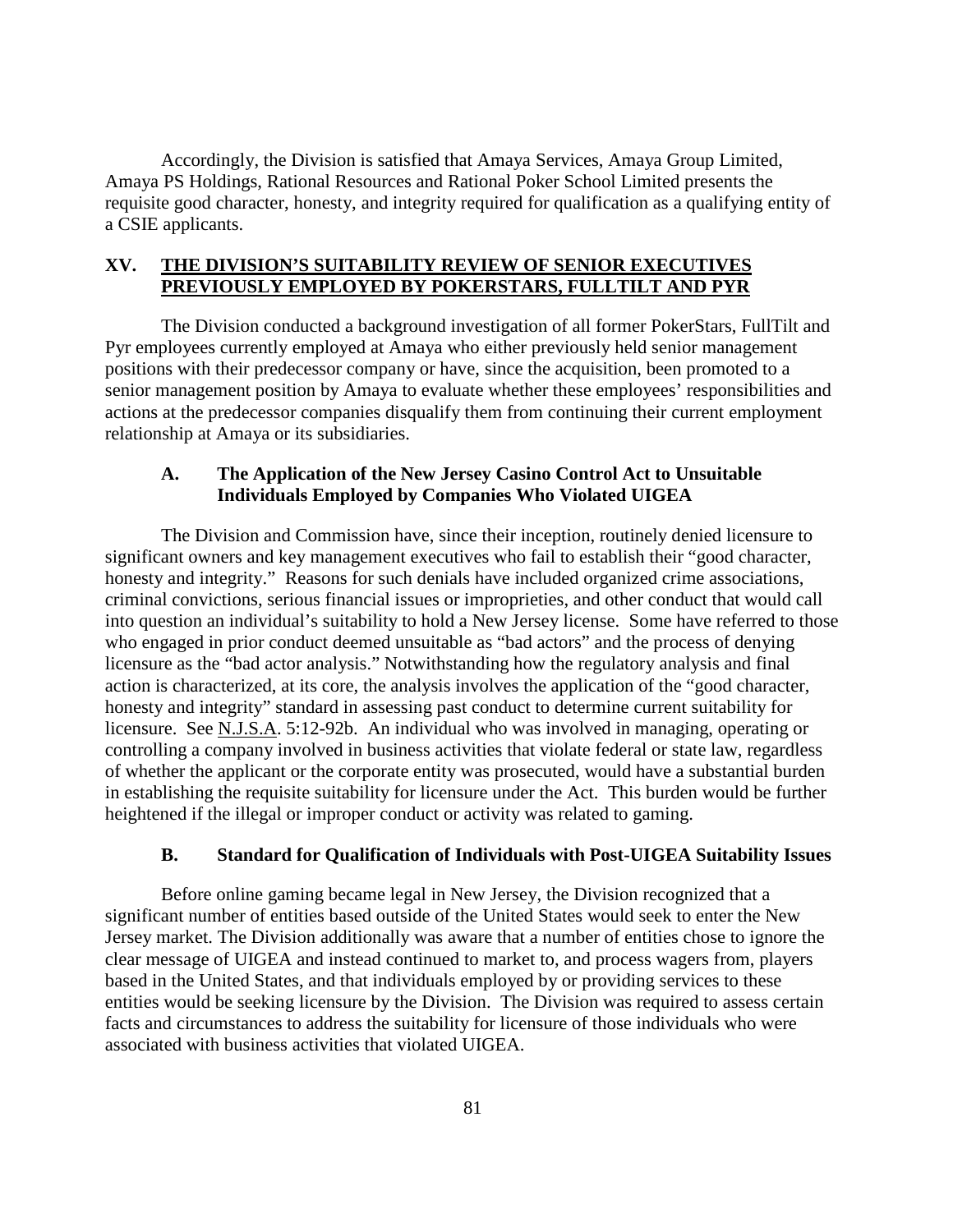The suitability assessment used by the Division was premised on the principle that the passage of UIGEA removed any ambiguity regarding whether online gaming was illegal in the United States. As a result, individuals who held certain senior level positions with companies that operated in violation of UIGEA would not be able to establish to the Division the requisite "good character, honesty and integrity" required by N.J.S.A. 5:12-92b for licensure. In assessing the suitability of principal owners or senior executives (including consultants), the Division examines whether the individual was involved in the management or control of companies who were receiving, accepting or processing online wagers from United States players after the passage of UIGEA. This suitability review to assess good character, honesty and integrity, also involves individuals who reported to principal owners and senior executives and those who had some decision making authority or control over marketing or game play to United States players or were involved in compliance, audit, payments or operations.

The Division has uniformly applied this suitability review and required the separation of, or disallowed the hiring of, at least 10 senior executives when applying the above standard to all applicants for a licensure or registration since New Jersey authorized online gaming.<sup>31</sup> Thus, the application of this standard of review to former employees of PokerStars, FullTilt, and Pyr who are now employed by Amaya is consistent with the Division's historic review of applicants for licensure or registration.

# **C**. **Separation of Senior Executives of PokerStars as a Result of the Amaya Acquisition**

In assessing the suitability of those former PokerStars, FullTilt and Pyr employees who remain with Amaya post-acquisition, the Division's investigation disclosed that Amaya employs very few of the PokerStars Entities' former senior executives and none of its significant owners. Several senior management executives of PokerStars, FullTilt, and Pyr left their positions immediately before the transaction with Amaya closed, either as a result of the transaction or as a condition of the Division beginning its preliminary investigation. A list of those individuals who left the PokerStars Entities is set forth below:

- Isai Scheinberg (Controlling Owner-Pyr, CEO-Pyr)
- Mark Scheinberg (Controlling Owner-Oldford Group, CEO)
- Pinhas Schapira (Owner, Director, Former Treasurer)
- Paul Telford (General Counsel)
- Sven Stiel (Regional Director, Northern Europe)
- John Caldwell (Director, Pro and Celebrity Marketing)
- Alex Payne (Chief Marketing Officer)
- Mark Buser (Director, Social Gaming)
- Paul Tate (Director of Payments)

<span id="page-87-0"></span> $31$ One of those individuals required to be separated from the company was employed by Amaya and predated its negotiations to acquire PokerStars.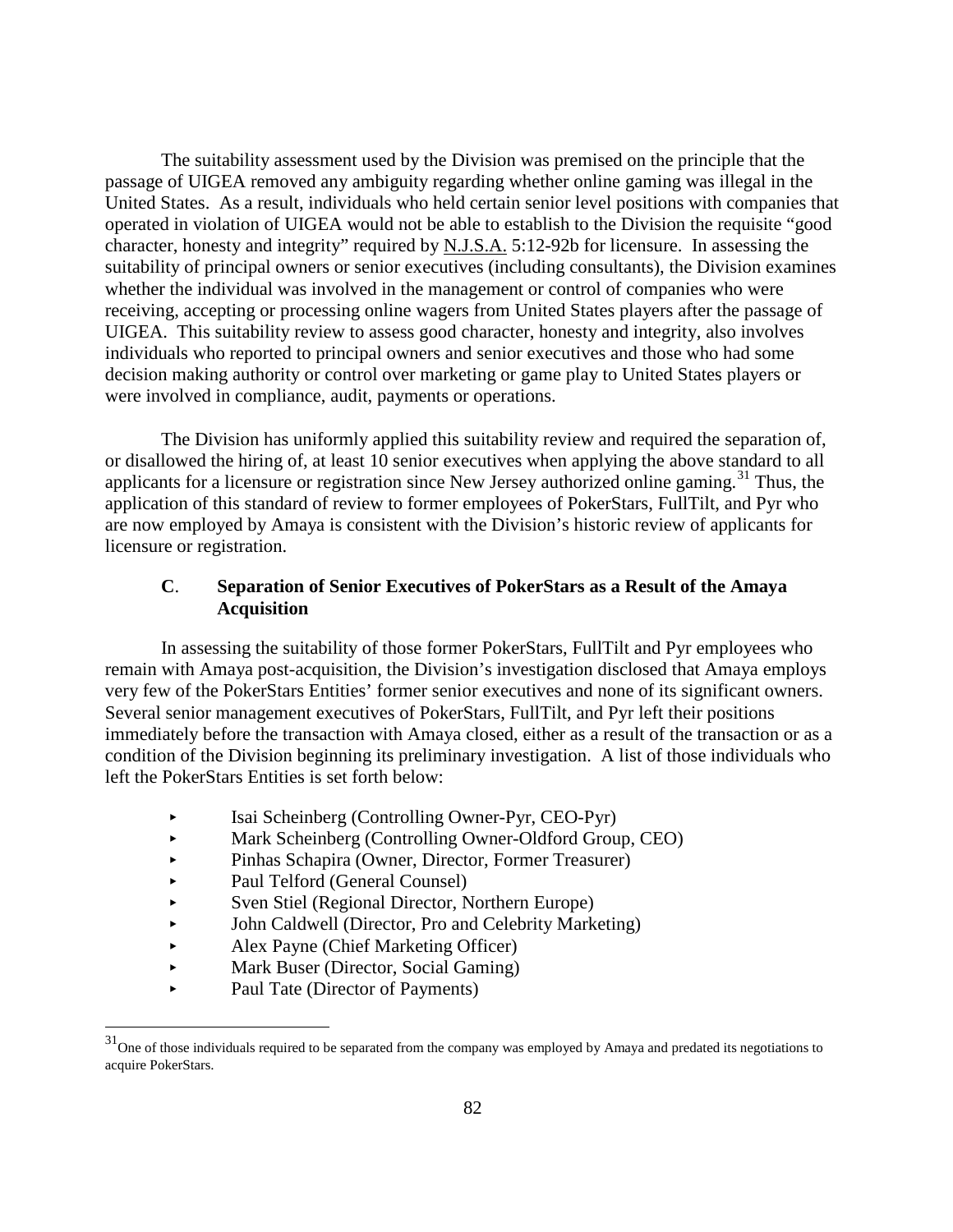Thus, the two most significant owners and corporate officers (the Scheinbergs), along with the General Counsel (Telford) and an additional owner and Director/Treasurer (Schapira), have all been separated from the PokerStars Entities.

# **D**. **Separation of Senior Executives of FullTilt as a Result of its Acquisition by PokerStars**

The July 2012 settlement between Oldford Group and USDOJ required that certain owners and/or officers of FullTilt – specifically Bitar, Lederer, Furst, Ferguson, and Burtnick $32$  – separate from the company. Further, the IOM Gambling Supervision Commission required that certain additional individuals be removed from the company as a condition of PokerStars' continued licensure in IOM. In accordance with that directive, Oldford Group terminated:

- Nelson Burtnick (Director of Payments)
- Mark Risley (Financial Controller)
- Dene Jones (Vice President of Online Marketing)
- John Holland (Financial Planning and Analysis Manager)
- Deidre O'Shaughnessy (Director of Business Services)
- Ephraim Lindquist (Competitive Intelligence Analysts)

Thus, as part of the USDOJ settlement and a regulatory directive issued by IOM regulators, FullTilt's principal owners and senior management were separated from the company long before Amaya's acquisition of PokerStars.

# **E**. **Investigative Review of Current Amaya Executives Formerly Employed by PokerStars**

The Division engaged in a comprehensive investigation of those few former PokerStars, FullTilt, and Pyr employees who are currently employed by Amaya and either previously served, or currently serve, in a senior management position and had involvement in the companies' United States operations between the enactment of UIGEA and Black Friday. This investigation included a comprehensive on-site review of all of the PokerStars Entities' corporate and financial documents, as well as sworn interviews that addressed each individual's employment history prior to the Amaya acquisition. The following is a complete list of all sworn interviews conducted by the Division:  $33$ 

| <b>Name</b>      | <b>Title</b>                      |
|------------------|-----------------------------------|
| Anshul Agarwal * | Senior Payments Product Manager   |
| Rafi Ashkenazi * | Vice President of Strategy, Amaya |
| Daniel Aufgang   | Director, Project Management, Pyr |

 $^{32}\!$  All but Burtnick were founders and/or owners of FullTilt. Burtnick was the Director of Payments.

<span id="page-88-0"></span><sup>33</sup>Names denoted with an \* were former Oldford Group/PokerStars employees.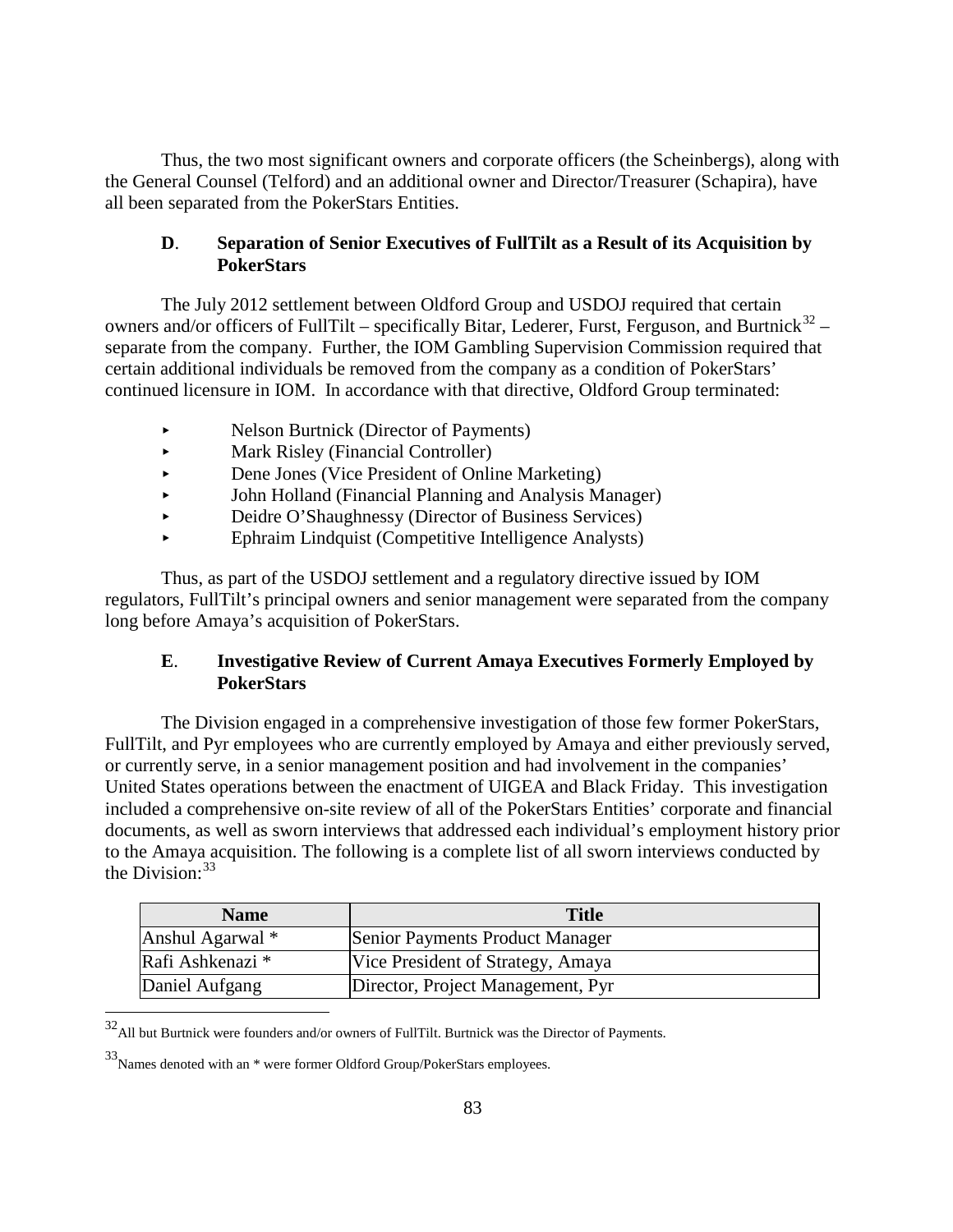| <b>Name</b>                  | <b>Title</b>                                                |
|------------------------------|-------------------------------------------------------------|
| Claudia Aviles <sup>*</sup>  | Director Payment Services and LAD                           |
| David Baazov                 | <b>Chief Executive Officer</b>                              |
| Ronen Ben-Chetrit*           | <b>Chief Technology Officer</b>                             |
| Sigal Blonder*               | Director, Business Development Product Delivery             |
| Serge Bourenkov              | General Manager, Pyr                                        |
| Scott Byron <sup>*</sup>     | Senior Poker & Responsible Gaming Adviser                   |
| Dipayan Chakraborty*         | <b>Payment Product Manager</b>                              |
| John Coppell <sup>*</sup>    | Senior Manager Accounts Receivable                          |
| Donna Crellin <sup>*</sup>   | <b>Accounts Analyst</b>                                     |
| $\ast$<br><b>Steve Day</b>   | Director of Poker Room Operations                           |
| Cyril Dunnion                | Director of Product Management, FullTilt                    |
| Fredrik Ekdahl <sup>*</sup>  | Director of Corporate Affairs                               |
| <b>Chuck Fabian</b>          | Chief Technology Officer, FullTilt                          |
| $\ast$<br>Geoff Fardy        | Country Manager - Canada                                    |
| $\ast$<br><b>Ian Feather</b> | Director of Business Development                            |
| Stephen Fisk *               | Director of Sports Book                                     |
| Hodan Fourie <sup>*</sup>    | Director of Security Services                               |
| Graham Gibney *              | Tournament Manager                                          |
| Michael Hazel *              | Interim Chief Executive Officer and Chief Financial Officer |
| Sam Hobcraft <sup>*</sup>    | Director of Casino                                          |
| Sarah Hollingsworth          | <b>HR</b> Specialist                                        |
| Eric Hollreiser <sup>*</sup> | Head of Corporate Communications                            |
| $\ast$<br>Lee Jones          | Director of Poker Communications                            |
| Mak Jukic                    | Director of Mobile Development, FullTilt                    |
| Rich Korbin<br>$\ast$        | <b>Marketing Director</b>                                   |
| Stefan Kovach <sup>*</sup>   | <b>Marketing Consultant</b>                                 |
| <b>Steve Kraut</b><br>∗      | Director of Corporate Affairs                               |
| Lori Lazzaro *               | <b>Head of Product Development</b>                          |
| Sarne Lightman *             | Regional Director, UK, Canada, and ANZ                      |
| Tommy Lindberg               | Head of Information Security, FullTilt                      |
| Roger Lu<br>∗                | Senior Manager of Strategic Planning & Development          |
| $\ast$<br>David Lyons        | Senior Manager, LAD Services                                |
| Dominic Mansour              | Managing Director, FullTilt                                 |
| Stefan Markov <sup>*</sup>   | Senior Manager Product Management Team                      |
| <b>Shayam Markus</b>         | Poker Room Manager, FullTilt                                |
| Jensen Mcclean *             | <b>Global Affiliate Manager</b>                             |
| Lynne Mcmenemy*              | Director of People Relations                                |
| Nina Methe                   | <b>Head of Marketing Communications- Germanics</b>          |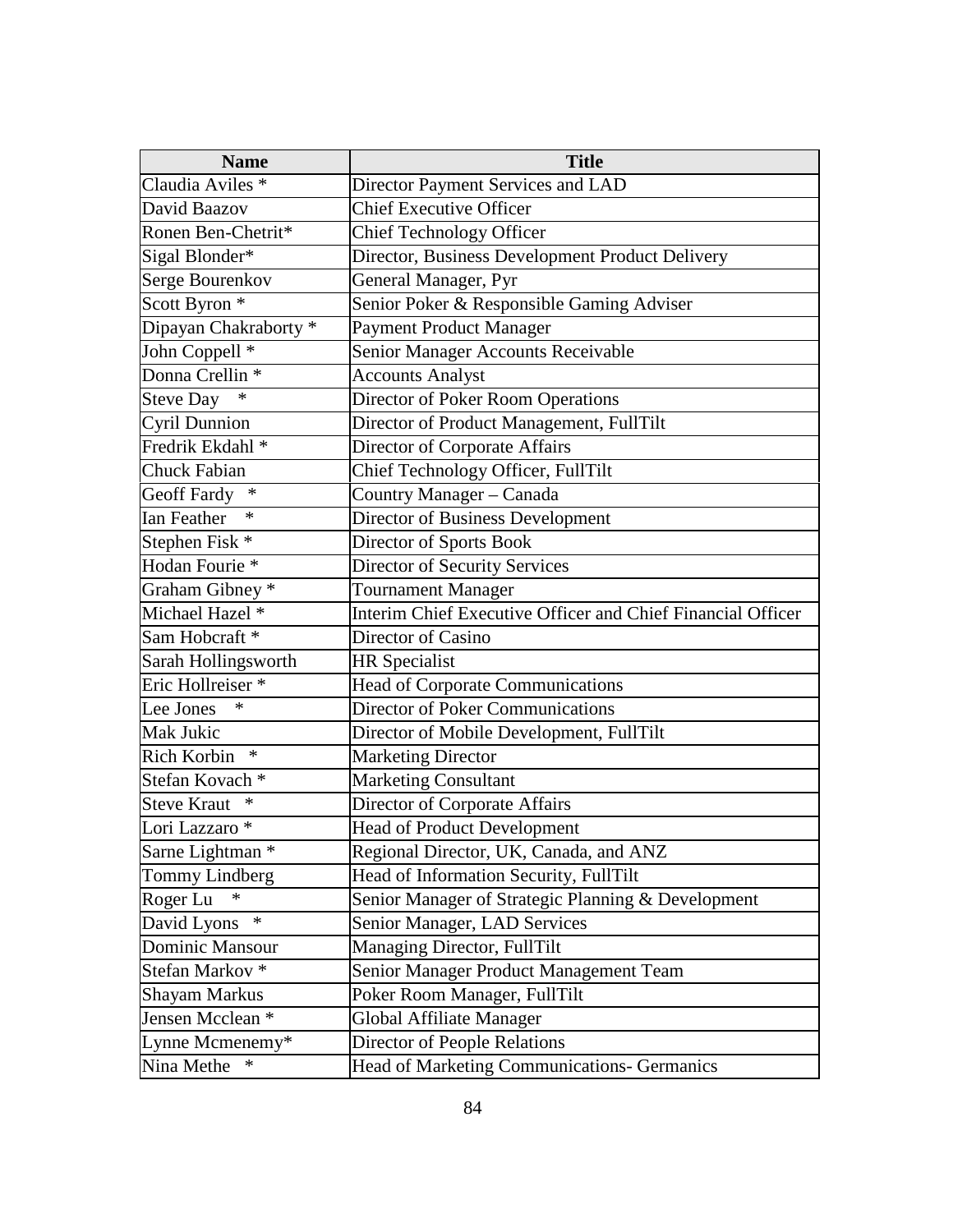| <b>Name</b>                   | <b>Title</b>                                            |
|-------------------------------|---------------------------------------------------------|
| Prasannaa Muralidharan *      | Head of Internal Product Management                     |
| <b>Kieron Nolan</b>           | Senior Finance Manager - FullTilt                       |
| David O'Donoghue*             | <b>Head of Software Development</b>                     |
| Diarmuid O'Neill <sup>*</sup> | Game System Development Manager                         |
| $\ast$<br>David Ottosen       | Senior Manager - Poker Projects                         |
| <b>Greg Petts</b>             | Director of Internal Audit                              |
| David Piehl <sup>*</sup>      | Senior Corporate Development Manager                    |
| Matthew Robins <sup>*</sup>   | Director of Compliance                                  |
| <b>Anton Rogov</b>            | Director, Poker Development, Pyr                        |
| Israel Rosenthal <sup>*</sup> | <b>Chief Operating Officer</b>                          |
| Mary Ryan                     | <b>Senior HR Business Partner</b>                       |
| <b>Carly Sawers</b><br>$\ast$ | Head of Media and Marketing Services                    |
| Daniel Sebag                  | Chief Financial Officer, Amaya                          |
| Meron Shani<br>$\ast$         | Director, Corporate Controller                          |
| Andrew Smyth *                | Director of Tax                                         |
| Vadim Soloveychik *           | Director of Marketing                                   |
| Benjamin Sorge *              | <b>Head of Marketing Services</b>                       |
| Chris Straghalis <sup>*</sup> | Senior Manager Poker Innovation & Projects              |
| <b>Guy Templer</b><br>∗       | Group Business Development & Strategy Director          |
| Nigel Thompson <sup>*</sup>   | <b>Accounts Receivable Manager</b>                      |
| Simon Tilbury *               | Head of Brand, Advertising & Campaign Marketing         |
| Morten Tonnesen <sup>*</sup>  | Director of Group Marketing                             |
| Alex Zaitchenko               | Manager IT Infrastructure, Security and Compliance, Pyr |

After careful review of all the evidence and the application of those facts to the post-UIGEA suitability standard discussed above, the Division determined that four senior executives who remain with an Amaya subsidiary after the acquisition are not able to establish their good character, honesty and integrity as required by the Act because they were involved in the management or control of companies that violated UIGEA, or had responsibilities related to payment processing, providing legal advice, marketing, compliance, audit or operations at those companies. Consequently, each of those individuals must be separated from any employment relationship with Amaya and its subsidiaries if transactional waivers are to be issued.

### **XVI. CONCLUSION**

Based upon the information developed in the Division's investigation and summarized in this Report, the Division has concluded that Amaya's petition for a Transactional Waiver Order for its six subsidiaries that will be involved in offering Internet gaming products to New Jersey players under the PokerStars and FullTilt brands should be granted, thereby authorizing those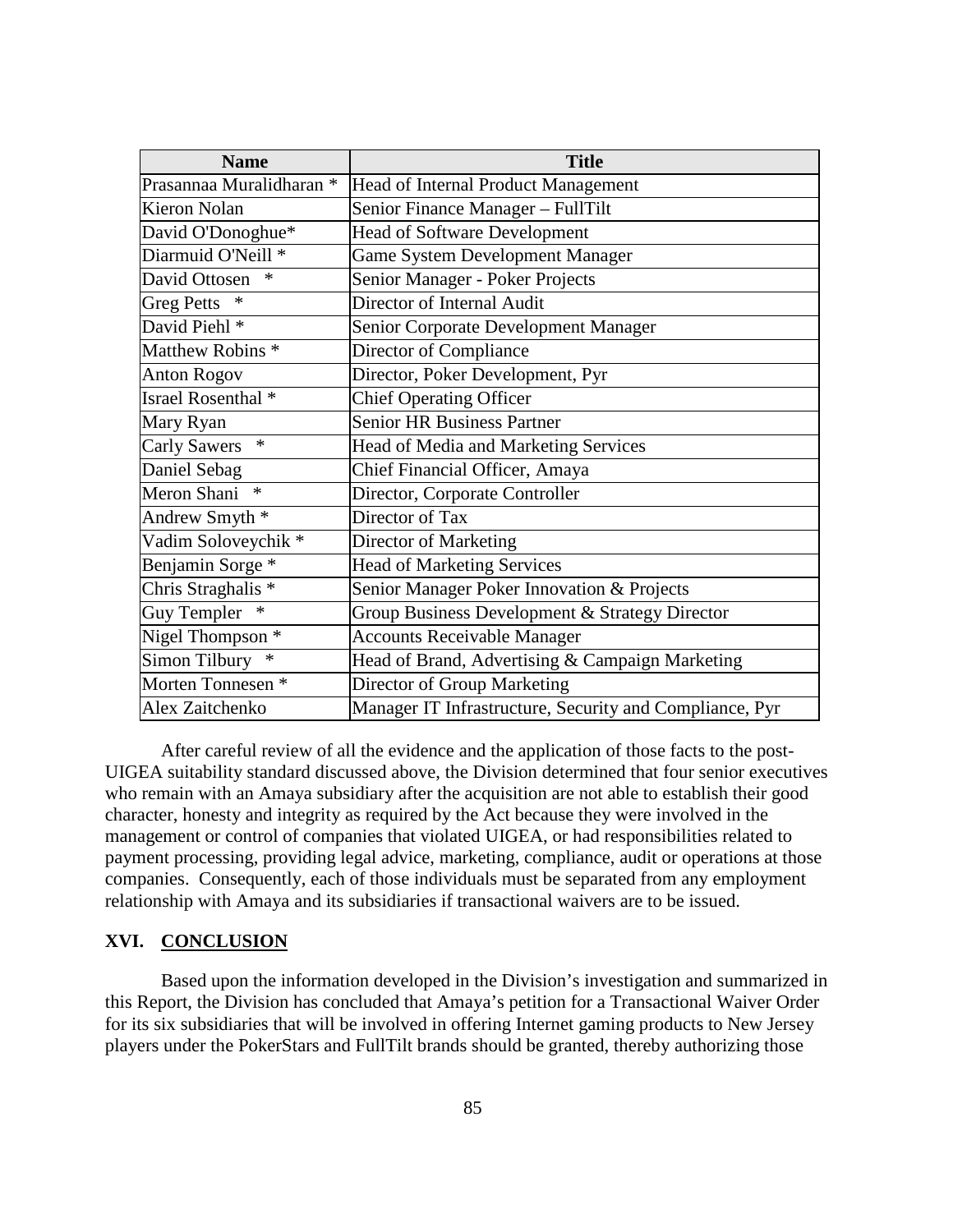applicant entities to conduct Internet gaming related transactions in partnership with Resorts, subject to certain conditions.

The Division based its decision on the following facts and conclusions:

- 1. The USDOJ's decision to allow the PokerStars Entities to continue their Internet gaming operations going forward if it was legal to do so, without limitation on the use of its assets or those of FullTilt;
- 2. The complete and irrevocable separation of the Scheinbergs' ownership in, and control over, the PokerStars Entities;
- 3. The removal of all other significant owners and senior executives of the PokerStars Entities who were involved in managing, controlling or having responsibilities for the illegal business activities of the PokerStars Entities prior to the USDOJ indictment;
- 4. The Division's requirement that four individuals currently employed by Amaya or its subsidiaries due to their involvement in the business activities of the PokerStars Entities between the passage of UIGEA and Black Friday.
- 5. The Division's finding that its investigation of the six applicant entities seeking a Transactional Waiver Order revealed no material derogatory information thereby supporting a finding that each has established the requisite good character, honesty and integrity under the Act to be qualified.
- 6. The Division's finding that its investigation of the parent company, Amaya, and the primary holding company of the newly acquired PokerStars Entities, Amaya Group Holdings (IOM) Limited, and their senior executives, not otherwise disqualified, revealed no material derogatory information thereby supporting a finding that each has established the requisite good character, honesty, and integrity under the Act to be qualified;
- 7. The Division's finding that its investigation of the five additional entities that had a business association with the PokerStars Entities prior to the Amaya acquisition revealed no material derogatory information, thereby supporting a finding that each has established the requisite good character, honesty and integrity under the Act to be qualified;
- 8. The Division's finding that its investigation of the remaining qualifying entities revealed no material derogatory information, thereby supporting a finding that each has preliminarily established the requisite good character, honesty and integrity required by the Act;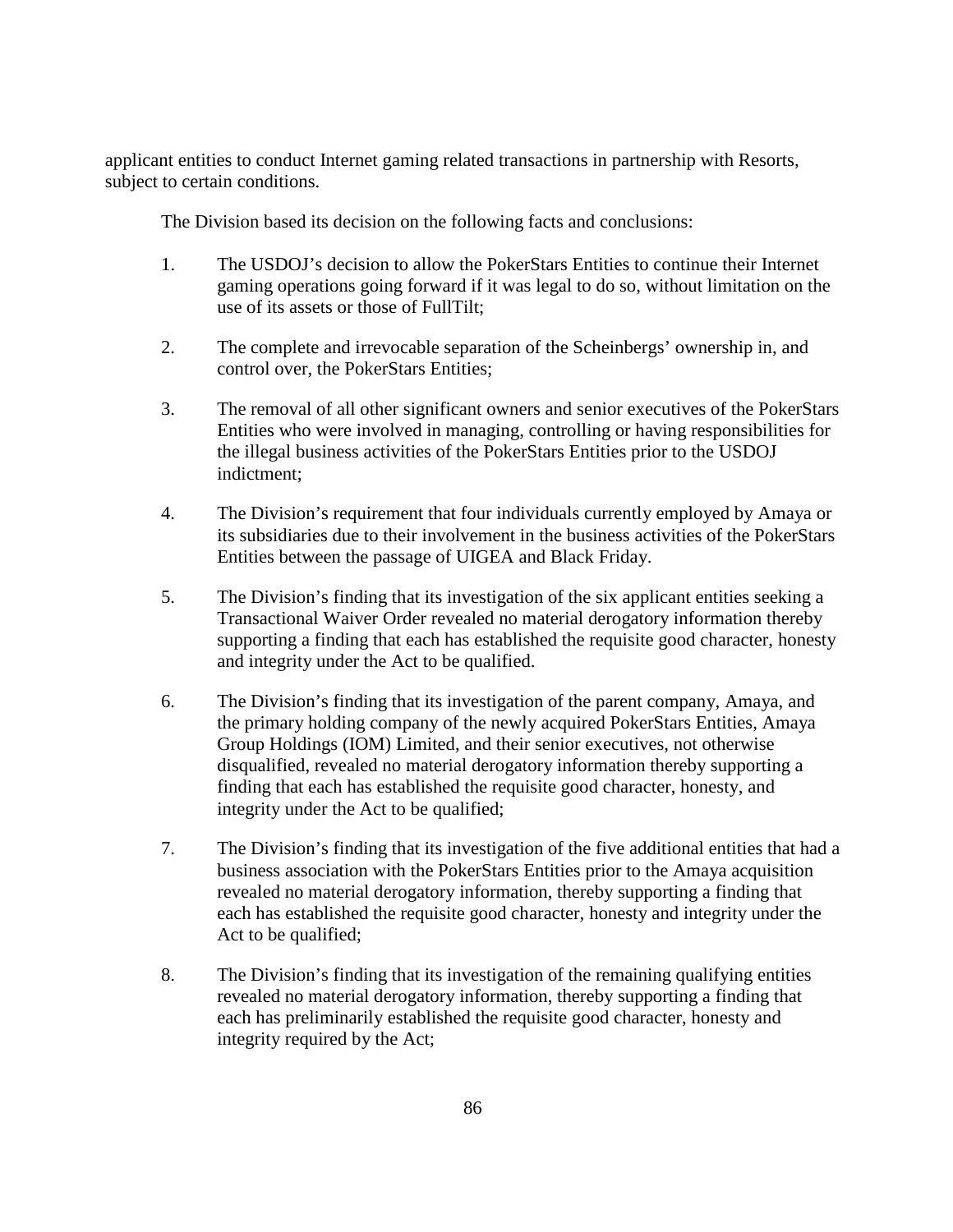9. The Division's conclusion that its approval of the use, without restriction, of the assets acquired by Amaya in its acquisition of the PokerStars Entities for Internet gaming operations in New Jersey does not provide Amaya with an unfair competitive or economic advantage is supported by several factors including the absence of the PokerStars Entities in Internet gaming operations with United States players since April 2011, the 22 month lead time provided to currently licensed New Jersey Internet providers and significant changes in the regulated Internet gaming competitive landscape which has created large companies with powerful brand names that are well positioned to challenge the reentry of the PokerStars and FullTilt brands to the Internet gaming market.

Secondarily, the following actions further support the Division's decision to issue a Transactional Waiver Order to the Amaya entities:

- 1. Amaya withdrew from 34 "grey markets" where the PokerStars Entities previously operated Internet gaming where it was not expressly authorized;
- 2. Amaya implemented an Integrated Compliance Plan that was designed to create stronger corporate governance, regulatory and compliance oversight;
- 3. Amaya Holdings (IOM)'s periodic audit by regulators, most notably the IOM regulators, to ensure that the company is holding player funds in segregated accounts and that amounts are reconciled to player accounts on a daily basis;
- 4. Amaya's agreement to escheat to the State of New Jersey all funds remaining in any PokerStars' accounts for New Jersey players received prior to April 15, 2011, before commencing Internet gaming operations in New Jersey.
- 5. The separation of all senior management of PokerStars, FullTilt, and Pyr who controlled, directed, or managed the companies between 2006 and 2011.

After a careful review of all of the facts, the Division will impose the following conditions on Amaya as requirements prior to the issuance of a Transactional Waiver Order:

- 1. Amaya shall escheat to the State of New Jersey all funds remaining in any PokerStars' accounts for New Jersey players received prior to April 15, 2011 before commencing Internet gaming operations in New Jersey;
- 2. Amaya shall separate from employment on or before January 30, 2016, four individuals identified by the Division as having failed to establish the requisite good character, honesty and integrity required by the Act due to their involvement in the business activities of the PokerStars Entities between the enactment of UIGEA and Black Friday;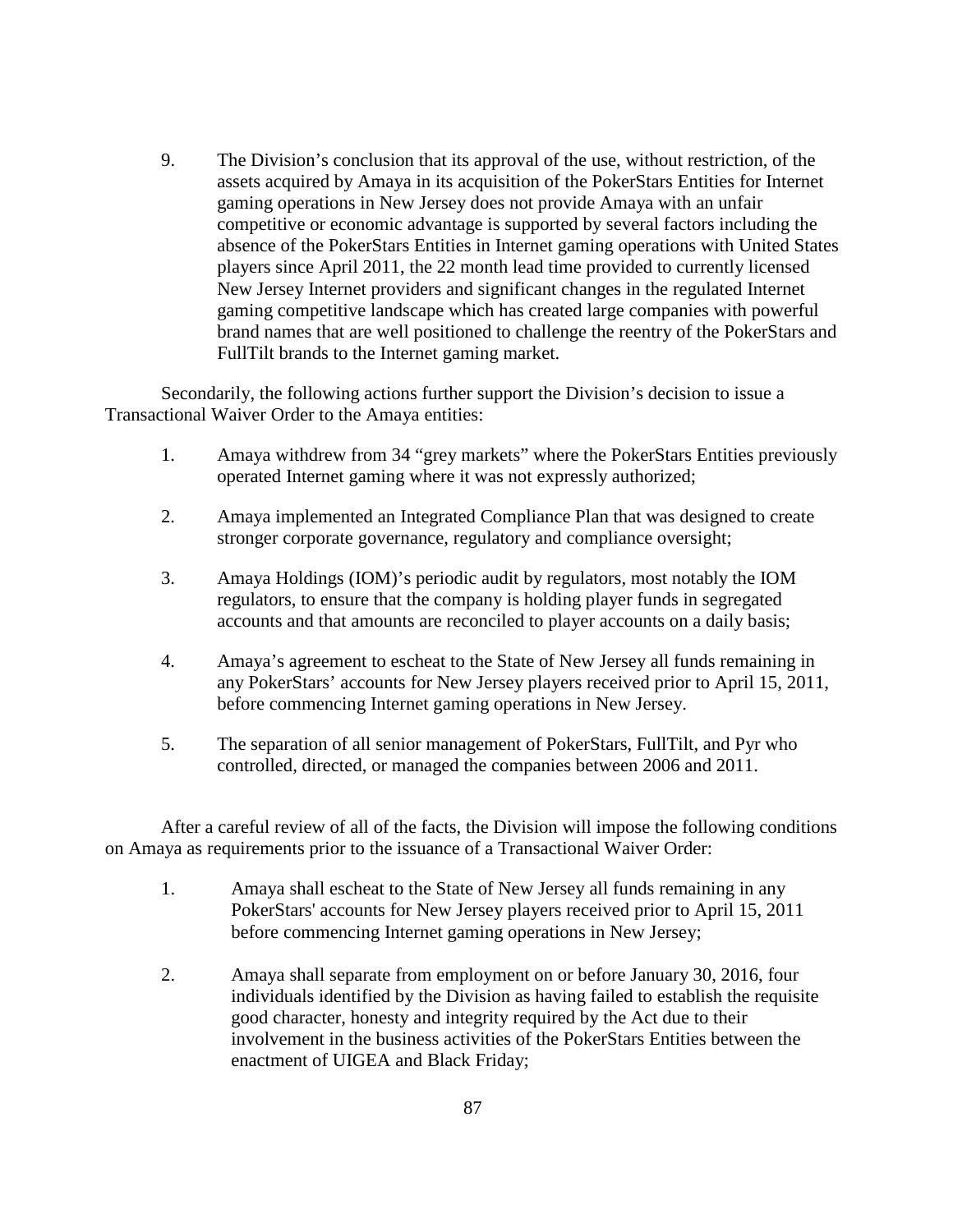- 3. Amaya and any of its subsidiaries and affiliated entities shall not permit Isai Scheinberg, Mark Scheinberg, Pinhas Schapira, Yehuda Nir, Paul Telford, Paul Tate, Nelson Burtnick, Ray Bitar, Rafael Furst, or Chris Ferguson to serve or act as an owner, director, officer, shareholder, security holder, financial source, lender, employee, consultant, lobbyist, intermediary, independent contractor, advisor, agent, or representative of Amaya or its subsidiaries and affiliated entities, in any capacity, whether directly or indirectly, whether by formal contract or by informal arrangement, without prior written approval of the Division. Amaya and its subsidiaries and affiliated entities shall immediately notify the Division, in writing, of any actions by Isai Scheinberg, Mark Scheinberg, Pinhas Schapira, Yehuda Nir, Paul Telford, Paul Tate, Nelson Burtnick, Ray Bitar, Rafael Furst, or Chris Ferguson to influence, suggest or communicate with any employee of Amaya or its subsidiaries or affiliated entities, with respect to the management or daily business activities or operations or with regard to any action or decision of it, its subsidiaries, and their officers, directors, or employees;
- 4. The minutes of the Amaya Board of Directors meetings, Compliance Committee meetings, and Audit Committee meetings, with all relevant supporting documentation, shall be forwarded to the Division within fifteen (15) days of each such meeting;
- 5. Amaya shall report to its Compliance Committee any efforts undertaken in connection with the development of gaming activities in any new jurisdiction, including the individuals and business entities associated with those efforts, and the Amaya Compliance Committee shall consider such information and fully report its consideration of such efforts in its minutes;
- 6. Amaya shall notify and provide copies to the Division of the filing of any complaints, warnings and notices brought against Amaya, any of its subsidiaries or affiliated entities or any of its directors, officers, senior executives and employees in any gaming jurisdiction;
- 7. Amaya shall adopt a written resolution of its Board of Directors recognizing the requirements of all of the foregoing conditions, agreeing to the terms of each of the conditions, and representing that it, and its subsidiaries and affiliated entities, through each of its directors, officers, senior executives, and employees will comply with and enforce each of the conditions;